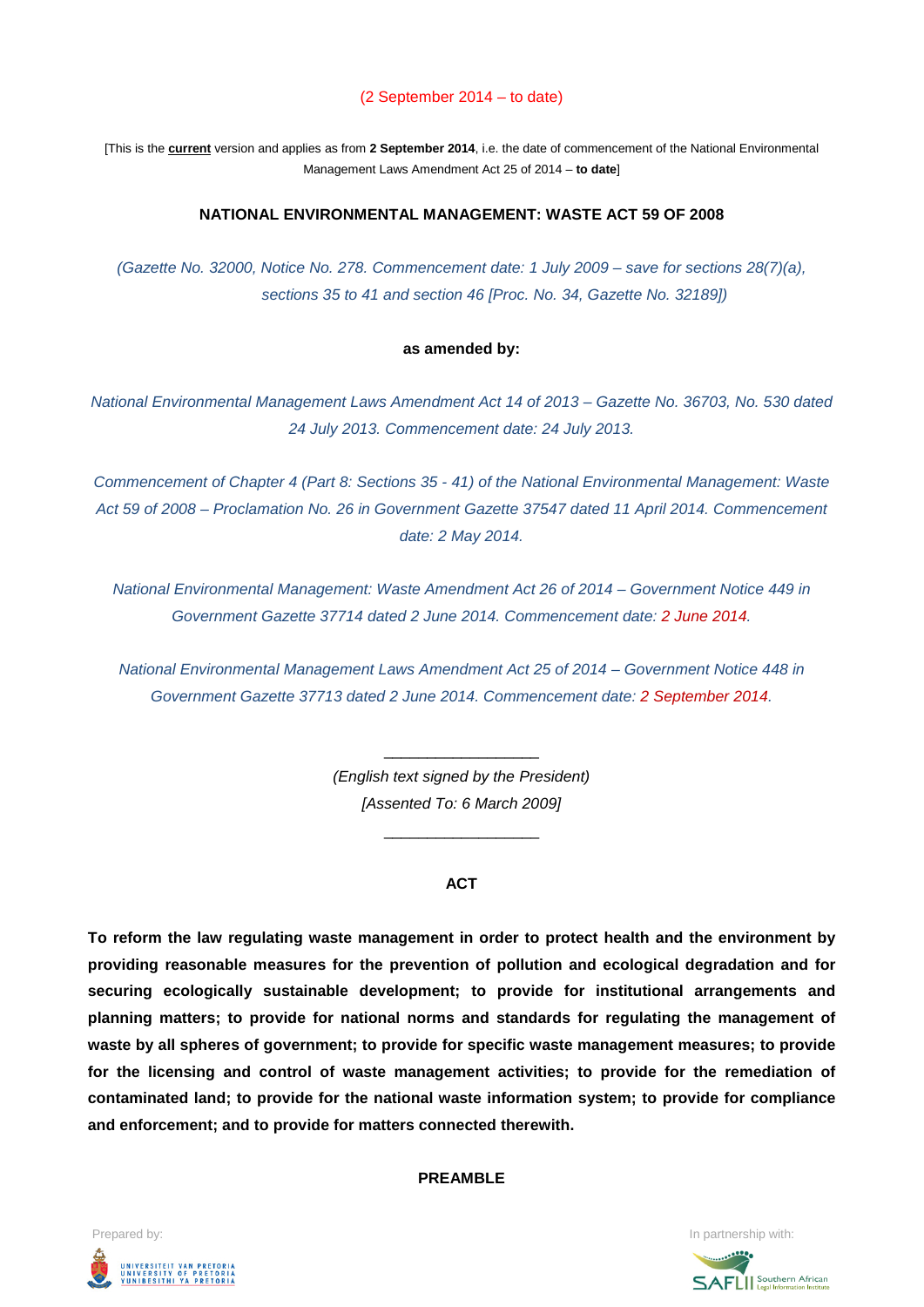#### Page 2 of 97

**WHEREAS** everyone has the constitutional right to have an environment that is not harmful to his or her health and to have the environment protected for the benefit of present and future generations through reasonable legislative and other measures that-

- (a) prevent pollution and ecological degradation;
- (b) promote conservation; and
- (c) secure ecologically sustainable development and use of natural resources while promoting justifiable economic and social development;

**AND WHEREAS** waste management practices in many areas of the Republic are not conducive to a healthy environment and the impact of improper waste management practices are often borne disproportionately by the poor;

**AND WHEREAS** poor waste management practices can have an adverse impact both locally and globally;

**AND WHEREAS** sustainable development requires that the generation of waste is avoided, or where it cannot be avoided, that it is reduced, re-used, recycled or recovered and only as a last resort treated and safely disposed of;

**AND WHEREAS** the minimisation of pollution and the use of natural resources through vigorous control, cleaner technologies, cleaner production and consumption practices, and waste minimisation are the key to ensuring that the environment is protected from the impact of waste;

**AND WHEREAS** waste under certain circumstances is a resource and offers economic opportunities;

**AND WHEREAS** waste and management practices relating to waste are matters that-

- require national legislation to maintain essential national standards;
- in order to be dealt with effectively, require uniform norms and standards that apply throughout the Republic; and
- in order to promote and give effect to the right to an environment that is not harmful to health and wellbeing, have to apply uniformly throughout the Republic; and
- require strategies, norms and standards which seek to ensure best waste practices within a system of co-operation governance,

BE IT THEREFORE ENACTED by the Parliament of the Republic of South Africa, as follows:-

# **TABLE OF CONTENTS**

# **CHAPTER 1 INTERPREATION AND PRINCIPLES**



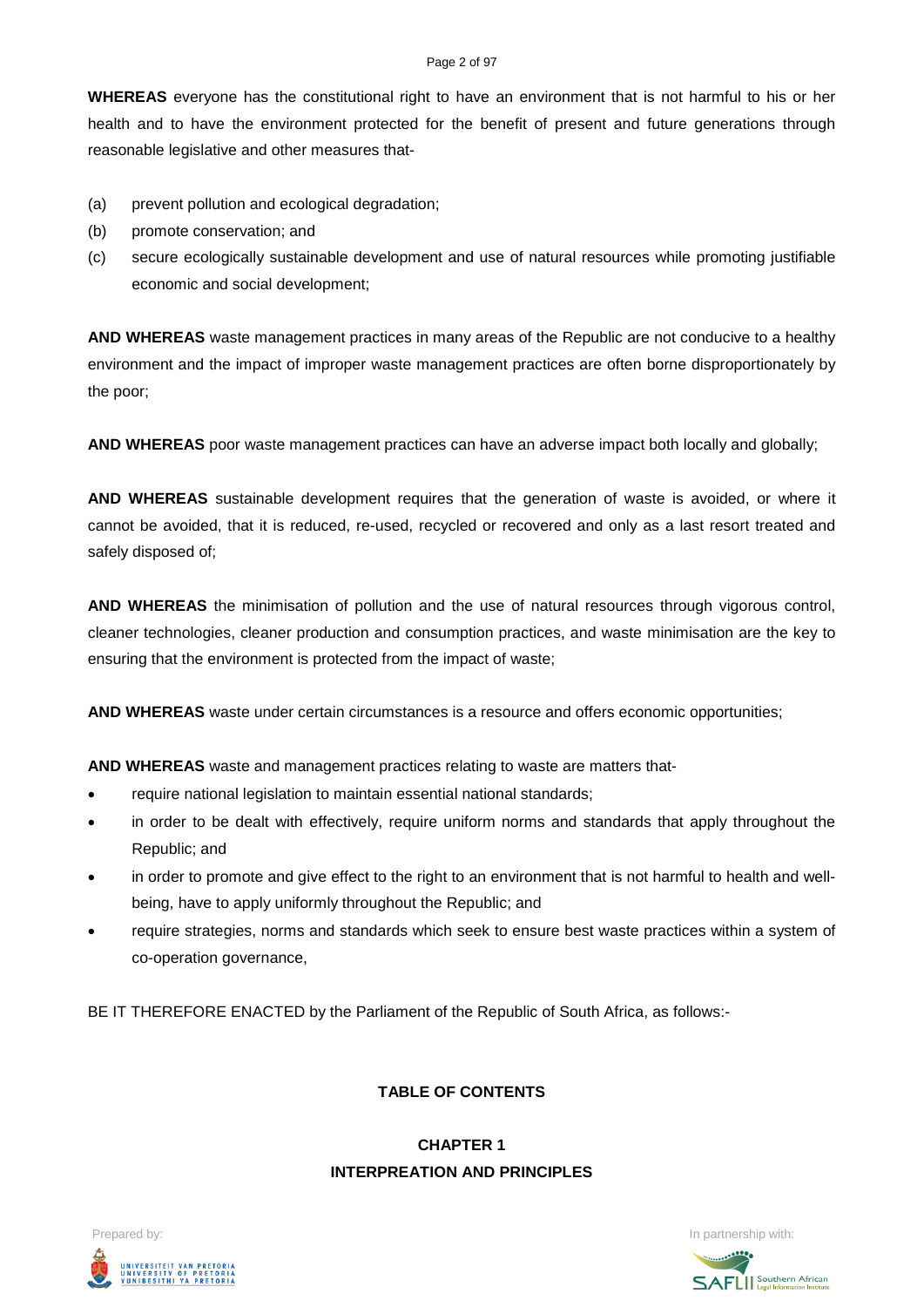- 1. Definitions
- 2. Objects of Act
- 3. General duty of State
- 4. Application of Act
- 5. Application of National Environmental Management Act

### **CHAPTER 2**

#### **NATIONAL WASTE MANAGEMENT STRATEGY, NORMS AND STANDARDS**

### **Part 1**

#### **National waste management strategy**

6. Establishment of national waste management strategy

### **Part 2**

### **National norms and standards, provincial norms and standards and waste service standards**

- 7. National norms and standards
- 8. Provincial norms and standards
- 9. Waste service standards

#### **CHAPTER 3**

# **INSTITUTIONAL AND PLANNING MATTERS**

- 10. Designation of waste management officers
- 11. Certain organs of state to prepare integrated waste management plans
- 12. Contents of integrated waste management plans
- 13. Reporting on implementation of integrated waste management plans

# **CHAPTER 3A**

# **FINANCIAL PROVISIONS**

# **Waste Management Charges**

- 13A. Pricing strategy for waste management charges
- 13B. Application of pricing strategy

#### **CHAPTER 4**

#### **WASTE MANAGEMENT MEASURES**

**Part 1**

#### **Priority wastes**



Prepared by: **In partnership with:**  $\blacksquare$  **In partnership with:**  $\blacksquare$  **In partnership with:**  $\blacksquare$ 

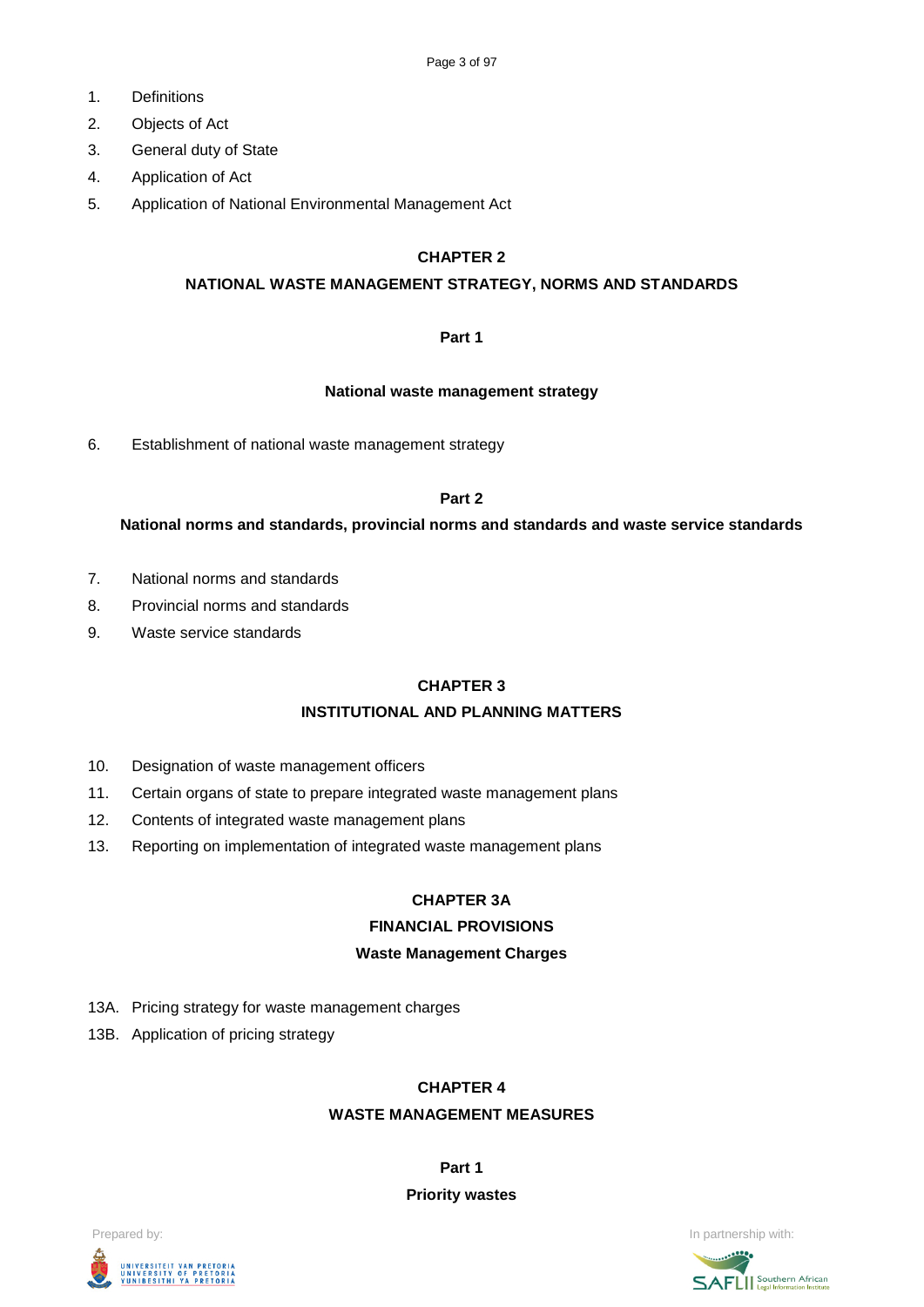- 14. Declaration of priority wastes
- 15. Consequences of declaration of priority wastes

#### **Part 2**

#### **General duty**

16. General duty in respect of waste management

### **Part 3**

#### **Reduction, re-use, recycling and recovery of waste**

- 17. Reduction, re-use, recycling and recovery of waste
- 18. Extended producer responsibility

#### **Part 4**

#### **Waste management activities**

- 19. Listed waste management activities
- 20. Consequences of listing waste management activities
- 20A. Prohibited or restricted activities in specified geographical areas

#### **Part 5**

#### **Storage, collection and transportation of waste**

- 21. General requirements for storage of waste
- 22. Storage of general waste
- 23. Waste collection services
- 24. Collection of waste
- 25. Duties of persons transporting waste

**Part 6**

#### **Treatment, processing and disposal of waste**

- 26. Prohibition of unauthorised disposal
- 27. Littering

#### **Part 7**

#### **Industry waste management plans**

28. Preparation of industry waste management plans by certain persons





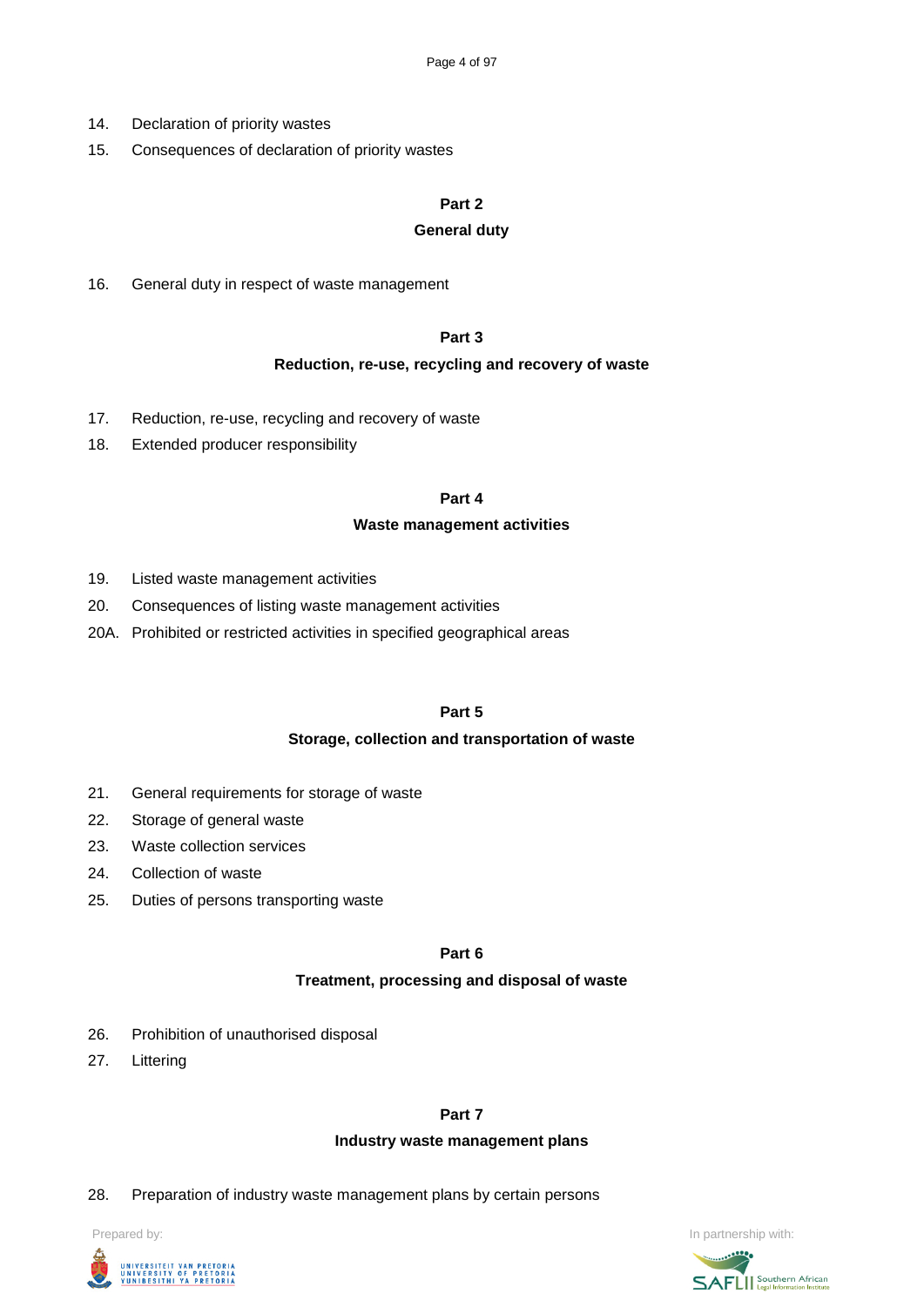#### Page 5 of 97

- 29. Preparation of industry waste management plans by organs of state
- 30. Contents of industry waste management plans
- 31. Notification of industry waste management plans
- 32. Consideration of industry waste management plans
- 33. Specification of measures to be taken
- 34. Review of industry waste management plans

### **Part 7A**

#### **Waste Management Bureau**

- 34A. Establishment of Waste Management Bureau
- 34B. Determination of policy
- 34C. Minister's supervisory powers
- 34D. Objects of Bureau
- 34E. Functions of Bureau
- 34F. Funding of Bureau
- 34G. Financial management
- 34H. Reporting and audit
- 34I. Immovable property
- 34J. Chief Executive Officer of Bureau
- 34K. Functions of Chief Executive Officer
- 34L. Employees of Bureau

#### **Part 8**

### **Contaminated land**

- 35. Application of this Part
- 36. Identification and notification of investigation areas
- 37. Consequences of identification and notification of investigation areas
- 38. Consideration of site assessment reports
- 39. Orders to remediate contaminated land
- 40. Transfer of remediation sites
- 41. Contaminated land register

#### **Part 9**

#### **Other measures**

#### 42. Recognition programmes

#### **CHAPTER 5**

# **LICENSING OF WASTE MANAGEMENT ACTIVITES**



Prepared by: **In partnership with:**  $\blacksquare$  **In partnership with:**  $\blacksquare$  **In partnership with:**  $\blacksquare$ 

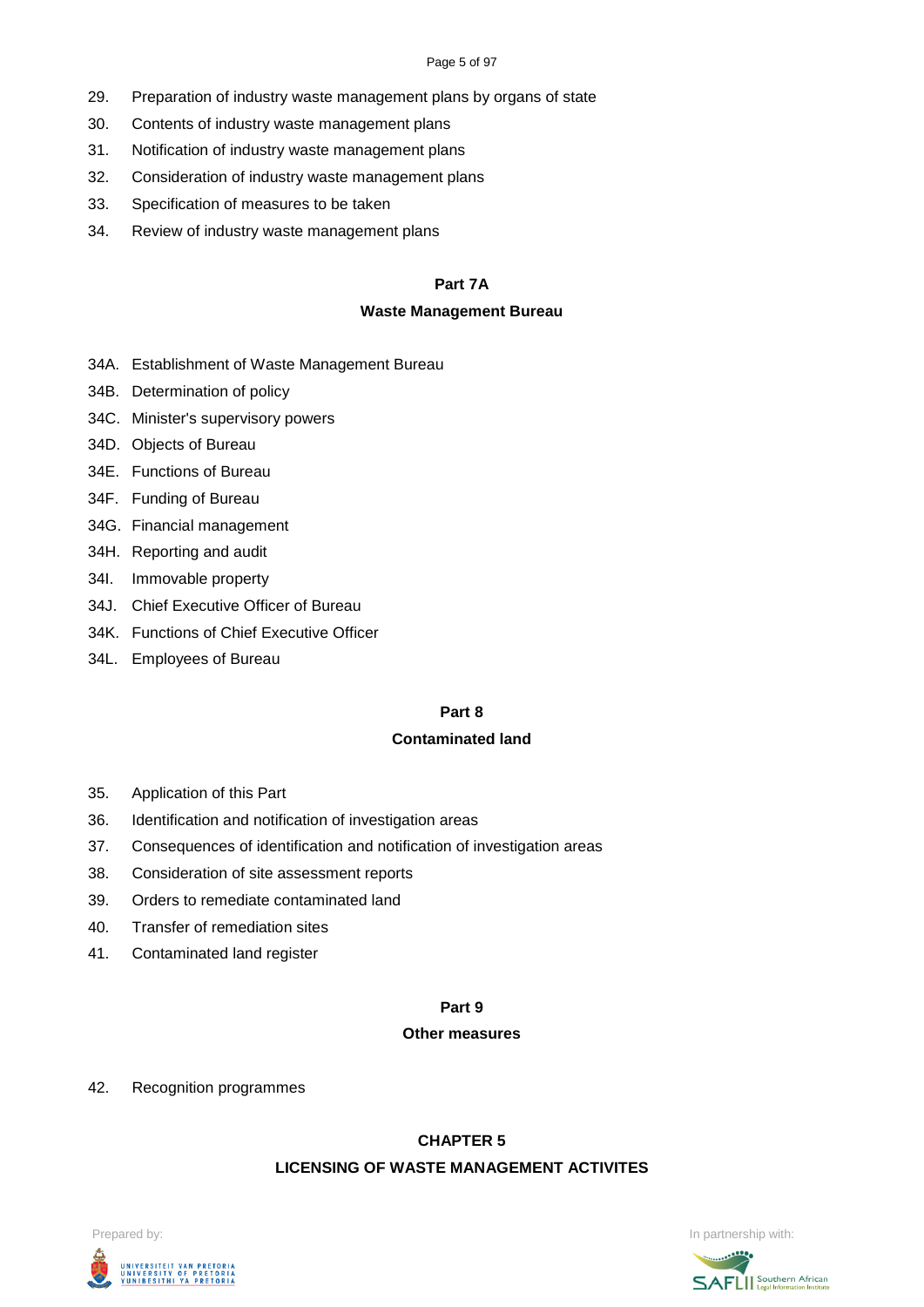- 43. Licensing authority
- 43A. Residue stockpiles and residue deposits
- 44. Co-operative governance in waste management licence applications
- 45. Application for waste management licences
- 46. Appointment of persons to manage waste management licence applications
- 47. Procedure for waste management licence applications
- 48. Factors to be taken into account by licensing authorities
- 49. Decision of licensing authorities on waste management licence applications
- 50. Issuing of waste management licences
- 51. Contents of waste management licences
- 52. Transfer of waste management licences
- 53. Review of waste management licences
- 54. Variation of waste management licences
- 55. Renewal of waste management licences
- 56. Revocation and suspension of waste management licences
- 57. Surrender of waste management licences
- 58. Waste management control officers
- 59. Criteria for fit and proper persons

# **CHAPTER 6 WASTE INFORMATION**

- 60. Establishment of national waste information system
- 61. Objectives of national waste information system
- 62. Establishment of provincial waste information systems
- 63. Provision of information
- 64. Access to information

# **CHAPTER 7**

# **COMPLIANCE AND ENFORCEMENT**

- 65. Compliance powers of Minister of Water Affairs and Forestry
- 66. Waste impact reports
- 67. Offences
- 68. Penalties

# **CHAPTER 8**

# **GENERAL MATTERS**

# **Part 1 Regulations**





Prepared by: **In partnership with:**  $\blacksquare$  Prepared by: **In partnership with:**  $\blacksquare$ 

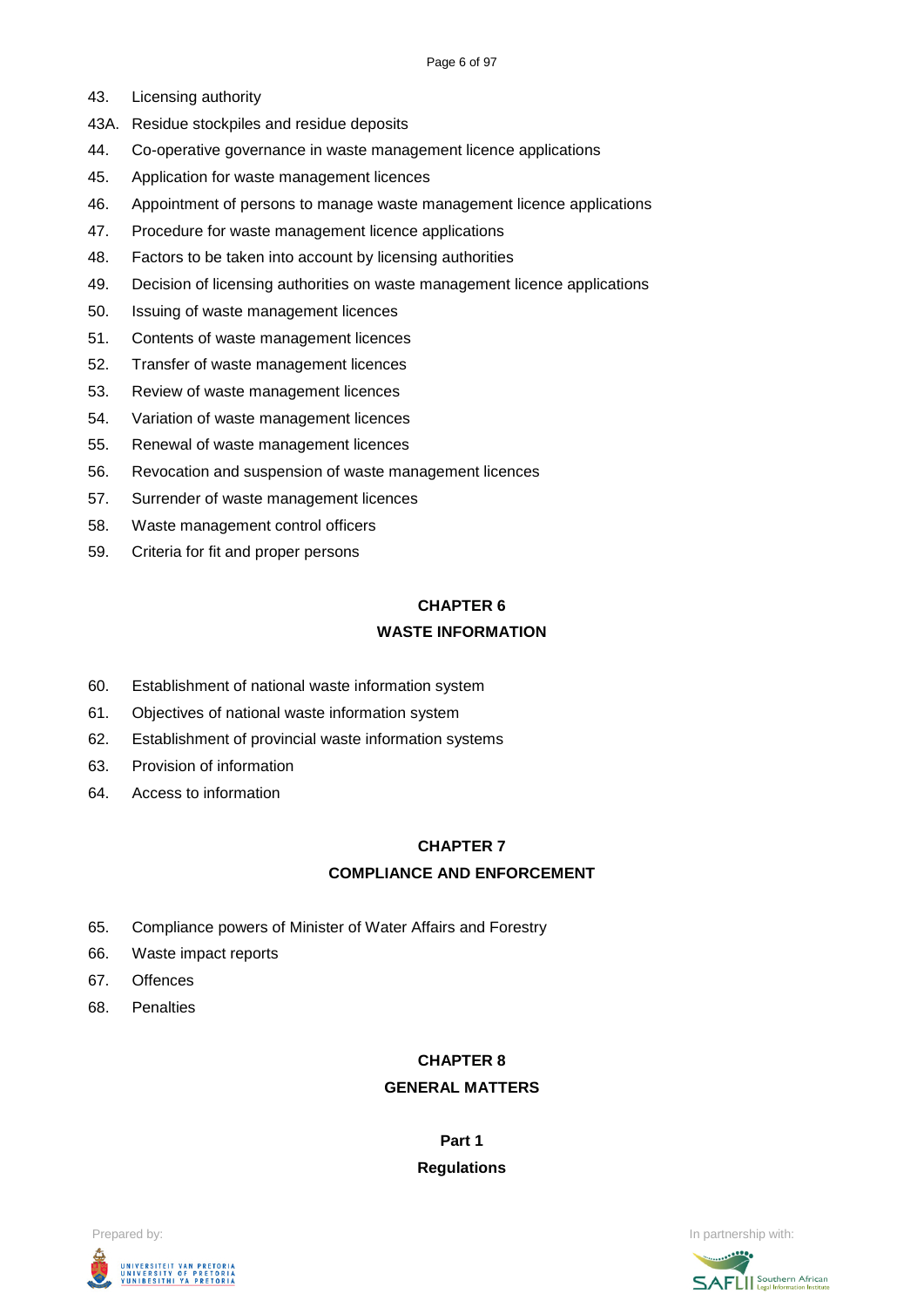- 69. Regulations by Minister
- 69A. Regulations for Bureau
- 70. Regulations by MECs
- 71. General regulatory powers

#### **Part 2**

#### **Consultative process**

- 72. Consultation
- 73. Public participation

#### **Part 3**

### **Exemptions and appeals**

- 74. Applications for exemption
- 75 Considerations of applications for exemption
- 76. Decisions on applications for exemption
- 77. Review and transfer of exemptions
- 78. …..

# **CHAPTER 9**

#### **MISCELLANEOUS**

- 79. Delegation and assignment
- 79A. Delegation by Minister responsible for mineral resources
- 80. Repeal and amendment of laws, and savings
- 81. Transitional provisions in respect of permits issued in terms of Environment Conservation Act
- 82. Transitional provision regarding listed waste management activities
- 83. Act regarded as specific environmental management Act
- 84. Short title and commencement

#### **SCHEDULES**

- 1. Waste management activities in respect of which waste management licence is required
- 2. Laws repealed or amended
- 3. Defined Wastes

# *(Table of Contents amended by section 16 of Act 26 of 2014) (Table of Contents amended by section 31 of Act 25 of 2014)*

# **CHAPTER 1 INTEPRETATION AND PRINCIPLES**

#### **1. Definitions**

Prepared by: **In partnership with:**  $\blacksquare$  **In partnership with:**  $\blacksquare$  **In partnership with:**  $\blacksquare$ UNIVERSITEIT VAN PRETORIA<br>UNIVERSITY OF PRETORIA<br>YUNIBESITHI YA PRETORIA

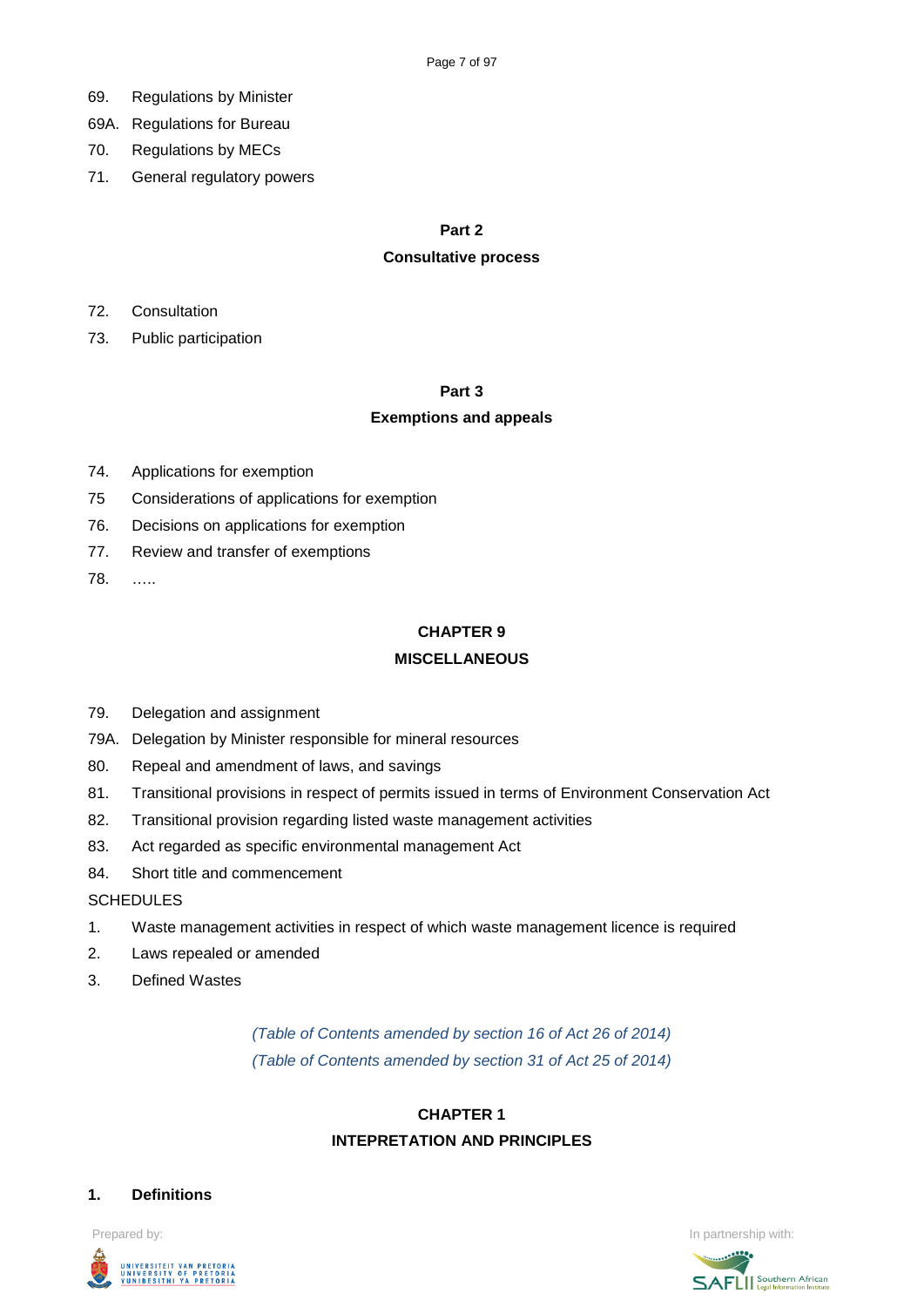In this Act, unless the context indicates otherwise-

**"acceptable exposure"** means the exposure of the maximum permissible concentration of a substance to the environment that will have a minimal negative effect on the health or the environment;

**"associated structures and infrastructure"**, when referred to in Schedule 1, means any building or infrastructure that is necessary for the function of a facility or waste management activity or that is used for an ancillary service or use from the facility;

**"best practicable environmental option"** means the option that provides the most benefit or causes the least damage to the environment as a whole, at a cost acceptable to society, in the long term as well as in the short term;

#### **"building and demolition waste"** …..

*(Definition of "building and demolition waste" deleted by section 1(b) of Act 26 of 2014)*

**"business waste"** …..

*(Definition of "business waste" deleted by section 1(b) of Act 26 of 2014)*

**"by-product"** …..

*(Definition of "by-product" deleted by section 1(a) of Act 26 of 2014)*

**"clean production"** means the continuous application of integrated preventative environmental strategies to processes, products and services to increase overall efficiency and to reduce impact of such processes, procedures and services on health and the environment;

**"commence"** means the start of any physical activity, including site preparation or any other activity on the site in furtherance of a waste management activity, but does not include any activity required for investigation or feasibility study does not constitute a waste management activity;

**"Constitution"** means the Constitution of the Republic of South Africa, 1996;

**"container"** means a disposable or re-usable vessel in which waste is placed for the purposes of storing, accumulating, handling, transporting, treating or disposing of that waste, and includes bins, bin-liners and skips;

**"contaminated",** in relation to Part 8 of Chapter 4, means the presence in or under any land, site, buildings or structures of a substance or micro-organism above the concentration that is normally present in or under that land, which substance or micro-organism directly or indirectly affects or may affect the quality of soil or the environment adversely;

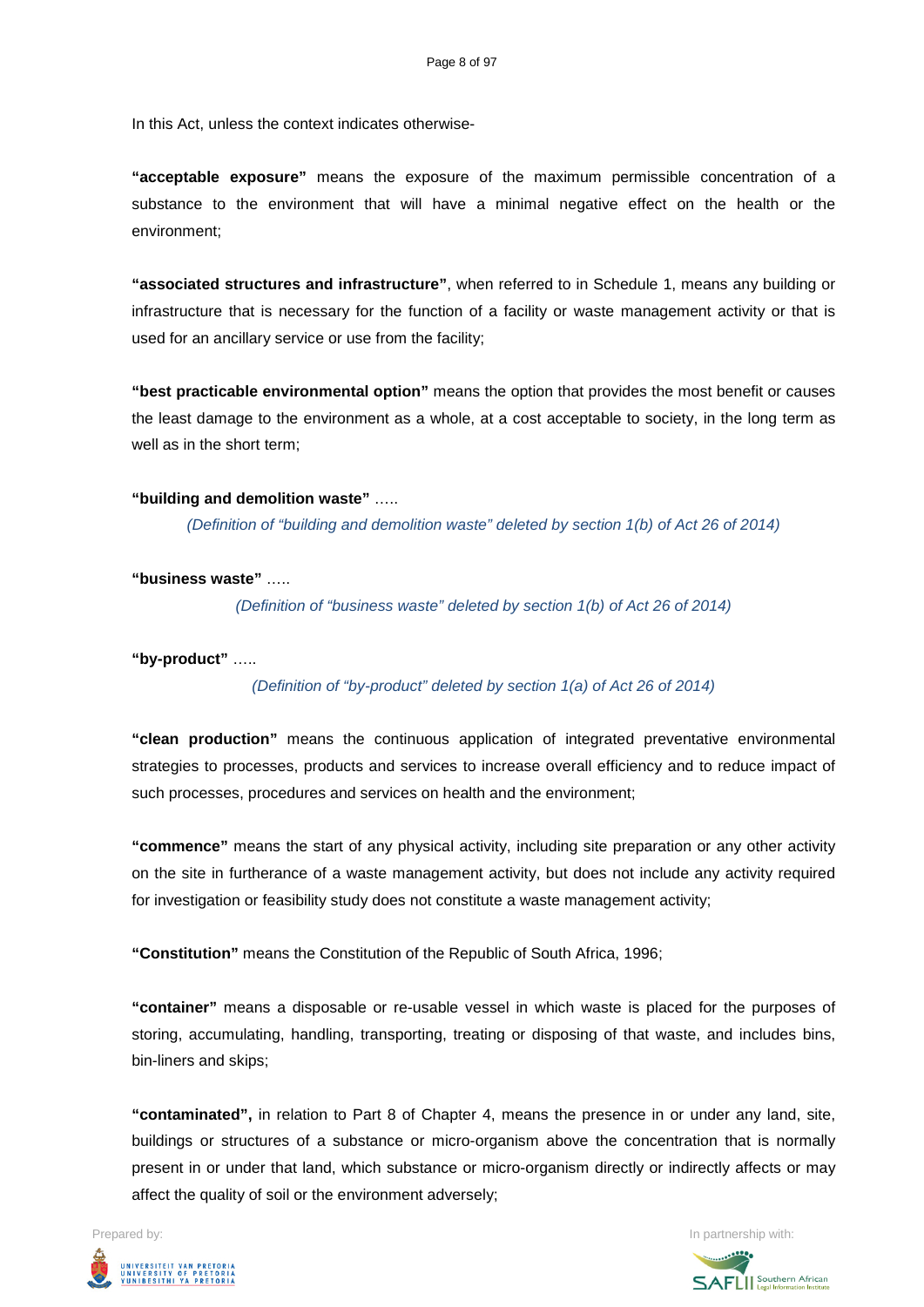**"decommissioning",** in relation to waste treatment, waste transfer or waste disposal facilities, means the planning for and management and remediation of the closure of a facility that is in operation or that no longer operates;

**"Department" m**eans the Department responsible for environmental affairs; *(Definition of "Department" substituted by section 1(c) of Act 26 of 2014)*

**"disposal"** means the burial, deposit, discharge, abandoning, dumping, placing or release of any waste into, or onto, any land;

**"domestic waste"** …..

*(Definition of "domestic waste" deleted by section 1(b) of Act 26 of 2014)*

"**employment practice**" has the meaning assigned to it in section 1 of the Public Service Act, 1994; *(Definition of "employment practice" inserted by section 1(d) of Act 26 of 2014)*

**"environment"** has the meaning assigned to it in section 1 of the National Environmental Management Act;

**"Environment Conservation Act"** means the Environment Conservation Act, 1989 (Act No. 73 of 1989);

**"environmentally sound management"** means the taking of all practicable steps to ensure that waste is managed in a manner that will protect health and the environment;

**"export"** means to take or send waste from the Republic to another country or territory;

**"extended producer responsibility measures"** means measures that extend a person's financial or physical responsibility for a product to the post-consumer stage of the product, and includes-

- (a) waste minimisation programmes;
- (b) financial arrangements for any fund that has been established to promote the reduction, re-use, recycling and recovery of waste;
- (c) awareness programmes to inform the public of the impacts of waste emanating from the product on health and the environment; and
- (d) any other measures to reduce the potential impact of the product on health and the environment;

"*Gazette*", when used in relation to-

UNIVERSITEIT VAN PRETORIA<br>UNIVERSITY OF PRETORIA<br>YUNIBESITHI YA PRETORIA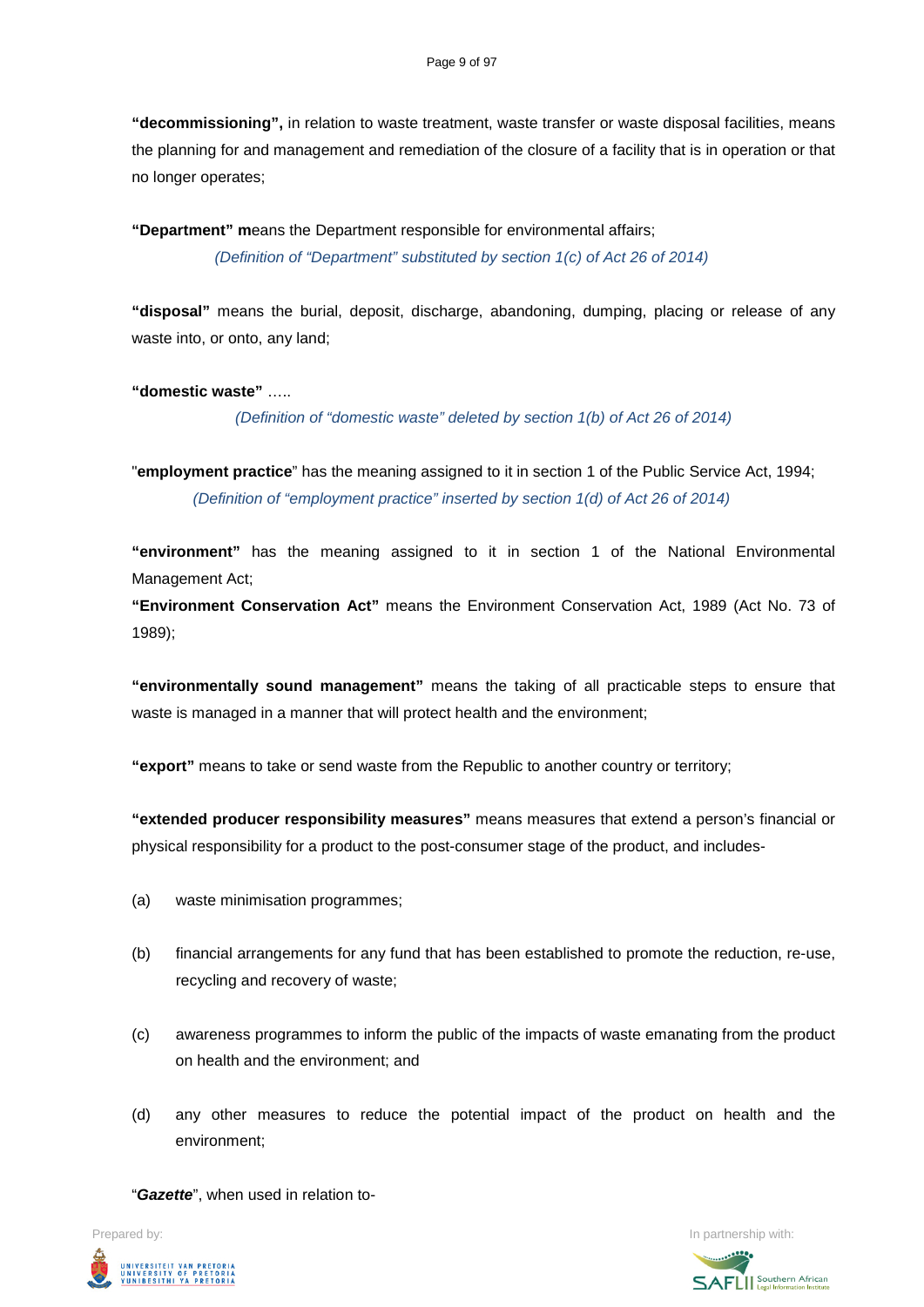- (a) the Minister, means the *Government Gazette*; and
- (b) the MEC, means the *Provincial Gazette* of the province concerned;

**"general waste"** …..

*(Definition of "general waste" deleted by section 1(b) of Act 26 of 2014)*

**"hazardous waste"**…..

*(Definition of "hazardous waste" deleted by section 1(b) of Act 26 of 2014)*

**"high-risk activity"** means and undertaking, including processes involving substances that present a likelihood of harm to health or the environment;

**"holder of waste"** means any person who imports, generates, stores, accumulates, transports, processes, treats or exports waste or disposes of waste;

**"import"** means any entry into the Republic other than entry for transit;

**"incineration"** means any method, technique or process to convert waste to the gases and residues by means of oxidations;

**"industry"** includes commercial activities, commercial agricultural activities, mining activities and the operation of power station;

**"industry waste management plan"** means a plan referred to in Part 7 of Chapter 4;

**"inert waste"** …..

*(Definition of "inert waste" deleted by section 1(b) of Act 26 of 2014)*

**"integrated waste management plan"** means a plan prepared in terms of section 12;

**"investigation area"** means an area identified as such in terms of section 37;

**"licensing authority"** means an authority referred to in section 43 and that is responsible for implementing the licensing system provided for in Chapter 5;

**"life cycle assessment"** means a process where the potential environmental effects or impacts of a product or service throughout the life of that product or service is being evaluated;

**"MEC"** means the Minister of the Executive Council of a province who is responsible for waste management in the province;

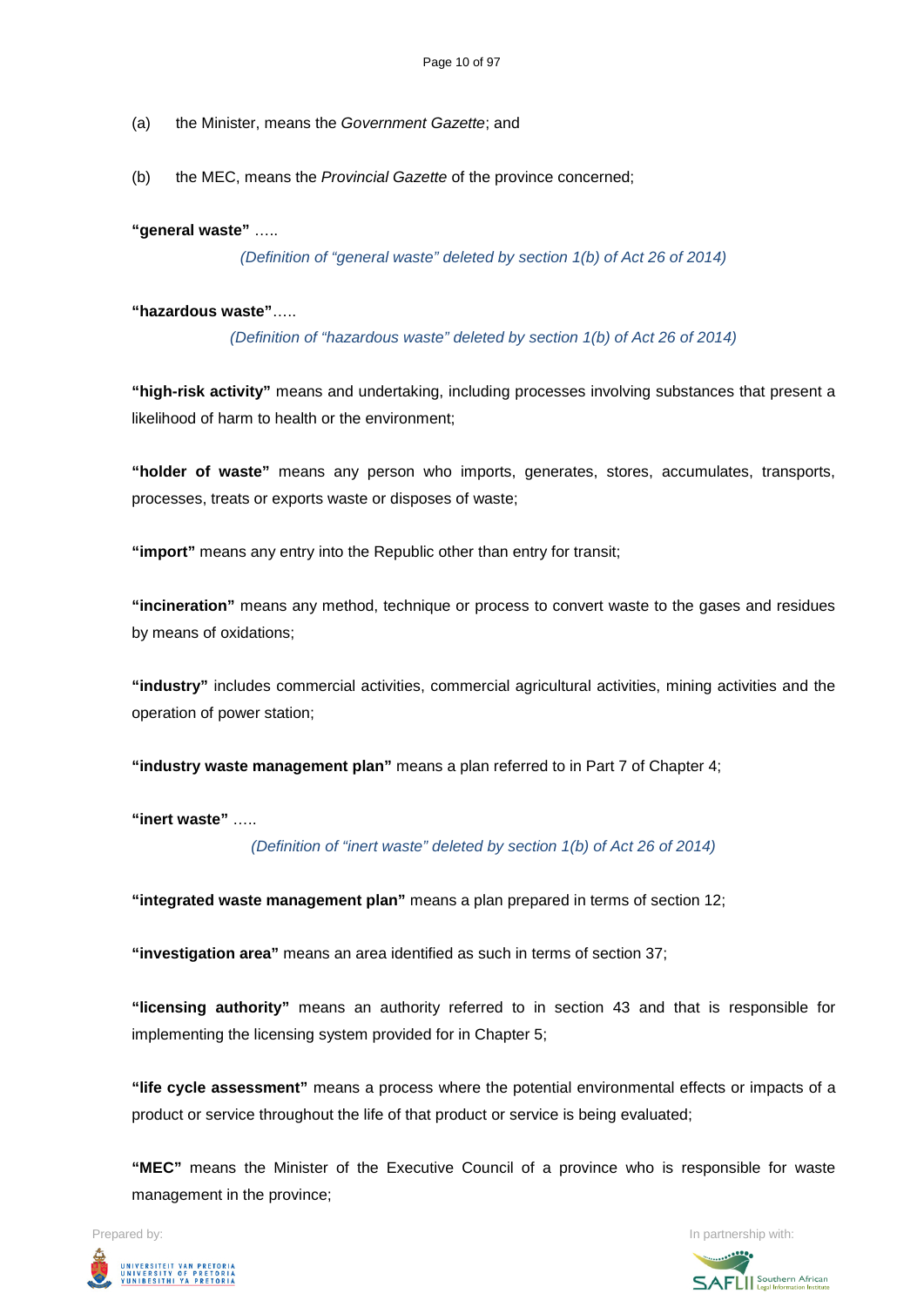**"Mineral and Petroleum Resources Development Act, 2002"** means the Mineral and Petroleum Resources Development Act, 2002 (Act No. 28 of 2002);

*(Definition of "Mineral and Petroleum Resources Development Act, 2002" inserted by section 18(a) of Act 25 of 2014)*

**"minimisation",** when used in relation to waste, means the avoidance of the amount and toxicity of waste that is generated and, in the event where waste is generated, the reduction of the amount and toxicity of waste that is disposed of;

**"Minister"** means the Minister responsible for environmental affairs; *(Definition of "Minister" substituted by section 1(e) of Act 26 of 2014)*

**"municipality"** means a municipality established in terms of the Local Government: Municipal Structures Act, 1998 (Act No. 117 of 1998);

**"Municipal Systems Act"** means the Local Government: Municipal Systems Act, 2000 (Act No. 32 of 2000);

**"National Environmental Management Act"** means the National Environmental Management Act, 1998 (Act No. 107 of 1998);

**"non-substantive"**, in relation to the amendment or substitution of a regulation, notice, strategy, licence, approval, or provision thereof, includes-

- (a) any clerical mistake, unintentional error or omission;
- (b) the correction of any miscalculated figure; and
- (c) the correction of any incorrect description of any person, thing, property or waste management activity;

**"organ of state"** has the meaning assigned to it in section 239 of the Constitution;

**"person"** has the meaning assigned to it in the Interpretation Act, 1957 (Act No. 33 of 1957), and includes an organ of state;

**"pollution"** has the meaning assigned to it in section 1 of the National Environmental Management Act;

**"prescribe"** means prescribe by regulation under this Act;

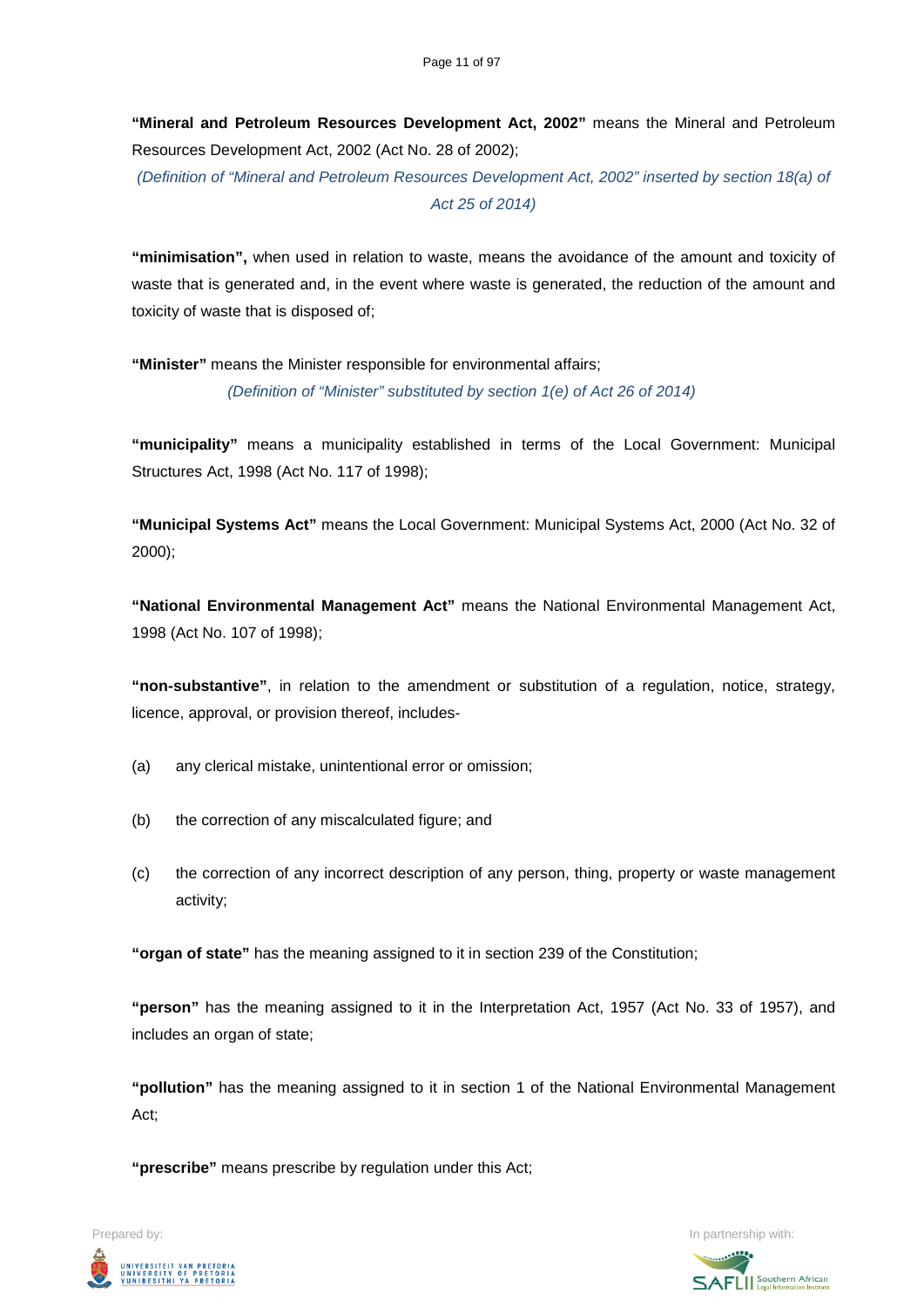#### Page 12 of 97

**"priority waste"** means a waste declared to be a priority waste in terms of section 14;

**"recovery"** means the controlled extraction or retrieval of any substance, material or object from waste;

#### *(Definition of "recovery" substituted by section 1(f) of Act 26 of 2014)*

**"recycle"** means a process where waste is reclaimed for further use, which process involves the separation of waste from a waste stream for further use and the processing of that separated material as a product or raw material;

**"re-use"** means to utilise the whole, a portion of or a specific part of any substance, material or object from the waste stream for a similar or different purpose without changing the form or properties of such substance, material or object;

*(Definition of "re-use" substituted by section 1(g) of Act 26 of 2014)*

**"specific environmental management Act"** has the meaning assigned to it in section 1 of the National Environmental Management Act;

**"storage"** means the accumulation of waste in a manner that does not constitute treatment or disposal of that waste;

**"sustainable development"** has the meaning assigned to it in section 1 of the National Environmental Management Act;

"**the Bureau**" means the Waste Management Bureau established by section 34A; *(Definition of "the Bureau" inserted by section 1(h) of Act 26 of 2014)*

**"this Act"** includes-

- (a) any regulations made in terms of this Act;
- (b) any notice or other subordinate legislation issued or made in terms of this Act; and
- (c) any regulation or direction that remains in force in terms of section 81;

**"transit"** means the continuous passage from one border of the Republic to another such border without storage other than temporary storage incidental to transport;

**"treatment"** means any method, technique or process that is designed to-

(a) change the physical, biological or chemical character or composition of a waste; or



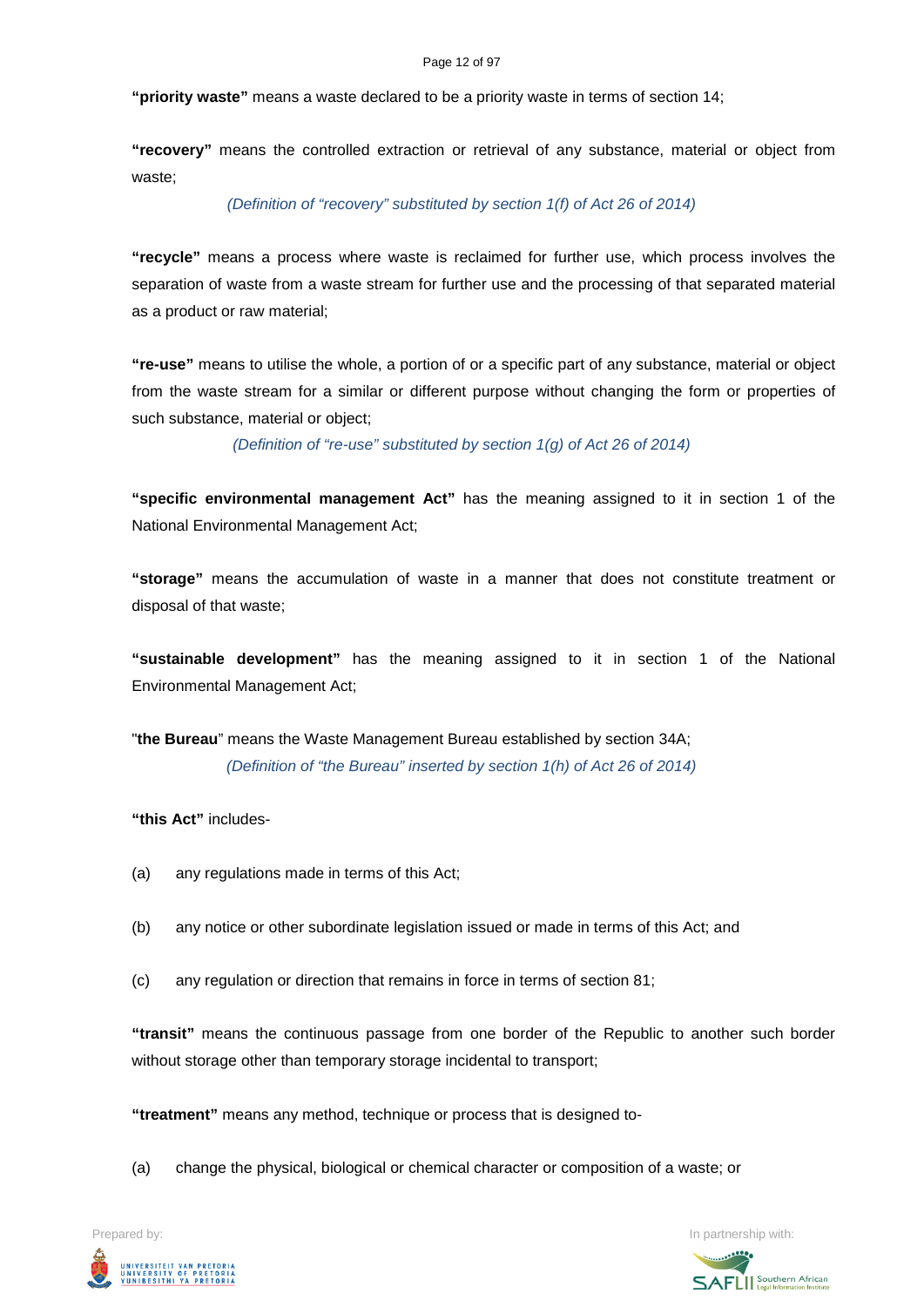- (b) remove, separate, concentrate or recover a hazardous or toxic component of a waste; or
- (c) destroy or reduce the toxicity of a waste.

in order to minimise the impact of the waste on the environment prior to further use or disposal;

"**Waste**" means -

- (a) any substance, material or object, that is unwanted, rejected, abandoned, discarded or disposed of, or that is intended or required to be discarded or disposed of, by the holder of that substance, material or object, whether or not such substance, material or object can be re-used, recycled or recovered and includes all wastes as defined in Schedule 3 to this Act; or
- (b) any other substance, material or object that is not included in Schedule 3 that may be defined as a waste by the Minister by notice in the *Gazette*,

but any waste or portion of waste, referred to in paragraphs (a) and (b), ceases to be a waste-

- (i) once an application for its re-use, recycling or recovery has been approved or, after such approval, once it is, or has been re-used, recycled or recovered;
- (ii) where approval is not required, once a waste is, or has been re-used, recycled or recovered;
- (iii) where the Minister has, in terms of section 74, exempted any waste or a portion of waste generated by a particular process from the definition of waste; or
- (iv) where the Minister has, in the prescribed manner, excluded any waste stream or a portion of a waste stream from the definition of waste.

*(Definition of "Waste" substituted by section 38 of Act 14 of 2013) (Definition of "Waste" substituted by section 1(i) of Act 26 of 2014)*

**"waste disposal facility"** means any site or premise used for the accumulation of waste with the purpose of disposing of that waste at that site or on that premise;

**"waste management activity"** means any activity listed in Schedule 1 or published by notice in the *Gazette* under section 19, and includes-

- (a) the importation and exportation of waste;
- (b) the generation of waste, including the undertaking of any activity or process that is likely to result in the generation of waste;

Prepared by: In partnership with:  $\blacksquare$  is the partnership with:  $\blacksquare$  is the partnership with:  $\blacksquare$ UNIVERSITEIT VAN PRETORIA<br>UNIVERSITY OF PRETORIA<br>YUNIBESITHI YA PRETORIA

**SAFLI** Southern African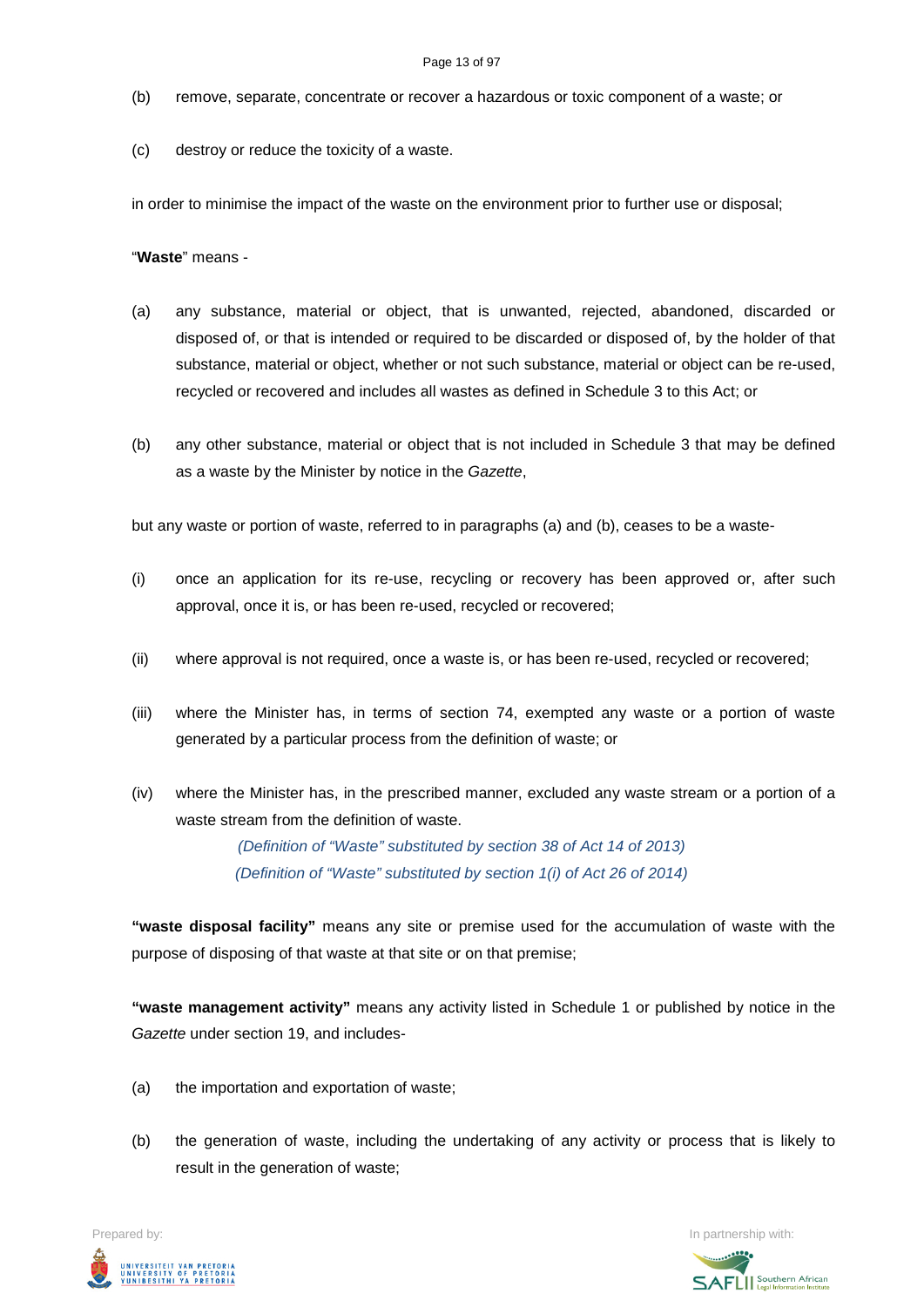- (c) the accumulation and storage of waste;
- (d) the collection and handling of waste;
- (e) the reduction, re-use, recycling and recovery of waste;
- (f) the trading in waste;
- (g) the transportation of waste;
- (h) the transfer of waster;
- (i) the treatment of waste; and
- (j) the disposal of waste;

**"waste management control officer"** means a waste management control officer designated under section 58(1);

**"waste management licence"** means a licence issued in terms of section 49;

**"waste management officer"** means a waste management officer designated in terms of section 10;

**"waste management services"** means waste collection, treatment, recycling and disposal services;

**"waste minimisation programme"** means a programme that is intended to promote the reduced generation and disposal of waste;

**"waste transfer facility"** means a facility that is used to accumulate and temporarily store waste before it is transported to a recycling, treatment or waste disposal facility;

**"waste treatment facility"** means any site that is used to accumulate waste for the purpose of storage, recovery, treatment, reprocessing, recycling or sorting of the waste.

#### **2. Objects of Act**

The objects of this Act are-

- (a) to protect health, well-being and the environment by providing reasonable measures for-
	- (i) minimising the consumption of natural resources;

Prepared by: **In partnership with:**  $\blacksquare$  **In partnership with:**  $\blacksquare$  **In partnership with:**  $\blacksquare$ UNIVERSITEIT VAN PRETORIA<br>UNIVERSITY OF PRETORIA<br><u>YUNIBESITHI YA PRETORIA</u>

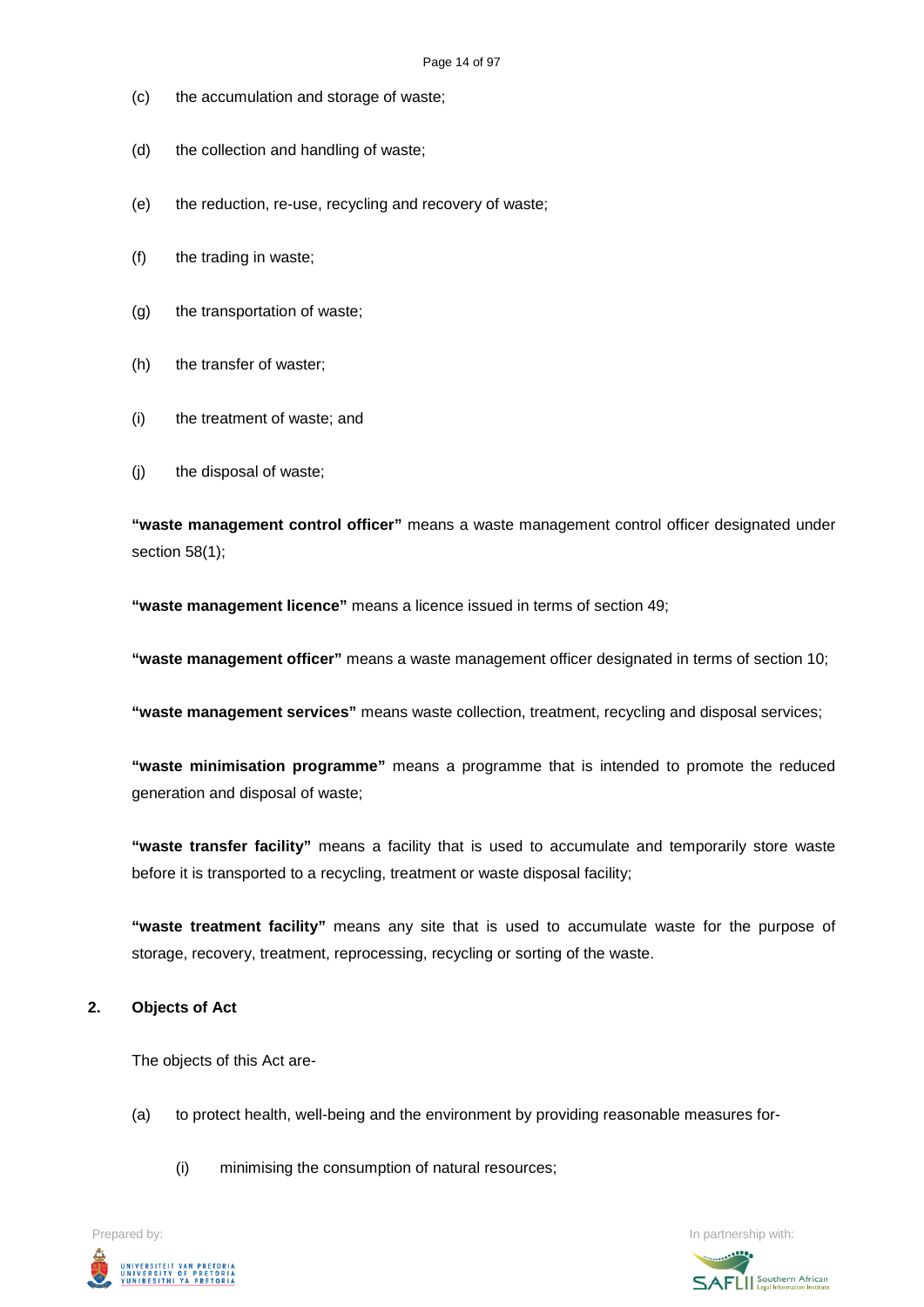#### Page 15 of 97

- (ii) avoiding and minimising the generation of waste;
- (iii) reducing, re-using, recycling and recovering waste;
- (iv) treating and safely disposing of waste as a last resort;
- (v) preventing pollution and ecological degradation;
- (vi) securing ecologically sustainable development while promoting justifiable economic and social development;
- (vii) promoting and ensuring the effective delivery of waste services;
- (viii) remediating land where contamination presents, or may present, a significant risk of harm to health or the environment; and
- (ix) achieving integrated waste management reporting and planning;
- (b) to ensure that people are aware of the impact of waste on their health, well-being and the environment;
- (c) to provide for compliance with the measures set out in paragraph (a); and
- (d) generally, to give effect to section 24 of the Constitution in order to secure an environment that is not harmful to health and well-being.

#### **3. General duty of State**

In fulfilling the rights contained in section 24 of the Constitution, the State, through the organs of state responsible for implementing this Act, must put in place uniform measures that seek to reduce the amount of waste that is generated and, where waste is generated, to ensure that waste is re-used, recycled and recovered in an environmentally sound manner before being safely treated and disposed of.

#### **4. Application of Act**

- (1) This Act does not apply to-
	- (a) radioactive waste that is regulated by the Hazardous Substances Act, 1973 (Act No. 15 of 1973), the National Nuclear Regulator Act, 1999 (Act No. 47 of 1999), and the Nuclear energy Act, 1999 (Act No. 46 of 1999);

UNIVERSITEIT VAN PRETORIA<br>UNIVERSITY OF PRETORIA<br>YUNIBESITHI YA PRETORIA

Prepared by: In partnership with:  $\blacksquare$  is the partnership with:  $\blacksquare$  is the partnership with:  $\blacksquare$ **SAFLI** Southern African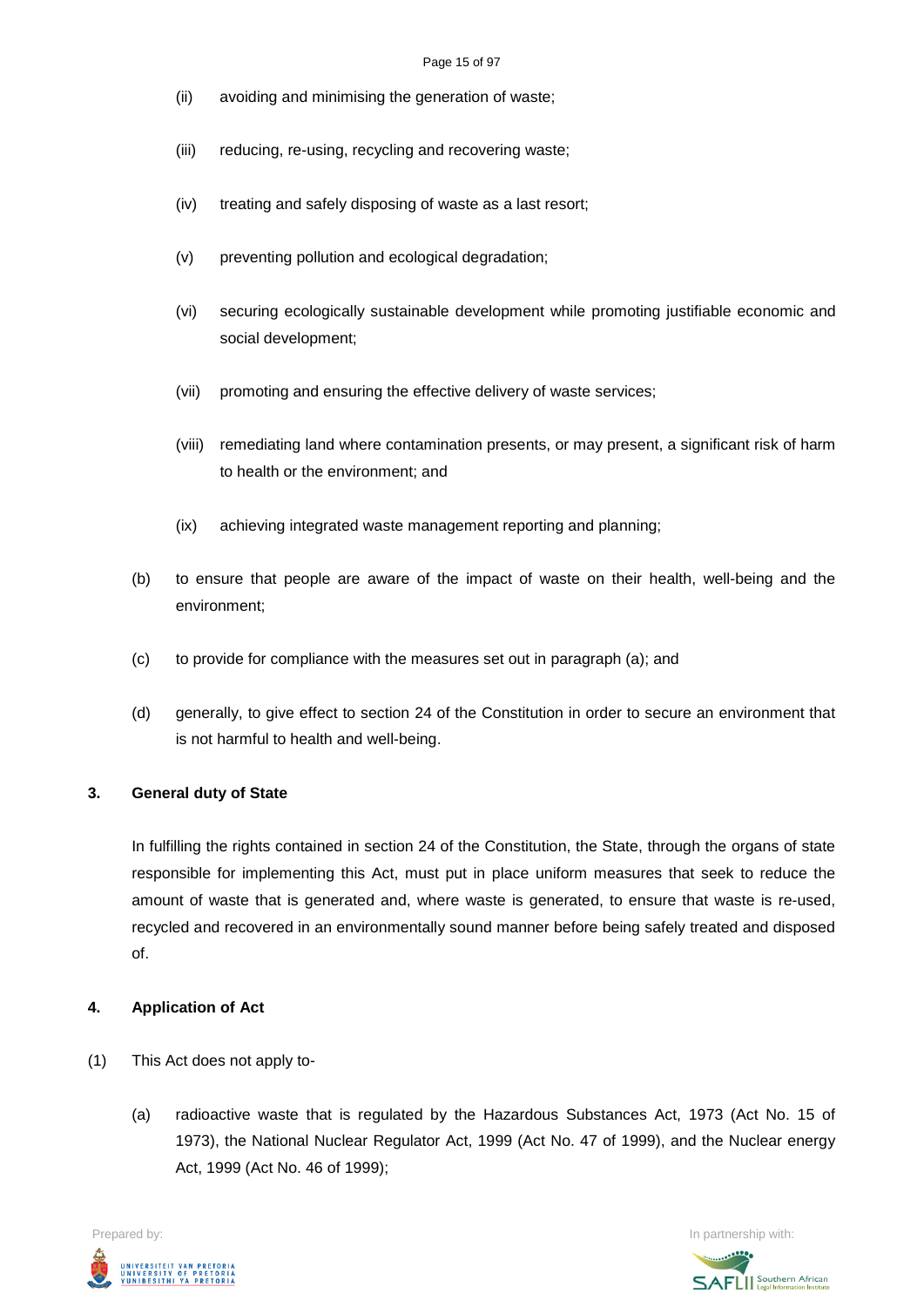(b) ……….

*(Section 4(1)(b) deleted by section 19 of Act 25 of 2014)*

- (c) the disposal of explosives that is regulated by the Explosives Act, 2003 (Act No. 15 of 2003); or
- (d) …..

*(Section 4(1)(d) deleted by section 2 of Act 26 of 2014)*

(2) This Act binds all organs of state.

### **5. Application of National Environmental Management Act**

- (1) This Act must be read with the National Environmental Management Act, unless the context of this Act indicates that the National Environmental Management Act does not apply.
- (2) The interpretation and application of this act must be guided by the national environmental management principles set out in section 2 of the National Environmental Management Act.

#### **CHAPTER**

### **NATIONAL WASTE MANAGEMENT STRATEGY, NORMS AND STANDARDS**

#### **Part 1**

#### **National waste management strategy**

#### **6. Establishment of national waste management strategy**

- (1) The Minister must, within two years of the date on which this section takes effect, by notice in the *Gazette* establish a national waste management strategy for achieving the objects of this Act, which must include-
	- (a) objectives, plans, guidelines, systems and procedures relating to the protection of the environment and the generation (including the avoidance and minimisation of such generation), re-use, recycling, recovery, treatment, disposal, use, control and management of waste in order to achieve the objects of this Act;
	- (b) mechanisms, systems and procedures for giving effect to the Republic's obligations in terms of relevant international agreements;
	- (c) practical measures for achieving co-operation governance in waste management matters;
	- (d) guidance on raising awareness regarding the impact of waste on health and the environment;

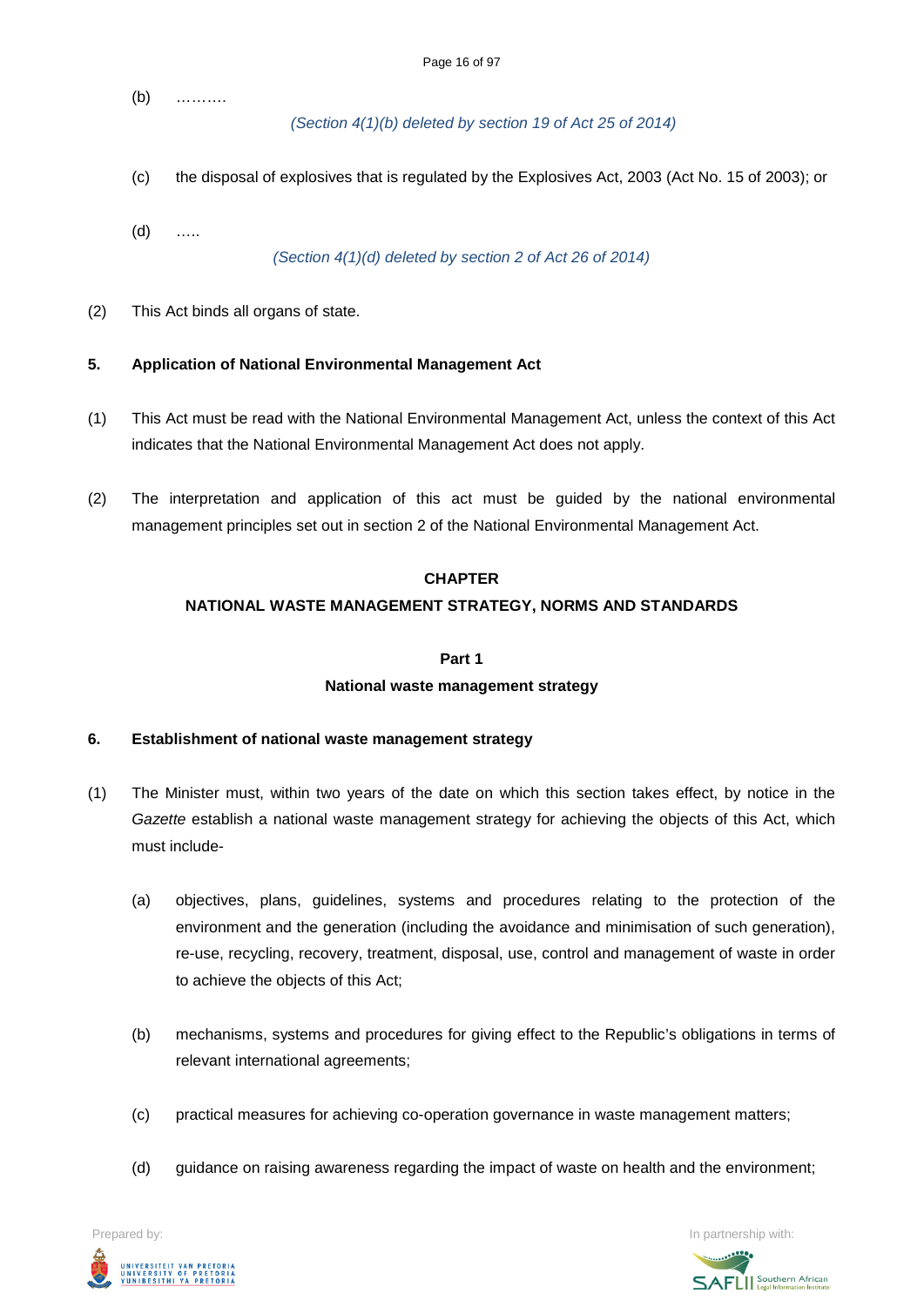- (e) approaches for securing compliance with the requirements of this Act, including the monitoring of compliance; and
- (f) any other matter that the Minister considers necessary for achieving the objects of this Act.
- (2) The national waste management strategy may include targets for waste reduction.
- (3) The national waste management strategy-
	- (a) binds all organs of state in all spheres of government, and all persons if and to the extent applicable; and
	- (b) may, subject to section 3 of the Intergovernmental Fiscal Relation Act, 1997 (Act No. 97 of 1997), allocate and delineate responsibilities for the implementation of this Act amongst-
		- (i) the different spheres of government; and
		- (ii) different organs of state.
- (4) An organ of state must give effect to the national waste management strategy when exercising a power or performing a duty in terms of this Act or any other legislation regulating waste management.
- (5) The national waste management strategy-
	- (a) may differentiate between different geographical areas;
	- (b) may differentiate between different classes or categories of waste;
	- (c) may provide for the phasing in of its provisions;
	- (d) may be amended; and
	- (e) must be reviewed by the Minister at intervals of not more than five years.
- (6) Before publishing the national strategy, or any amendment to the strategy, the Minister must follow a consultative process in accordance with section 72 and 73.
- (7) Subsection (6) need not to be complied with if the strategy is amended in a non-substantive manner.

# **Part 2**

**National norms and standards, provincial norms and standards and waste service standards**

# **7. National norms and standards**

- (1) The Minister must, by notice in the *Gazette*, set national norms and standards for the-
	- (a) classification of waste;



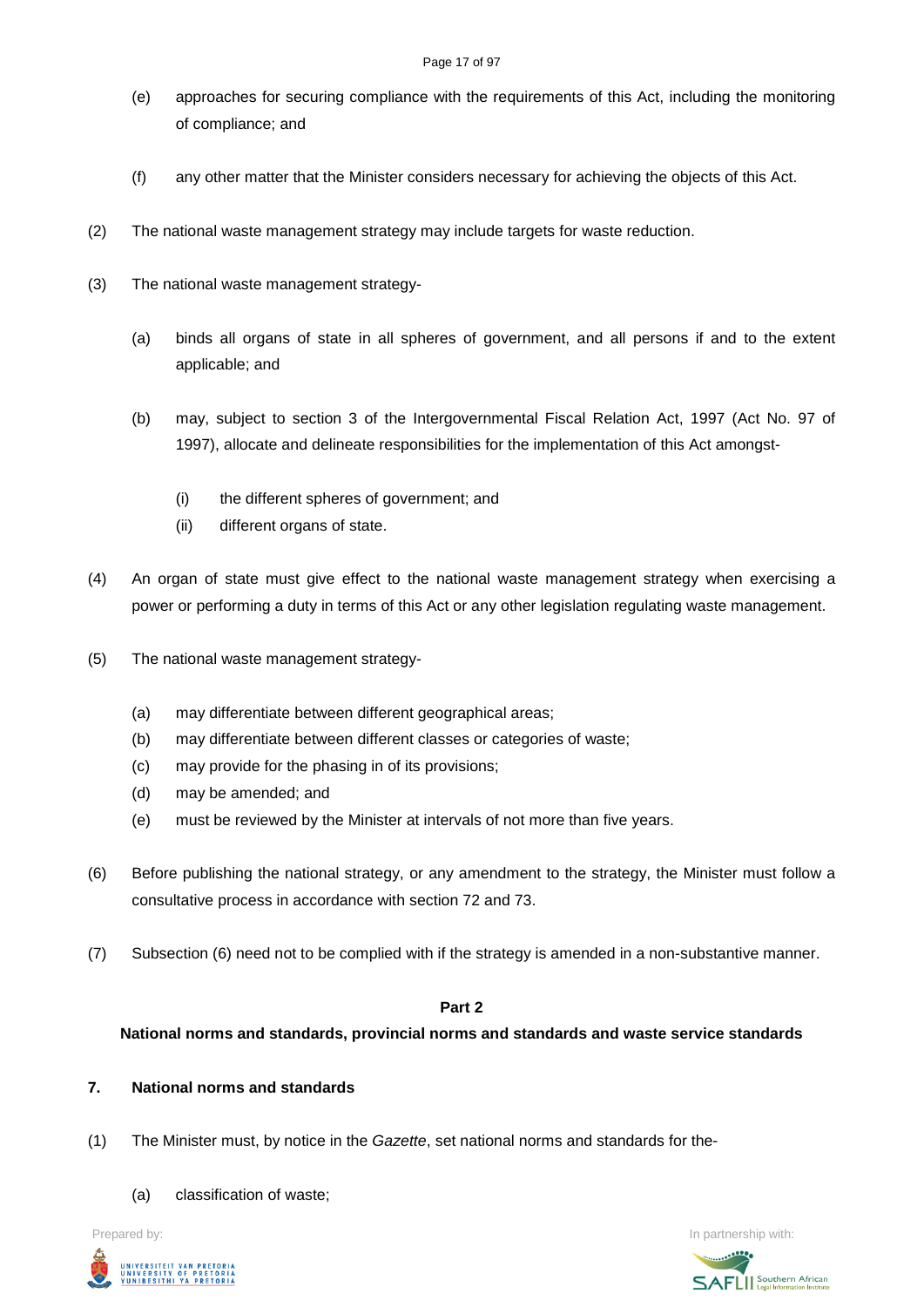#### Page 18 of 97

- (b) planning for and provision of waste management services; and
- (c) storage, treatment and disposal of waste, including the planning and operation of waste treatment and waste disposal facilities.
- (2) The Minister may, by notice in the *Gazette*, set national norms and standards for-
	- (a) the minimisation, re-use, recycling and recovery of waste, including the separation of waste at the point of generation;
	- (b) extended producer responsibility;
	- (c) the regionalisation of waste management services; and
	- (d) the remediation of contaminated land and soil quality.
- (3) The Minister with the concurrence of the Minister of Finance may, by notice in the *Gazette*, set national standards in respect of tariffs for waste services provided by municipalities.
- (4) The norms and standards contemplated in subsection (1) may-
	- (a) differentiate between different geographical areas;
	- (b) differentiate between different classes or categories of waste;
	- (c) provide for the phasing in of its provisions; and
	- (d) be amended.
- (5) The norms or standards contemplated in subsection (1)(b) may-
	- (a) differentiate on an equitable basis between-
		- (i) different users of waste management services; and
		- (ii) different types of waste management services;
	- (b) ensure that funds obtained from waste services are used for waste management services; and
	- (c) provide for tariffs to be imposed to provide for waste management infrastructure or facilities.
- (6) (a) Before publishing a notice in terms of subsection (1), (2), or (3), or any amendment to the notice, the Minister must follow a consultative process in accordance with sections 72 and 73.
	- (b) Paragraph (a) need not be complied with if the notice is amended in a non-substantive manner.

#### **8. Provincial norms and standards**



Prepared by: **In partnership with:**  $\blacksquare$  Prepared by: **In partnership with:**  $\blacksquare$ 

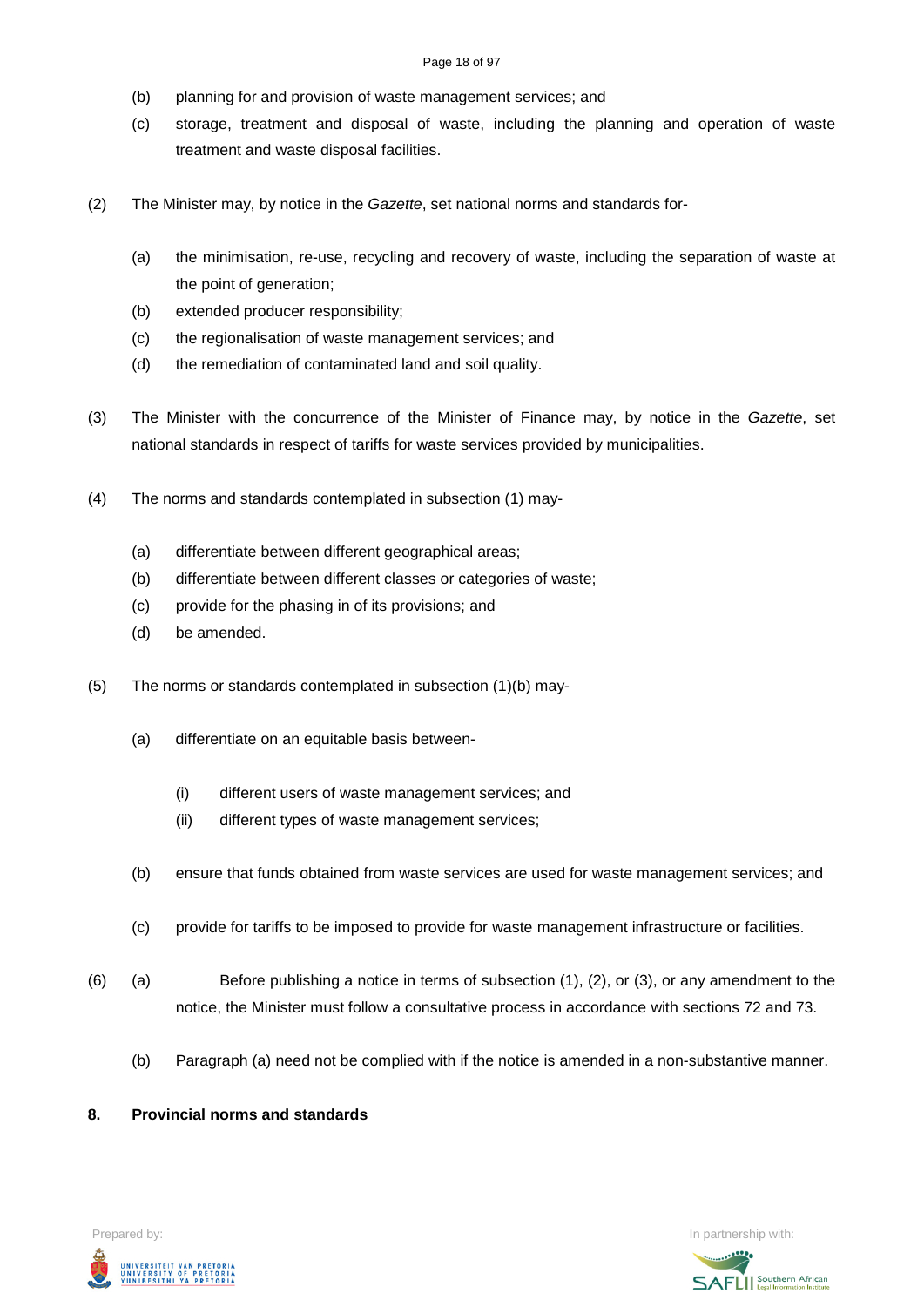#### Page 19 of 97

- (1) The relevant MEC, within his or her jurisdiction, must ensure the implementation of the national waste management strategy and national norms and standards contemplated in sections 6 and 7, respectively.
- (2) The relevant MEC, within his or her jurisdiction, may be notice in the *Gazette* set provincial norms and standards that are not in conflict with national norms and standards contemplated in section 7.
- (3) The norms and standards contemplated in subsection (2) must amongst other things facilitate and advance-
	- (a) planning and provisions of waste management services;
	- (b) regionalisation of waste management services within the province;
	- (c) minimisation, re-use, recycling and recovery of waste, with the exception of standards that may have national implications or that may have significant impact on the national economy; and
	- (d) treatment and disposal of waste, including the planning and operation of waste treatment and waste disposal facilities, licenced by provincial authorities.
- (4) The norms and standards contemplated in subsection (2) may-
	- (a) differentiate between different geographical areas in the province;
	- (b) differentiate between different classes or categories of waste;
	- (c) provide for the phasing in of its provisions; and
	- (d) be amended.
- (5) (a) Before publishing a notice in terms of subsection (2), or any amendments to the notice, the MEC must follow a consultative process in accordance with sections 72 and 73.
	- (b) Paragraph (a) need not be complied with if the notice is amended in a non-substantive manner.

#### **9. Waste service standards**

(1) A municipality must exercise its executive authority to deliver waste management services, including waste removal, waste storage and waste disposal services, in a manner that does not conflict with section 7 or 8 of this Act.



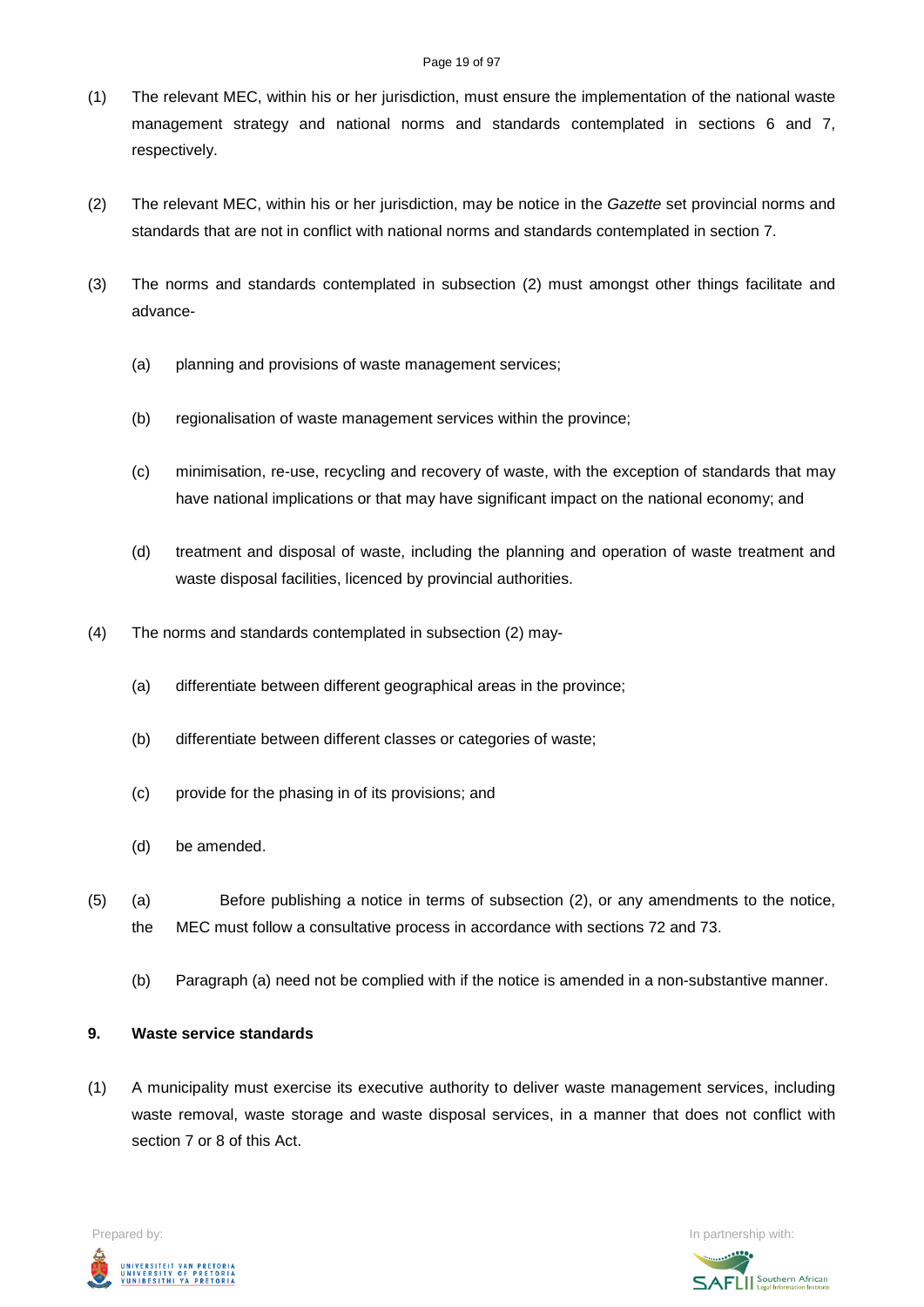#### Page 20 of 97

- (2) Each municipality must exercise its executive authority and perform its duty in relation to waste services, including waste collection, waste storage and waste disposal services, by-
	- (a) adhering to all national and provincial norms and standards;
	- (b) integrating its waste management plans with its integrated development plans;
	- (c) ensuring access for all to such services;
	- (d) providing such services at an affordable price, in line with its tariff policy referred to in Chapter 8 of the Municipal systems Act;
	- (e) ensuring sustainable services through effective and efficient management;
	- (f) keeping separate financial statements, including a balance sheet of the services provided.
- (3) In exercising its executive authority contemplated in subsection (1), a municipality may furthermore, amongst other things, set-
	- (a) local standards for the separation, compacting and storage of solid waste that is collected as part of the municipal service or that is disposed of at a municipal waste disposal facility;
	- (b) local standards for the management of solid waste that is disposed of by the municipality or at a waste disposal facility owned by the municipality, including requirements in respect of the avoidance and minimisation of the generation of waste and the re-use, recycling and recovery of solid waste.
	- (c) local standards in respect of the directing of solid waste that is collected as part of the municipal services or that is disposed of by the municipality or at a municipal waste disposal facility to specific waste treatment and disposal facilities; and
	- (d) local standards in respect of the control of litter.
- (4) Whenever the Minister or MEC acts in terms of this Act in relation to a municipality, the Minister or MEC must seek to support and strengthen the municipality's ability or right to perform its functions in relation to waste management activities.
- (5) (a) Whenever a municipality intends passing a by-law so as to give effect to subsection (1), it must follow a consultative process provided for in Chapter 4 of the Municipal Systems Act.
	- (b) Paragraph (a) need not be complied with if the by-law is amended in a non-substantive manner.



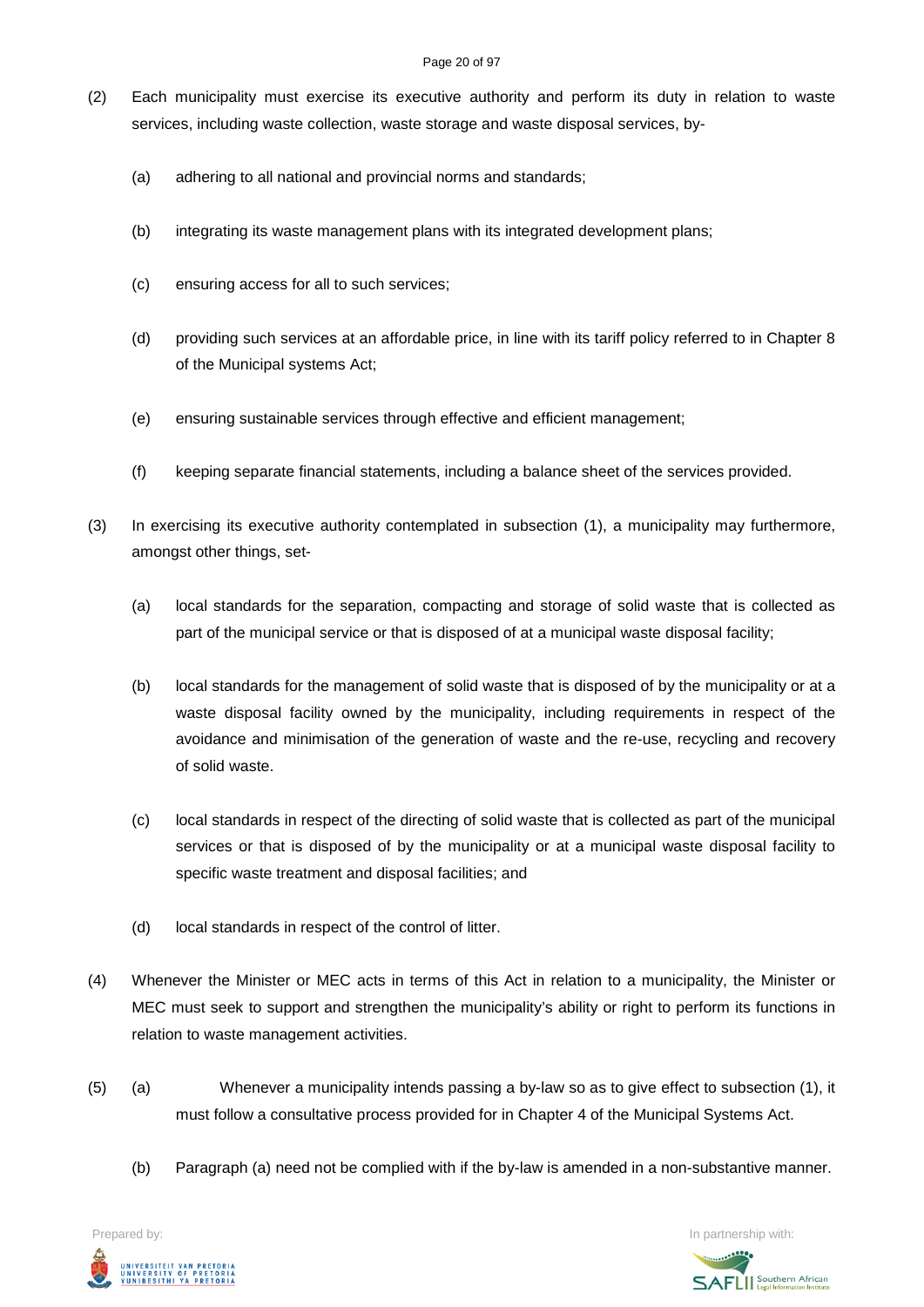#### **CHAPTER 3**

#### **INSTITUTIONAL AND PLANNING MATTERS**

#### **10. Designation of waste management officers**

- (1) The Minister must designate in writing an officer in the Department as the national waste management officer responsible for co-ordinating matters pertaining to waste management in the national government.
- (2) The MEC must designate in writing an officer in the provincial administration as the provincial waste management officer responsible for co-ordinating matters pertaining to waste management in that province.
- (3) Each municipality authorised to carry out waste management services by the Municipal Structures Act, 1998 (Act No. 117 of 1998), must designate in writing a waste management officer from its administration to be responsible for co-ordinating matters pertaining to waste management in that municipality.
- (4) A power delegated or a duty assigned to a waste management officer by virtue of subsection (1), (2) or (3) may be subdelegated or further assigned by the officer to another official in the service of the same administration, subject to such limitations or conditions as may be determined by the Minister, MEC or municipality respectively.
- (5) Waste management officers must co-ordinate their activities with other waste management activities in the manner set out in the national waste management strategy established in terms of section 6 or determined by the Minister by notice in the *Gazette.*

#### **11. Certain organs of state to prepare integrated waste management plans**

(1) The provincial departments responsible for waste management must prepare integrated waste management plans.

*(Section 11(1) substituted by section 3(a) of Act 26 of 2014)*

- (2) A provincial department may incorporate its integrated waste management plan in any relevant provincial plan.
- $(3)$  …

*(Section 11(3) deleted by section 3(b) of Act 26 of 2014)*

- (4) (a) Each municipality must-
	- (i) submit its integrated waste management plan to the MEC for endorsement; and



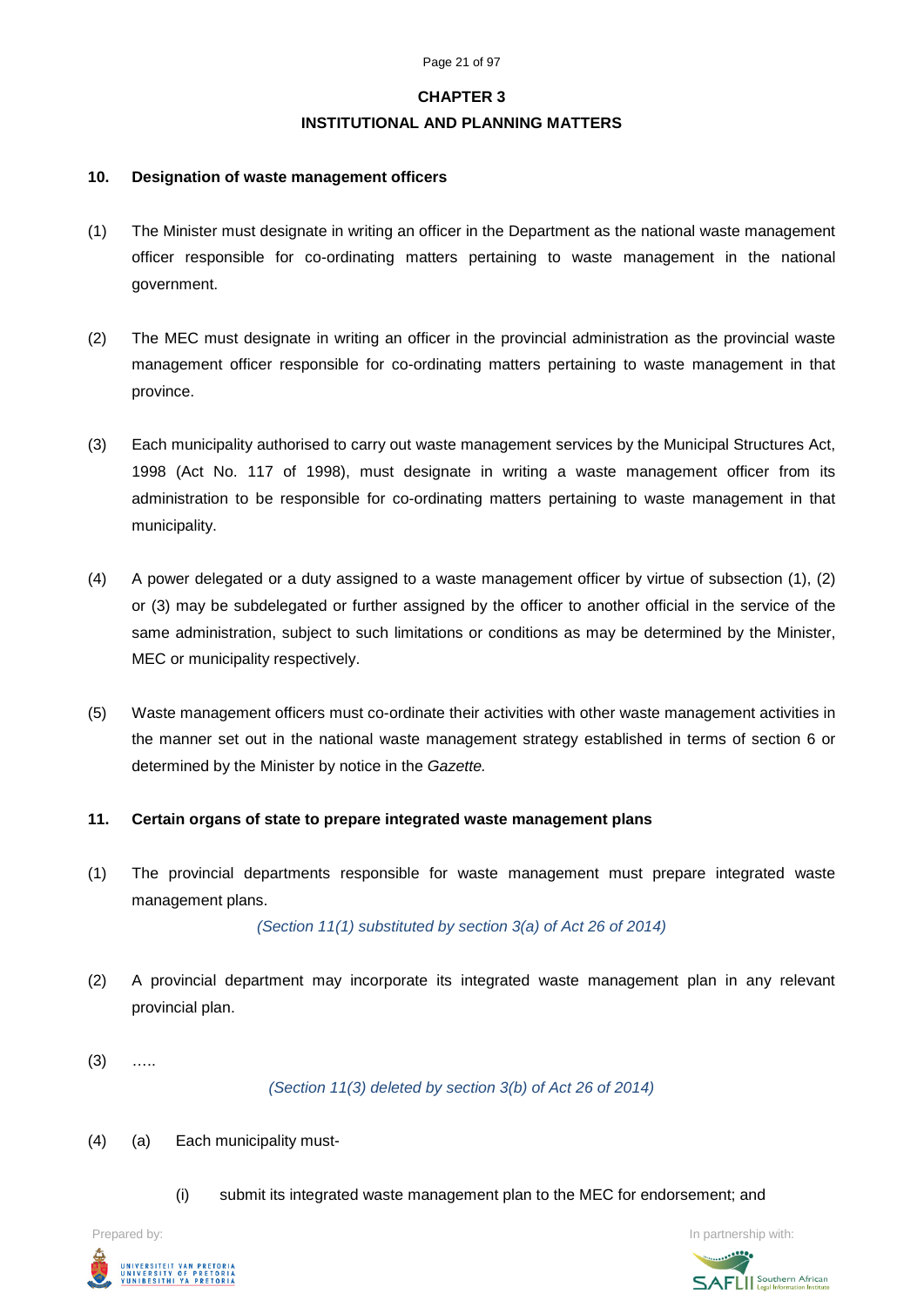#### *(Section 11(4)(i) substituted by section 3(c) of Act 26 of 2014)*

- (ii) include the endorsed integrated waste management plan in its integrated development plan contemplated in Chapter 5 of the Municipal Systems Act. *(Section 11(4)(ii) substituted by section 3(c) of Act 26 of 2014)*
- (b) The MEC may within 30 days of receiving an integrated waste management plan or an amendment to an integrated waste management plan-
	- (i) request a municipality to adjust the plan or the amendment in accordance with the MEC's proposal if the plan or amendment-
		- (aa) does not comply with a requirement of this Act; or
		- (bb) is in conflict with, or is not aligned with, or negates any relevant integrated waste management plan or the national waste management strategy; or
	- (ii) request a municipality to comply with a specific provision of this Act relating to the process of drafting or amending integrated waste management plans if the municipality has failed to comply with the process or provision; or
	- (iii) approve the plan or amendment.
- (5) The provincial departments contemplated in subsection (1) must submit their integrated waste management plans to the Minister for endorsement.

*(Section 11(5) substituted by section 3(d) of Act 26 of 2014)*

- (6) When exercising the power to monitor and support a municipality as contemplated in section 31 of the Municipal Systems Act, the MEC for local government, in consultation with the MEC, must ensure that the municipal integrated waste management plan is co-ordinated and aligned with the plans, strategies and programmes of the Department and provincial departments.
- (7)
- (a) Before finalising an integrated waste management plan, every provincial department contemplated in subsection (1) must follow a consultative process in accordance with sections 72 and 73.

*(Section 11(7)(a) substituted by section 3(e) of Act 26 of 2014)*

(b) …..

*(Section 11(7)(b) deleted by section 3(f) of Act 26 of 2014)*

(8) Subsection (7) need not be complied with if the integrated waste management plan is amended in a non-substantive manner.

Prepared by: In partnership with:UNIVERSITEIT VAN PRETORIA<br>UNIVERSITY OF PRETORIA<br>YUNIBESITHI YA PRETORIA

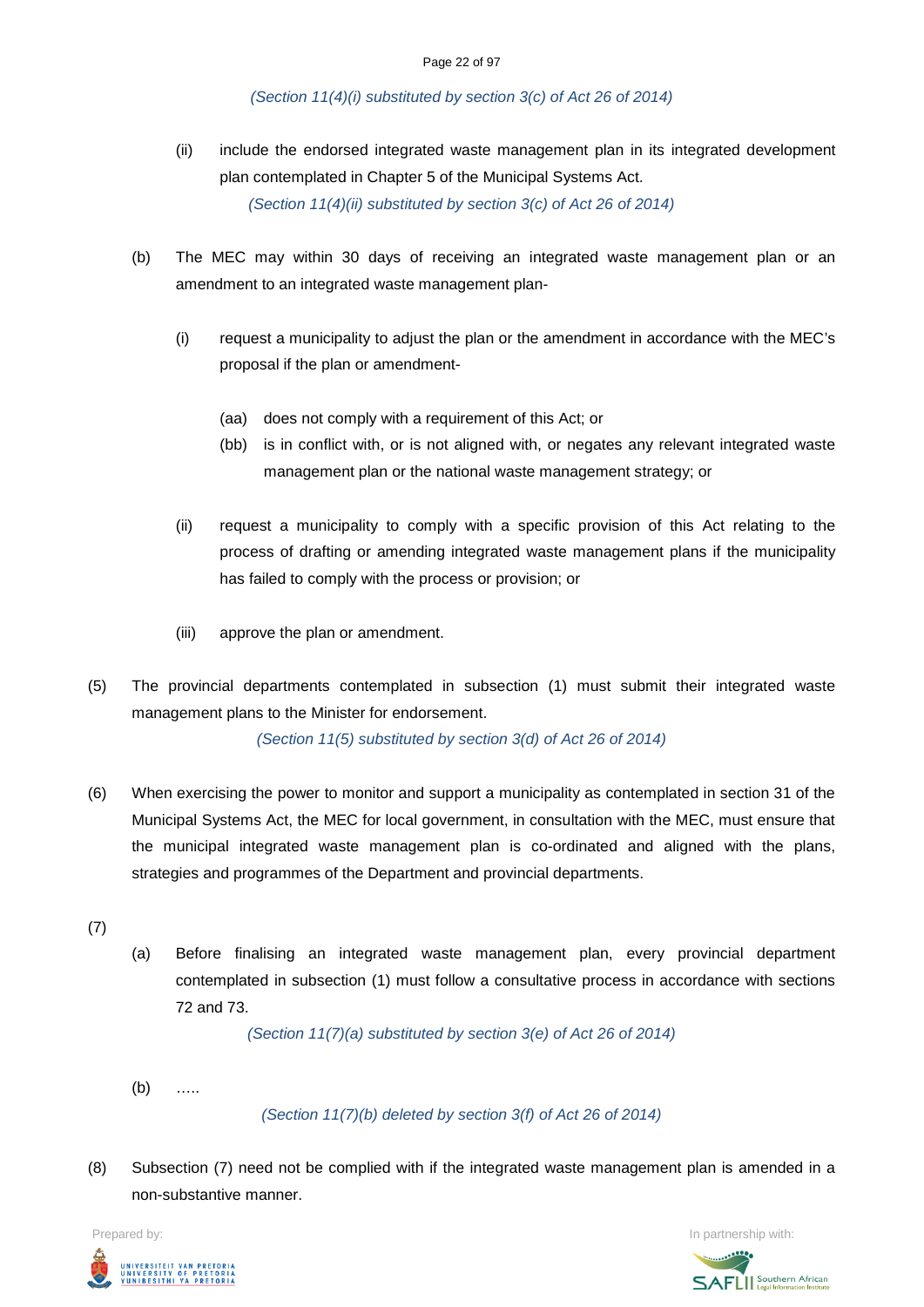#### **12. Contents of integrated waste management plans**

- (1) An integrated waste management plan must at least-
	- (a) contain a situation analysis that includes-
		- (i) a description of the population and development profiles of the area to which the plan relates;
		- (ii) an assessment of the quantities and types of waste that are generated in the area;
		- (iii) a description of the services that are provided, or that are available, for the collection, minimisation, re-use, recycling and recovery, treatment and disposal of waste; and
		- (iv) the number of persons in the area who are not receiving waste collection services;
	- (b) within the domain of the provincial department or municipality, set out how that provincial department or municipality intends- *(Words preceding section 12(1)(b)(i) substituted by section 4(a) of Act 26 of 2014)*
		- (i) to give effect, in respect of waste management, to Chapter 3 of the National Environmental Management Act;
		- (ii) to give effect to the objects of this Act;
		- (iii) to identify and address the negative impact of poor waste management practices on healt and the environment;
		- (iv) to provide for the implementation of waste minimisation, re-use, recycling and recovery targets and initiatives;
		- (v) in the case of a municipal integrated waste management plan, to address the delivery of waste management services to residential premises;
		- (vi) to implement the Republic's obligations in respect of any relevant international agreements;
		- (vii) to give effect to best environmental practice in respect of waste management;



**SAFLI** Southern African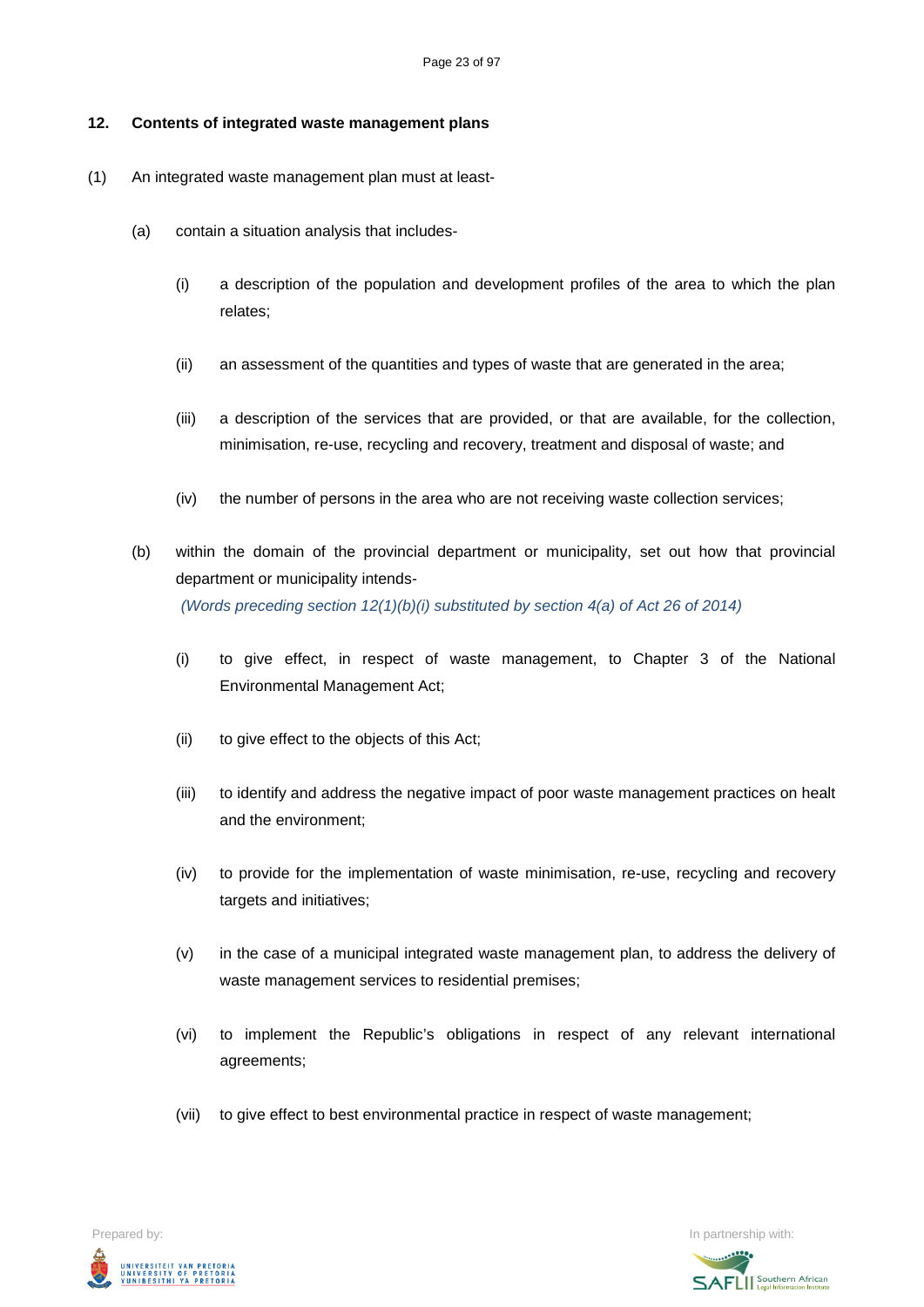(c) within the domain of the provincial department, set out how the provincial department intends to identify the measures that are required and that are to be implemented to support municipalities to give effect to the objects of this Act;

*(Section 12(1)(c) substituted by section 4(b) of Act 26 of 2014)*

(d) set out the priorities and objectives of the provincial department or municipality in respect of waste management;;

*(Section 12(1)(d) substituted by section 4(b) of Act 26 of 2014)*

- (e) establish targets for the collection, minimisation, re-use and recycling of waste.
- (f) set out the approach of the provincial department or municipality to the planning of any new facilities for disposal and decommissioning of existing waste disposal facilities; *(Section 12(1)(f) substituted by section 4(c) of Act 26 of 2014)*
- (g) indicate the financial resources that are required to give effect to the plan;
- (h) describe how the provincial department or municipality intends to give effect to its integrated waste management plan; and *(Section 12(1)(h) substituted by section 4(d) of Act 26 of 2014)*
- (i) comply with the requirements prescribed by the Minister.
- (2) In the preparation of an integrated waste management plan the provincial departments must give proper effect to the requirements contained in Chapter 5 of the Municipal Systems Act, insofar as such plan affects a municipality.

*(Section 12(2) substituted by section 4(e) of Act 26 of 2014)*

# **13. Reporting on implementation of integrated waste management plans**

(1) Annual performance reports on the implementation of the integrated waste management plans must, in the case of a provincial department, be submitted to the MEC for approval and to the Minister for endorsement.

*(Section 13(1) substituted by section 5(a) of Act 26 of 2014)*

(2) The annual performance report that the provincial department must submit in terms of subsection (1) must contain information on the implementation of its integrated waste management plan, including information on-

*(Words preceding section 13(2)(a) substituted by section 5(b) of Act 26 of 2014)*

(a) the extent to which the plan has been implemented during the period;

Prepared by: In partnership with:  $\blacksquare$  is the partnership with:  $\blacksquare$  is the partnership with:  $\blacksquare$ UNIVERSITEIT VAN PRETORIA<br>UNIVERSITY OF PRETORIA<br>YUNIBESITHI YA PRETORIA

**SAFLI** Southern African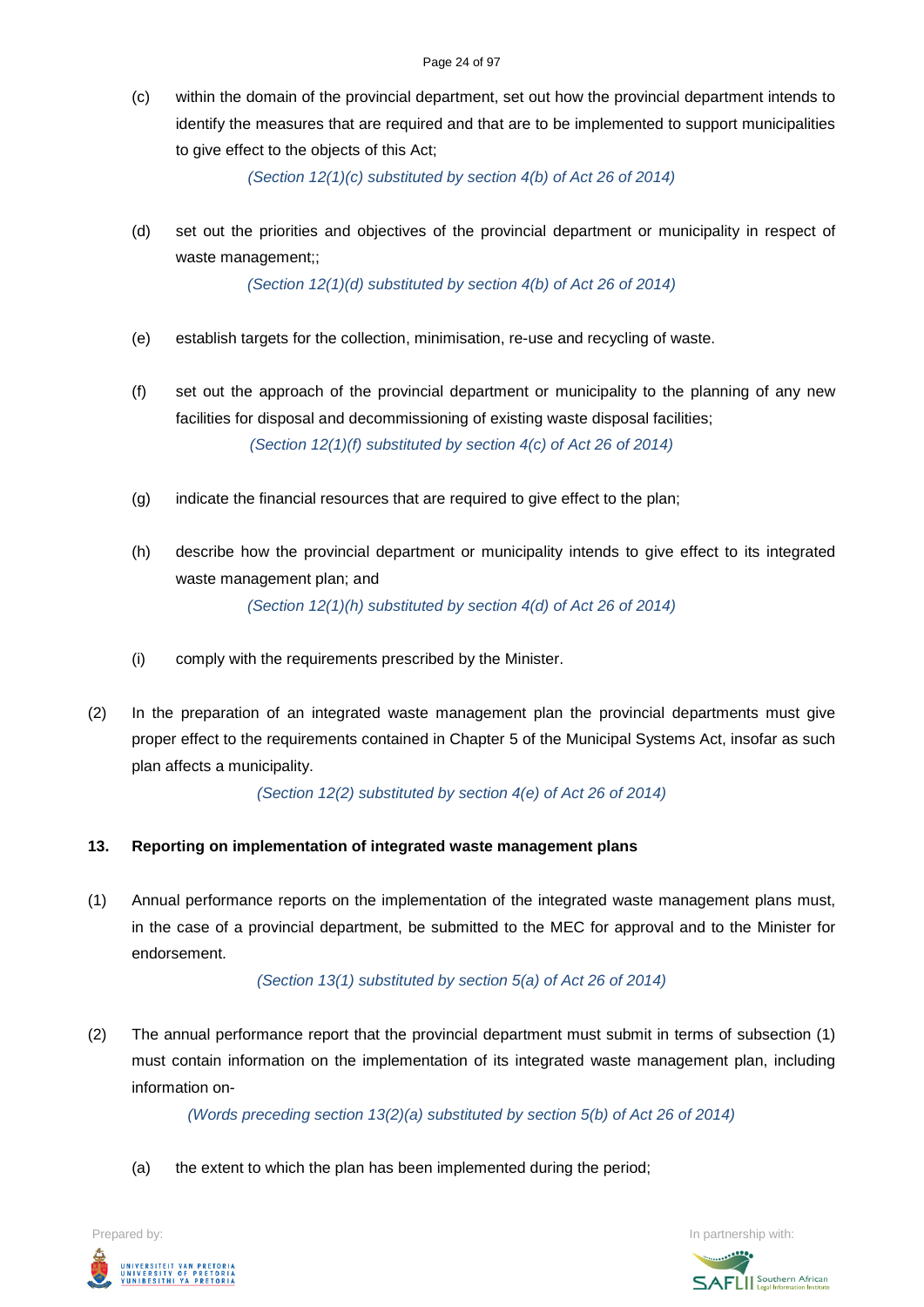#### Page 25 of 97

- (b) the waste management initiatives that have been undertaking during the reporting period;
- (c) the delivery of waste management services and measures taken to secure the efficient delivery of waste management services, if applicable;
- (d) the level of compliance with the plan and any applicable waste management standards;
- (e) the measures taken to secure compliance with waste management standards;
- (f) the waste management monitoring activities;
- (g) the actual budget expended on implementing the plan;
- (h) the measures that have been taken to make any necessary amendments to the plan;
- (i) in the case of a province, the extent to which municipalities comply with the plan and, in the event of any non-compliance with the plan, the reasons for such non-compliance; and
- (j) any other requirements as may be prescribed by the Minister.
- (3) The annual performance report prepared in terms of section 46 of the Municipal Systems Act must contain information on the implementation of the municipal integrated waste management plan, including the information set out in paragraphs (a) to (j) of subsection (2) insofar as it relates to the performance of the municipality.
- (4) Despite subsections (1) and (2), the Minister may specify in writing a different mechanism for the reporting on integrated waste management plans if necessary to improve the co-ordination of waste management.

# **CHAPTER 3A FINANCIAL PROVISIONS**

# **Waste Management Charges**

# **13A. Pricing strategy for waste management charges**

- (1) The Minister must, with the concurrence of the Minister of Finance, by notice in the *Gazette*, publish a pricing strategy, contemplated in subsection 13A(5)(b), to achieve the objectives of this Act in relation to waste management or any waste stream, within three months of the commencement of this Act.
- (2) The pricing strategy is to contain the basis and a guiding methodology or methodologies for setting waste management charges, including for the funding of-



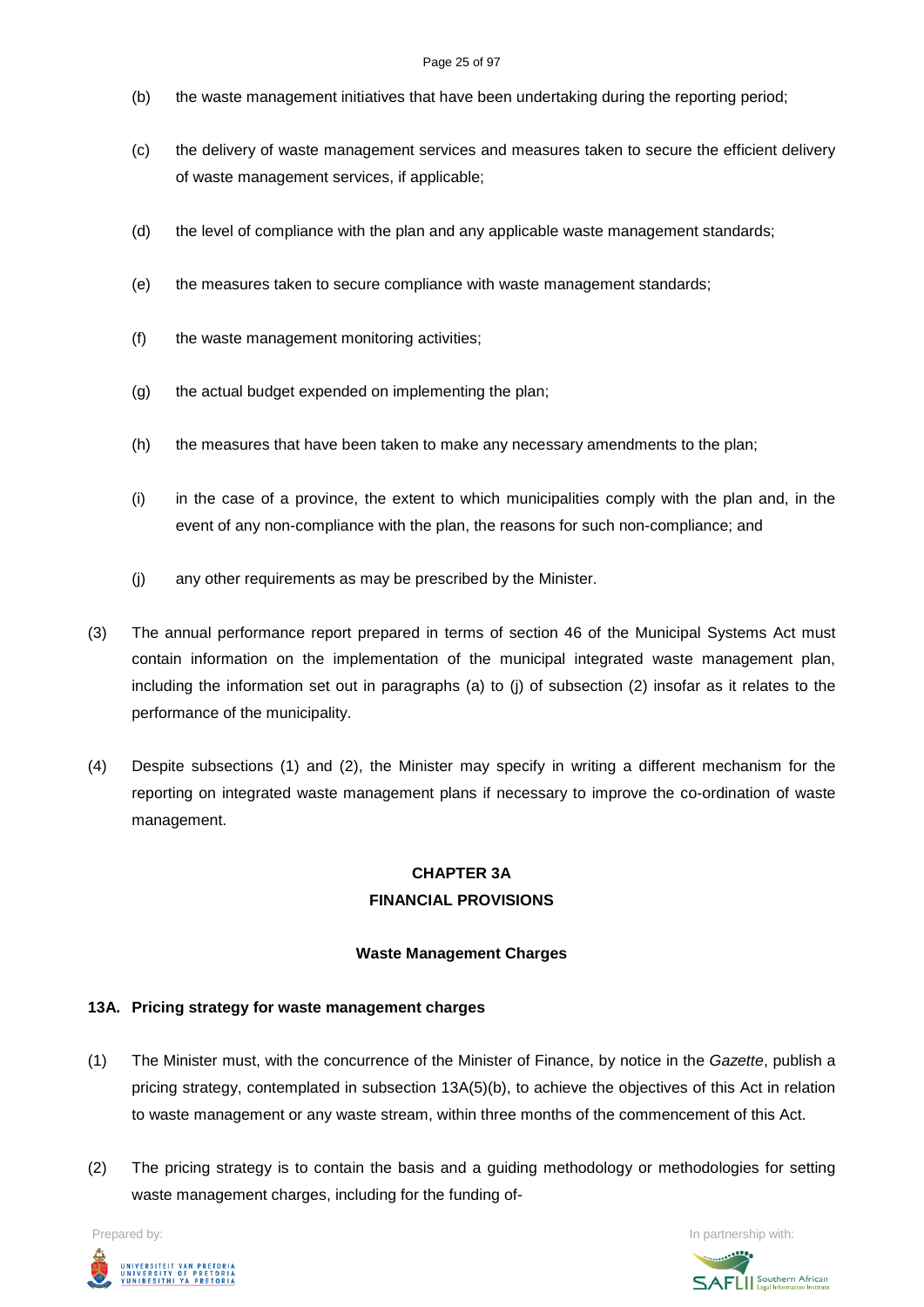- (a) the implementation of industry waste management plans for those activities that generate specific waste streams;
- (b) the re-use, recycling or recovery of waste in previously disadvantaged communities;
- (c) the identification, further development and promotion of best practices in the minimisation, reuse, recycling and recovery of waste;
- (d) implementation of approved guidelines, norms and standards for the minimisation, re-use, recycling and recovery of waste;
- (e) the monitoring of the implementation and impact of industry waste management plans;
- (f) the creation and the monitoring of the impacts of incentives and disincentives for the minimisation, re-use, recycling and recovery of waste; or
- (g) the management of the disbursements of incentives for the minimisation, re-use, recycling and recovery of waste.
- (3) The pricing strategy may differentiate-
	- (a) in respect of different geographic areas, including on the basis of-
		- (i) socio-economic aspects within the area in question;
		- (ii) the physical attributes of each area; or
		- (iii) the demographic attributes of each area; or
	- (b) in respect of different types of uses, including on the basis of:
		- (i) the manner in which the waste is generated or disposed of;
		- (ii) whether it is re-used, recycled or recovered; or
		- (iii) whether any previously disadvantaged group is impacted upon or derives any benefit therefrom.
- (4) The pricing strategy may provide for a differential rate for waste management charges, including on the basis of-

Prepared by: In partnership with:UNIVERSITEIT VAN PRETORIA<br>UNIVERSITY OF PRETORIA<br><u>YUNIBESITHI YA PRETORIA</u>

**SAFLI** Southern African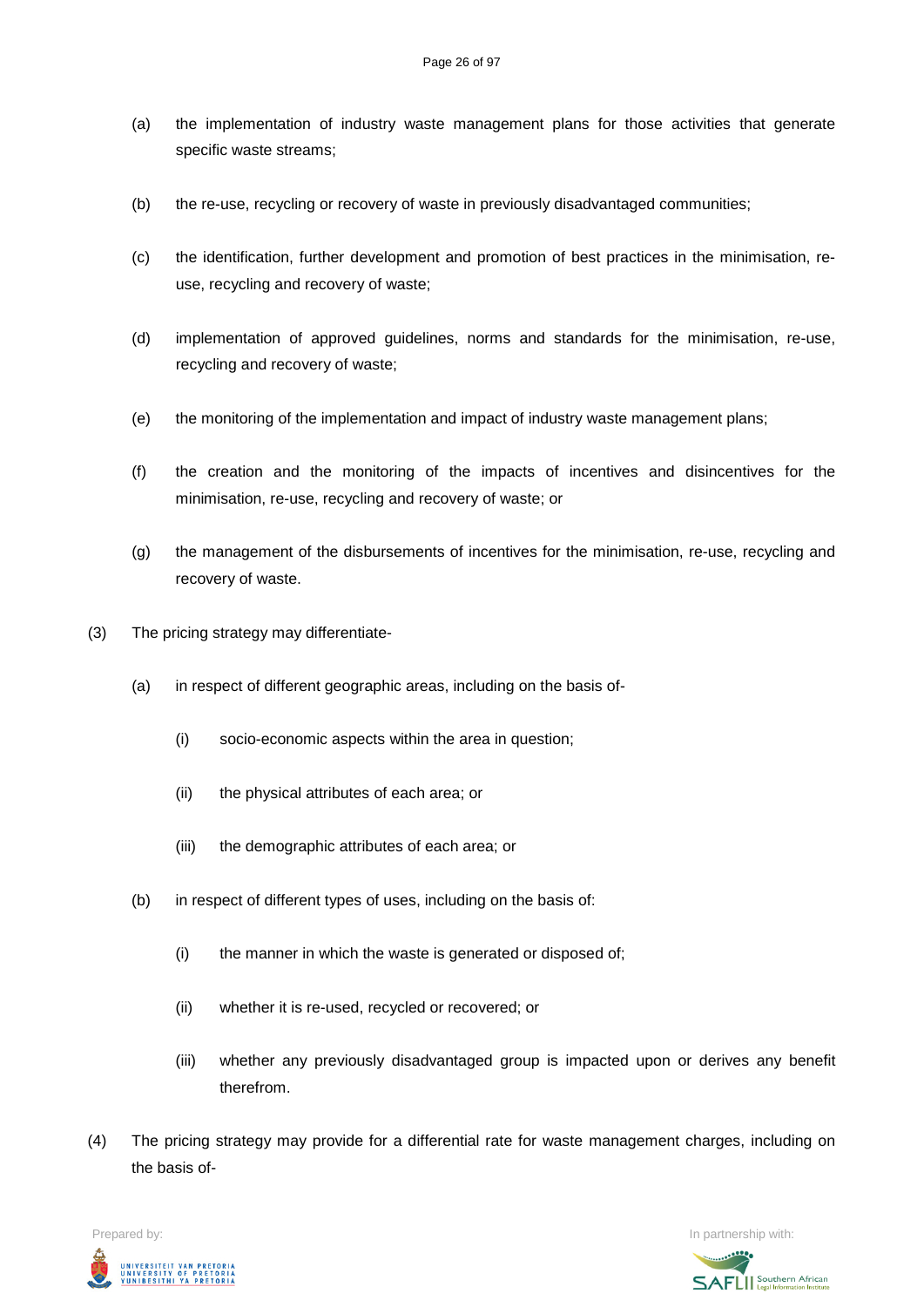- (a) the characteristics of the waste disposed of;
- (b) the volume of the waste disposed of;
- (c) the toxicity of the waste disposed of;
- (d) the nature and extent of the impact on the environment caused by the waste disposed of; or
- (e) the extent of approved deviation from prescribed waste standards or management practices.

(5)

- (a) Before setting a pricing strategy for waste management charges under subsection (1) the Minister must publish a notice in the *Gazette*-
	- (i) setting out the proposed pricing strategy;
	- (ii) inviting written comments to be submitted on the proposed strategy, specifying an address to which and a date before which the comments are to be submitted, which date may not be earlier than 60 days after publication of the notice; and
	- (iii) consider what further steps, if any, are appropriate to bring the contents of the notice to the attention of interested persons, and take those steps which the Minister considers to be appropriate; and
- (b) the Minister must consider all comments received on or before the date specified in the notice before publishing the final notice in the *Gazette*, within 30 days of the date contemplated in paragraph (5)(a)(ii).

#### **13B. Application of pricing strategy**

An Act of Parliament, to give effect to necessary elements of the pricing strategy contemplated in section 13A, is to be tabled in accordance with the provisions of section 77 of the Constitution, within 3 months of the publication of the pricing strategy contemplated in section 13A (5)(b) in the *Gazette*, including detail on-

- (a) the imposition of waste management charges;
- (b) the determination of waste management charges and the review of these waste management charges from time to time;
- (c) procedures for the collection through the national fiscal system; and

UNIVERSITEIT VAN PRETORIA<br>UNIVERSITY OF PRETORIA<br>YUNIBESITHI YA PRETORIA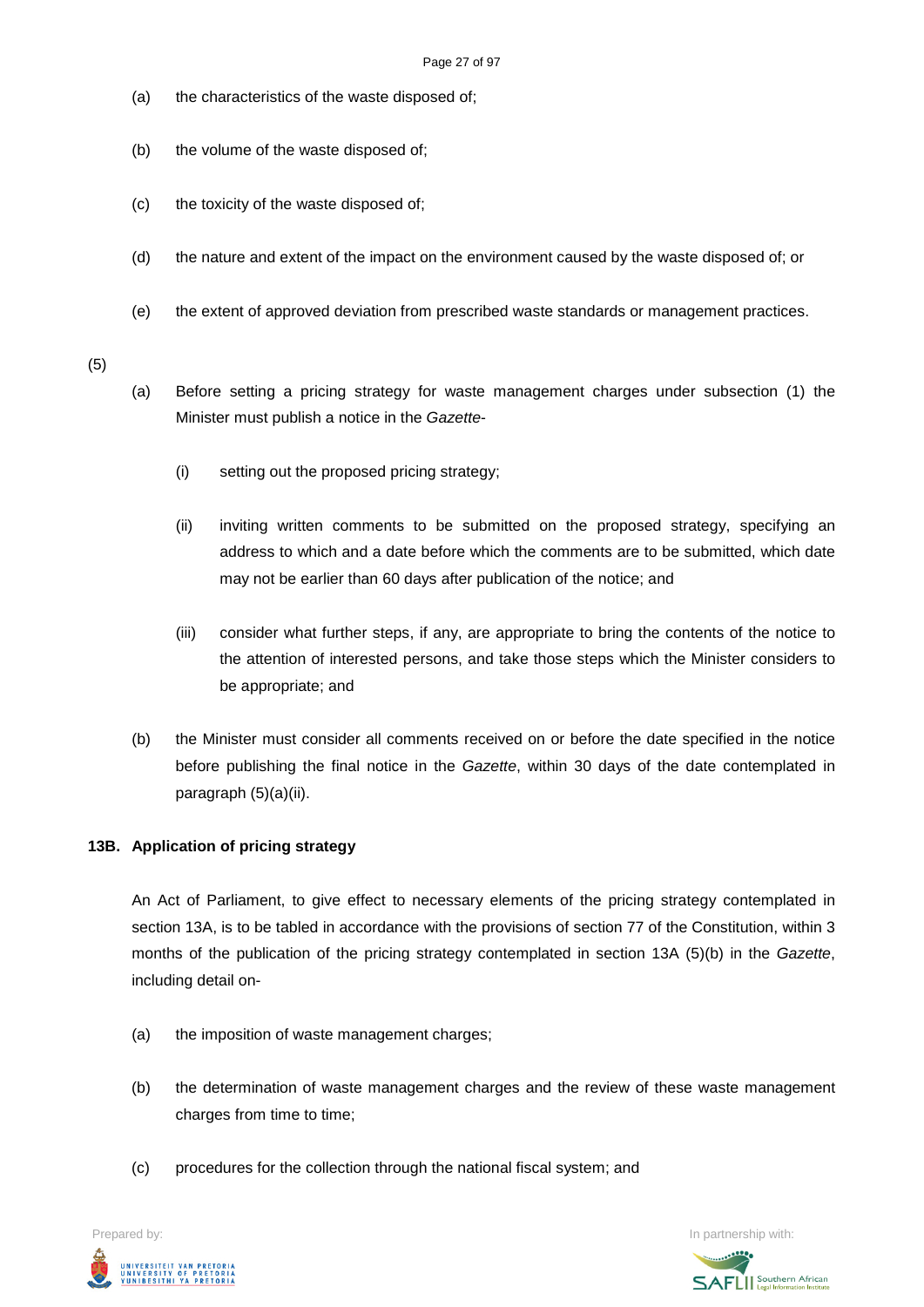#### Page 28 of 97

(d) procedures for the appropriation and allocation of such funds referred to in paragraph (c) for the work of the Bureau and the implementation of any approved industry waste management plan for a specific waste stream as outlined in this Act.

#### *(Chapter 3A inserted by section 6 of Act 26 of 2014)*

*(Publisher's Note – Refer to section 17 of Act 26 of 2014 for Transitional Provisions)*

# **CHAPTER 4**

# **WASTE MANAGEMENT MEASURES**

### **Part 1**

#### **Priority wastes**

### **14. Declaration of priority wastes**

- (1) The Minister may, by notice in the *Gazette*, declare a waste to be priority waste if the Minister on reasonable grounds believes that the waste poses a threat to health, well-being or the environment because of the quantity or composition of the waste and-
	- (a) that specific waste management measures are required to address the treat; or
	- (b) that the imposition of specific waste management measures in respect of the waste may improve reduction, re-use, recycling and recovery rates or reduce health and environmental impacts.
- (2) The MEC may in writing request the Minister to declare a waste to be a priority waste in the manner contemplated in subsection (1).
- (3) If the declaration under subsection (1) or (2) of a waste as a priority waste is likely to have a significant impact on the national economy, such declaration may only be made after consultation with the Minister of Trade and Industry and the Minister of Finance.
- (4) A notice under subsection (1) or (2) must specify the waste management measures that must be taken.
- (5) The measures contemplated in subsection (4) may include-
	- (a) a requirement for identified persons falling within a category of persons to prepare an industry waste management plan in terms of section 28 in respect of the declared priority waste;
	- (b) a prohibition on the generation of the priority waste;

UNIVERSITEIT VAN PRETORIA<br>UNIVERSITY OF PRETORIA<br>YUNIBESITHI YA PRETORIA

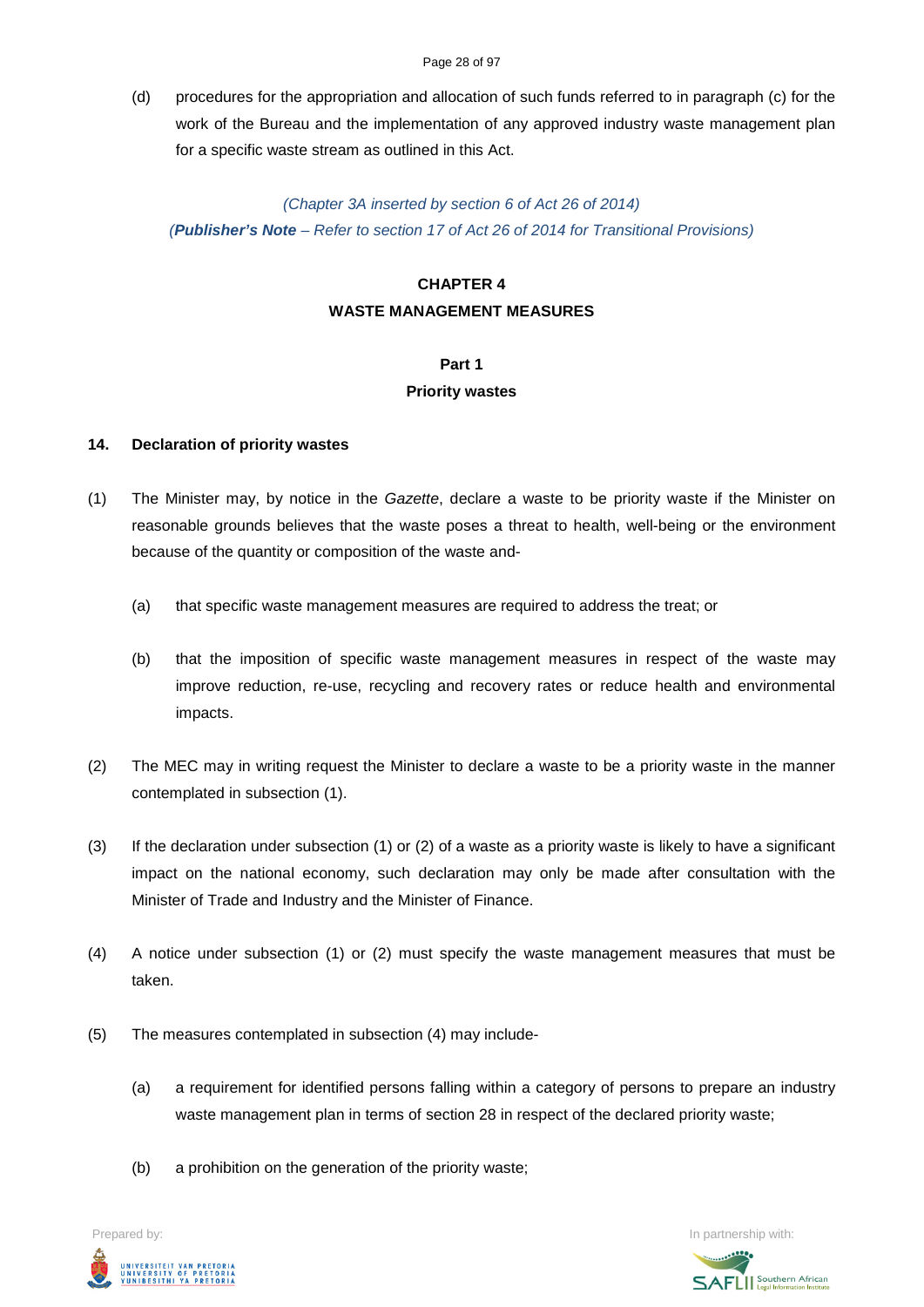- (c) measures for the management of the priority waste;
- (d) measures for the minimisation, storage, re-use, recycling and recovering, treatment and disposal of the priority waste;
- (e) requirements for the registration and monitoring of, and reporting on, priority waste; and
- (f) any other measures that the Minister believes are necessary to manage the threat that is presented by the waste or to achieve the objects of this Act.
- (6) (a) Before publishing a notice in terms of subsection (1), or any amendment to the notice, the Minister must consult with a person or category of persons that may be affected by the notice, and follow a consultative process in accordance with sections 72 and 73.
	- (b) Paragraph (a) need not be complied with if the notice is amended in a non-substantive manner.

#### **15. Consequences of declaration of priority wastes**

- (1) No person may import, manufacture, process, sell or export a priority waste or a product that is likely to result in the generation of a priority waste unless that waste or product complies with-
	- (a) the waste management measures contemplated in section 14(4);
	- (b) an industrial waste management plan which has been submitted in accordance with the requirements of a notice referred to section 28 or 29; or
	- (c) any other requirement in terms of this Act.
- (2) No person may recycle, recover, treat or dispose of a priority waste unless it is in accordance with this Act and the waste management measures contemplated in section 14(4).

# **Part 2**

#### **General duty**

#### **16. General duty in respect of waste management**

- (1) A holder of waste must, within the holder's power, take all reasonable measures to-
	- (a) avoid the generation of waste of waste and where such generation cannot be avoided, to minimise the toxicity and amounts of waste that are generated;
	- (b) reduce, re-use, recycle and recover waste;



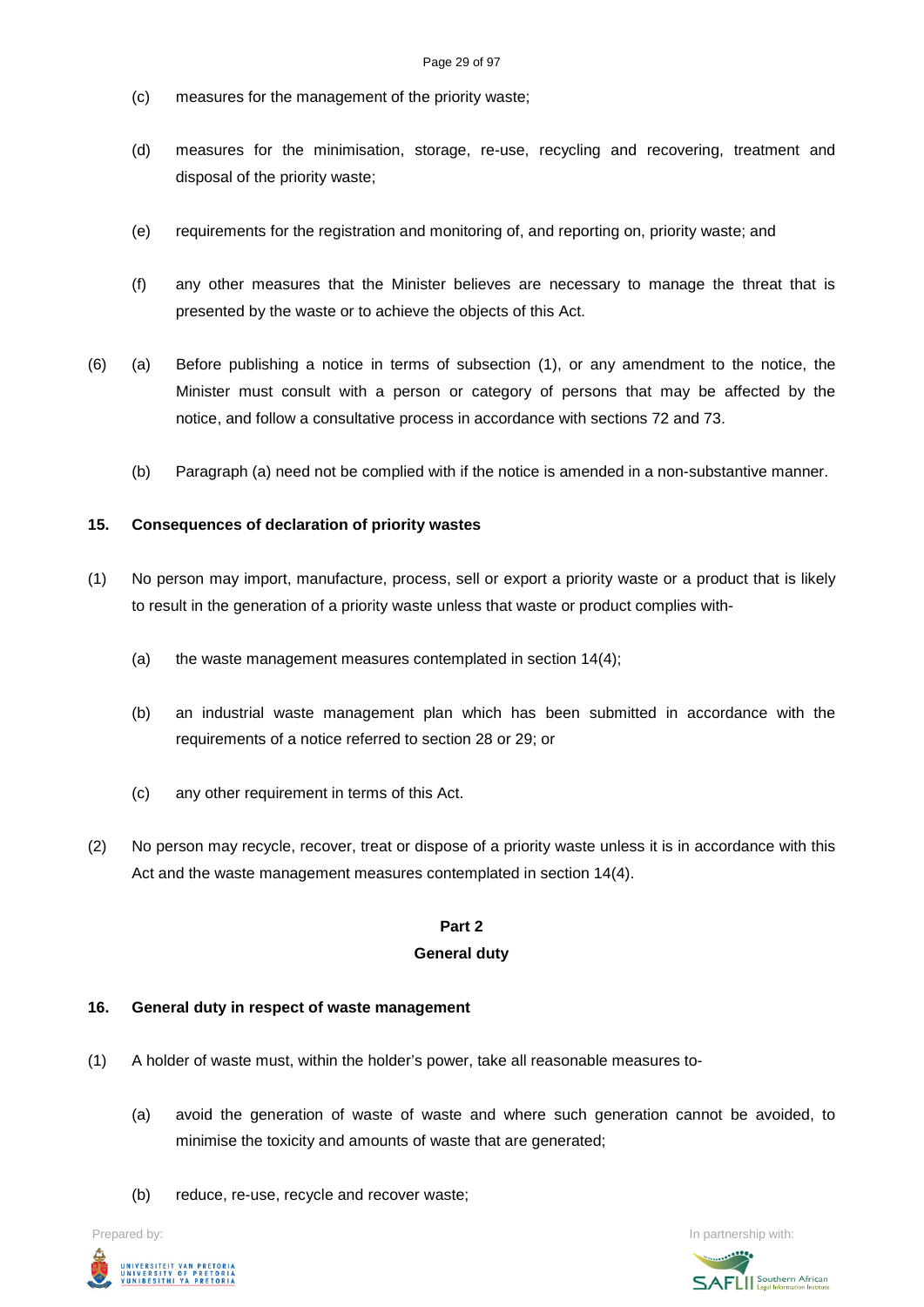- (c) where waste must be disposed of, ensure that the waste is treated and disposed of in an environmentally sound manner;
- (d) manage the waste in such a manner that it does not endanger health or the environment or cause a nuisance through noise, odour or visual impacts;
- (e) prevent any employee or any person under his or her supervision from contravening this Act; and
- (f) prevent the waste from being used for any unauthorised purpose.
- (2) Any person who sells a product that may be used by the public and that is likely to result in the generation of hazardous waste must take reasonable steps to inform the public of the impact of that waste on health and the environment.
- (3) The measures contemplated in this section may include measures to-
	- (a) investigate, assess and evaluate the impact of the waste in question on health or the environment;
	- (b) cease, modify or control any act or process causing the pollution, environmental degradation or harm to health;
	- (c) comply with any norm or standard or prescribed management practice;
	- (d) eliminate any source of pollution or environmental degradation; and
	- (e) remedy the effects of the pollution or environmental degradation.
- (4) The Minister or MEC may issue regulations to provide guidance on how to discharge this duty or identify specific requirements that must be given effect to, after following a consultative process in accordance with sections 72 and 73.
- (5) Subsection (4) need not be complied with if the regulation is amended in a non-substantive manner.

# **Part 3 Reduction, re-use, recycling and recovery of waste**

**17. Reduction, re-use, recycling and recovery of waste**

Prepared by: In partnership with:  $\blacksquare$  is the partnership with:  $\blacksquare$  is the partnership with:  $\blacksquare$ UNIVERSITEIT VAN PRETORIA<br>UNIVERSITY OF PRETORIA<br>YUNIBESITHI YA PRETORIA

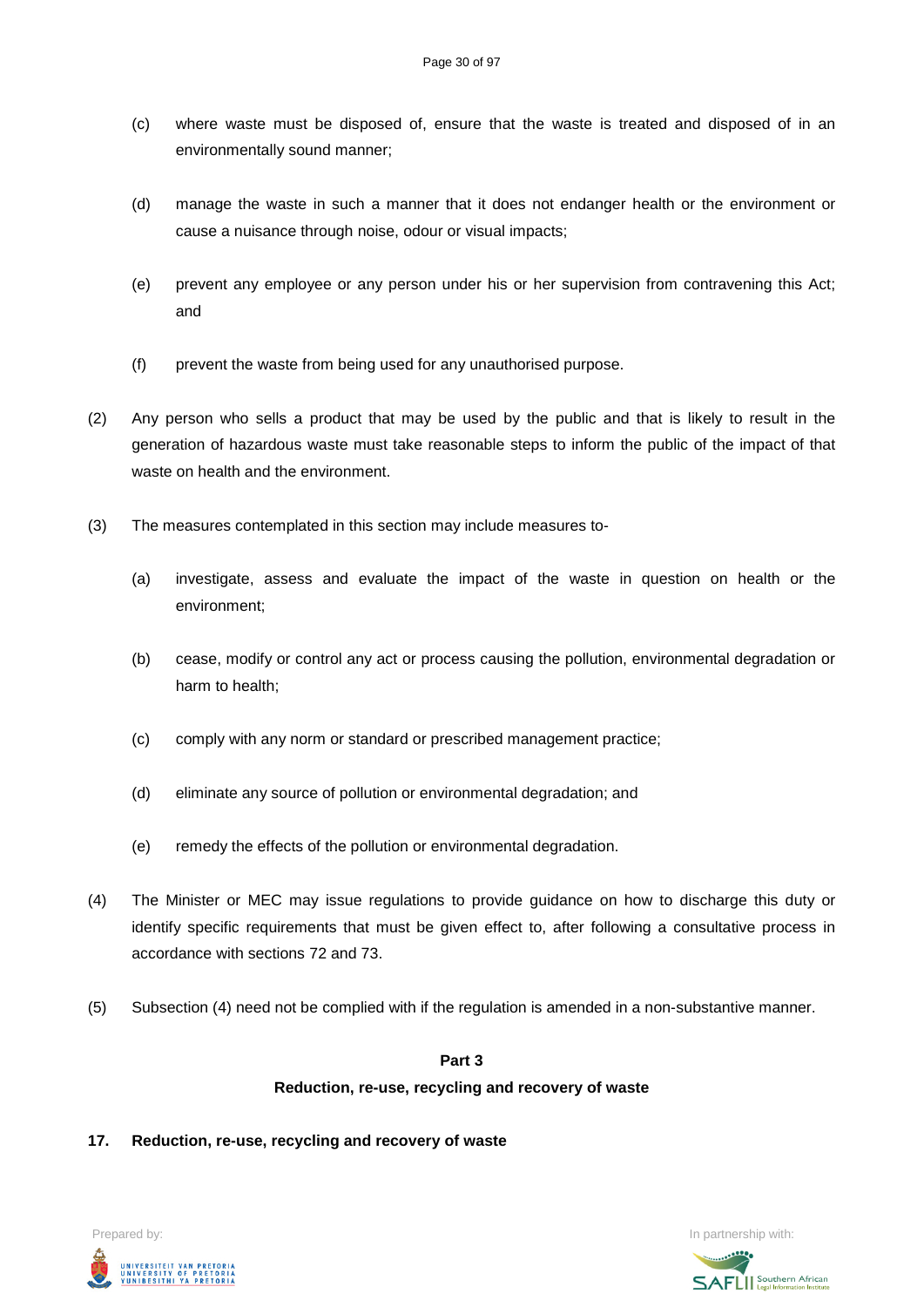- (1) Unless otherwise provided for in this Act, any person who undertakes an activity involving the reduction, re-use, recycling or recovery of waste must, before undertaking that activity, ensure that the reduction, re-use, recycling or recovery of the waste-
	- (a) uses less natural resources than disposal of such waste; and
	- (b) to the extent that it is possible, is less harmful to the environment than the disposal of such waste.
- (2) The Minister may, after consultation with the Minister of Trade and Industry and by notice in the Gazette, require any person or category of persons to-
	- (a) provide for the reduction, re-use, recycling and recovery of products or components of a product manufactured or imported by that person; or
	- (b) include a determined percentage of recycled material in a product that is produced, imported or manufactured by that person or category of persons.
- (3) (a) Before publishing a notice in terms of subsection (2), or any amendments to the notice, the Minister must follow a consultative process in accordance with section 72 and 73.
	- (b) Paragraph (a) need not be complied with if the notice is amended in a non-substantive manner.

#### **18. Extended producer responsibility**

- (1) The Minister after consultation with the Minister of Trade and industry may, in order to give effect to the objects of this Act, by notice in the *Gazette*-
	- (a) identify a product or class of products in respect of which extended producer responsibility applies;
	- (b) specify the extended producer responsibility measures that must be taken in respect of that product or class of products; and
	- (c) identify the person or category of persons who must implement the extended producer responsibilities measures contemplated in paragraph (b).
- (2) The Minister may in a notice under subsection (1) specify-
	- (a) the requirements in respect of the implementation and operation of an extended producer responsibility programme, including the requirements for the reduction, re-use, recycling, recovery, treatment and disposal of waste;



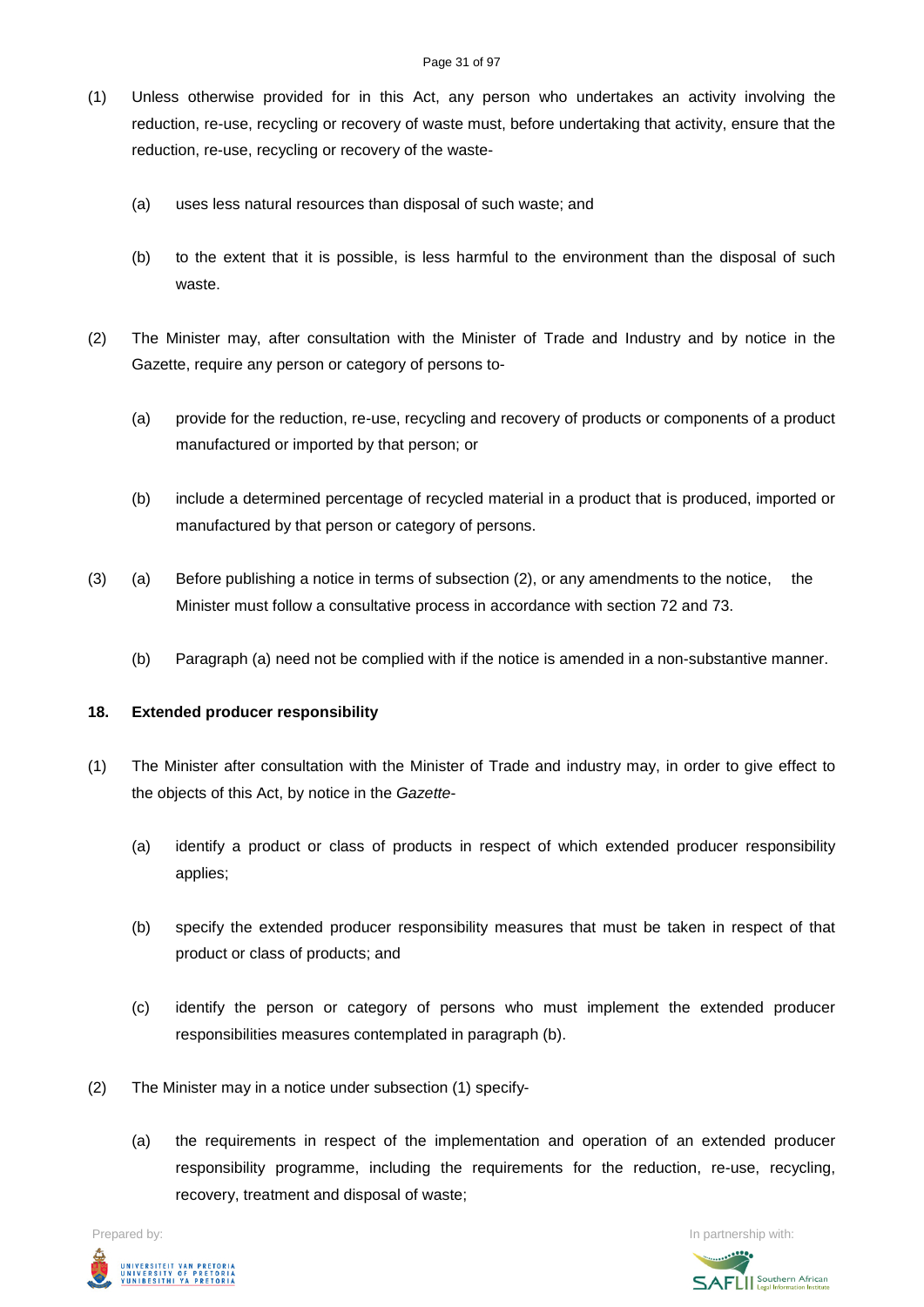- (b) the financial arrangements of a waste minimisation programme, with the concurrence of the Minister of Finance;
- (c) the institutional arrangements for the administration of a waste minimisation programme;
- (d) the percentage of products that must be recovered under a waste minimisation programme;
- (e) the labelling requirements in respect of waste;
- (f) that the producer of a product or class of products identified in that notice must carry out a life cycle assessment in relation to the product, in such manner or in accordance with such standards or procedures as may be prescribed; and
- (g) the requirements that must be complied with in respect of the design, composition o9r production of a product or packaging, including a requirement that-
	- (i) clean production measure be implemented;
	- (ii) the composition, volume or weight of packaging be restricted; and
	- (iii) packaging be designed so that it can be reduced, re-used, recycled or recovered.
- (3) Before publishing a notice under subsection (1) or nay amendment to the notice, the Minister must-
	- (a) consult affected producers;
	- (b) follow a consultative process in accordance with sections 72 and 73, unless the notice is amended in a non-substantive manner;
	- (c) take into account the Republic's obligations in terms of an applicable international agreements; and
	- (d) consider relevant scientific information.

#### **Part 4**

#### **Waste management activities**

### **19. Listed waste management activities**

- (1) The Minister may by notice in the *Gazette* publish a list of waste management activities that have, or are likely to have, a detrimental effect on the environment.
- (2) The Minister may amend the list by-



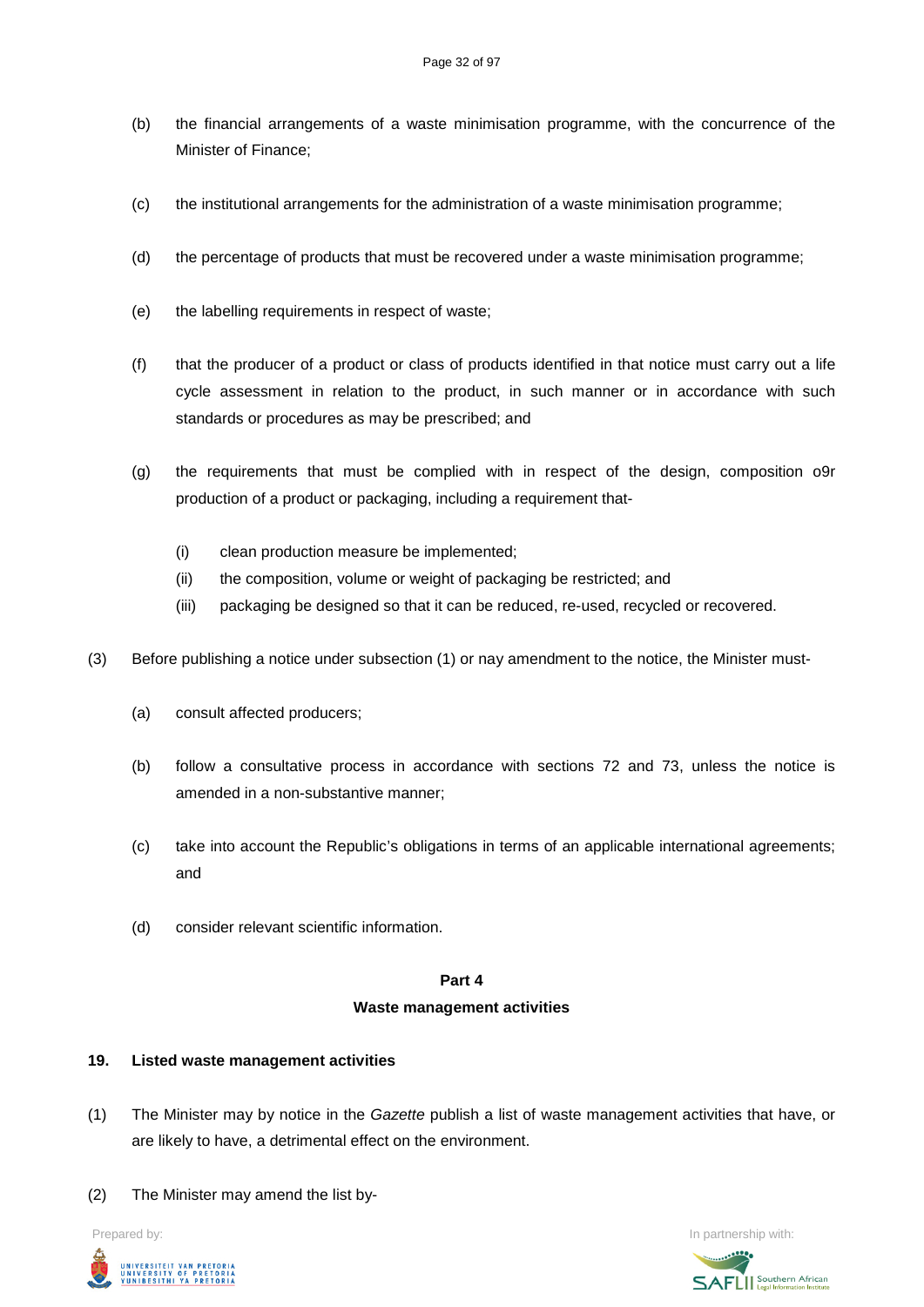- (a) adding other waste management activities to the list;
- (b) removing waste management activities from the list; or
- (c) making other changes to the particulars on the list.
- (3) A notice referred to in subsection (1)-
	- (a) must indicate whether a waste management licence is required to conduct the activity or, if a waste management licence is not required, the requirements or standards that must be adhered to when conducting the activity;
	- (b) may exclude certain quantities or categories of waste or categories of persons from the application of the notice if the waste in question is-
		- (i) of such a small quantity or temporary nature that it is unlikely to cause pollution to the environment or harm to human health; or
		- (ii) adequately controlled by other legislation;
	- (c) may contain transitional and other special arrangements in respect of waste management activities that are carried out at the time of their listing; and
	- (d) must determine the date on which the notice takes effect.
- (4) Until such time as the Minister has published a notice contemplated in subsection (1), Schedule 1 of this Act is applicable.
- (5) The MEC, with the concurrence of the Minister, may by notice in the *Gazette*
	- (a) publish a list of waste management activities that have, or are likely to have, a detrimental effect on the environment in the province concerned; and
	- (b) when necessary, amend the list by-
		- (i) adding other waste management activities to the list;
		- (ii) removing waste management activities form the list; or
		- (iii) making other changes to the particulars on the list.
- (6) A list published under subsection (5) by the MEC must include waste management activities listed in Schedule 1 or listed under section (1), if applicable.

Prepared by: In partnership with:  $\blacksquare$  is the partnership with:  $\blacksquare$  is the partnership with:  $\blacksquare$ 



**SAFLI** Southern African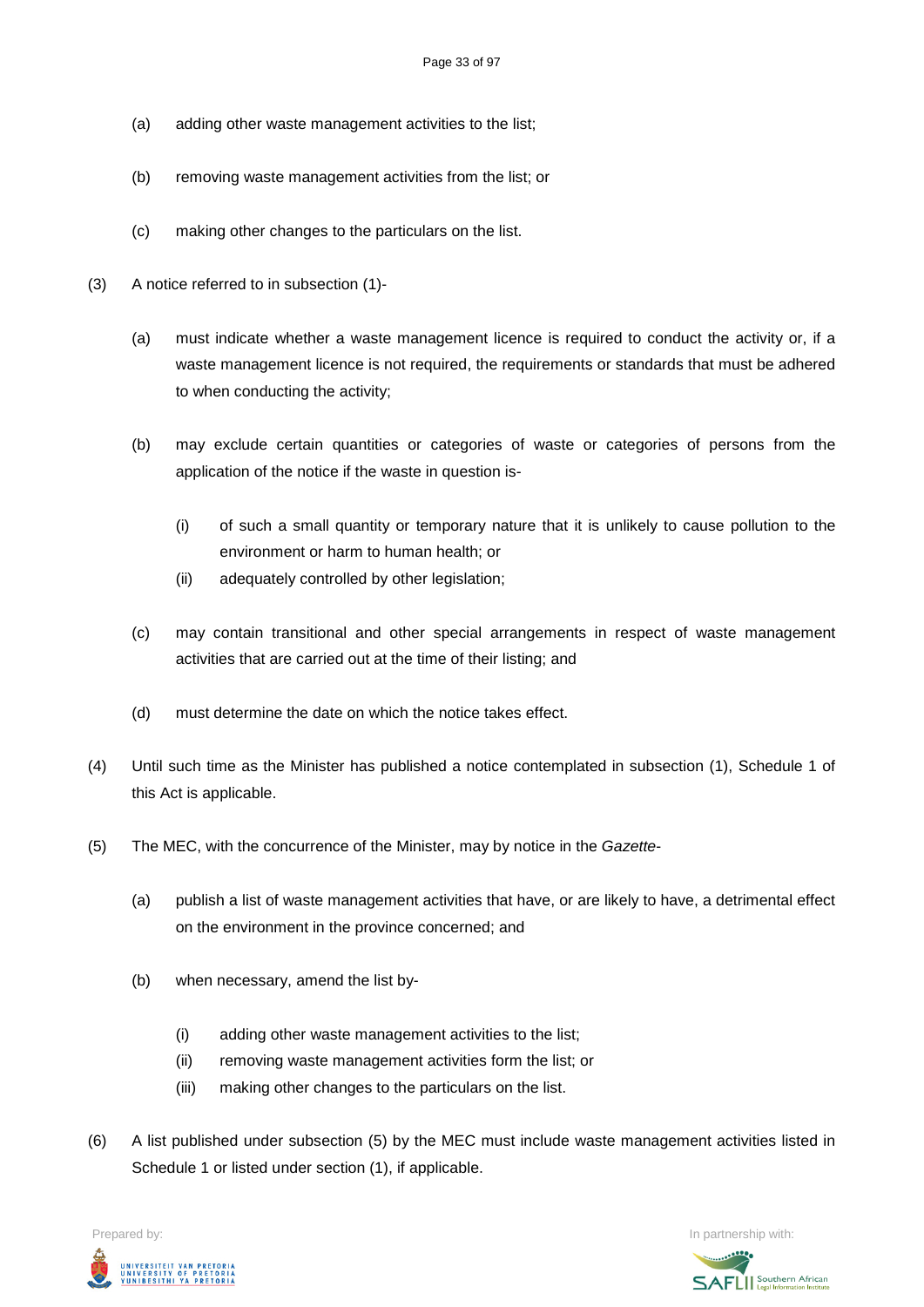#### Page 34 of 97

- (7) A list published under subsection (5) by the MEC applies to the relevant province only.
- (8) A notice under subsection (1) or (5)-
	- (a) may contain transitional and other special arrangements in respect of waste management activities that are carried out at the time of their listing; and
	- (b) must determine the date on which the notice takes effect.
- (9) For the purposes of administrative efficiency, the lists published under subsection (1) or (5) or Schedule 1 may divide the waste management activities into different categories.
- (10) (a) Before publishing a notice under subsection (1) or (5), or any amendment to such notice, the Minister or MEC, as the case may be, must follow a consultative process in accordance with sections 72 and 73.
	- (b) Paragraph (a) need to be complied with if the list contemplated in subsection (1) or (5) is amended in a non-substantive manger.

#### **20. Consequences of listing waste management activities**

No person may commence, undertake or conduct a waste management activity, except in accordance with-

- (a) the requirements or standards determined in terms of section 19(3) for that activity; or
- (b) a waste management licence is issued in respect of that activity, if a licence is required.

#### **20A. Prohibited or restricted activities in specified geographical areas**

- (1) Despite section 19 and in accordance with the risk averse and cautious approach contemplated in section  $2(4)(a)(vi)$  of the National Environmental Management Act, 1998, the Minister may by notice in the *Gazette* prohibit or restrict the granting of a waste management licence by the licensing authority for a listed activity in a specified geographical area for such period and on such terms and conditions as the Minister may determine, if it is necessary in order to ensure protection of the environment, conservation of resources, sustainable development or human health and well-being.
- (2) A prohibition or restriction contemplated in subsection (1) does not affect the undertaking of activities authorised by means of a waste management licence prior to the prohibition becoming effective.



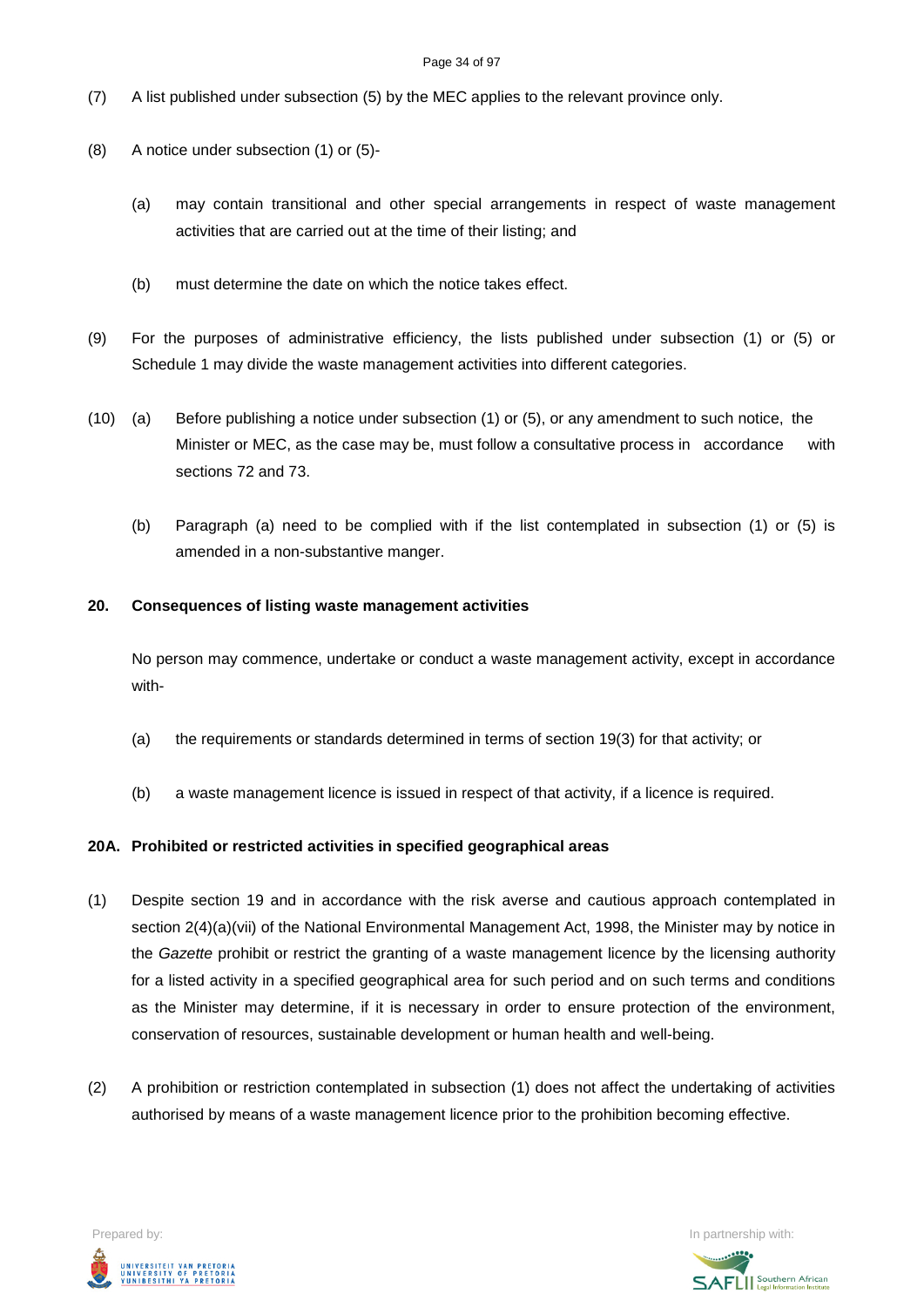#### Page 35 of 97

- (3) Where the prohibition or restriction affects the exercise of a power that the MEC has in terms of this Act, the prohibition or restriction contemplated in subsection (1) may be published in the *Gazette* after consulting the MEC affected by the prohibition or restriction notice.
- (4) The Minister may by notice in the *Gazette*
	- (a) lift a prohibition or restriction made in terms of subsection (1) if the circumstances which caused the Minister to prohibit or restrict no longer exist; or
	- (b) amend any period, term or condition applicable to any prohibition or restriction made in terms of subsection (1) if the circumstances which caused the Minister to prohibit or restrict have changed.
- (5) Before acting in terms of subsection (1), the Minister must-
	- (a) consult all Cabinet members whose areas of responsibility will be affected by the exercise of the power;
	- (b) consult the MEC that will be affected by the exercise of the power; and
	- (c) publish a notice in the *Gazette* inviting members of the public to submit to the Minister, within 30 days of publication of the notice in the *Gazette*, written representations on the proposed prohibition or restriction.

*(Section 20A inserted by section 20 of Act 25 of 2014)*

#### **Part 5**

#### **Storage, collection and transportation of waste**

#### **21. General requirements for storage of waste**

Any person who stores waste must at least take steps, unless otherwise provided by this Act, to ensure that-

- (a) the containers in which any waste is stored, are intact and not corroded or in any other way rendered unfit for the safe storage of waste;
- (b) adequate measures are taken to prevent accidental spillage or leaking;
- (c) the waste cannot be blown away;
- (d) nuisances such as odour, visual impacts and breeding of vectors do not arise; and



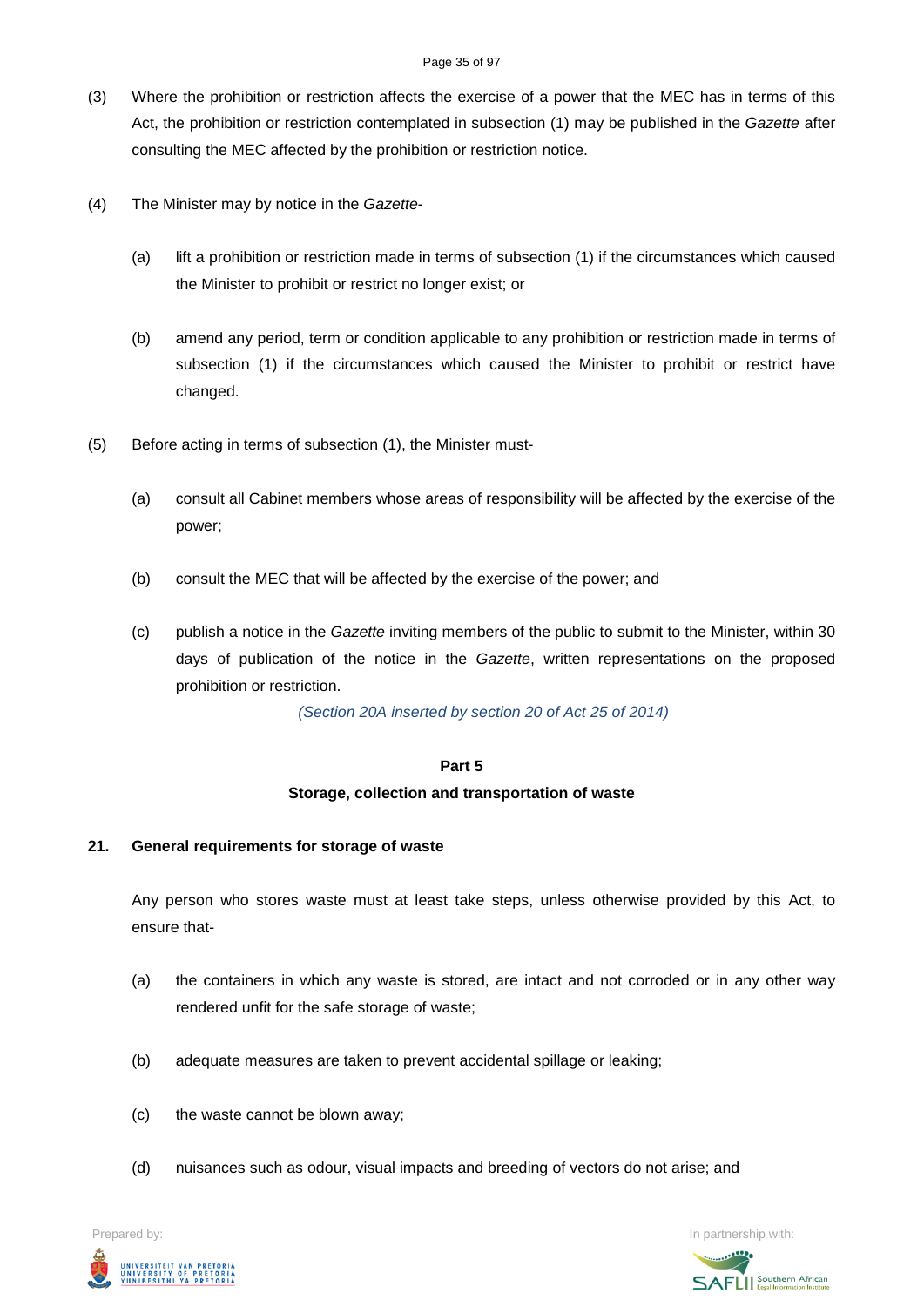#### Page 36 of 97

(e) pollution of the environment and harm to health are prevented.

# **22. Storage of general waste**

- (1) Any person who generates general waste that is collected by a municipality must place the waste in a container approved, designated or provided by the municipality for that purpose and in a location approved or authorised by municipality.
- (2) Waste that is reusable, recyclable or recoverable and that is intended to be reduced, re-used, recycled or recovered in accordance with this Act or any applicable by-laws need not be placed in a container contemplated in subsection (1).

### **23. Waste collection services**

- (1) Waste collection services are subject to-
	- (a) the need for an equitable allocation of such services to all people in a municipal area;
	- (b) the obligation of persons utilising the service to pay any applicable charges;
	- (c) the right of a municipality to limit the provision of general waste collection services if there is a failure to comply with reasonable conditions set for the provision of such services, the limitation must not pose a risk to health or the environment; and
	- (d) the right of a municipality to differentiate between categories of users and geographical areas when setting service standards and levels of service for the provision of municipal services.
- (2) Every municipality must, subject to this Act, and as far as a reasonably possible, provide containers or receptacles for the collection of recyclable waste that are accessible to the public.

#### **24. Collection of waste**

No person may collect waste for removal from premises unless such person is-

- (a) a municipality or municipal service provider;
- (b) authorised by law to collect that waste, where authorisation is required; or
- (c) not prohibited from collecting that waste.

#### **25. Duties of persons transporting waste**



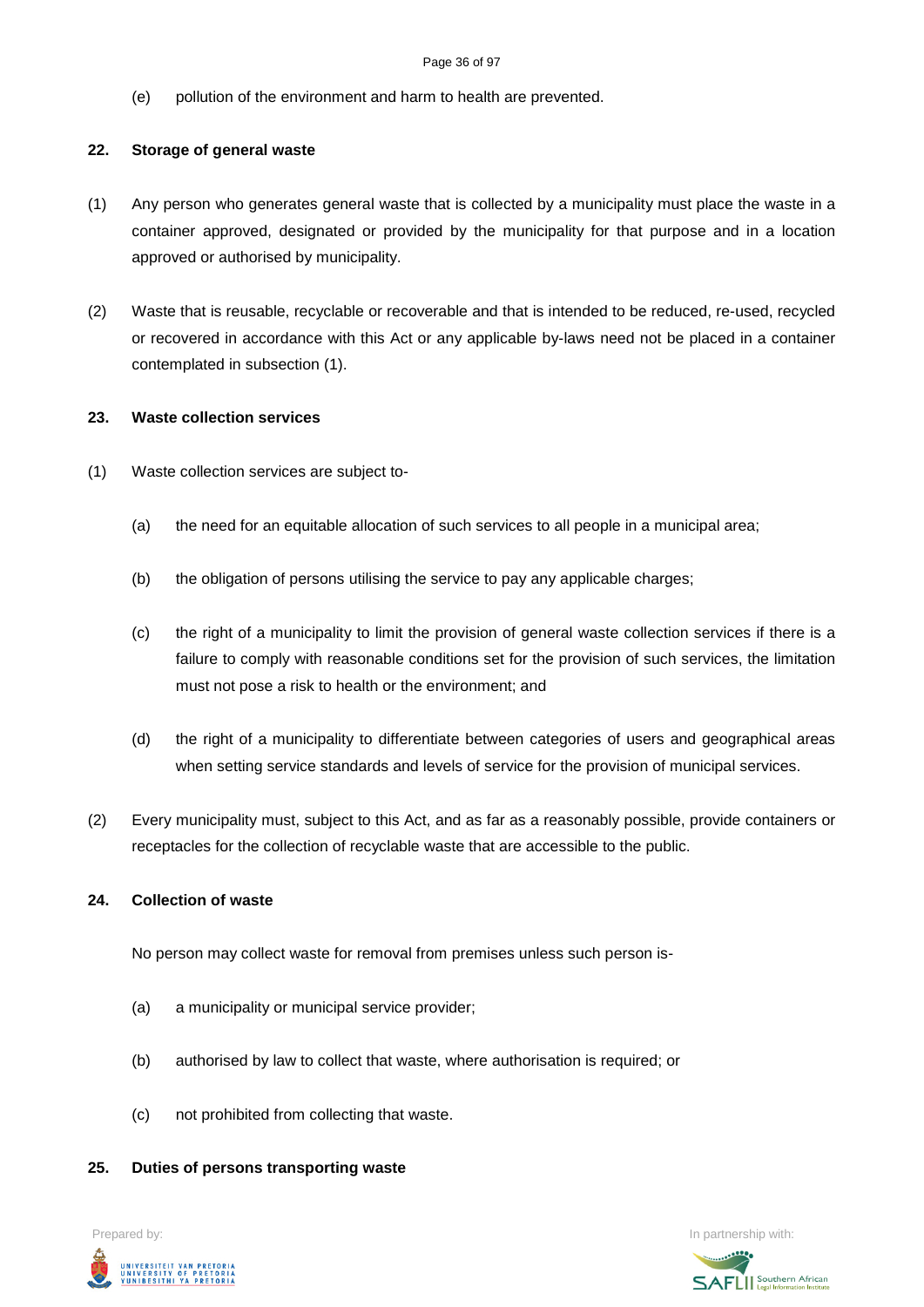- (1) The Minister, an MEC or a municipality may, by notice in the *Gazette*, require any person or category of persons who transports waste for gain to-
	- (a) register with the relevant waste management officer in the Department, province or municipality, as the case may be; and
	- (b) furnish such information as is specified in that notice or as the waste management officer may reasonably require.
- (2) Any person engaged in the transportation of waste must take all reasonable steps to prevent any spillage of waste or littering from a vehicle used to transport waste.
- (3) Where waste is transported for the purposes of disposal, a person transporting the waste must, before offloading the waste from the vehicle, ensure that the facility or place to which the waste is transported, is authorised to accept such waste.
- (4) Where hazardous waste is transported for purposes other than disposal, a person transporting the waste must, before offloading the waste from the vehicle, ensure that the facility or place to which the waste is transported, is authorised to accept such waste and must obtain written confirmation that the waste has been accepted.
- (5) In the absence of evidence to the contrary which raises a reasonable doubt, a person who is in control of a vehicle, or in a position to control the use of a vehicle, that is used to transport waste for the purpose of offloading that waste, is considered to knowingly cause that waste to be offloaded at the location where the waste is deposited.

# **Part 6 Treatment, processing and disposal of waste**

## **26. Prohibition of unauthorised disposal**

- (1) No person may-
	- (a) dispose of waste, or knowingly or negligently cause or permit waste to be dispose of, in or on any land, waterbody or at any facility unless the disposal of that waste is authorised by law; or
	- (b) dispose of waste in a manner that is likely to cause pollution of the environment or harm to health and well-being.
- (2) Subsection (1) need not to be complied with if-
	- (a) the waste was generated as a result of normal household activities and-

Prepared by: In partnership with:



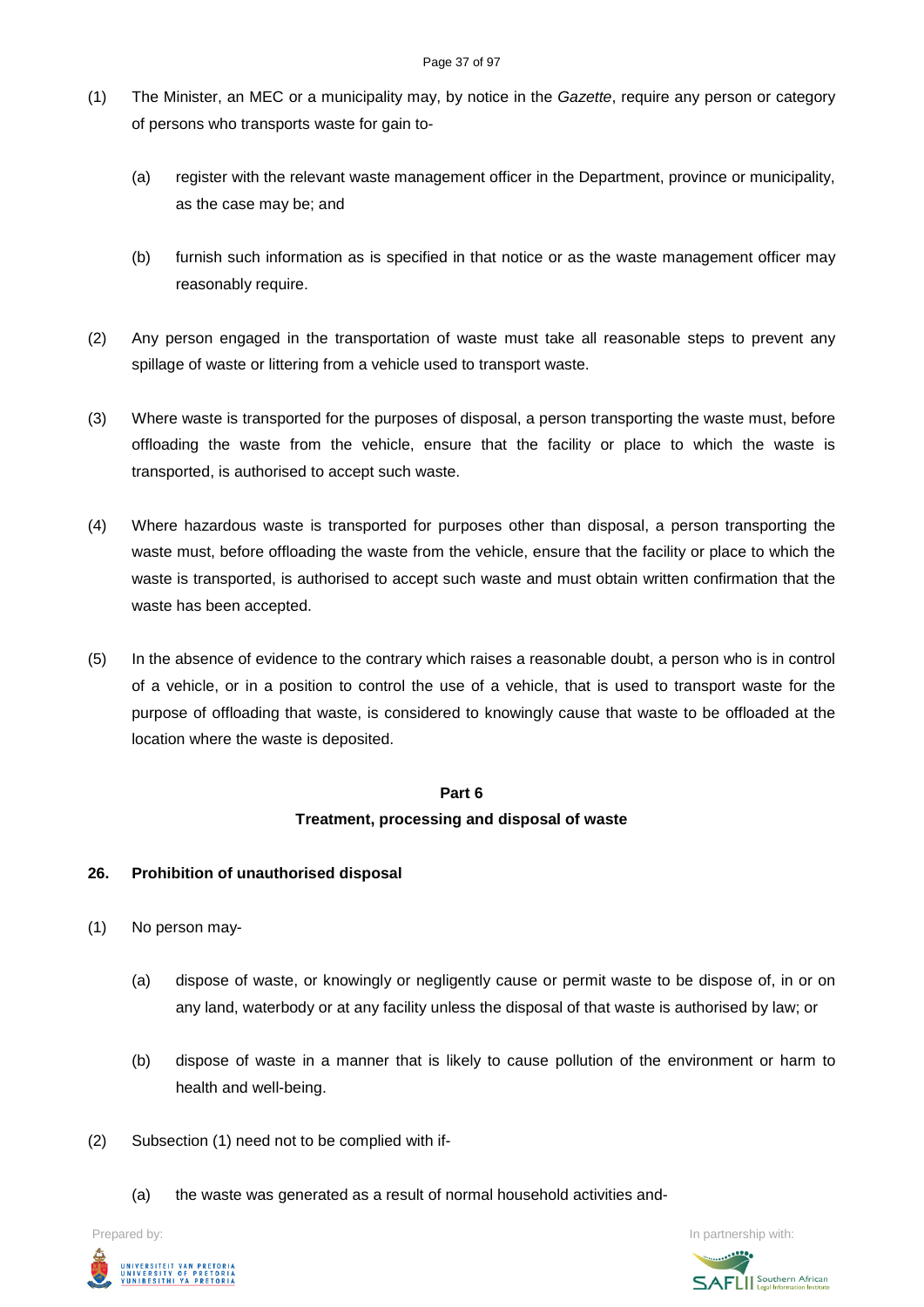- (i) the municipality does not render a waste collection service in that area; and
- (ii) the most environmentally and economically feasible option for the management of the waste was adopted; or
- (b) the disposal of the waste was done to protect human life or as a result of an emergency beyond that person's control.

### **27. Littering**

- (1) An owner of privately owned land to which the general public has access, must ensure-
	- (a) that sufficient containers or places are provided to contain litter that is discarded by the public; and
	- (b) that the litter is disposed of before it becomes a nuisance, a ground for a complaint or causes a negative impact on the environment.
- (2) No person may-
	- (a) throw, drop, deposit, spill or in any other way discard any litter into or onto any public place, land, vacant erf, stream, watercourse, street or road, or on any place to which the general public has access, except in a container or a place specifically provided for that purpose; or
	- (b) allow any person under that person's control to do any of the acts contemplated in paragraph (a).

### **Part 7**

### **Industry waste management plans**

### **28. Preparation of industry waste management plans by certain persons**

- (1) Where any activity results in the generation of waste that affects more than one province or where such activity is conducted in more than one province, the Minister may by written notice require a person, or by notice in the Gazette require a category of persons or an industry, that generates waste to prepare and submit an industry waste management plan to the Minister for approval.
- (1A) When exercising the power in terms of subsection (1), the Minister must consult every MEC of the province affected by the waste in question, or where the waste management activity is conducted, prior to taking a decision whether to approve the industry waste management plan or not. *(Section 28(1A) inserted by section 7(a) of Act 26 of 2014)*

Prepared by: In partnership with:  $\blacksquare$  is the partnership with:  $\blacksquare$  is the partnership with:  $\blacksquare$ UNIVERSITEIT VAN PRETORIA<br>UNIVERSITY OF PRETORIA<br>YUNIBESITHI YA PRETORIA

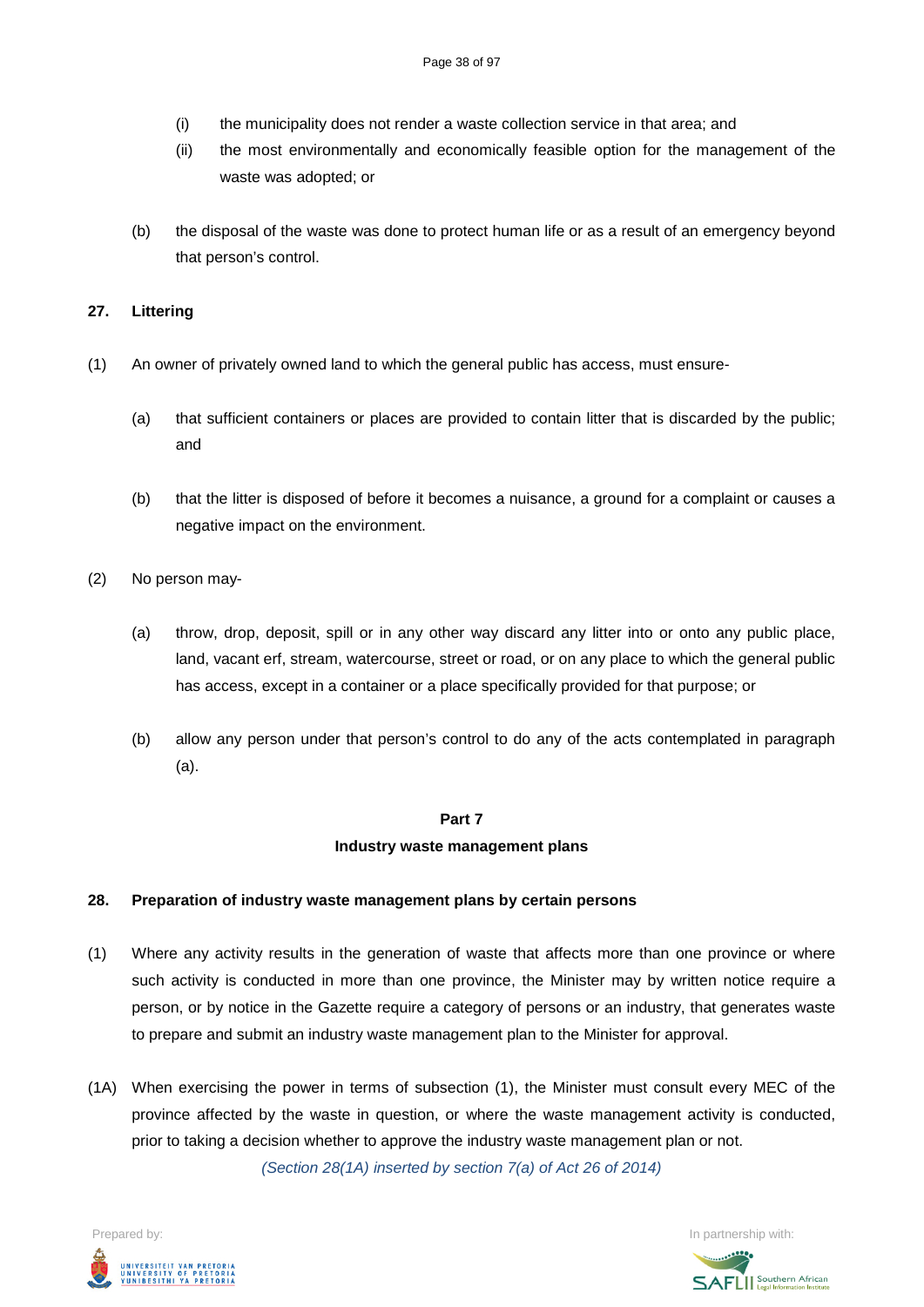(2) The MEC, with the concurrence of the Minister, may, in respect of any activity not contemplated in subsection (1) and which only affects that province concerned that results in the generation of waste, by written notice require a person, or by notice in the *Gazette* require a category of persons or an industry, that generates that waste to prepare and submit an industry waste management plan to the MEC for approval.

*(Section 28(2) substituted by section 7(b) of Act 26 of 2014)*

 $(3)$  …

*(Section 28(3) deleted by section 7(c) of Act 26 of 2014)*

- (4) When exercising a power under subsection (1) or (2), the Minister or MEC, as the case may be, must consider-
	- (a) the impact or potential impact of the waste on health and the environment that is generated by the applicable person, category of persons or industry;
	- (b) the environmentally sensitive nature of a natural resource or the amount of natural resources that is consumed in the manufacturing or production processes that result in the waste; and
	- (c) the manner in which an industry waste management plan may contribute to-
		- (i) the avoidance or minimisation of the generation of waste;
		- (ii) the reduction of negative impacts on health and the environment; and
		- (iii) the conserving of natural resources.
- (5) The Minister or MEC must, before exercising a power under subsection (1) or (2), as the case may be, consult the person, category or persons or industry to be affected.
- (6) The Minister or MEC, as the case may be, may give directions that an industry waste management plan must be prepared by an independent person, consistent with sections 13A and 13B, at the cost of the person, category of persons or industry contemplated in subsection (1) or (2).

*(Section 28(6) substituted by section 7(d) of Act 26 of 2014)*

- (7)
- (a) A person, category of persons or industry contemplated in subsection (1) or (2) may elect to prepare, consistent with sections 13A and 13B, an industry waste management plan for approval in terms of this Part without being required to do so by the Minister or MEC. *(Section 28(7)(a) substituted by section 7(e) of Act 26 of 2014)*

*(Note: Commencement date of section 28(7)(a): still to be proclaimed)*

Prepared by: In partnership with:  $\blacksquare$  is the partnership with:  $\blacksquare$  is the partnership with:  $\blacksquare$ UNIVERSITEIT VAN PRETORIA<br>UNIVERSITY OF PRETORIA<br>YUNIBESITHI YA PRETORIA

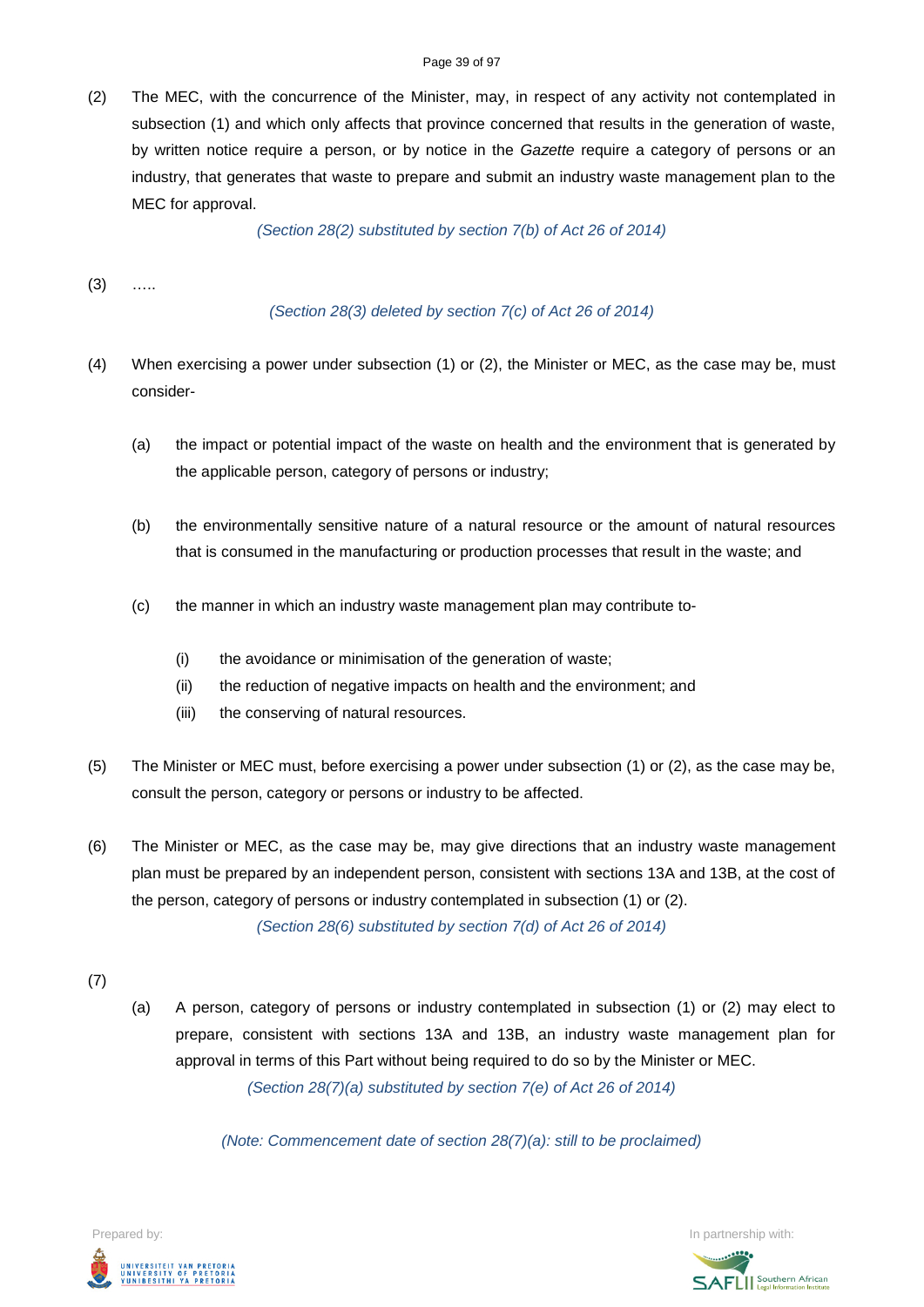- (b) When a person, category of person or industry submits an industry waste management plan in terms of paragraph (a)-
	- (i) subsections (4), (5) and (6) apply with the changes required by the context; and
	- (ii) the Minister or MEC to whom the plan is submitted may exercise any of their respective powers set out in this Part in respect of that plan.

## **29. Preparation of industry waste management plans by organs of state**

- (1) The Minister may, by notice in writing, require an industry waste management plan to be prepared by an organ of state, excluding a municipality, within a stipulated timeframe.
- $(2)$  …

*(Section 29(2) deleted by section 8(a) of Act 26 of 2014)*

- (3) When exercising a power under subsection (1), the Minister or MEC must consider whether- *(Words preceding section 29(3)(a) substituted by section 8(b) of Act 26 of 2014)*
	- (a) the diversity, complexity and competitive nature of the industry concerned would make it impractical for a category of persons other than an organ of state or provincial department responsible for environmental affairs to prepare the plan;
	- (b) the knowledge or experience of the persons who are likely to be affected by the plan in the areas of waste reduction, re-use, recycling and recovery is limited;
	- (c) the persons who are likely to be affected by the plan comprise of small, medium or micro enterprises; or
	- (d) the person required to prepare a plan in accordance with section 28, or to revise or amend the plan in terms of section 32(1), has failed to do so.
- (4) The Minister or MEC, as the case may be, may recover the costs of preparing an industry waste management plan from-
	- (a) the person contemplated in section 28 who, after written notice, failed to prepare the plan; or
	- (b) the person who is required to revise or amend the plan in terms of section 32(1), but has failed to do so.
- (5) An organ of state contemplated in subsection (1), may, by written notice, require any person to provide such information as may be necessary to prepare the industry waste management plan. *(Section 29(5) substituted by section 8(c) of Act 26 of 2014)*

Prepared by: In partnership with:



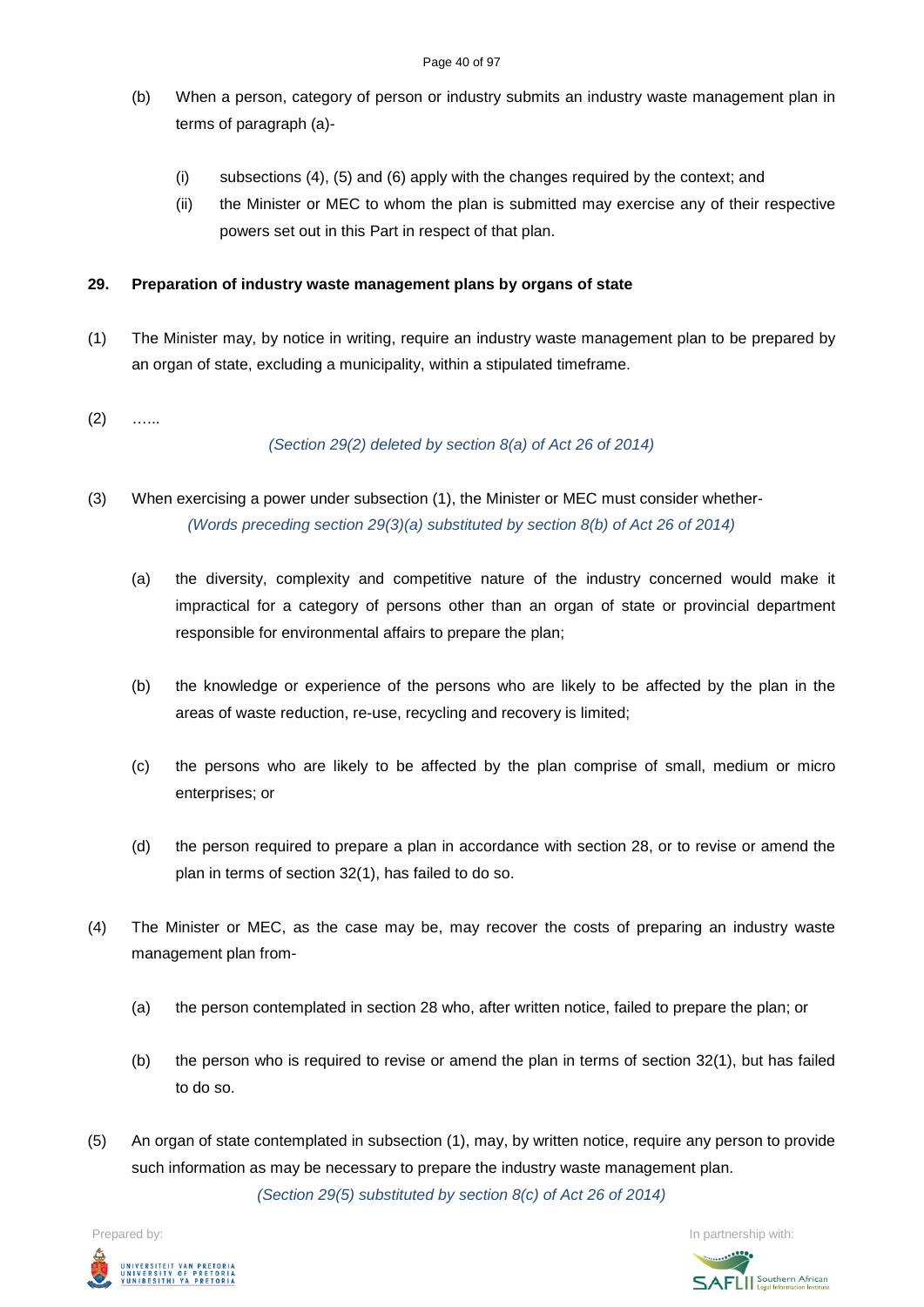(6) An organ of state contemplated in subsection (1), must follow a consultative process in accordance with section 72 and 73, unless that plan is being prepared as a result of a person who was required to prepare that plan failing to do so, in which case section 31(2) applies.

*(Section 29(6) substituted by section 8(c) of Act 26 of 2014)*

### **30. Contents of industry waste management plans**

(1) The Minister, in a notice contemplated in section 28(1) or 29(1), or the MEC, with the concurrence of the Minister, in a notice contemplated in section 28(2), must specify the information that must be included in the industry waste management plan.

*(Section 30(1) substituted by section 9 of Act 26 of 2014)*

- (2) The information that the Minister or MEC specifies in terms of subsection (1) may include-
	- (a) the amount of waste that is generated;
	- (b) measures to prevent pollution or ecological degradation;
	- (c) targets for waste minimisation through waste reduction, re-use, recycling and recovery;
	- (d) measures or programmes to minimise the generation of waste and the final disposal of waste;
	- (e) measures or actions to be taken to manage waste;
	- (f) the phasing out of the use of specified substances;
	- (g) opportunities for the reduction of waste generation through changes to packaging, product design or production processes;
	- (h) mechanisms for informing the public of the impact of the waste-generating products or packaging on the environment;
	- (i) the extent of any financial contribution to be made to support consumer-based waste reduction programmes;
	- (j) the period that is required for implementation of the plan;
	- (k) methods for monitoring and reporting; and
	- (l) any other matter that may be necessary to give effect to the objects of this Act.



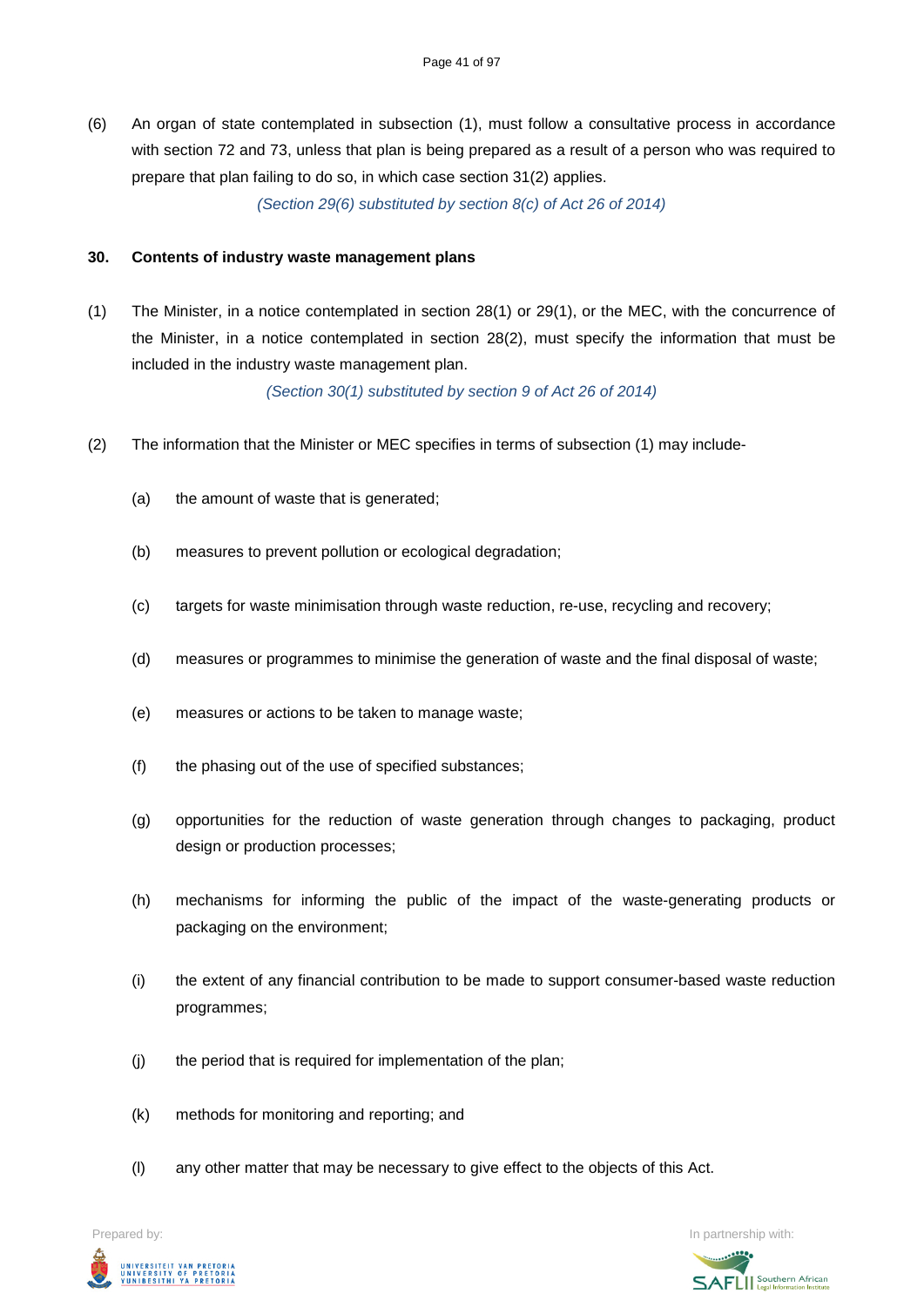## **31. Notification of industry waste management plan**

- (1) Any person required to produce an industry waste management plan in terms of section 28 must take appropriate steps to bring the contents of a proposed industry waste management plan to the attention of relevant organs of state, interested persons and the public and must follow any directions given by the Minister or MEC, as the case may be, regarding the consultation process that must be followed.
- (2) An organ or state required to prepare an industry waste management plan in terms of section 29 as a result of a person who was required to prepare that plan failing to do so must bring the contents of a proposed industry waste management plan to the attention of relevant organs of state, interested persons and the public.
- (3) Any comments submitted in respect of an industry waste management plan must be considered by the person responsible for preparing the plan, and a copy of all comments must be submitted to the Minister or MEC, as the case may be, together with the plan.

### **32. Consideration of industry waste management plans**

(1) The Minister, acting in terms of section 28(1) or 29(1), or the MEC acting in terms of section 28(2), may on receipt of an industry waste management plan-

*(Words preceding section 32(1)(a) substituted by section 10(a) of Act 26 of 2014)*

- (a) approve the plan in writing, with any amendments or conditions, and give directions for the implementation of the plan;
- (b) require additional information to be furnished and a revised plan to be submitted within timeframes specified by the Minister or MEC for approval;
- (c) require amendments to be made to the plan within timeframes specified by the Minister or MEC; or
- (d) reject the plan with reasons if it does not comply with the requirements of a notice in terms of section 28(1) or (2) or 29(1), as the case may be, or if a consultation process in accordance with section 31 was not followed.

*(Section 32(1)(d) substituted by section 10(b) of Act 26 of 2014)*

- (2) Any failure to comply with a requirement referred to in subsection (1)(b) or (c) within the timeframes specified by the Minister or the MEC is regarded as constituting a failure to submit an industry waste management plan.
- (3) An industry waste management plan that has been rejected in terms of subsection (1)(d) may be amended and resubmitted to the Minister or MEC.



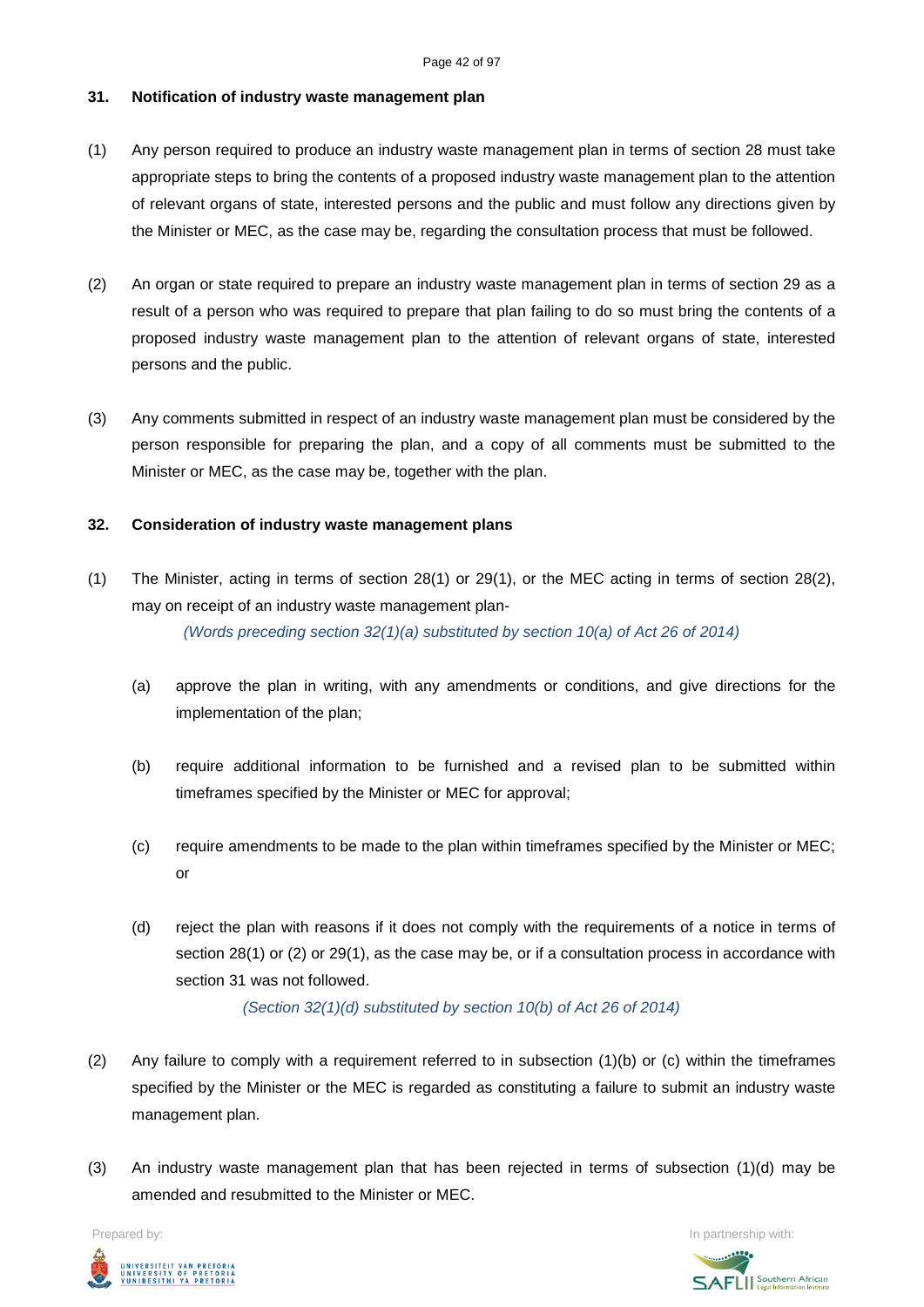- (4) On receipt of any information or amendments request in terms of subsection (1)(b) or (c), or any amended industry waste management plan resubmitted in terms of subsection (2) for the first tiem, the Minister or MEC must reconsider the plan.
- (5) An approval in terms of subsection (1)(a) must at least specify the period for which the approval is issued, which period may be extended by the Minister or MEC.
- (5A) The Minister or the MEC, as the case may be, must in accordance [to] with sections 72 and 73, follow such consultation process, as may be appropriate under the circumstances, before considering the industry waste management plan for approval in terms of section 28(1) or (2).

*(Section 32(5A) inserted by section 10(c) of Act 26 of 2014)*

- (6) Notice must be given in the relevant Gazette of any industry waste management plan that has been prepared in terms of section 28 and that has been approved by the Minister or MEC, as the case may be.
- (7) An industry waste management plan that has been prepared by an organ of state in terms of section 29 and that has been approved by the Minister or MEC, as the case may be, must be published in the relevant *Gazette*, together with an indication of when and how the plan must be implemented, if applicable.

*(Section 32(7) substituted by section 10(d) of Act 26 of 2014)*

## **33. Specification of measures to be taken**

(1) If the Minister or MEC rejects an industry waste management plan in terms of section 32, or if any person who is required in terms of section 28(1) or (2) to prepare an industry waste management plan fails to do so, or if a person fails to revise or amend a plan as required by the Minister or the MEC in terms of section 32(1) or section 17 of the National Environmental Management: Waste Amendment Act, 2014, the Minister or MEC, as the case may be, may by notice in writing and without any criminal proceedings being affected, specify the waste management measures that must be taken by that person.

### *(Section 33(1) substituted by section 11 of Act 26 of 2014)*

(2) When specifying the waste management measures to be taken in terms of subsection (1), the Minister or MEC, as the case may be, must consider, and to the extent possible, align the measures to be taken with the measures that are set out in any other approved industry waste management plan and that is related to the activities of the person whose plan has been rejected more than once or who failed to submit a plan.

### **34. Review of industry waste management plans**

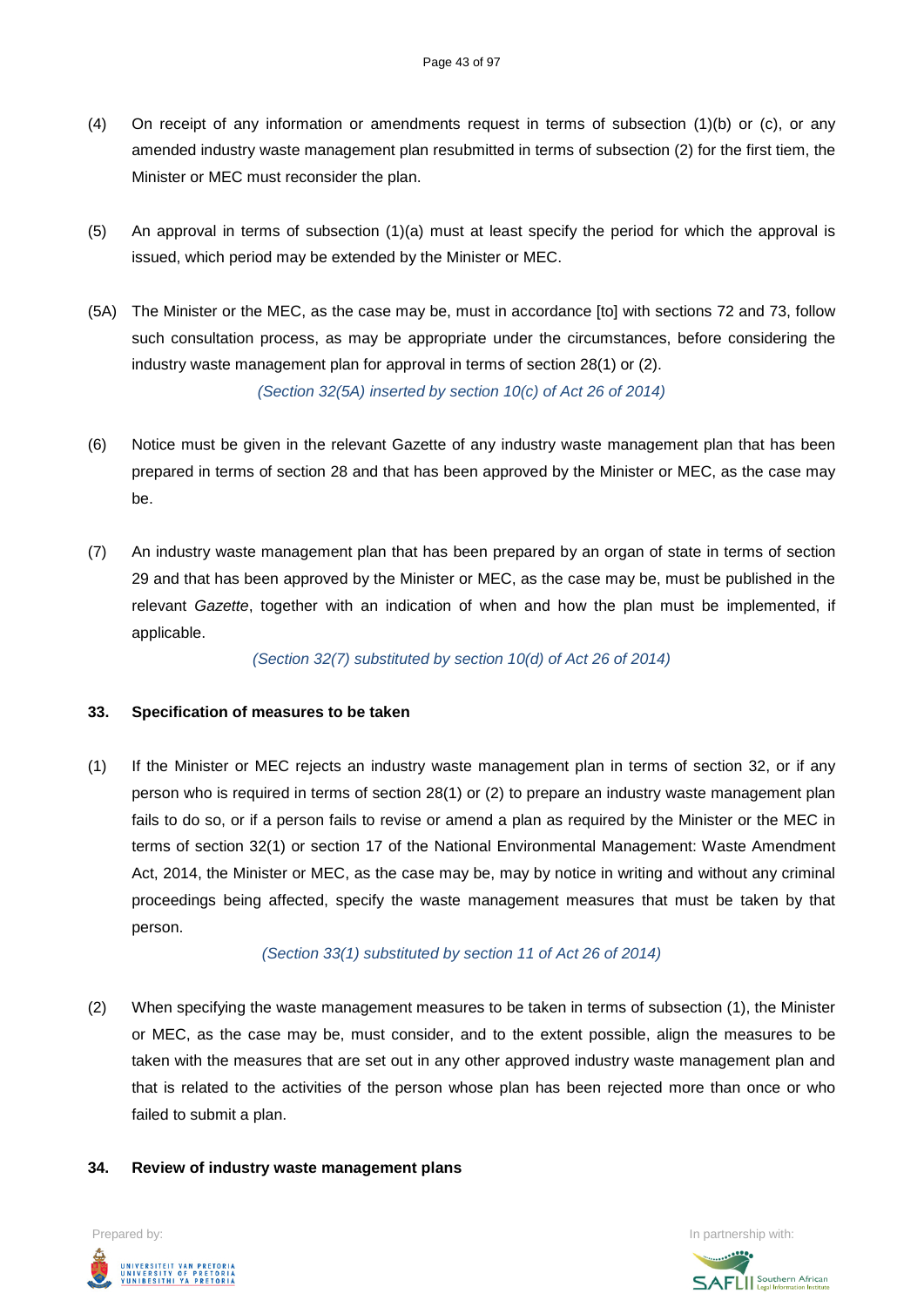- (1) An industry waste management plan that has been required by the Minister in terms of section 28(1) or 29(1), or by the MEC in terms of section 28(2), must be reviewed at intervals specified in the approval or at intervals specified by the Minister or MEC by notice in writing or in the relevant *Gazette*. *(Section 34(1) substituted by section 12 of Act 26 of 2014)*
- (2) When specifying a review period for an industry waste management plan prepared by a person, the Minister or MEC, as the case may be, must take cognisance of the review periods that have been specified in any related waste management licence.

# **Part 7A Waste Management Bureau**

### **34A. Establishment of Waste Management Bureau**

- (1) An implementation Bureau dealing with waste management to be known as the "Waste Management Bureau" is hereby established, within the Department, as a juristic person.
- (2) The Bureau must comply with the provisions of the Public Finance Management Act, 1999 (Act No. 1 of 1999).
- (3) In the event of absence of a functional Bureau or a Chief Executive Officer, the powers and duties of the Bureau revert to the Director-General of the Department contemplated in section 34G(1), who, in such a case, must exercise those powers and perform those duties until the Bureau is functional or a Chief Executive Officer is appointed.

### **34B. Determination of policy**

- (1) The Minister must, after consultation with the Bureau, determine and publish a policy within which the Bureau must exercise its powers and perform its functions.
- (2) The Minister may, after consultation with the Bureau, amend, substitute or withdraw the policy determined in terms of subsection (1), and must publish the amended policy.
- (3) The Minister must, 30 days before the final publication of any policy contemplated in subsections (1) and (2), table the policy in Parliament.

### **34C. Minister's supervisory powers**

(1) The Bureau must exercise its powers and perform its functions subject to the policy determined in terms of section 34B (1) or (2), the service level standards and norms contemplated in subsection (2)(b) and any directives issued by the Minister in terms of subsection 2(c).

Prepared by: In partnership with:  $\blacksquare$  is the partnership with:  $\blacksquare$  is the partnership with:  $\blacksquare$ UNIVERSITEIT VAN PRETORIA<br>UNIVERSITY OF PRETORIA<br>YUNIBESITHI YA PRETORIA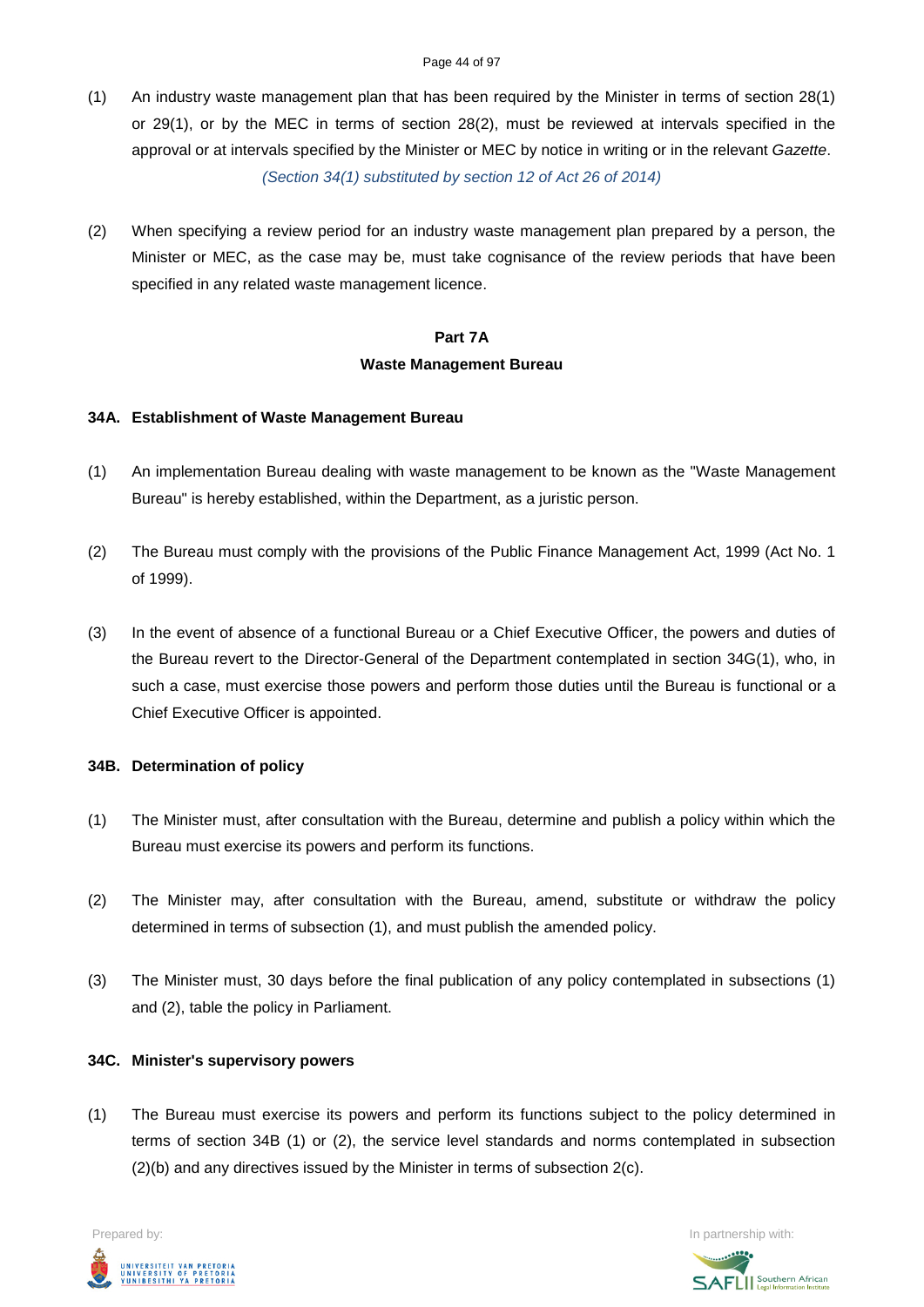### (2) The Minister-

- (a) must monitor the exercising of powers and performance of functions of the Bureau in terms of the policy determined in terms of section 34B(1) or (2);
- (b) may set service level standards and norms for the Bureau in the execution of its powers and functions; or
- (c) must issue directives to the Bureau in the case of non compliance with the policy determined in terms of section 34B(1) or (2) or the service level standards and norms issued in terms of subsection 2(b), to ensure the effective and efficient functioning of the Bureau and for the achievement of the objectives of this Act.

### **34D. Objects of Bureau**

The objects of the Bureau are to-\_

- (a) function as a specialist implementing agent within the Department in respect of matters delegated to the Bureau in terms of this Act;
- (b) promote and facilitate minimisation, re-use, recycling and recovery of waste;
- (c) manage the disbursement of incentives and funds derived from waste management charges contemplated in sections 13B and 34D for the minimisation, reuse, recycling, recovery, transport, storage, treatment and disposal of waste and the implementation of industry waste management plans;
- (d) monitor implementation of industry waste management plans and the impact of incentives and disincentives;
- (e) progressively build capacity within the Bureau to provide specialist support for the development and implementation of municipal waste management plans and capacity building programmes; and
- (f) support and advise on the development of waste management plans, tools, instruments, processes, systems, norms, standards and municipal waste management plans and capacity building programmes.

### **34E. Functions of Bureau**

(1) The Bureau must-

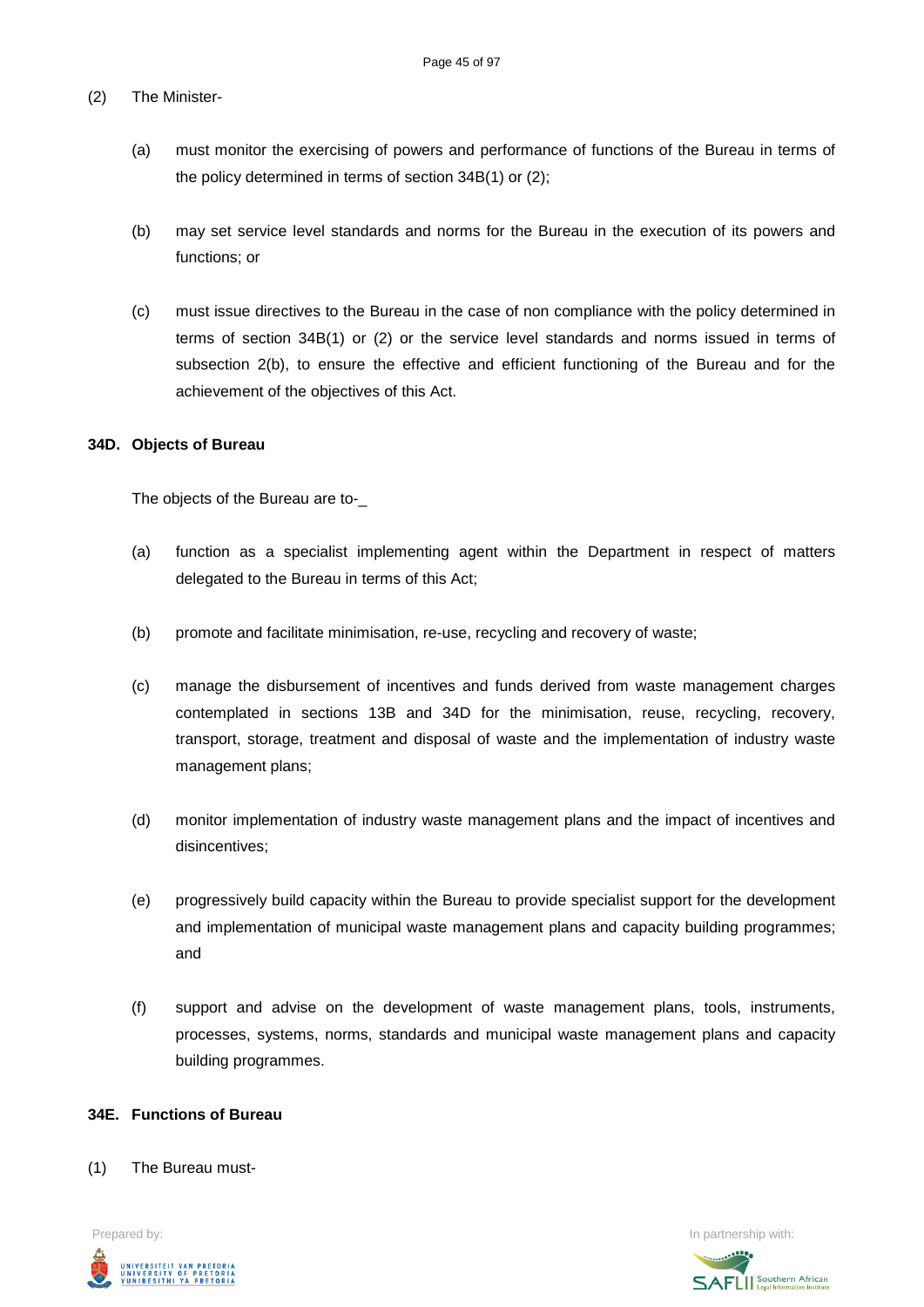### Page 46 of 97

- (a) implement the disbursement of incentives and funds derived from waste management charges contemplated in sections 13B and 34D;
- (b) identify and promote best practices in the minimisation, re-use, recycling or recovery of waste;
- (c) progressively build capacity of the Bureau to support municipalities in the development and implementation of integrated waste management plans and capacity building programmes;
- (d) support and advise on the development of industry waste management plans, integrated waste management plans and other tools, instruments, processes and systems, including specialist support for the development of norms or standards for the minimisation, re-use, recycling or recovery of waste and the building of municipal waste management capacity;
- (e) monitor the implementation of industry waste management plans;
- (f) monitor and evaluate the impact of incentives and disincentives; and
- (g) perform any other task or function that the Minister may assign or delegate to the Bureau in relation to the implementation of this Act.
- (2) The Bureau may-
	- (a) invest any of its money, after having complied with section 34F(2); and
	- (b) charge fees for services rendered, other than services rendered in terms of section 13A or to the Minister or the Department.

## **34F. Funding of Bureau**

- (1) The funds of the Bureau consist of-
	- (a) money derived and allocated from charges referred to in section 13B;
	- (b) income derived by it for services rendered;
	- (c) money appropriated by Parliament;
	- (d) voluntary contributions, donations and bequests received consistent with the provisions of the regulations made in terms of section 76(1)(k) or (l) of the Public Finance Management Act, 1999; and
	- (e) income derived from investments referred to in section 34E(2)(b).



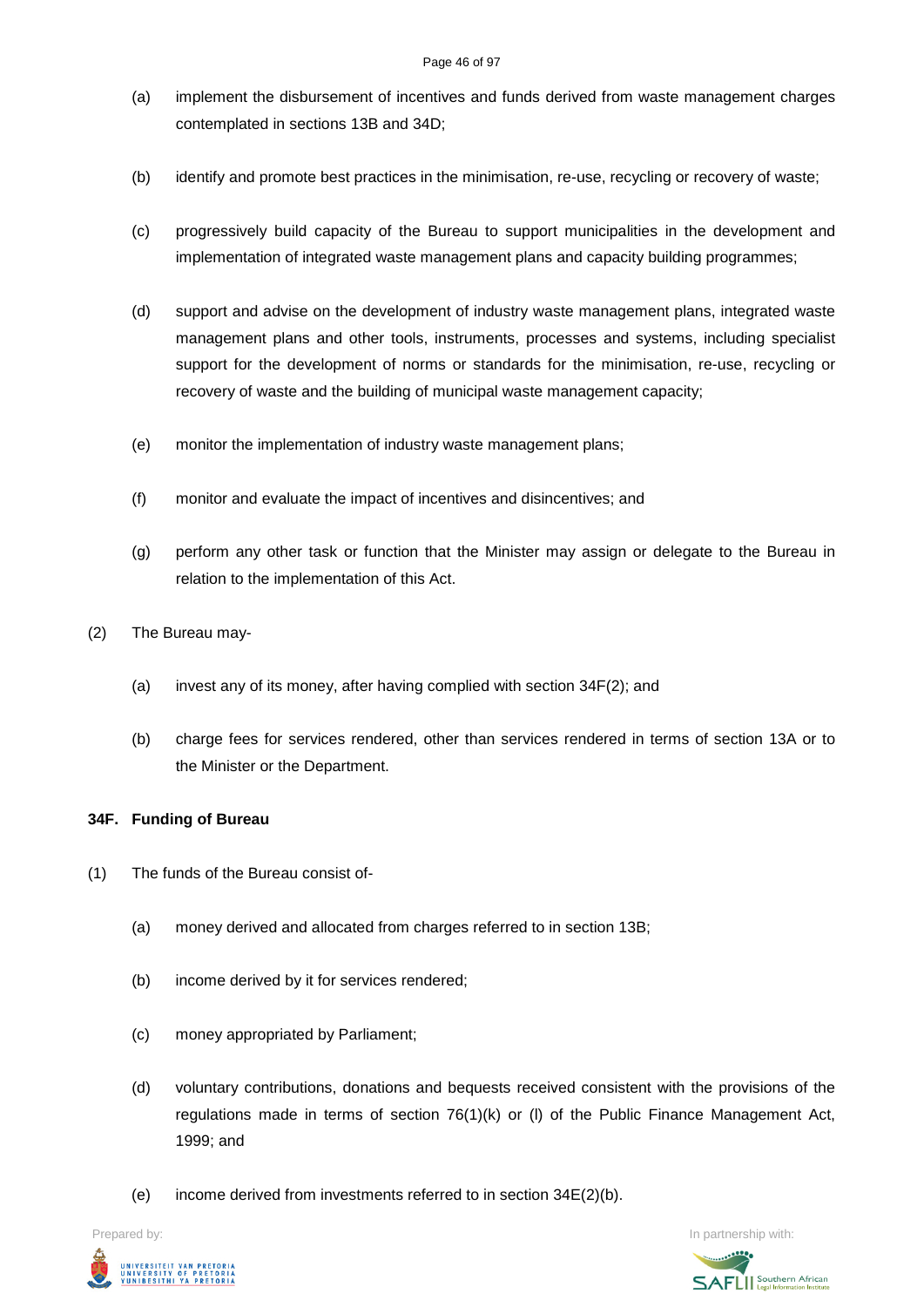- (2) The Bureau must utilise its funds to defray expenses incurred in the performance of its functions.
- (3) The Bureau must utilise the donations and contributions referred to in subsection (1)(d) in accordance with the conditions, if any, imposed by the donor or contributor concerned, but those conditions must be approved by the Minister, in concurrence with the Minister of Finance, and must not be inconsistent with the objects of the Bureau, provisions of this Act, regulations made in terms of section 76(1)(k) or (l) of the Public Finance Management Act, 1999, or any other law.
- (4) The Chief Executive Officer must, with the concurrence of the Minister and the Minister of Finance-
	- (a) open an account in the name of the Bureau with an institution registered as a bank in terms of the Banks Act, 1990 (Act No. 94 of 1990); and
	- (b) deposit therein all money received in terms of subsection (1).
- (5) The Chief Executive Officer is responsible and accountable to the Director-General of the Department as the accounting authority for all money received by the Bureau and the utilisation of that money.

### **34G. Financial management**

- (1) The Director-General of the Department is, for the purposes of the Public Finance Management Act, 1999 (Act No. 1 of 1999), the accounting authority and must cause full and proper books of account and all the necessary records in relation thereto to be kept.
- (2) The Chief Executive Officer must ensure compliance with the Public Finance Management Act, 1999 (Act No. 1 of 1999), including ensuring that the Bureau's annual budgets, corporate plans, annual reports and audited financial statements are prepared and submitted.

### **34H. Reporting and audit**

- (1) The Bureau must in each financial year, on or before a date determined by the Public Finance Management Act, 1999 (Act No. 1 of 1999), submit an annual report on its activities and a statement of its income and estimated expenditure for the next financial year to the Minister through the Director-General for approval.
- (2) Notwithstanding subsection (1), the Bureau must submit such additional reports as the Minister or the Director-General may require.
- (3) The books, records of account and financial statements of the Bureau must be audited annually by the Auditor-General.

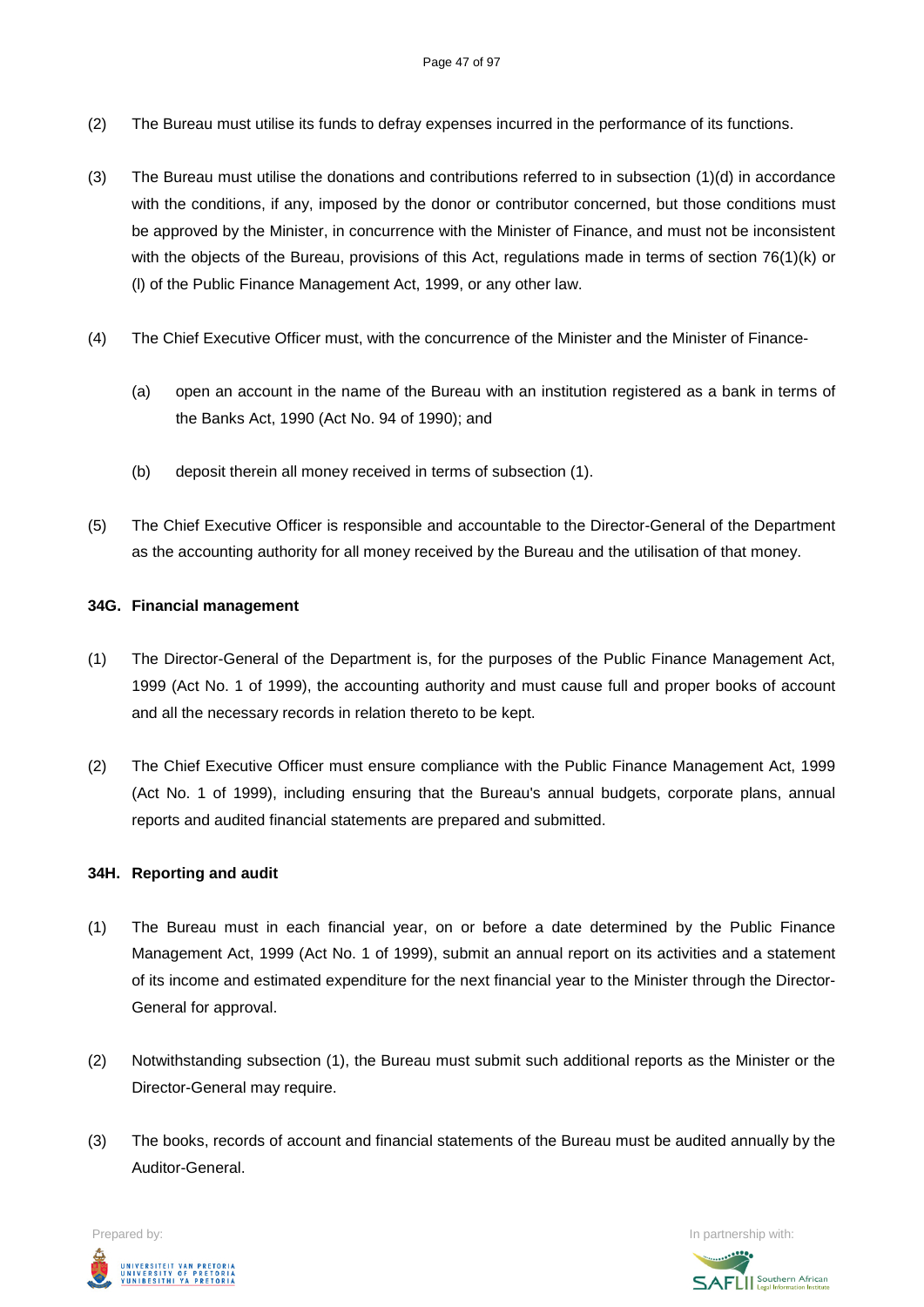### **34I. Immovable property**

- (1) The Bureau may, with the approval of the Minister, acquire, hold or dispose of immovable property in the course of its business.
- (2) The policy and procedure of the Bureau with regard to the acquisition and disposal of immovable property must be in accordance with the policies, regulations and practices of the public service.

### **34J. Chief Executive Officer of Bureau**

- (1) The Director-General of the Department must recruit and the Minister must approve the appointment of a suitably qualified and skilled person as the Chief Executive Officer of the Bureau in accordance with the Public Service Act, 1994, including its employment practices, but at a level of remuneration and employment service conditions as determined by the Minister, in concurrence with the Minister of Finance.
- (2) The appointment of the Chief Executive Officer must follow a transparent and competitive recruitment and selection process, in accordance with the Public Service Act, 1994.
- (3) The Chief Executive Officer must be appointed for a term not exceeding five years subject to subsection (1).
- (4) The Chief Executive Officer must enter into a written performance agreement with the Minister within three months of taking up the post as Chief Executive Officer.
- (5) The Director-General of the Department, with the approval of the Minister, may terminate the Chief Executive Officer's employment in accordance with the Public Service Act, 1994.
- (6) The Chief Executive Officer may not serve for more than two consecutive terms, unless otherwise stipulated by the Minster, after consultation with the Minister of Finance.

### **34K. Functions of Chief Executive Officer**

- (1) The Chief Executive Officer is responsible for-
	- (a) the management of the operations of the Bureau, subject to the direction of the Director-General of the Department;
	- (b) the compilation of a business and financial plan and reports in terms of the Public Finance Management Act, 1999 (Act No. 1 of 1999), for approval by the Director-General of the Department and the Minister;

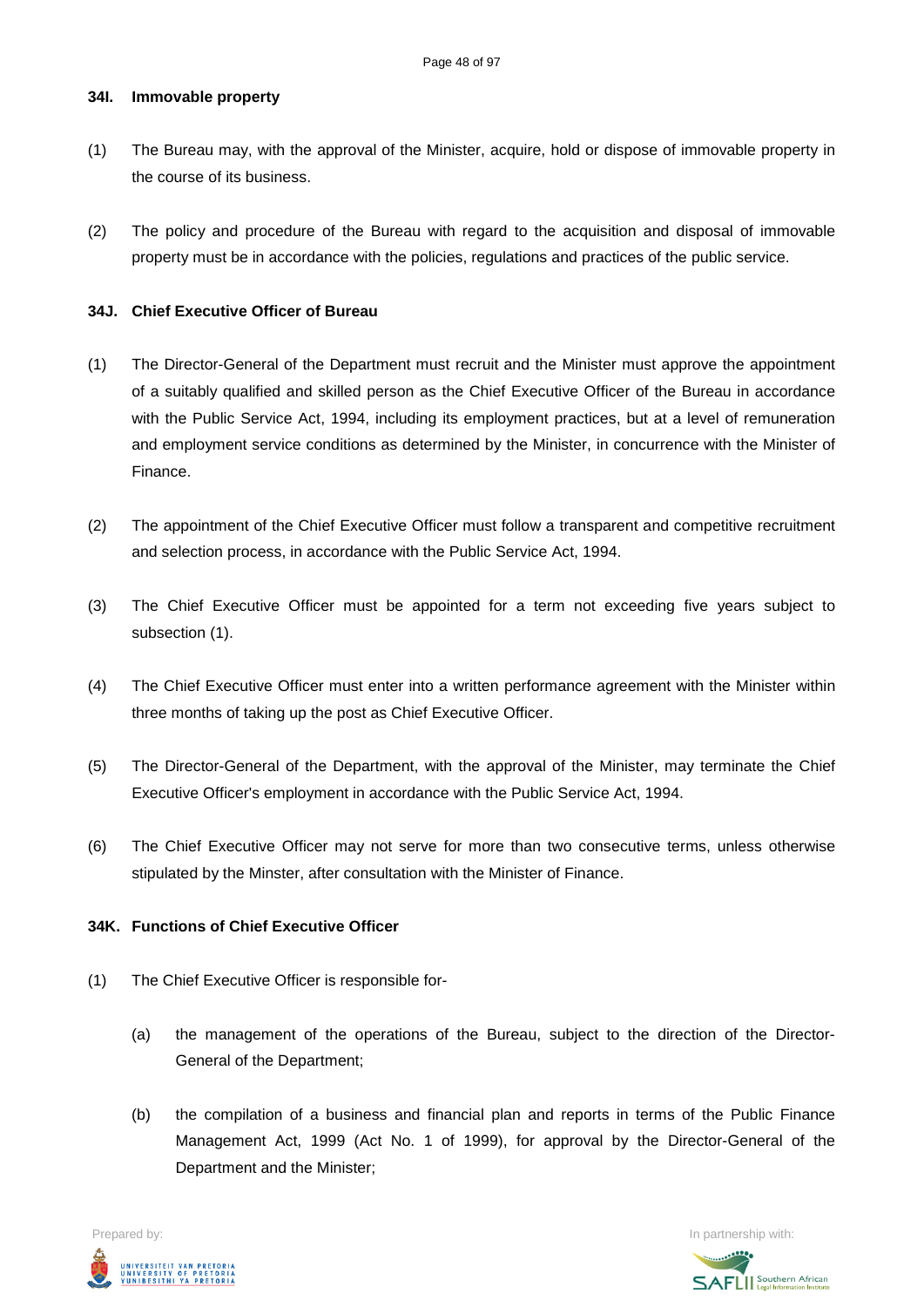- (c) the appointment of members of staff;
- (d) control of, and maintenance of discipline over, members of staff of the Bureau; and
- (e) any other function provided for in this Act.
- (2) The Chief Executive Officer is accountable to the Director- General of the Department and must report to him or her on the activities of the Bureau.
- (3) The Chief Executive Officer must ensure that the Bureau complies with all relevant provisions of applicable public service policy, regulations and legislation.
- (4) If the Chief Executive Officer is for any reason unable to perform any of his or her functions, the Director-General of the Department must, in writing, appoint another person as Acting Chief Executive Officer until the Chief Executive Officer is able to resume those functions, but not for a period longer than six months, except under circumstances where the absence of the Chief Executive Officer is due to a disciplinary matter.
- (5) The Chief Executive Officer may, in writing and on such conditions as he or she may determine, delegate any power or duty of the Chief Executive Officer to a senior member of the Bureau, unless the Director-General of the Department or Minister prohibits a specific delegation.
- (6) A delegation made under subsection (4) does not-
	- (a) divest the Chief Executive Officer of the accountability concerning the performance of the function in question; or
	- (b) prohibit the performance of the function in question by the Chief Executive Officer.
- (7) A delegation made under subsection (4) may be repealed, withdrawn or amended, but the repeal, withdrawal or amendment does not affect any right which may have accrued to a person as a result of the function performed before the delegation was repealed, withdrawn or amended.

### **34L. Employees of Bureau**

- (1) Subject to subsection (2), the Chief Executive Officer-
	- (a) must appoint such number of employees, within allocated resources available for that purpose, or receive on therefrom such number of persons provided to enable the Bureau to perform its functions;



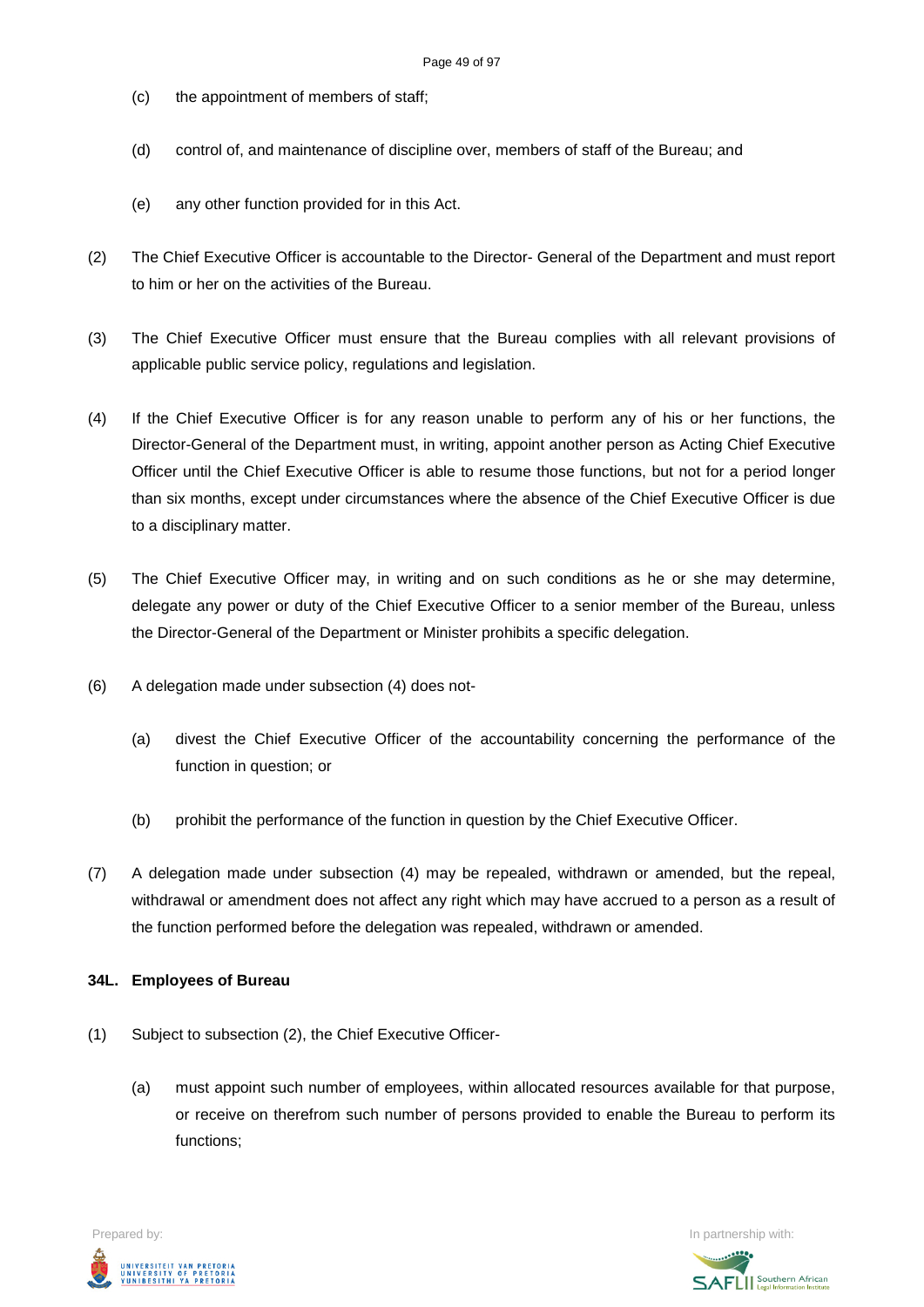### Page 50 of 97

- (b) is responsible for the administrative control of the Bureau and for the discipline of the employees and persons contemplated in paragraph (a); and
- (c) must ensure compliance with applicable public service and labour legislation.
- (2) The employees referred to in subsection (1) must at least have the following specialist expertise:
	- (a) resource economics;
	- (b) financial accounting;
	- (c) financial management;
	- (d) process chemistry or engineering; and
	- (e) technical expert knowledge in the waste and environmental resource management fields.
- (3) The provisions relating to employment practice contained in the Public Service Act, 1994, the regulations, determinations, deemed determinations contemplated in section 5 (6) of that Act and directives made in terms of that Act apply, except with regard to consideration of scales of remuneration and employment conditions service of the staff referred to in subsection (3).
- (4) The Minister must determine, in concurrence with the Minister of Finance, the organisational structure and the scale of remuneration for employees referred to in paragraphs (a) to (e) of subsection (3), which may be different from those of the public service.
- (5) A person employed by the Bureau may become a member of the Government Employees' Pension Fund mentioned in section 2 of the Government Employees Pension Law, 1996 (Proclamation No. 21 of 1996), and is entitled to pension and retirement benefits as if that person were in service in a post classified in a division of the public service.
- (6) The Bureau may utilise persons seconded from or transferred from the public service in accordance with the provisions of the Public Service Act, 1994 (Proclamation No. 103 of 1994).

### *(Part 7A inserted by section 13 of Act 26 of 2014)*

# **Part 8 Contaminated land**

### **35. Application of this Part**

This part applies to the contamination of land even if the contamination-



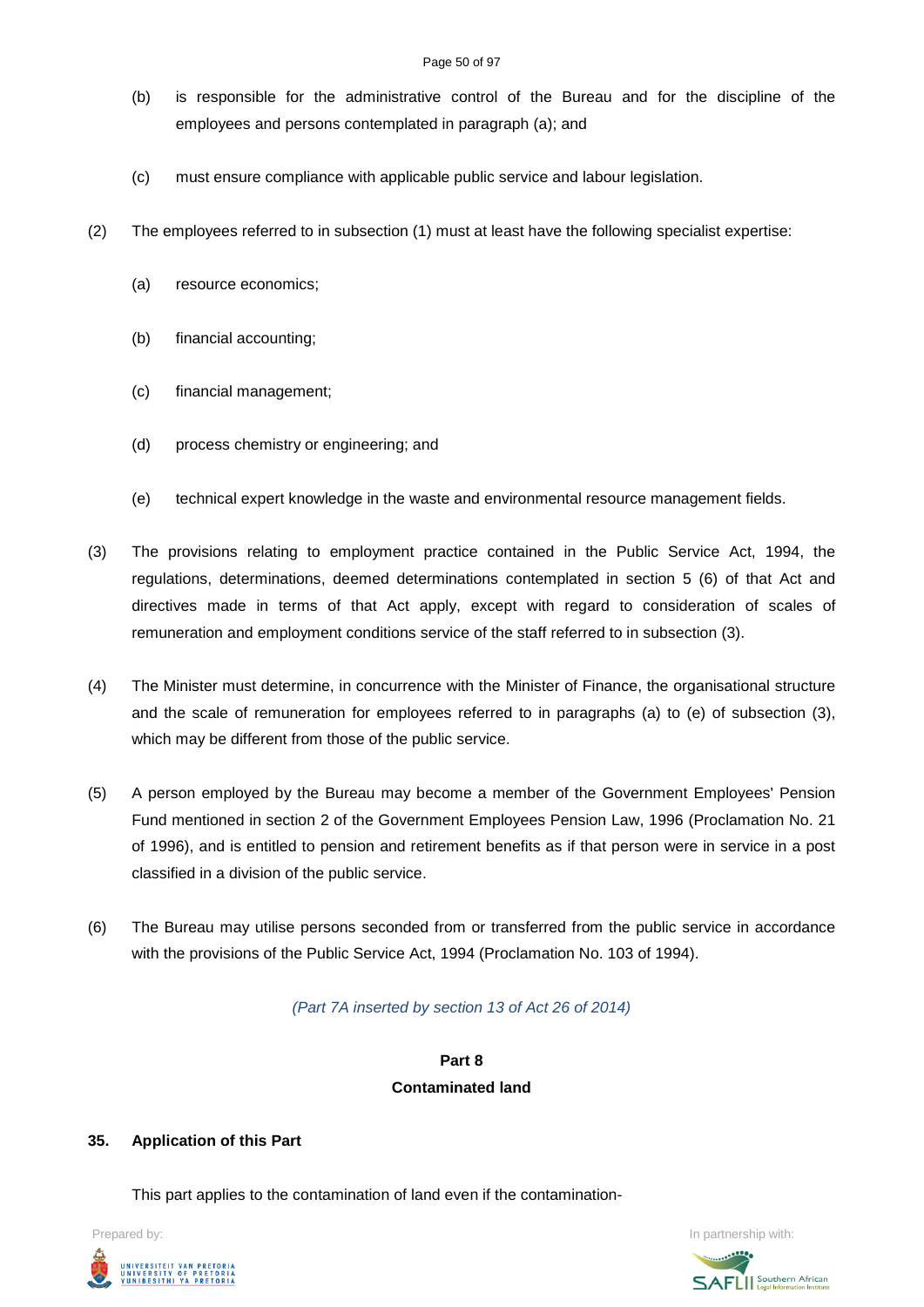- (a) occurred before the commencement of this Act;
- (b) originated on land other than land referred to in section 38;
- (c) arises or is likely to arise at a different time from the actual activity that caused the contamination; or
- (d) arises through an act or activity of a person that results in a change to pre-existing contamination.

*(Note: Commencement date of section 35: 2 May 2014)*

### **36. Identification and notification of investigation areas**

- (1) The Minister, or the MEC in respect of an area which affects the relevant province, may, after consultation with the Minister of Water Affairs and Forestry and any other organ of state concerned, by notice in the *Gazette*, identify as investigation areas-
	- (a) land on which high-risk activities have taken place or are taking place that are likely to result in land contamination;
	- (b) land that the Minister or MEC, as the case may be, on reasonable grounds believes to be contaminated.
- (2) A notice under subsection (1) by the Minister applies nationally, and a notice under that subsection by the MEC applies to the relevant province only.
- (3) Before publishing a notice under subsection (1), or any amendment to the notice, the Minister or MEC, as the case may be, must follow a consultative process in accordance with sections 72 and 73.
- (4) Subsection (3) need not be complied with if the notice is amended in a non-substantive manner.
- (5) An owner of land that is significantly contaminated, or a person who undertakes an activity that casued the land to be significantly contaminated, must notify the Minister or MEC of that contamination as soon as that person becomes aware, of that contamination.
- (6) Despite subsection (1), the Minister or MEC may issue a written notice to a particular person identifying specific land as an investigation area if the Minister or MEC on reasonable grounds believes that the land is or is likely to be contaminated.

*(Note: Commencement date of section 36: 2 May 2014)*



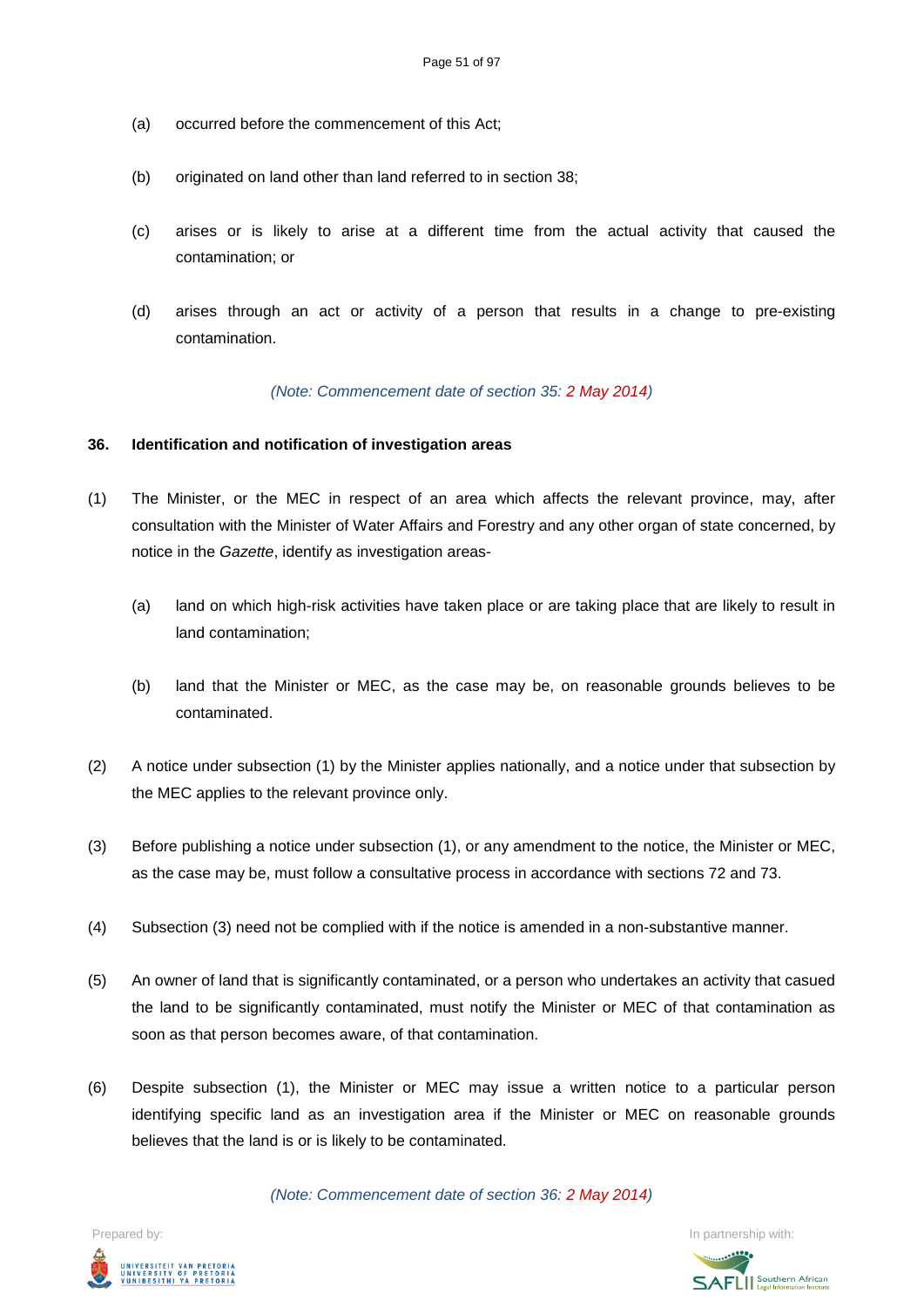### **37. Consequences of identification and notification of investigation areas**

- (1) The Minister or MEC, as the case may be, may in respect of an investigation are contemplated in section 36, after consultation with the Minister of Water Affairs and Forestry-
	- (a) cause a site assessment to be conducted in respect of the relevant investigation area; or
	- (b) in a notice published under section 36(1) or issued under section 36(6)-
		- (i) direct the owner of the investigation area; or
		- (ii) direct the person who has undertaken or is undertaking the high risk activity or activity that caused or may have caused the contamination of the investigation area, to cause a site assessment to be conducted by an independent person, at own cost, and to submit a site assessment report to the Minister or MEC within a period specified in the notice.
- (2) (a) A site assessment report must comply with any directions that may have been published or given by the Minister or MEC in a notice contemplated in section 36(1) or (6) and must at least include information on whether the investigation area is contaminated.
	- (b) Where the findings of the site assessment report are that the investigation area is contaminated, the site assessment report must at least contain information on whether-
		- (i) the contamination has already impacted on health or the environment;
		- (ii) the substances present in or on the land are toxic, persistent or bio-accumulative or are present in large quantities or high concentrations or occur in combinations;
		- (iii) there are exposure pathways available to the substances;
		- (iv) the use or proposed use of the land and adjoining land increases or is likely to increase the risk to health or the environment;
		- (v) the substances have migrated or are likely to migrate from the land;
		- (vi) the acceptable exposure for human and environmental receptors in that environment have been exceeded;
		- (vii) any applicable standards have been exceeded; and

Prepared by: In partnership with:  $\blacksquare$  is the partnership with:  $\blacksquare$  is the partnership with:  $\blacksquare$ INIVERSITEIT VAN PRETORIA<br>JNIVERSITY OF PRETORIA<br>YUNIBESITHI YA PRETORIA

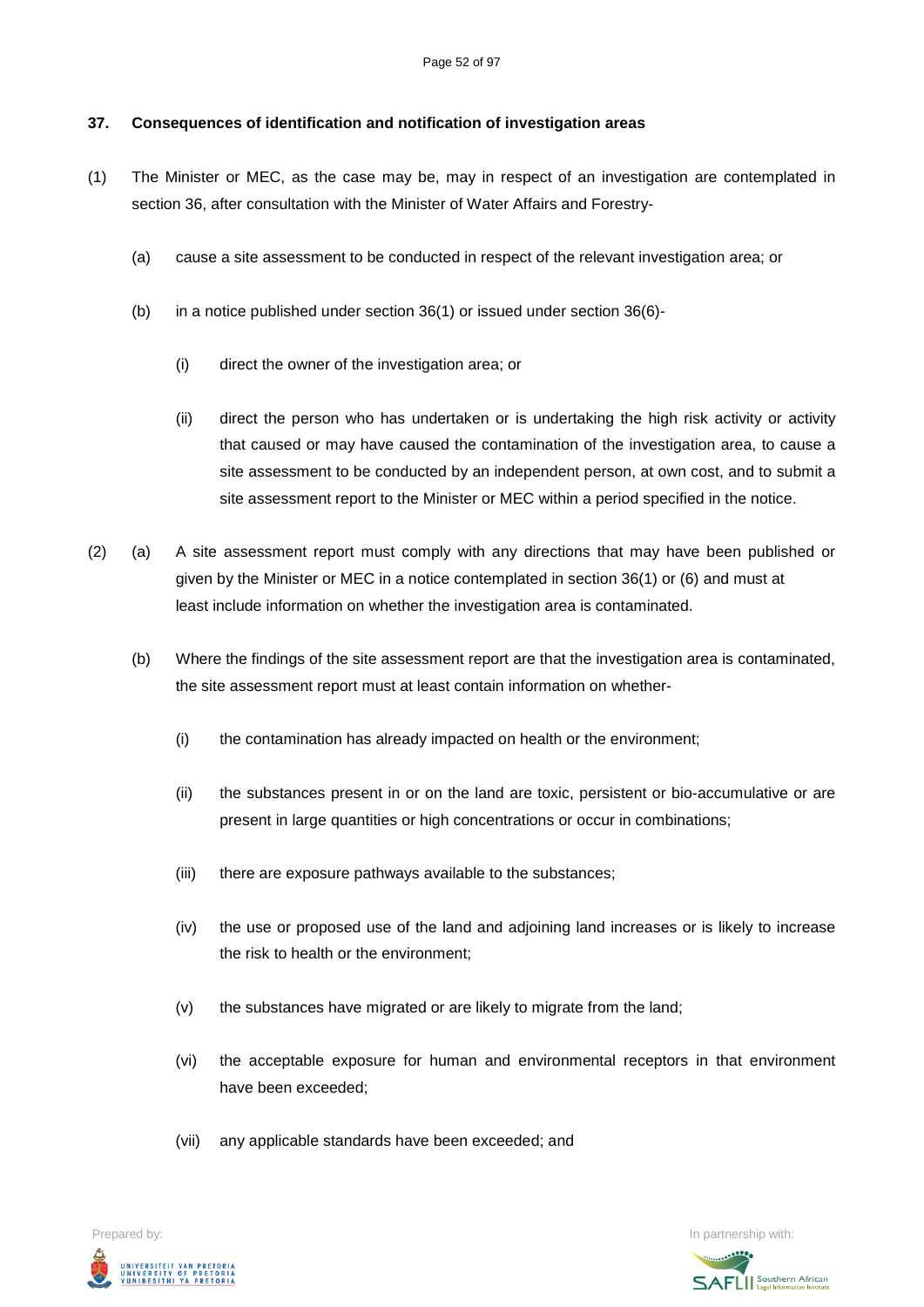- (viii) the area should be remediated or any other measures should be taken to manage or neutralise the risk.
- (3) For the purposes of this section, land may be regarded as being contaminated at any particular time if the risk of harm to health or the environment could eventuate only in certain circumstances and those circumstances do not exist at the time that the site assessment is undertaking, but those circumstances are reasonably foreseeable.

### *(Note: Commencement date of section 37: 2 May 2014)*

### **38. Consideration of site assessment reports**

- (1) On receipt of a site assessment report contemplated in section 37, the Minister or MEC, as the case may be, may, after consultation with the Minister of Water Affairs and Forestry and any other organ of state concerned, decide that-
	- (a) the investigation area is contaminated, presents a risk to health or the environment, and must be remediated urgently;
	- (b) the investigation area is contaminated, present a risk to health or the environment, and must be remediated within a specified period;
	- (c) the investigation area is contaminated and does not present an immediate risk, but that measures are required to address the monitoring and management of that risk; or
	- (d) the investigation area is not contaminated.
- (2) If the Minister or MEC, as the case may be, decides that an investigation area is contaminated and requires remediation, the Minister or MEC must declare the land to be a remediation site and make such remediation order as is necessary to neutralise that risk.
- (3) If the Minister or MEC, as the case maybe, decides that the investigation area does not present an immediate risk, but that measures are required to address the monitoring and management of that risk, the Minister or MEC may make an order specifying the measures that must be taken.
- (4) Unless otherwise directed, a remediation order under subsection (2), an order under subsection (3) or a directive under section 37(1) must be complied with at the cost of the person against whom the order or directive is issued.
- (5) The Minister or MEC, as the case may be, may amend a remediation order if-



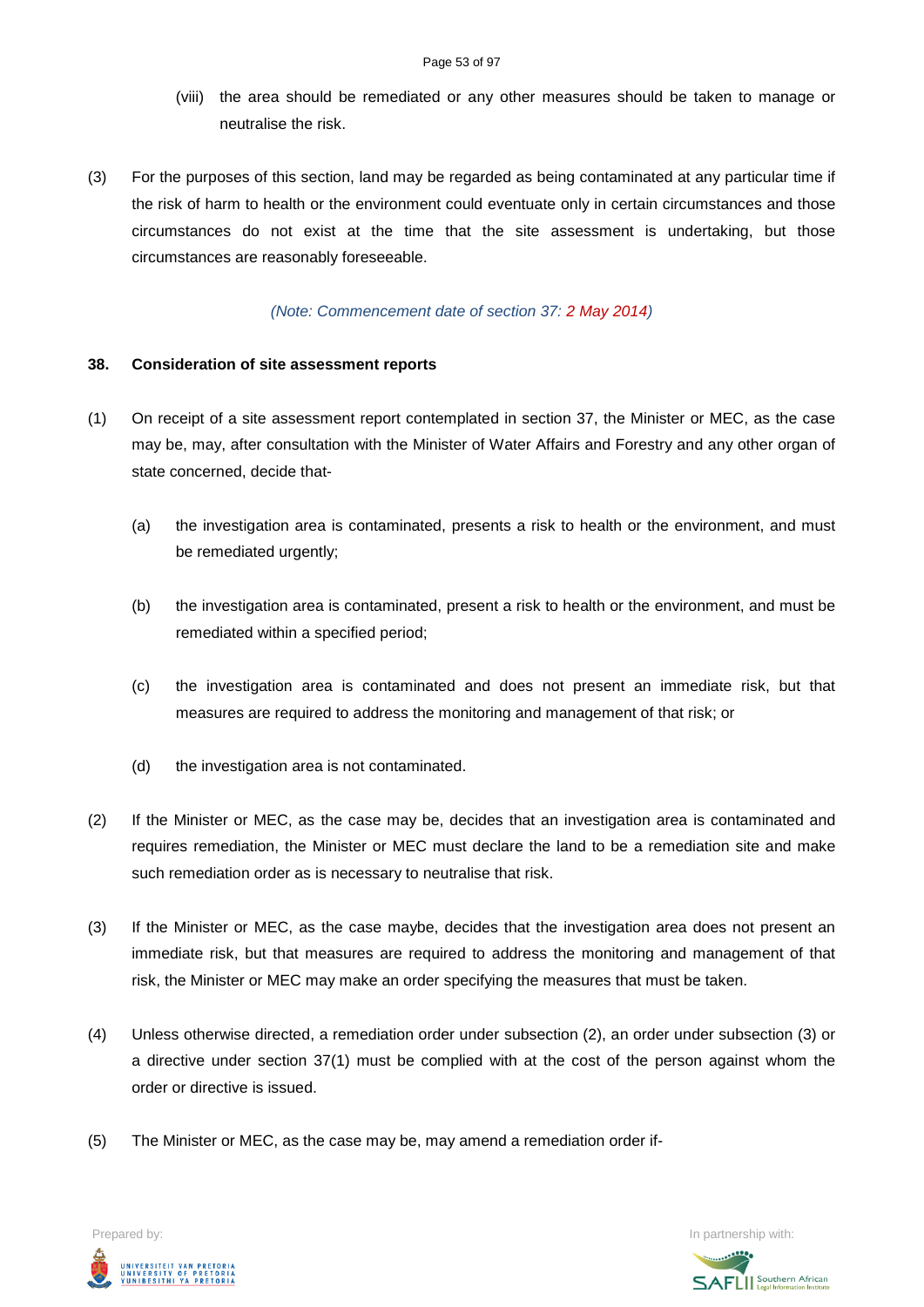- (a) ownership of the land is transferred and the new owner in writing assumes responsibility for the remediation; or
- (b) new information or evidence warrants an amending the order.

### *(Note: Commencement date of section 38: 2 May 2014)*

### **39. Orders to remediate contaminated land**

- (1) A remediation order issued under section 38(2) or an order issued under section 39(3) must describe, to the extent that it is applicable-
	- (a) the person who is responsible for undertaking the remediation;
	- (b) the land to which the order applies;
	- (c) the nature of the contamination;
	- (d) the measures that must be taken to remediate the land or the standards that must be complied with when remediating the land;
	- (e) the period within which the order must be complied with;
	- (f) whether any limitations in respect of the use of the land are imposed;
	- (g) the measures that must be taken to monitor or manage the risk; and
	- (h) any other prescribed matter.
- (2) Before issuing a remediation order or an amended remediation order, the Minister or MEC, as the case may be, must consult with the Minister of Water Affairs and Forestry and any other organ of state concerned.
- (3) The Minister or MEC, as the case may be, may instruct any official within his or her Department to ensure that the remediation order is complied with.

*(Note: Commencement date of section 39: 2 May 2014)*

### **40. Transfer of remediation sites**



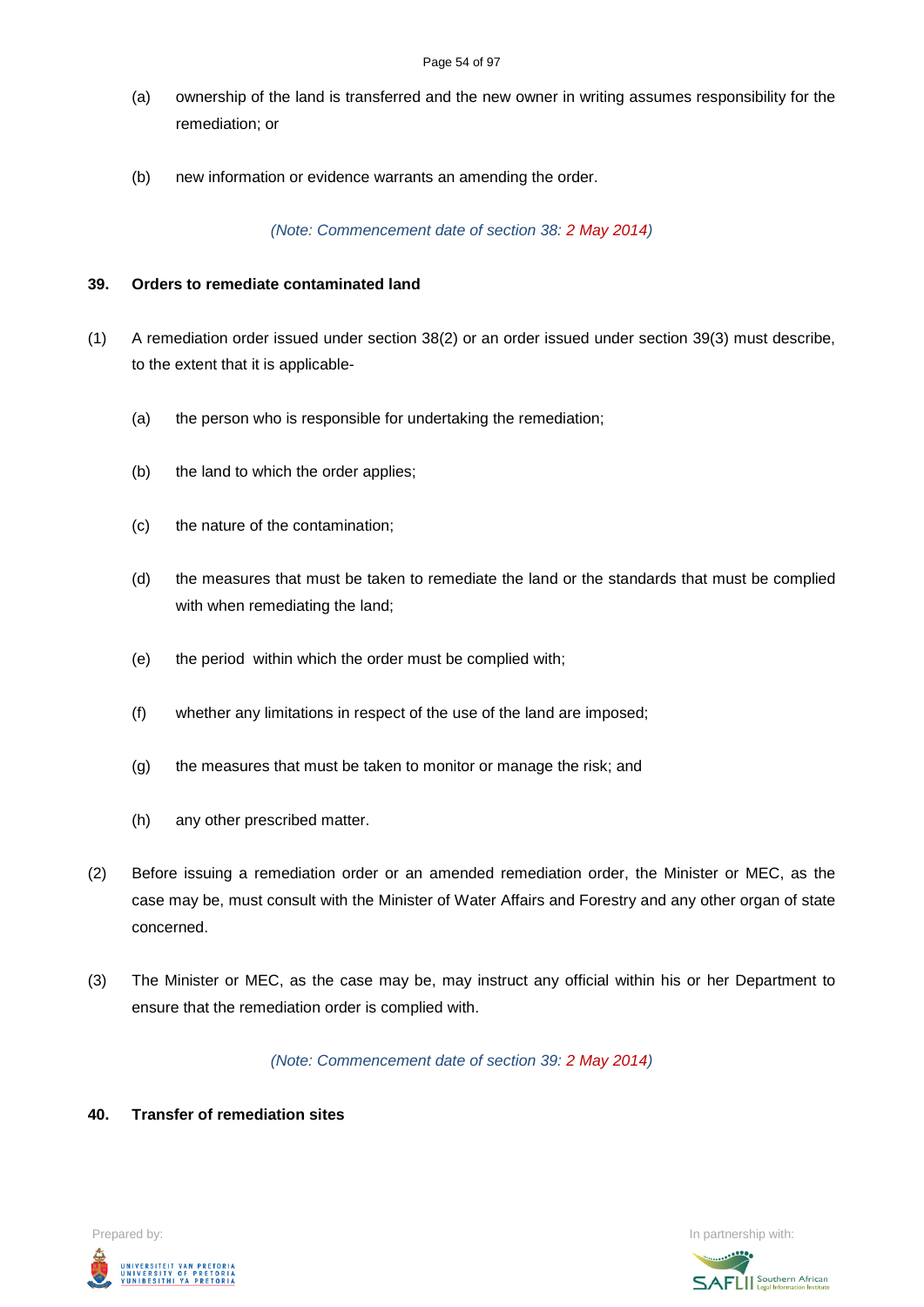### Page 55 of 97

- (1) No person may transfer contaminated land without informing the person to whom that land is to be transferred that the land is contaminated and, in the case of a remediation site, without notifying the Minister or MEC, as the case may be.
- (2)
- (a) For the purposes of ensuring compliance with this section, the Minister must notify the relevant Registrar of Deeds appointed in terms of the Deeds Registries Act, 1937 (Act No. 47 of 1937), of any land that has been declared as a remediation site.
- (b) The notification contemplated in paragraph (a) must identify the land sufficiently to enable the Registrar of Deeds to enter the necessary information in or on registers and documents kept by his or her Office.

*(Note: Commencement date of section 40: 2 May 2014)*

### **41. Contaminated land register**

- (1) The Minister must keep a national contaminated land register of investigation areas that includes information on-
	- (a) the owners and any users of investigation areas;
	- (b) the location of investigation areas;
	- (c) the nature and origin of the contamination;
	- (d) whether an investigation area-
		- (i) is contaminated, presents a risk to health or the environment, and must be remediated urgently;
		- (ii) is contaminated, presents a risk to health or the environment, and must be remediated within a specific period;
		- (iii) is contaminated and does not present an immediate risk, but measures are required to address the monitoring and management of that risk; or
		- (iv) is not contaminated;
	- (e) the status of any remediation activities on investigation areas; and
	- (f) restrictions of use that have been imposed on investigation areas.



Prepared by: **In partnership with:**  $\blacksquare$  Prepared by: **In partnership with:**  $\blacksquare$ 

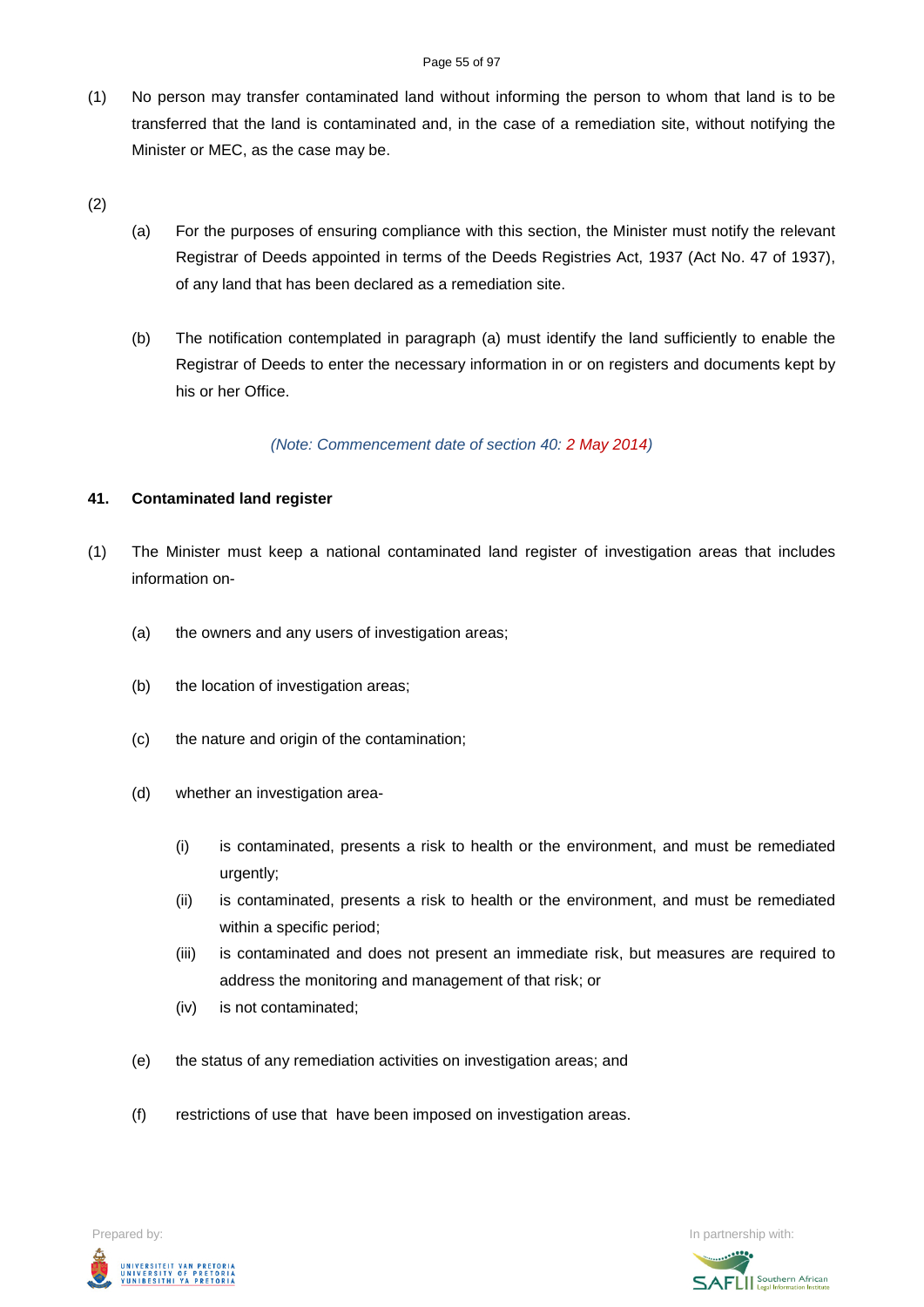### Page 56 of 97

- (2) The Minister may change the status of an investigation area contemplated in subsection  $(1)(d)(i)$  or (ii) as provided for in subsection  $(1)(d)(iii)$  or (iv) if a remediation order has been complied with or other circumstances eventuate that justify such a change.
- (3) An MEC who has identified an investigation area must furnish the relevant information to the Minister for recording in the national contaminated land register.

*(Note: Commencement date of section 41: 2 May 2014)*

# **Part 9**

### **Other measures**

### **42. Recognition programmes**

- (1) A waste management officer may establish a programme for the public recognition of significant achievements in the area of waste avoidance, minimisation or other forms of waste management.
- (2) The programme contemplated in subsection (1) may contain mechanisms to make the public aware of sound waste management practices.

## **CHAPTER 5 LICENSING OF WASTE MANAGEMENT ACTIVITIES**

## **43. Licensing authority**

- (1) The Minister is the licensing authority where-
	- (a) unless otherwise indicated by the Minister by notice in the *Gazette*, the waste management activity involves the establishment, operation, cessation or decommissioning of a facility at which hazardous waste has been or is to be stored, treated, or disposed of;
	- (b) the waste management activity involves obligations in terms of an international obligation, including the importation or exportation of hazardous waste,
	- (c) the waste management activity is to be undertaken by-
		- (i) a national department;
		- (ii) a provincial department responsible for environmental affairs; or
		- (iii) a statutory body, excluding any municipality, performing an exclusive competence of the national sphere of government;



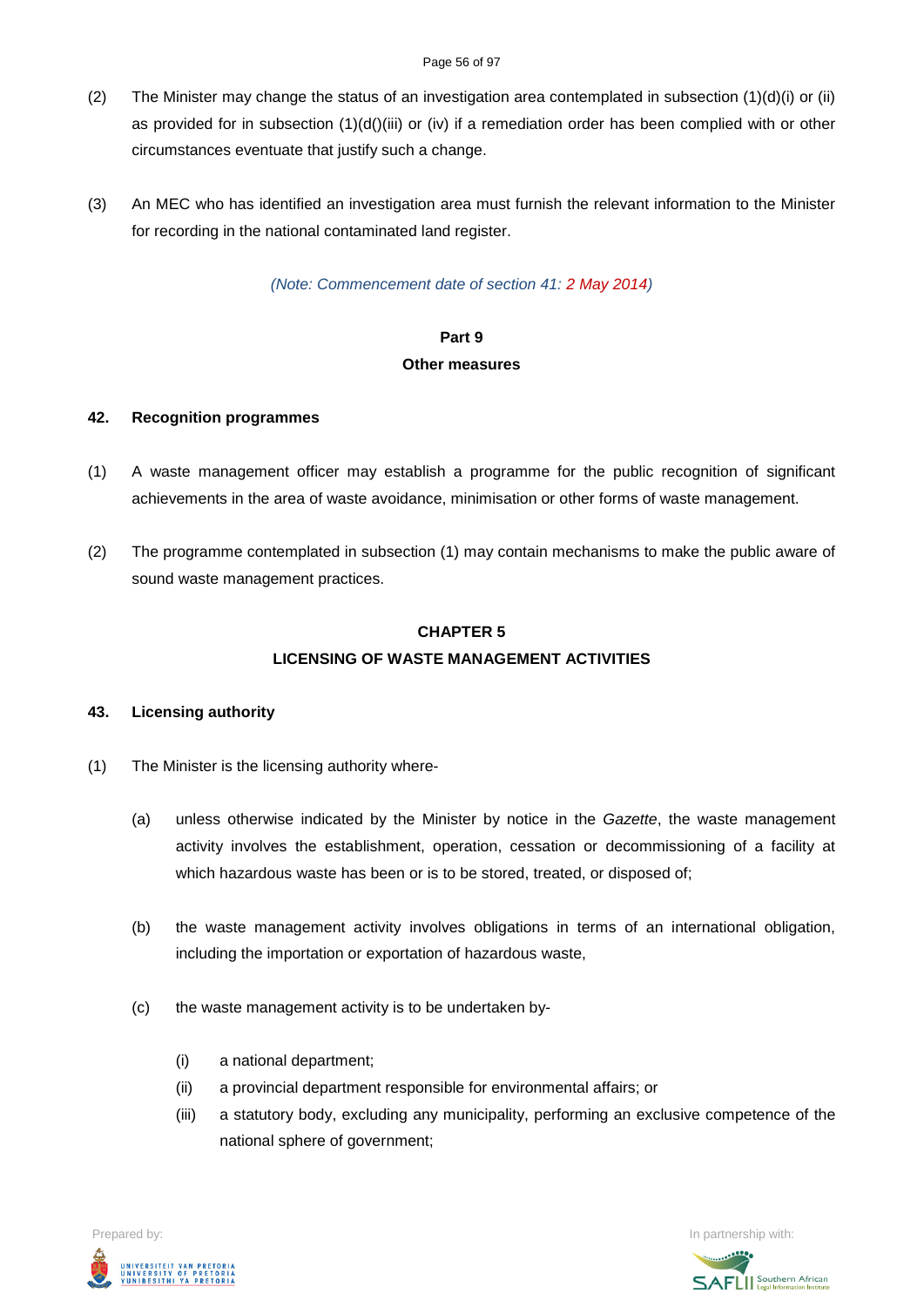- (d) the waste management activity will affect more than one province or traverse international boundaries; or
- (e) two or more waste management activities are to be undertaken at the same facility and the Minister is the licensing authority for any one of those activities.
- (1A) The Minister responsible for mineral resources is the licensing authority where the waste management activity is, or is directly related to-
	- (a) prospecting or exploration of a mineral or petroleum resource;
	- (b) extraction and primary processing of a mineral or petroleum resource; or
	- (c) residue deposits and residue stockpiles from a prospecting, mining, exploration or production operation.

*(Section 43(1A) inserted by section 21 of Act 25 of 2014)*

(1B) The Minister responsible for mineral resources is responsible for the implementation of the provisions that relate to matters referred to in subsection (1A).

*(Section 43(1B) inserted by section 21 of Act 25 of 2014)*

- (2) Subject to subsection (1), the MEC of the province in which the waste management activity is being or is to be carried out is the licensing authority.
- (3) Despite subsections (1) and (2), the Minister and an MEC may agree that an application or applications for waste management licences regarding any waste management activity-
	- (a) referred to in subsection (1), may be dealt with by the MEC; or
	- (b) in respect of which the MEC has been identified as the licensing authority, may be dealt with by the Minister.

### **43A. Residue stockpiles and residue deposits**

- (1) Residue stockpiles and residue deposits must be managed in the prescribed manner on any site demarcated for that purpose in the environmental management plan or environmental management programme for that prospecting, mining, exploration or production operation.
- (2) No person may temporarily or permanently deposit any residue stockpile or residue deposit on any site other than on a site contemplated in subsection (1).

*(Section 43A inserted by section 22 of Act 25 of 2014)*



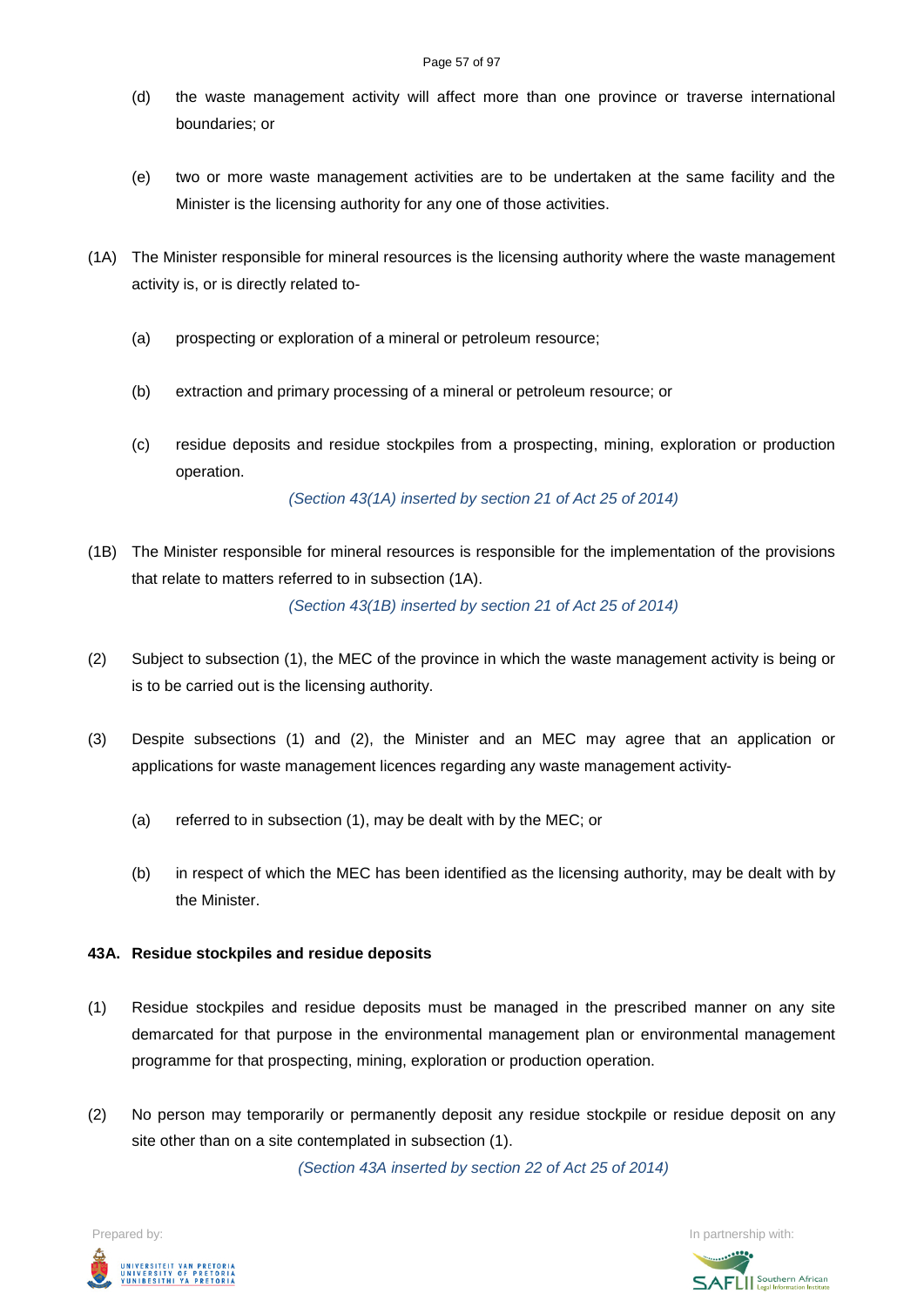### Page 58 of 97

### **44. Co-operative governance in waste management licence applications**

- (1) For the purposes of issuing a licence for a waste management activity, the licensing authority must as far as practicable in the circumstances co-ordinate or consolidate the application and decision-making processes contemplated in this Chapter with the decision-making process in Chapter 5 of the National Environmental Management Act and other legislation administered by other organs of state, without whose authorisation or approval or consent the activity may not commence, or be undertaken or conducted.
- (2) If the licensing authority decides to issue a licence it may, for the purposes of achieving coordination-
	- (a) issue an integrated licence jointly with the other organs of state contemplated in subsection (1), which licence grants approval in terms of this Act and any other legislation specified in the licence; or
	- (b) issue the licence as part of a consolidated authorisation consisting of different authorisations issued under different legislation by the persons competent to do so, that have been consolidated into a single document in order to ensure that the conditions that are imposed by each competent authority are comprehensive and mutually consistent.
- (3) If an integrated licence contemplated in subsection (2)(a) is to be reared as a valid authorisation or approval for the purposes of other legislation specified in the integrated licence, then the decisionmaking process for issuing that integrated licence must comply with both the requirements of this Act and of that other legislation.
- (4) An integrated licence must-
	- (a) specify the statutory provisions in terms of which it has been issued;
	- (b) identify the authority or authorities that have issued it;
	- (c) indicate to whom applications for any amendment or cancellation of the integrated licence must be made; and
	- (d) indicate the appeal procedure to be followed.
- (5) An integrated licence may be enforced in terms of this Act and any other Act in terms of which it has been issued: Provided that a condition of an integrated licence may only be enforced in terms of the legislation that authorises the imposition of such a condition.
- (6) Where an integrated licence procedure or a consolidated authorisation procedure is established in terms of this section, the provisions of this Chapter must be read with the necessary changes as the



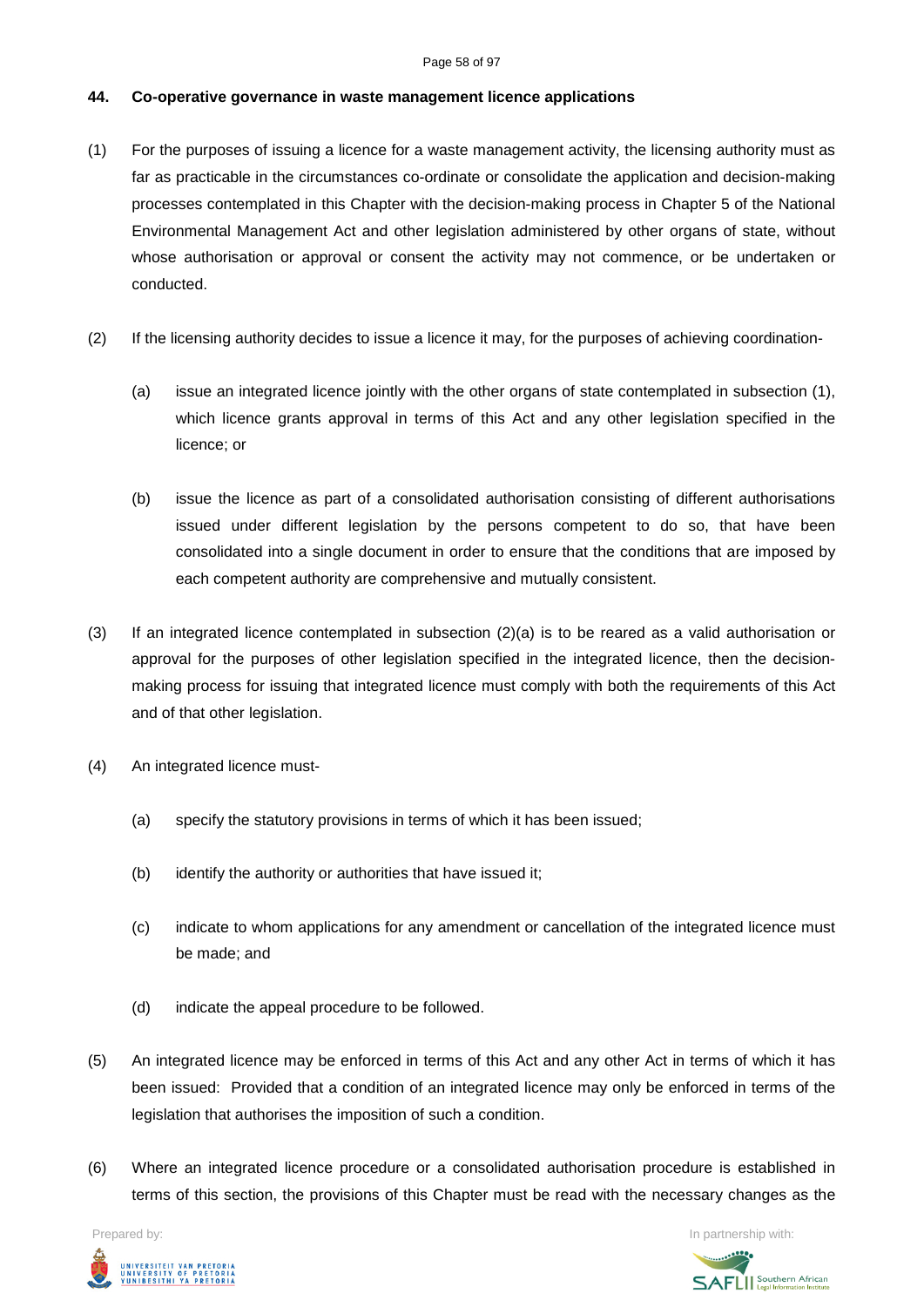### Page 59 of 97

content may require to enable a single application procedure or combined application procedure to be followed.

(7) An integrated licence must be regarded as a integrated environment authorisation contemplated in section 24L of the National Environmental Management Act.

### **45. Application for waste management licences**

- (1) A person who requires a waste management licence must apply for the licence by lodging an application with the licensing authority.
- (2) An application for a waste management licence must be accompanied by-
	- (a) the prescribed processing fee; and
	- (b) such documentation and information as may be reasonably required by the licensing authority.
- (3) A person who requires a waste management licence for a waste management activity which involves the treatment of waste by incineration must submit, together with any documentation or information contemplated in subsection (2), information on-
	- (a) the types of waste that will be incinerated;
	- (b) the existence of any incinerators in the jurisdiction of the licensing authority which are authorised to incinerate waste which is substantially similar to that waste; and
	- (c) alternative environmentally sound methods, if any, that could be used to treat that waste.

### **46. Appointment of persons to manage waste management licence applications**

- (1) The licensing authority may by written notice to an applicant require that applicant, or by notice in the *Gazette* require applicants, at own cost, to appoint an independent and suitably qualified person to manage an application.
- (2) If an applicant is required to appoint an independent person, the applicant must-
	- (a) take all reasonable steps to verify that the person to be appointed is independent and has expertise in the managing of waste management licence applications; and
	- (b) provide the appointed person with access to all information at the disposal of the applicant reasonably required for the application, whether or not that information is favourable to the applicant.



Prepared by: In partnership with:**SAFLI** Southern African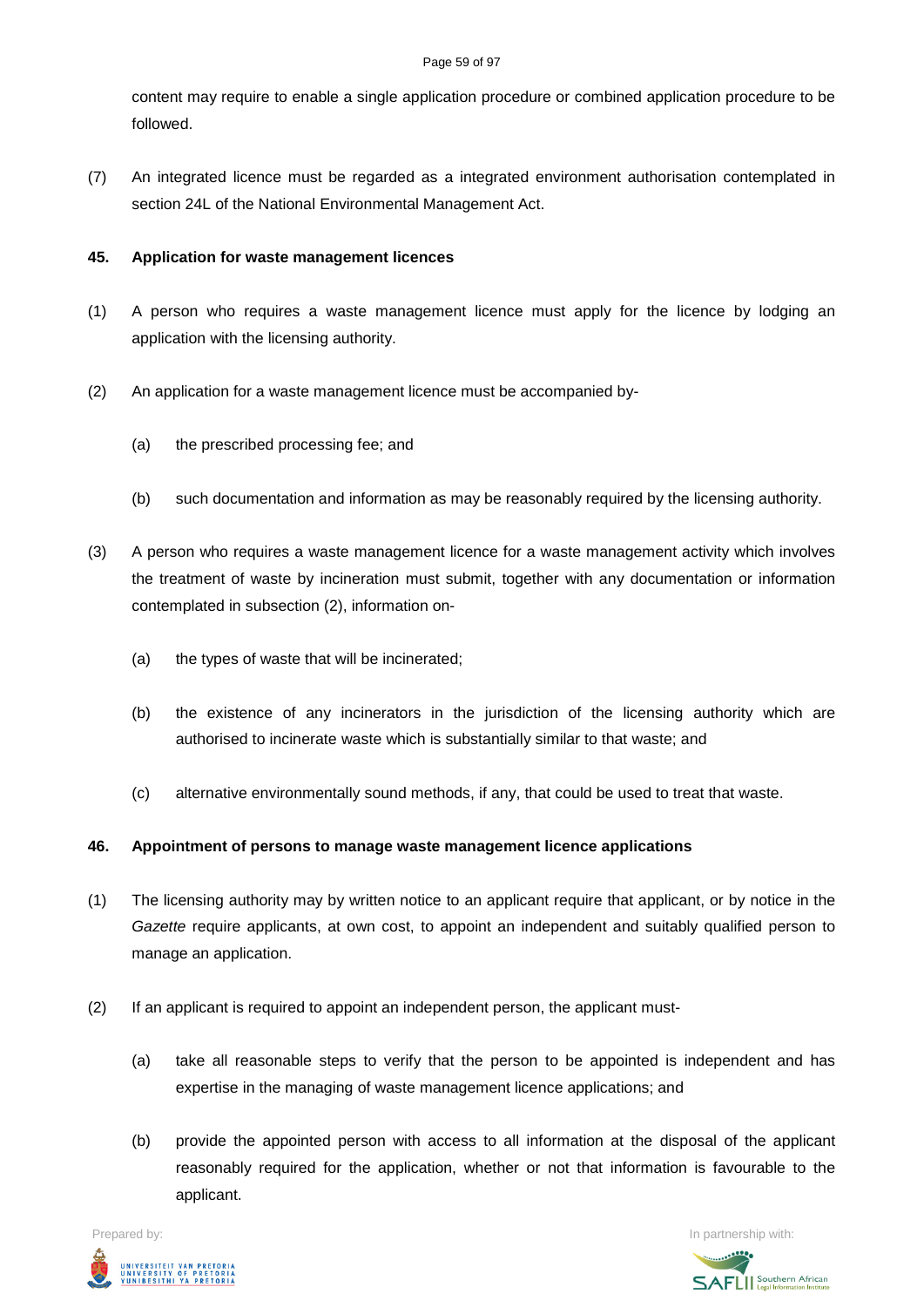### *(Note: Commencement date of section 46: still to be proclaimed)*

### **47. Procedure for waste management licence applications**

- (1) The licensing authority-
	- (a) may, by written notice, require the applicant, at the applicant's cost, to obtain and provide it within a specified period with any other information in addition to the information contained in or submitted in connection with the application;
	- (b) may conduct its own investigation on the likely effect of the waste management activity on healt and the environment;
	- (c) must invite written comments from any organ of state that has an interest in the matter; and
	- (d) must afford the applicant an opportunity to make representation on any adverse statements or objections to the application.
- (2) An applicant must take appropriate steps to bring the application to the attention of relevant organs of state, interested persons and the public.
- (3) The steps contemplated in subsection (2) must include the publication of a notice in at least two newspapers circulating in the area in which the waste management activity applied for is to be carried out.
- (4) The notice contemplated in subsection (3) must-
	- (a) describe the nature and purpose of the waste management licence applied for;
	- (b) give particulars of the waste management activity, including the place where it is or is to be carried out;
	- (c) state where further information on the waste management activity can be obtained;
	- (d) stating a reasonable period within which written representation on, or objections to, the application may be submitted, and the address or place where representations or objections must be submitted; and
	- (e) contain such other particulars as the licensing authority may require.

### **48. Factors to be taken into account by licensing authority**

Prepared by: In partnership with:



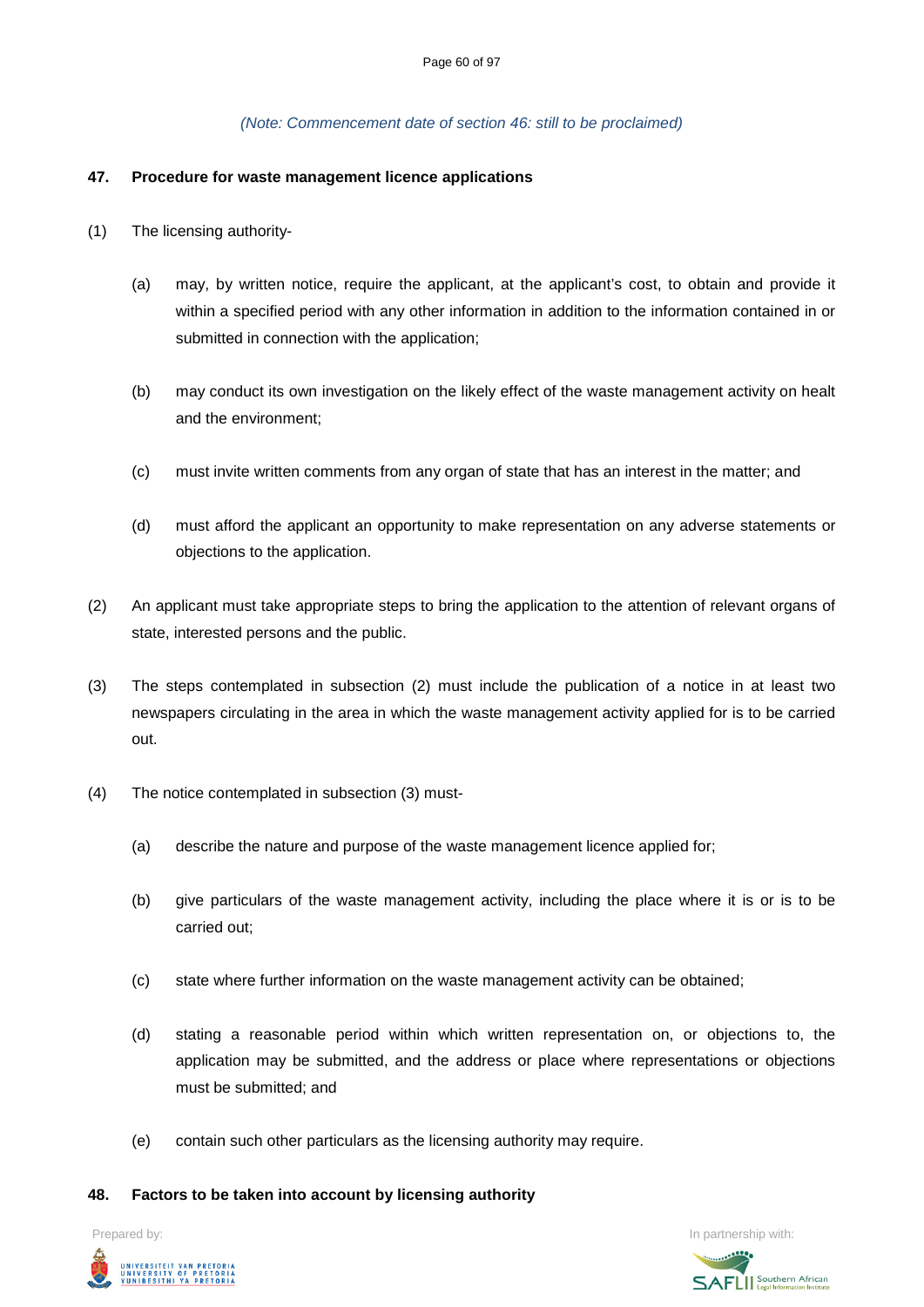When considering an application for a waste management licence, the licensing authority must take into account all relevant matters, including-

- (a) the need for, and desirability of, the waste management activity and alternatives considered, including similar waste management activities, if any, that have already been licensed;
- (b) the pollution caused or likely to be caused by the activity that is the subject of the application, whether alone or together with existing operations or pollution and the effect or likely effect of that pollution on the environment, including health, social conditions, economic conditions and cultural heritage;
- (c) the best practicable environmental options available and alternatives that could be taken-
	- (i) to prevent, control, abate or mitigate pollution; and
	- (ii) to protect the environment, including health, social conditions, economic conditions and cultural heritage from harm as a result of the undertaking of the waste management activity;
- (d) any increased health and environmental risks that may arise as a result of the location where the waste management activity will be undertaken;
- (e) any reasons for a decision made in terms of regulations issued under section 24 of the National Environmental Management Act;
- (f) whether the applicant is a fit and proper person as contemplated in section 59;
- (g) the applicant's submissions;
- (h) any submission received from organs of state, interested persons and the public; and
- (i) any guidelines the licensing authority may wish to issue relevant to the application.

### **49. Decision of licensing authorities on waste management licence applications**

- (1) The licensing authority may in respect of an application for a waste management licence-
	- (a) grant the application;
	- (b) refuse the application; or
	- (c) reject the application where it does not comply with the requirements of this Act,



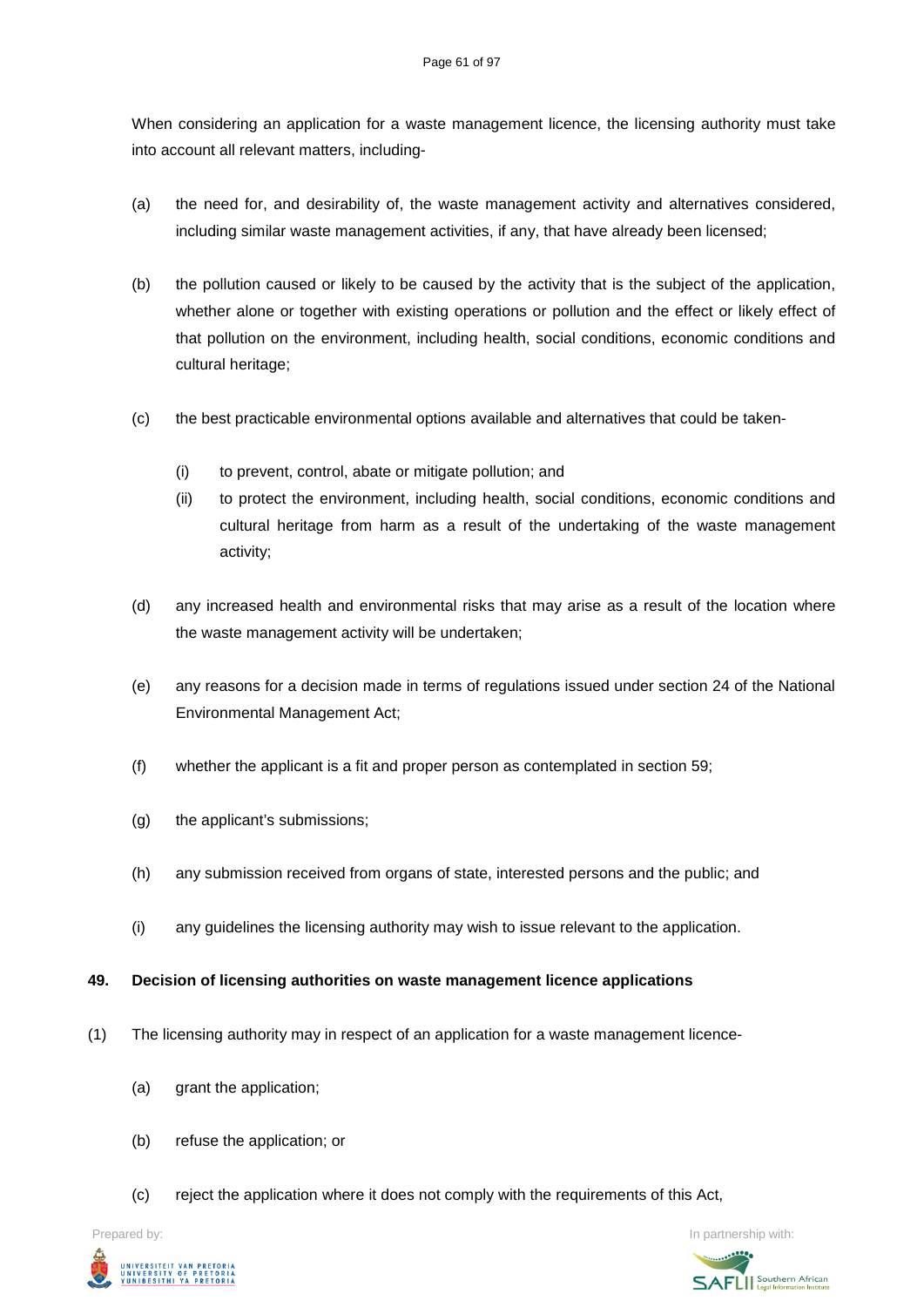- (2) A decision to grant a application for a waste management licence in respect of a waste disposal facility is subject to the concurrence of the Minister of Water Affairs and Forestry.
- (3) Any decision by a licensing authority to grant an application for a waste management licence must be consistent with-
	- (a) this Act, including any integrated waste management plans prepared in terms of this Act;
	- (b) any applicable national environmental management policies and, where the MEC is the licensing authority, any applicable provincial environmental management policies;
	- (c) the national environmental management principles set out in section 2 of the National Environmental Management Act;
	- (d) any applicable industry waste management plan;
	- (e) the objectives of any applicable waste management plan; and
	- (f) any standards or requirements that have been set in terms of this Act ore the waste management licence.
- (4) After a licensing authority has reached a decision in respect of an application for a waste management licence, it must within 20 days-
	- (a) notify the applicant of the decision and give written reasons for the decision;
	- (b) if the decision is to grant the application, issue a waste management licence; and
	- (c) in a manner determined by the licensing authority, instruct the applicant to notify any persons who have objected to the application of the decision and the reasons for the decision.
- (5) An application which is substantially similar to a previous application that has been refused in terms of subsection (1)(b) may only be resubmitted if-
	- (a) the new application contains new and material information not previously submitted to the licensing authority; or
	- (b) a period of three years has elapsed since the application was lodged.
- $(6)$  A application which is rejected in terms of subsection  $(1)(c)$  may be amended and resubmitted to the licensing authority for reconsideration.



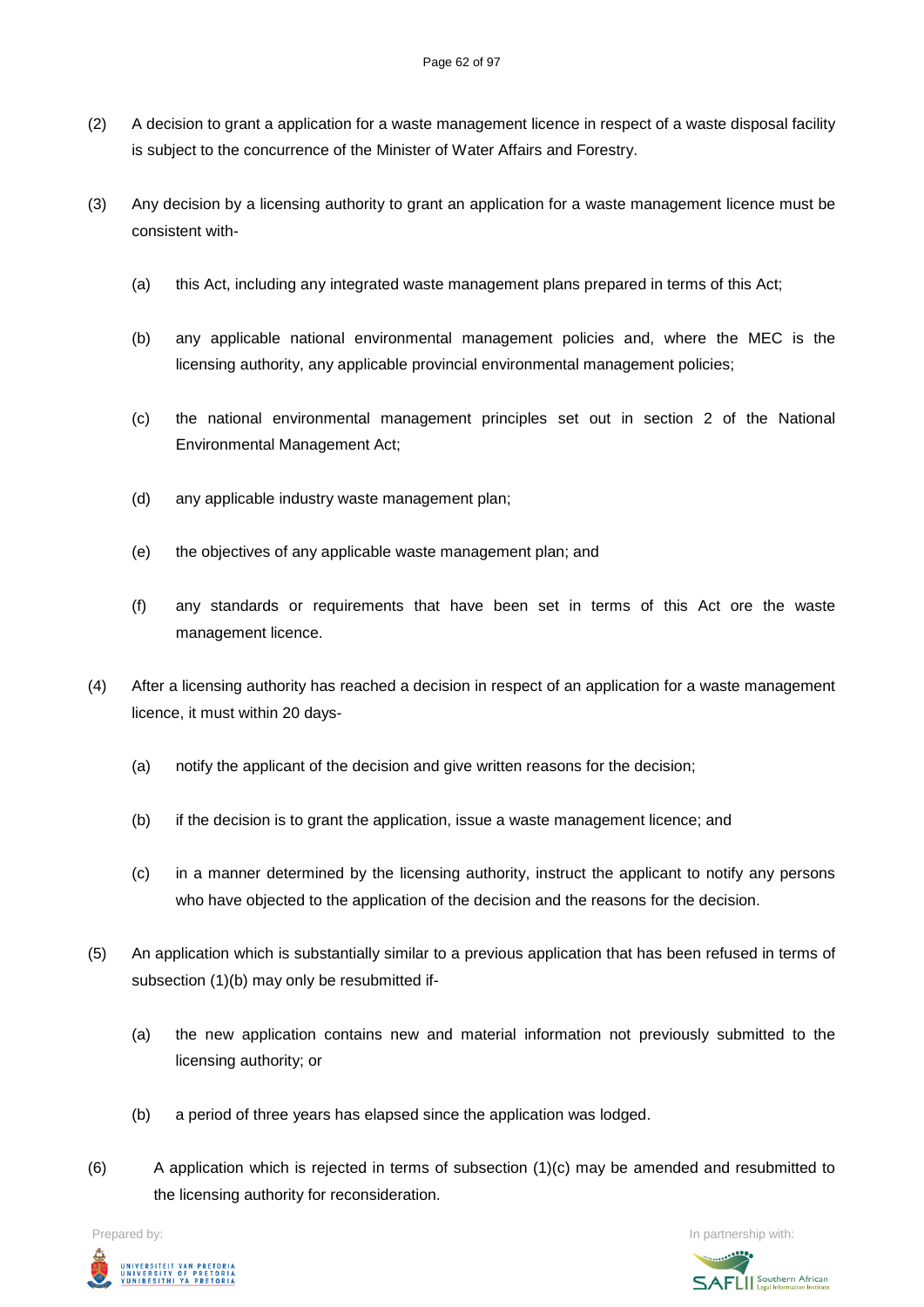### **50. Issuing of waste management licences**

- (1) A waste management licence is subject to such conditions and requirements-
	- (a) as specified in terms of section 51;
	- (b) as the licensing authority may determine and specify in the licence; and
	- (c) as the Minister or MEC has prescribed for the waste management activity in question.
- (2) The licensing authority may issue a single waste management licence where the applicant has applied to undertake more than one waste management activity at the same location.
- (3) The issuing of a waste management licence for a waste disposal facility is subject to the inclusion in the licence of any conditions contained in a Record of Decision issued by the Minister of Water Affairs and Forestry regarding any measures that the Minister of Water Affairs and Forestry considers necessary to protect a water resource as defined in the National Water Act, 1998 (Act No. 36 of 1998).

### **51. Contents of waste management licences**

- (1) A waste management licence must specify-
	- (a) the waste management activity in respect of which it is issued;
	- (b) the premises or area of operation where the waste management activity may take place;
	- (c) the person to whom it is issued;
	- (d) the period from which the waste management activity may commence;
	- (e) the period for which the licence is issued and period within which any renewal of the licence must be applied for;
	- (f) the name of the licensing authority;
	- (g) the periods at which the licence may be reviewed, if applicable;
	- (h) the amount and type of waste that may be generated, handled, processed, stored, reduced, reused, recycled, recovered or disposed of;
	- (i) if applicable, the conditions in terms of which salvaging of waste may be undertaken;
	- (j) any other operating requirements relating to the management of the waste; and
	- (k) monitoring, auditing and reporting requirements.
- (2) A waste management licence may-
	- (a) specify conditions in respect of the reduction, re-use, recycling and recovery of waste;



Prepared by: In partnership with:  $\blacksquare$  is the partnership with:  $\blacksquare$  is the partnership with:  $\blacksquare$ 

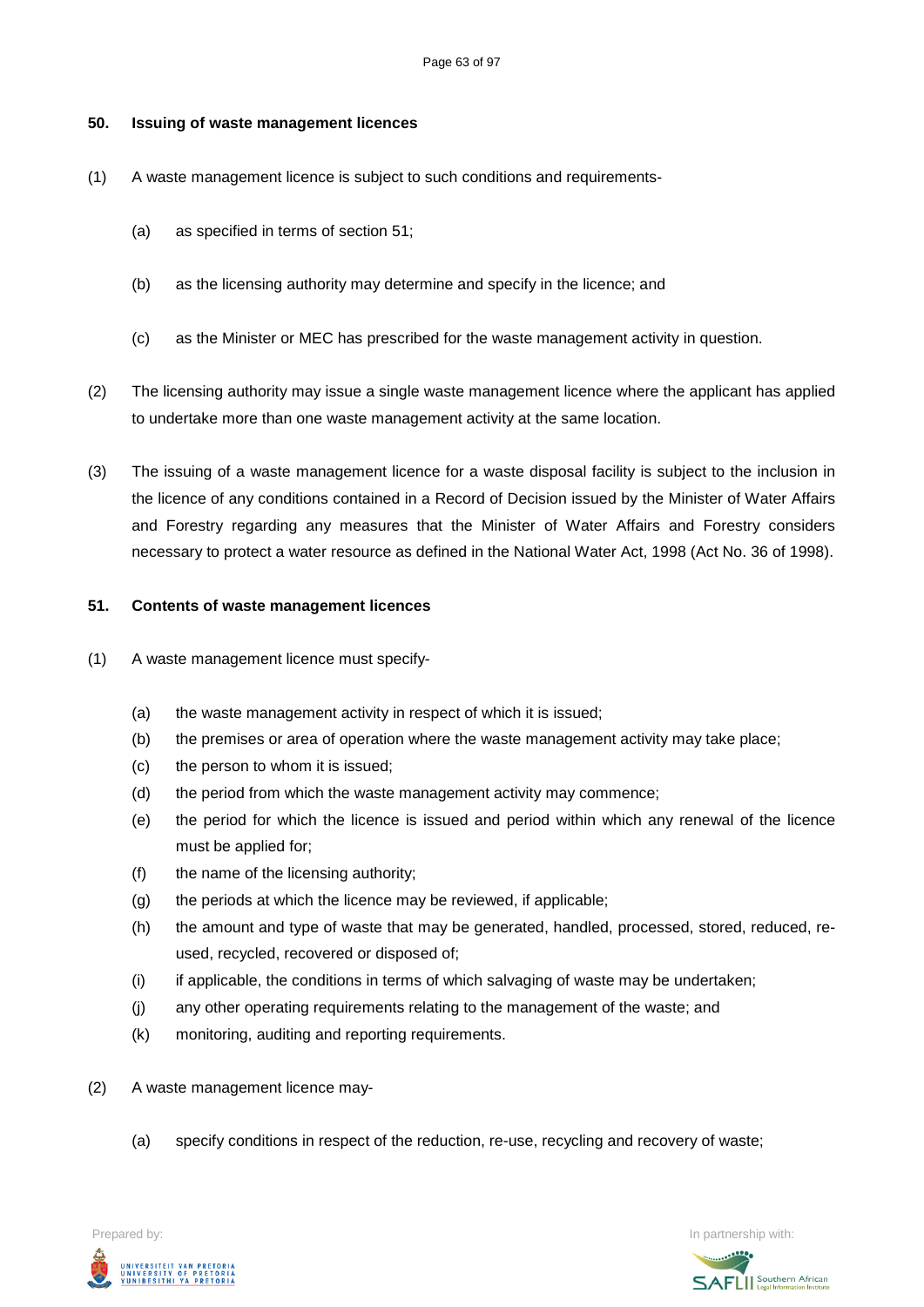### Page 64 of 97

- (b) specify conditions for the decommissioning of a waste disposal facility or cessation of the waste management activity;
- (c) require the holder of a waste management licence to establish committees for the participation of interested and affected parties;
- (d) provide that the licence is subject to the holder of a waste management licence providing an environmental management plan, contemplated in section 11 of the National Environmental Management Act, to the satisfaction of the licensing authority;
- (e) require the holder of a waste management licence to undertake remediation word;
- (f) specify the financial arrangements that the holder of a waste management licence must make for the undertaking of remediation work during the operation of the waste management activity or on decommissioning of the waste management activity;
- (g) require the holder of the waste management licence to comply with all lawful requirements of an environmental management inspector carrying out his or her duties in terms of the National Environmental Management Act, including a requirement that the licence holder must, on request, submit to the inspector a certified statement indicating-
	- (i) the extent to which the conditions and requirements of the licence have or have not been complied with;
	- (ii) particulars of any failure to comply with any of those conditions or requirements;
	- (iii) the reasons for any failure to comply with any of those conditions or requirements; and
	- (iv) any action taken, or to be taken, to prevent any recurrence of that failure or to mitigate the effects of that failure; and
- (h) include any other matters which are necessary for the protection of the environment.

## **52. Transfer of waste management licences**

- (1) If ownership of a waste management activity for which a waste management licence was issued is transferred, the holder may, with the permission of a licensing authority, transfer the licence to the new owner of the waste management activity.
- (2) A person applying for permission to transfer a waste management licence must lodge the application with the licensing authority.
- (3) The application must be in the form required by the licensing authority.
- (4) An application for the transfer of a waste management licence must be accompanied by-



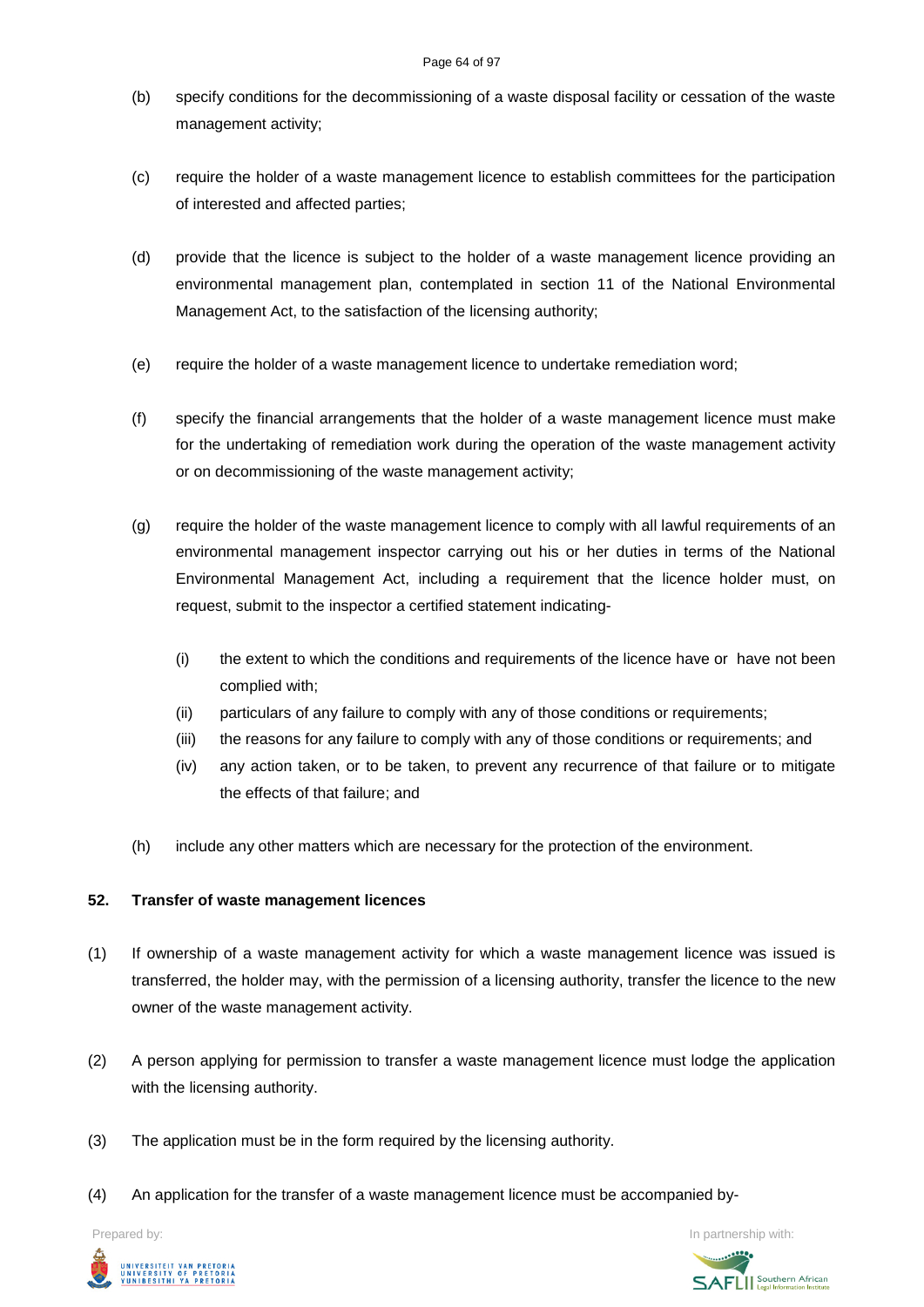- (a) the prescribed processing fee; and
- (b) such documentation and information as may be reasonably required by the licensing authority.
- (5) If the environment or the rights or interests of other parties are likely to be adversely affected, the Minister or MEC must, before deciding the application for transfer, request the applicant to conduct a consultation process that may be appropriate in the circumstances to bring the application for the transfer of a waste management licence to the attention of relevant organs of state, interested persons and the public.
- (6) When considering an application for the transfer of a waste management licence, the licensing authority may request any additional information, and must take into account all relevant matters, including whether the person to whom the licence is to be transferred is a fit and proper person as contemplated in section 59.
- (7) If the licensing authority's decision is to grant permission for the transfer of the waste management licence, the licensing authority-
	- (a) must issue an amended licence which reflects the details of the person to whom the licence is being transferred; and
	- (b) may make such amendments to the licence as are necessary to ensure that the purpose of any financial arrangements that are required in that licence are given effect to.
- (8) The transfer of a waste management licence does not relieve the holder of the licence from who the licence was transferred of any liability that the licence holder may have incurred whilst he or she was the holder of that licence.

### **53. Review of waste management licences**

- (1) A licensing authority must review a waste management licence at intervals specified in the licence, or when circumstances demand that a review is necessary.
- (2) The licensing authority must inform the holder of the waste management licence, in writing, of any proposed review and the reason for such review if the review is undertaken at another interval than is provided for in a waste management licence.
- (3) For purposes of the review, a waste management officer may require the holder of the waste management licence to compile and submit a waste impact report contemplated in section 66.

### **54. Variation of waste management licences**



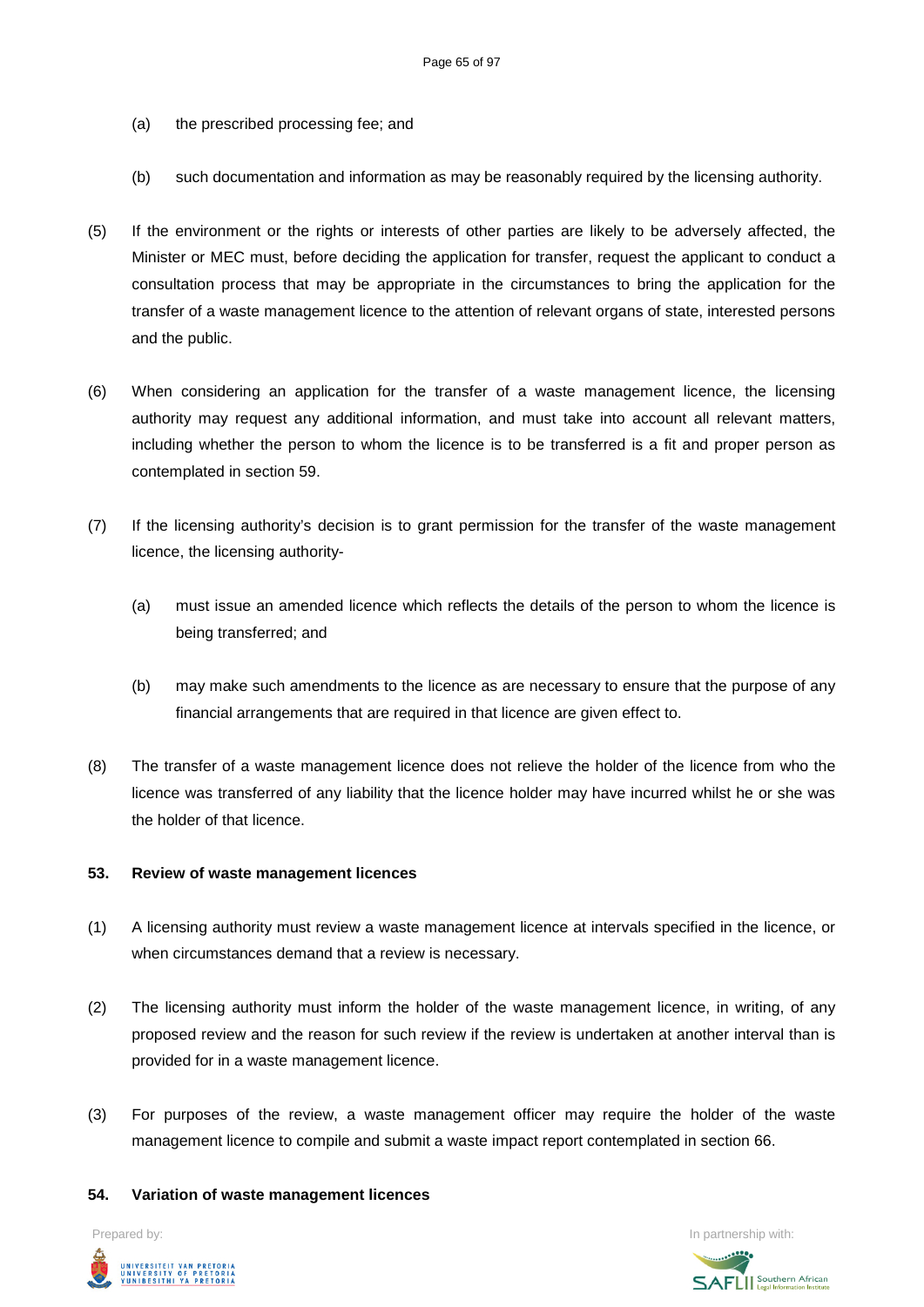- (1) A licensing authority may, by written notice to the holder of a waste management licence, vary the licence-
	- (a) if it is necessary or desirable to prevent pollution;
	- (b) if it is necessary or desirable for the purposes of achieving waste management standards or minimum requirements;
	- (c) if it is necessary or desirable to accommodate demands brought about by impacts on socioeconomic circumstances and it is in the public interest to meet those demands;
	- (d) to make a non-substantive amendment;
	- (e) at the written request of the holder of the waste management licence; or
	- (f) if it is reviewed in terms of section 53.
- (2) The variation of a waste management licence includes-
	- (a) the attaching of an additional condition or requirement to the waste management licence;
	- (b) the substitution of a condition or requirement;
	- (c) the removal of a condition or requirement; or
	- (d) the amendment of a condition or requirements.
- (3) If a licensing authority receives a request from the holder of a waste management licence in terms of subsection (1)(e), the licensing authority must require the licence holder to take appropriate steps to bring the request to the attention of relevant organs of state, interested persons and the public if the variation of the licence is to authorise and increase in the environmental impact regulated by the waste management licence.
- (4) Steps in terms of subsection (3) must include the publication of a notice in at least two newspapers circulating in the area in which the waste management activity authorised by the waste management licence is or is to be carried out.
- (5) The notice contemplated in subsection (4) must-
	- (a) describe the nature and purposes of the request;

Prepared by: In partnership with:UNIVERSITEIT VAN PRETORIA<br>UNIVERSITY OF PRETORIA<br>YUNIBESITHI YA PRETORIA

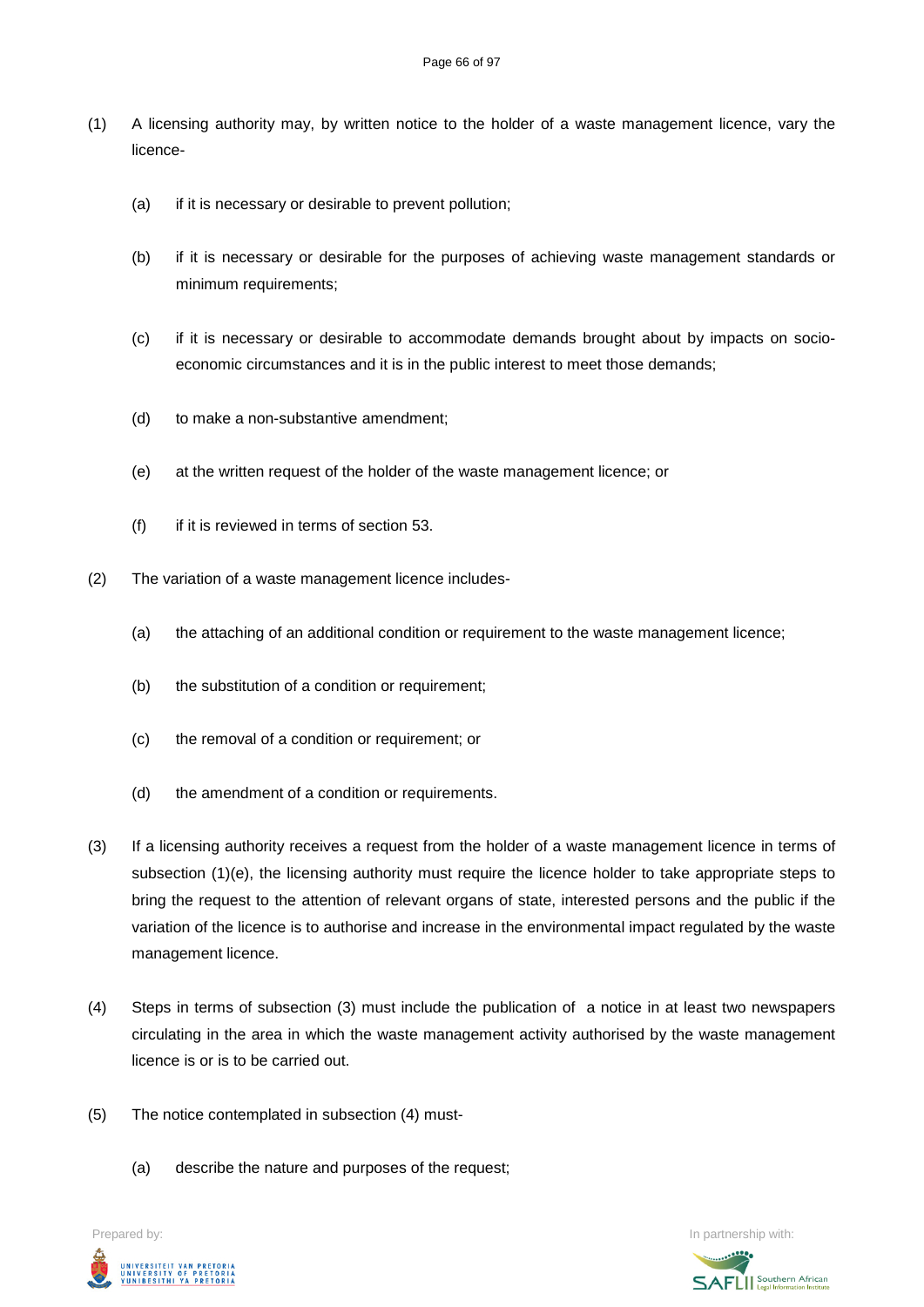- (b) give particulars of the waste management activity, including the place where it is, or is to be, carried out;
- (c) state a reasonable period within which written representations on, or objections to, the request may be submitted, and the address or place where representations or objections must be submitted; and
- (d) contain such other particulars as the licensing authority may require.
- (6) Sections 47, 48 and 49 apply with the changes required by the context to the variation of a waste management licence.

### **55. Renewal of waste management licences**

- (1) A waste management licence may, on application by the holder of the licence be renewed by a licensing authority.
- (2) The holder of a waste management licence must, before the expiry date of the licence and within the period specified in the licence, apply for the renewal of the licence to the licensing authority of the area in which the activity is carried out by lodging an application with the licensing authority in the form required by the licensing authority.
- (3) An application for the renewal of a waste management licence must be accompanied by-
	- (a) the prescribed processing fee; and
	- (b) such documentation and information as may reasonably be required by the licensing authority.
- (4) If the environment or the rights or interest of other parties are likely to be adversely affected, the licensing authority must, before deciding the application, request the applicant to conduct a consultation process that may be appropriate in the circumstances to bring the application for the renewal of a waste management licence to the attention of relevant organs of state, interested persons and the public.
- (5) Section 47, 48, 49 and 51 apply with the changes required by the contest to an application for the renewal of a waste management licence.
- (6) If the holder of a waste management licence does not apply for renewal of that licence, the licence holder remains liable for taking all measures that are necessary to ensure that the cessation of the activity that was authorised by the licence is done in a manner that does not result in harm to health or the environment.

Prepared by: In partnership with:  $\blacksquare$  is the partnership with:  $\blacksquare$  is the partnership with:  $\blacksquare$ UNIVERSITEIT VAN PRETORIA<br>UNIVERSITY OF PRETORIA<br>YUNIBESITHI YA PRETORIA

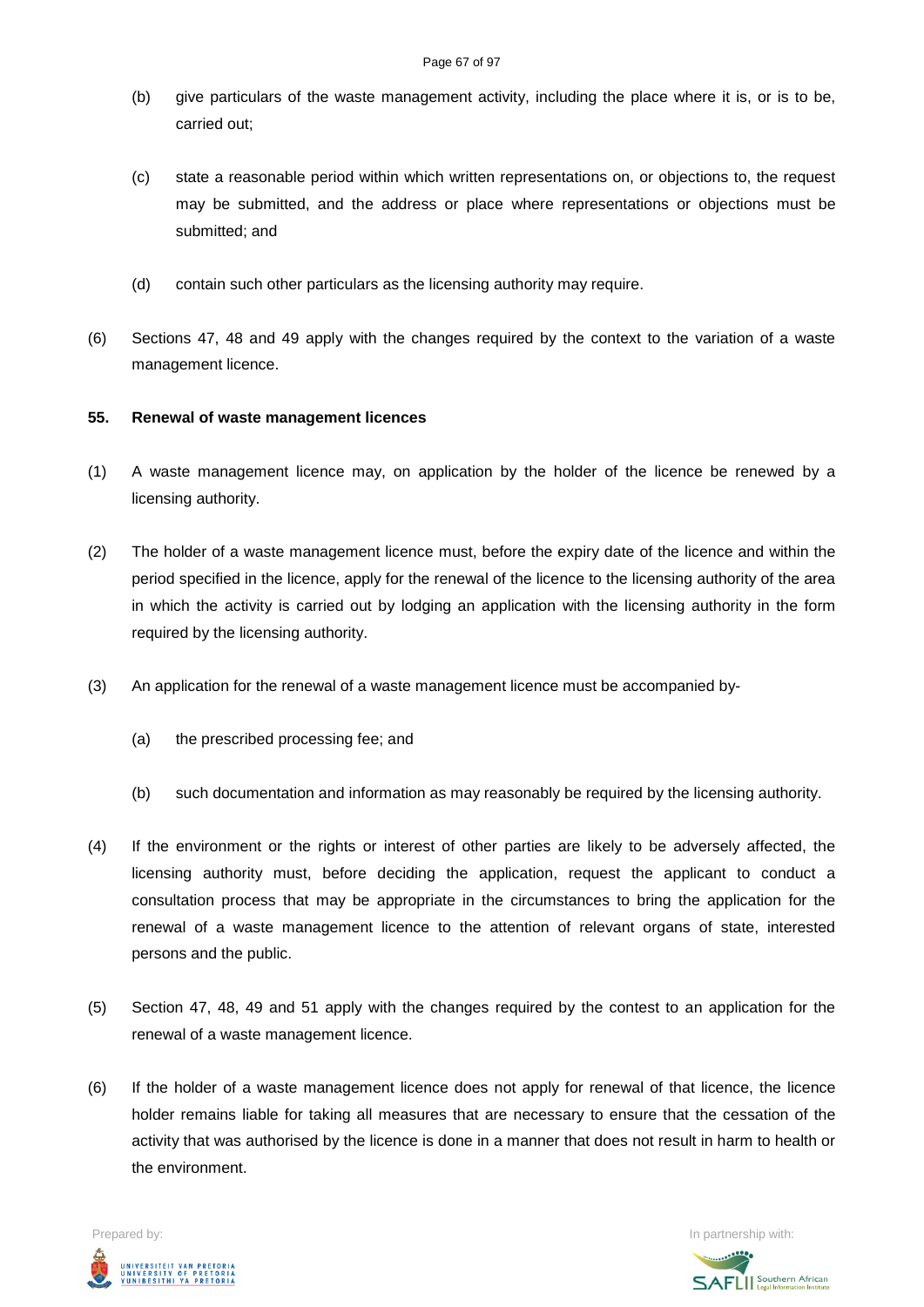### Page 68 of 97

### **56. Revocation and suspension of waste management licences**

- (1) The licensing authority may, by written notice to the holder of a waste management licence, revoke or suspend that licence if the licensing authority is of the opinion that the licence holder has contravened a provision of this Act or a condition of the licence and such contravention may have, or is having, a significant effect on health or the environment.
- (2) The licensing authority may not revoke or suspend a waste management licence before it has-
	- (a) consulted relevant organs of state;
	- (b) afforded the holder of the waste management licence an opportunity to make a submission in respect of the intended revocation or suspension; and
	- (c) in the event that the holder has made a submission contemplated in paragraph (b), the licensing authority has considered that submission.
- (3) Despite subsection (2), if urgent action is necessary for the protection of the environment, the licensing authority may immediately issue a notice of revocation or suspension and, as soon thereafter as is possible, consult with relevant organs of state and give the holder of the waste management licence an opportunity to make a submission.

### **57. Surrender of waste management licences**

- (1) A holder of a waste management licence may surrender that licence with the permission of the licensing authority.
- (2) In considering a request to surrender a waste management licence, the licensing authority may-
	- (a) request such information as it requires to consider the request; and
	- (b) require the licence holder to take such steps as it considers necessary for the protection of the environment before accepting that surrender of the licence.
- (3) The surrender of a waste management licence does not relieve that holder of the licence of any liability that the licence holder may have incurred whilst he or she was the holder of that licence.

### **58. Waste management control officers**

(1) A waste management officer may require the holder of a waste management licence to designate a waste management control officer, having regard to the size and nature of the waste management activity for which the licence was granted.



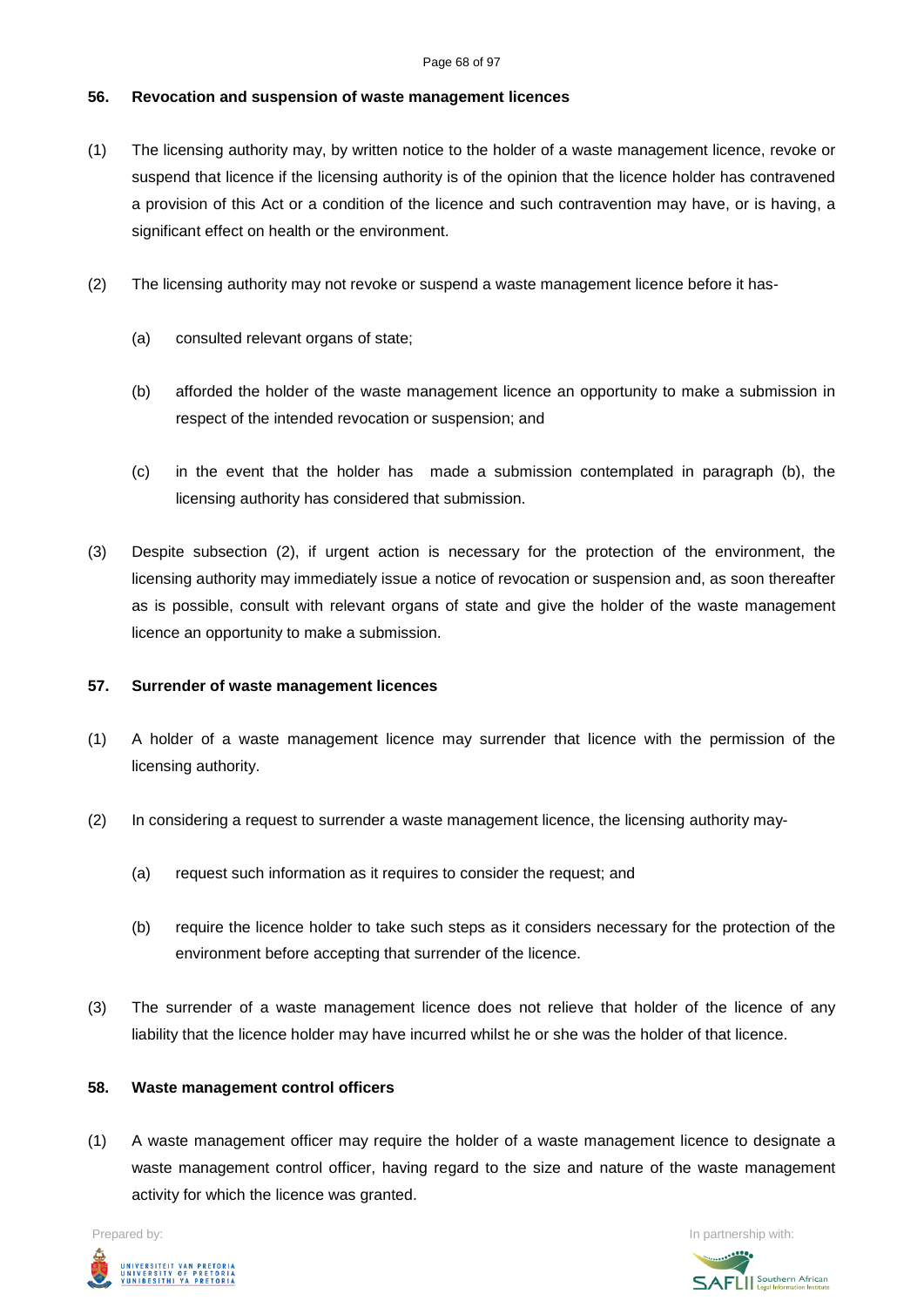- (2) A waste management control officer must-
	- (a) work towards the development and introduction of clean production technologies and practices to achieve waste minimisation;
	- (b) identify and submit potential measures in respect of waste minimisation, including the reduction, recovery, re-use and recycling of waste to the waste management licence holder and the licensing authority;
	- (c) take all reasonable steps to ensure compliance by the holder of the waste management licence with the licence conditions and requirements and the provisions of this Act; and
	- (d) promptly report any non-compliance with any licence conditions or requirements or provisions of the Act to the licensing authority through the most effective means reasonably available.
- (3) This section does not affect the liability of the holder of a waste management licence or the liability of that licence holder to comply with the conditions and requirements of the licence.

### **59. Criteria for fit and proper persons**

In order to determine whether a person is a fit and proper person for the purposes of an application in terms of this Chapter, a licensing authority must take into account all relevant facts, including whether-

- (a) that person has contravened or failed to comply with this Act, the Environment Conservation Act, the National Environmental Management Act or any other legislation applicable to waste management;
- (b) that person has held a waste management licence or other authorisation that has been suspended or revoked or that person has not complied with a material condition of such waste management licence or authorisation;
- (c) that person is or has been a director or senior manager of a company, firm or entity to whom paragraph (a) or (b) applies;
- (d) that person has the ability to comply with this Act and any conditions subject to which the application may be granted; and
- (e) the management of the waste management activity that is the subject of the application will be in the hands of a technically competent person.

# **CHAPTER 6 WASTE INFORMATION**

Prepared by: In partnership with:  $\blacksquare$  is the partnership with:  $\blacksquare$  is the partnership with:  $\blacksquare$ UNIVERSITEIT VAN PRETORIA<br>UNIVERSITY OF PRETORIA<br>YUNIBESITHI YA PRETORIA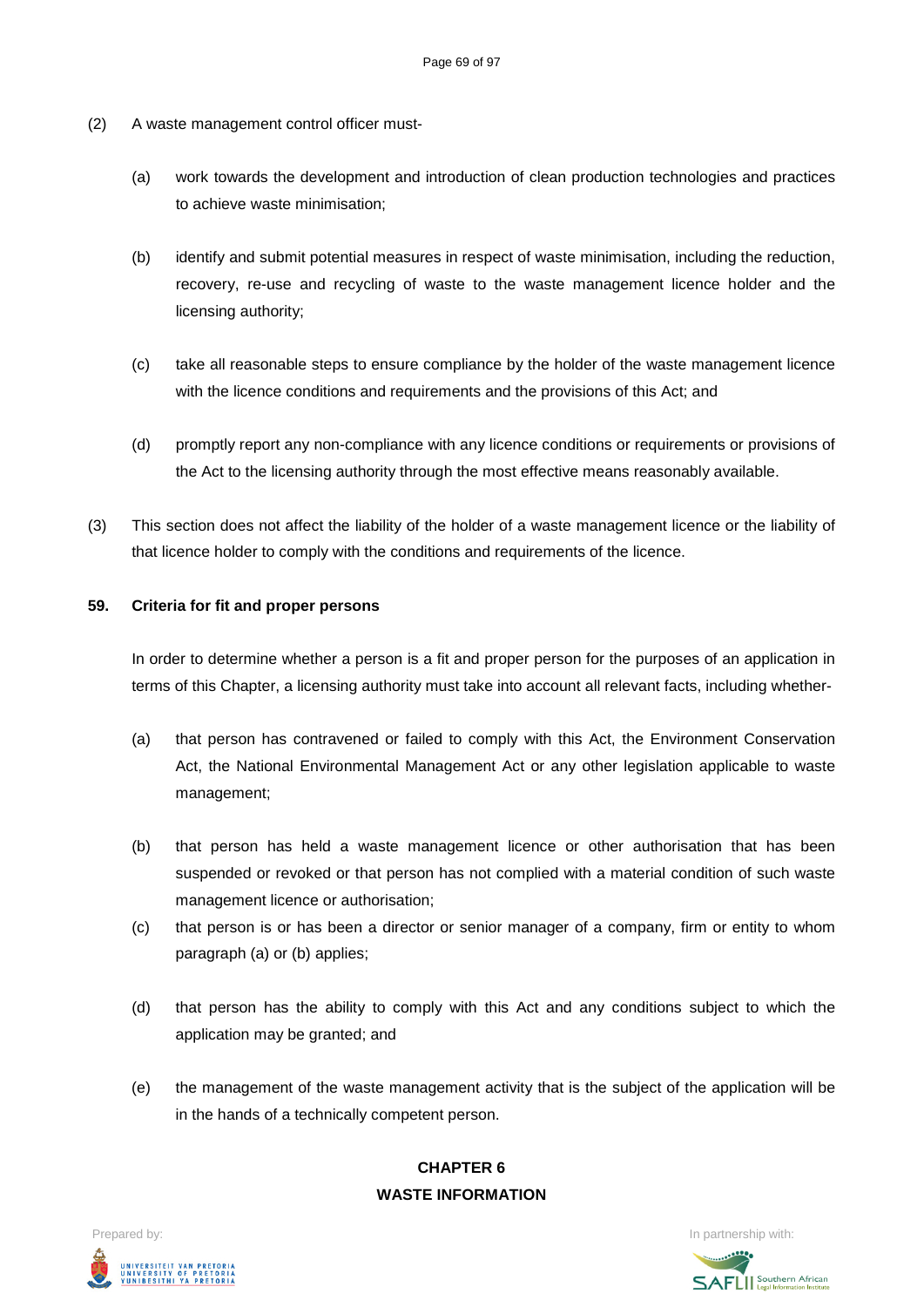### **60. Establishment of national waste information systems**

- (1) The Minister must establish a national waste information system for the recording, collection, management and analysis of data and information that must include-
	- (a) data on the quantity and type or classification of waste generated, stored, transported, treated, transformed, reduced, re-used, recycled, recovered and disposed of; and
	- (b) a register of-
		- (i) waste management activities that have been licensed;
		- (ii) the holders of waste management licences authorised to commence the waste management activities recorded in terms of subparagraph (i); and
		- (iii) the locations where the licensed waste management activities are or may be conducted.
- (2) The waste information system may include information on-
	- (a) the levels and extent of waste management services provided by municipalities;
	- (b) information on compliance with this Act; and
	- (c) any other information that is necessary for the purposes of effective administration of this Act.
- (3) The national waste information system may be implemented incrementally.

### **60. Objectives of national waste information system**

The objective of the national waste information system is to-

- (a) store, verify, analyse, evaluate and provide data and information for the protection of the environment and management of waste;
- (b) provide information for the development and implementation of any integrated waste management plan required in terms of this Act; and
- (c) provide information to organs of state and the public-
	- (i) for education, awareness raising, research and development purposes;
	- (ii) for planning, including the prioritisation of regulatory, waste minimisation and other initiatives;
	- (iii) for obligations to report in terms of any legislation;

Prepared by: In partnership with:



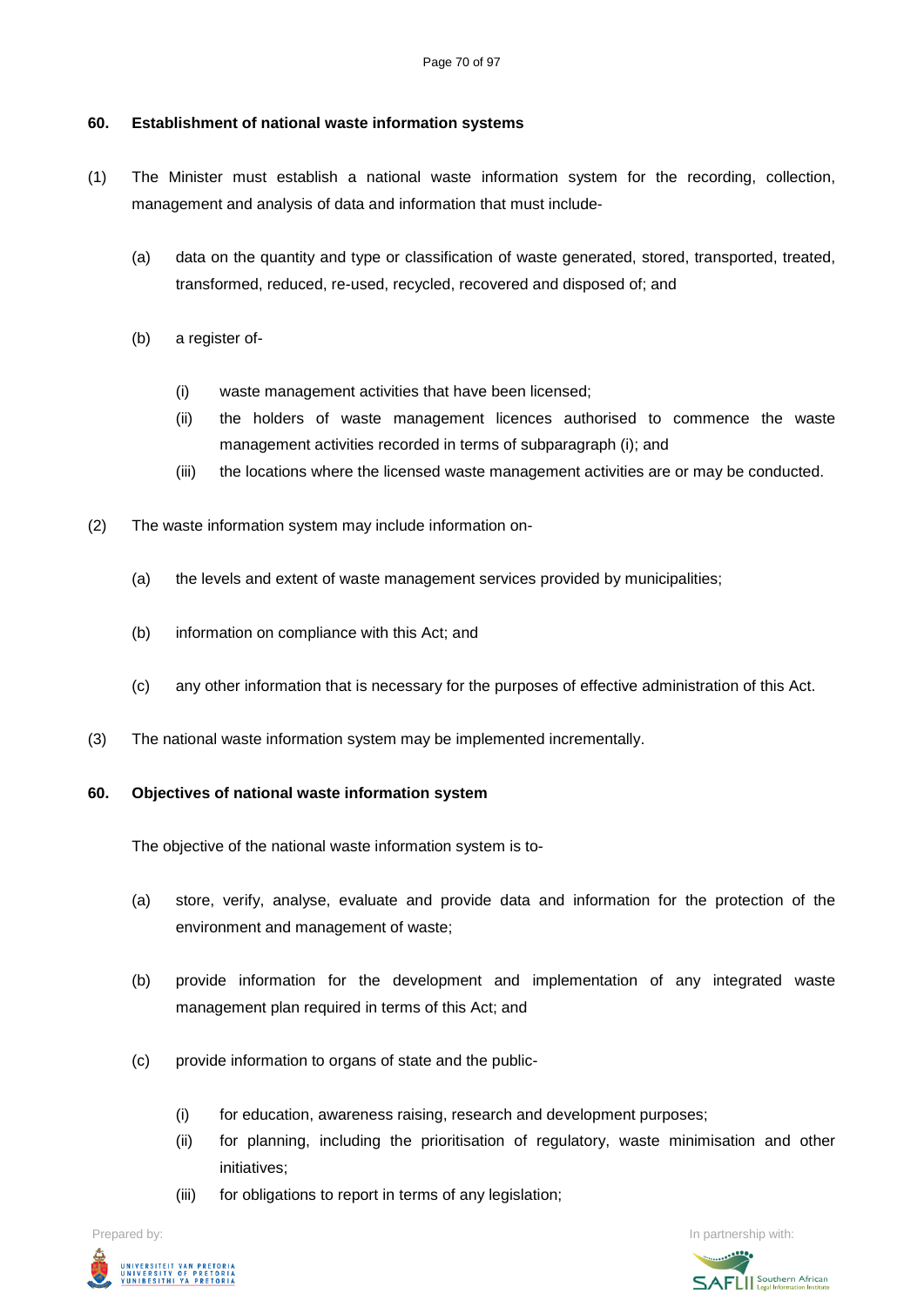- (iv) for public safety management;
- (v) on the status of the generation, collection, reduction, re-use, recycling and recovery, transportation, treatment and disposal of waste; and
- (vi) the impact of waste on health and the environment.

### **62. Establishment of provincial waste information system**

- (1) The MEC may establish a provincial waste information system.
- (2) A provincial waste information system must at least include the information required by the national information system.
- (3) The Minister may, by notice in the *Gazette*, and for the purposes of ensuring efficient administration, exempt a category of persons who must furnish information to the provincial waste information system established in terms of subsection (1) from furnishing that information to the national waste information system established in terms of section 60.
- (4) If the Minister exercises a power under subsection (3), the MEC is responsible for furnishing that information to the Minister, unless otherwise directed by the Minister by notice in the *Gazette.*

### **63. Provision of information**

- (1) The Minister may, by notice in the *Gazette* or in writing, require any person to provide, within a reasonable time or on a regular basis, any date, information, document, samples or materials to the Minister that are reasonably required for the purposes of the national waste information system established in terms of section 60 or the management of waste.
- (2) The MEC may, by notice in the *Gazette* or in writing, require any person or organ of state to provide, within a reasonable time or on a regular basis, any date, information, documents, samples or materials to the MEC that are reasonably required for the purposes of a provincial waste information system established in terms of section 62 or the management of waste in the province.
- (3) A notice under subsection (1) or (2) may also indicate the manner in which the information must be furnished and, if required, how the information must be verified.
- (4) Where the Minister or MEC requires a municipality to furnish data, information, documents, samples or materials in terms of subsection (1) or (2), the municipality concerned may by notice in the *Gazette* or in writing, require any person or organ of state to provide, within a reasonable time or on a regular basis, such date, information, documents, samples or materials, and the verification of such information, to the municipality that are reasonably required to discharge its obligations in terms of subsection (1) or (2).



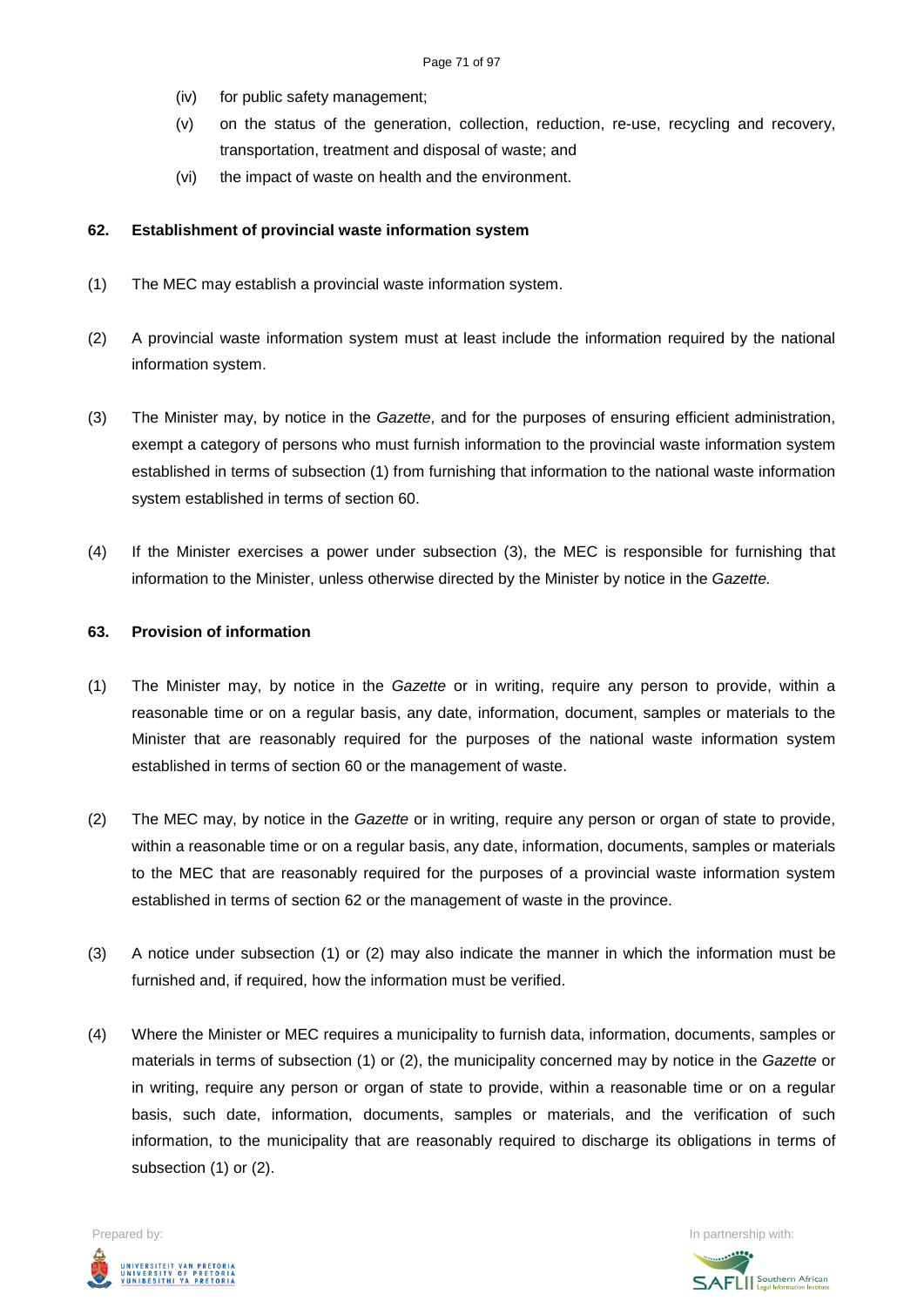### **64. Access to information**

Information contained in the national waste information system or a provincial waste information system established in terms of section 60 or 62, as the case may be, must be made available by the Minister or MEC, subject to the Promotion of Access to Information Act, 2000 (Act No. 2 of 2000).

# **CHAPTER 7 COMPLIANCE AND ENFORCEMENT**

### **65. Compliance powers of Minister of Water Affairs and Forestry**

- (1) Despite the powers conferred on the Minister or MEC by or under this Act, the Minister of Water Affairs and Forestry may exercise any powers conferred on him or her by section 19, 53 and 155 or the National Water Act, 1998 (Act No. 36 of 1998), in respect of a person who contravenes or fails to comply with any condition of a waste management licence, a remediation order or measures specified in terms of section 38(3), that may lead to an impact on a water resource.
- (2) The Minister of Water Affairs and Forestry must exercise the powers contemplated in subsection (1) after consultation with the Minister or MEC.

### **66. Waste impact reports**

- (1) An environmental management inspector appointed in terms of the National Environmental Management Act may, in writing, require any person to submit a waste impact report in a specified form and within a specified period to the environmental management inspector if the environmental management inspector on reasonable grounds suspects that such person has on one or more occasions contravened or failed to comply with this Act or any conditions of a waste management licence or exemption and that the contravention or failure has had or is likely to have a detrimental effect on health or the environment, including social conditions, economic conditions, ecological conditions, or cultural heritage, or has contributed to the degradation of the environment.
- (2) A waste management officer may, in writing, require any person to submit a waste impact report in a specified form and within a specified period to the waste management officer if a review of a waste management licence is undertaken in terms of section 53.
- (3) An environmental management inspector or waste management officer must stipulate the documentation and information that should be included in a report submitted in terms of subsection (1) or (2).
- (4) Before making a request in terms of subsection (1) an environmental management inspector must afford the person to whom the request is to be made an opportunity to show cause why a waste impact report should not be required.

Prepared by: In partnership with:



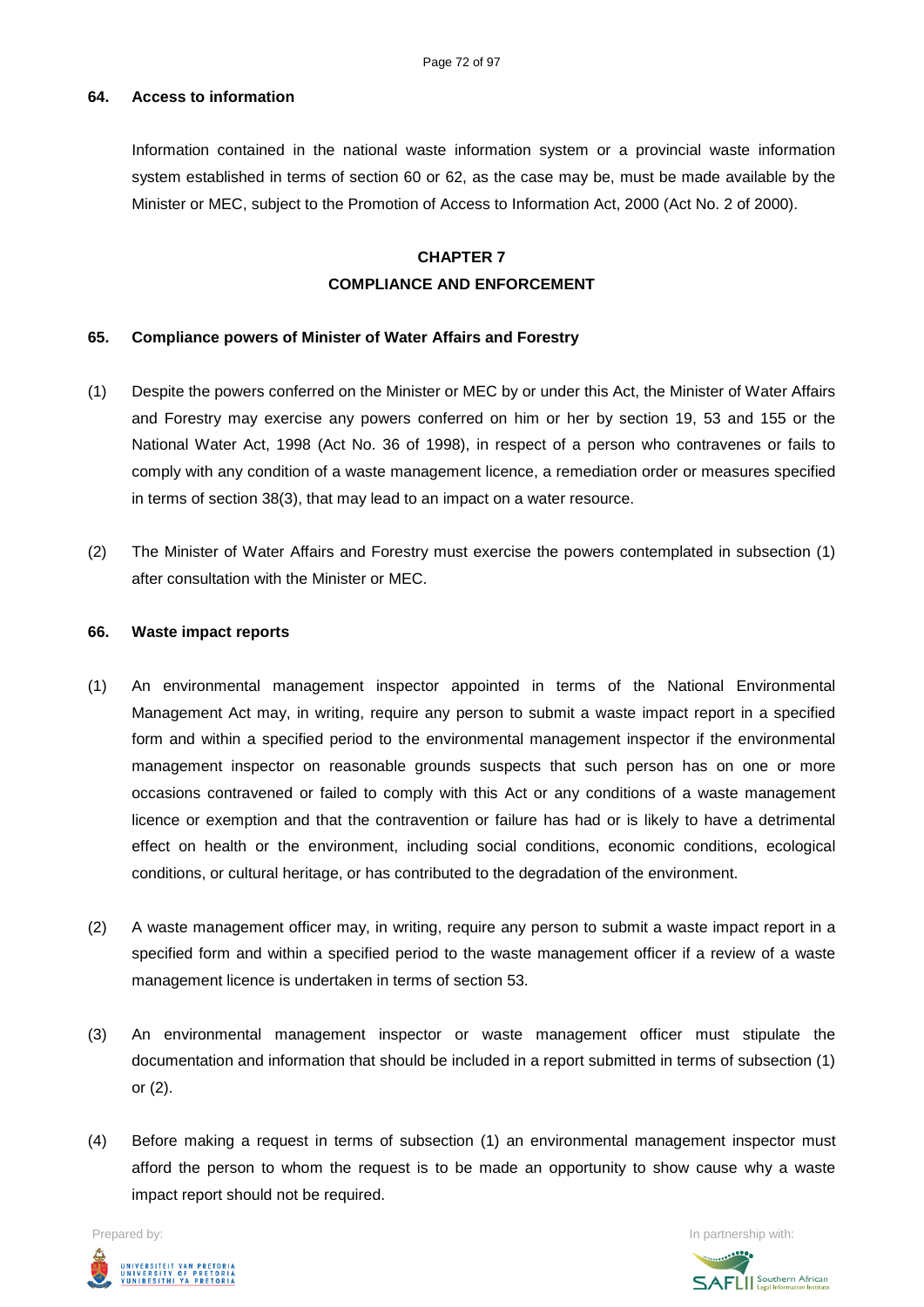- (5) A waste management officer may indicate that a waste impact report to be submitted in terms of subsection (1) or (2) must be compiled by an independent person.
- (6) The costs incurred in compiling a waste impact report, including any costs of an independent person, are the liability of the person required to submit the report.
- (7) If the person who is required to submit a waste impact report in terms of subsection (1) or (2) fails to submit the report within the specified period, the waste management officer may-
	- (a) appoint an independent person to compile the report; and
	- (b) recover the cost of compiling the report from the person required to submit the report.

## **67. Offences**

- (1) A person commits an offence if that person-
	- (a) contravenes or fails to comply with a provision of section 15, 16(1) (c), (d), (e) or (f), 20, 26(1), 43A, or any order under section 38(2) or (3) or a notice under section 17(2) or 18(1); *(Section 67(1)(a) substituted by section 23 of Act 25 of 2014)*
	- (b) contravenes or fails to comply with a provision of section 21, 22(1), 24, 27(2), 36(5) or 40(1);
	- (c) fails to submit or to prepare an industry waste management plan when required to do so in terms of section 28;
	- (d) contravenes or fails to comply with an industry waste management plan;
	- (e) contravenes or fails to comply with a waste management measure specified in terms of section 14(4) or 33(1);
	- (f) contravenes or fails to comply with a norm or standard established in terms of this Act;
	- (g) fails to conduct a site assessment or to submit a site assessment report in terms of section  $37(1);$
	- (h) contravenes or fails to comply with a condition or requirements of a waste management licence or an integrated licence contemplated in section 44;
	- (i) fails to submit a waste impact report required in terms of section  $66(1)$  or  $(2)$ ;

UNIVERSITEIT VAN PRETORIA<br>UNIVERSITY OF PRETORIA<br>YUNIBESITHI YA PRETORIA

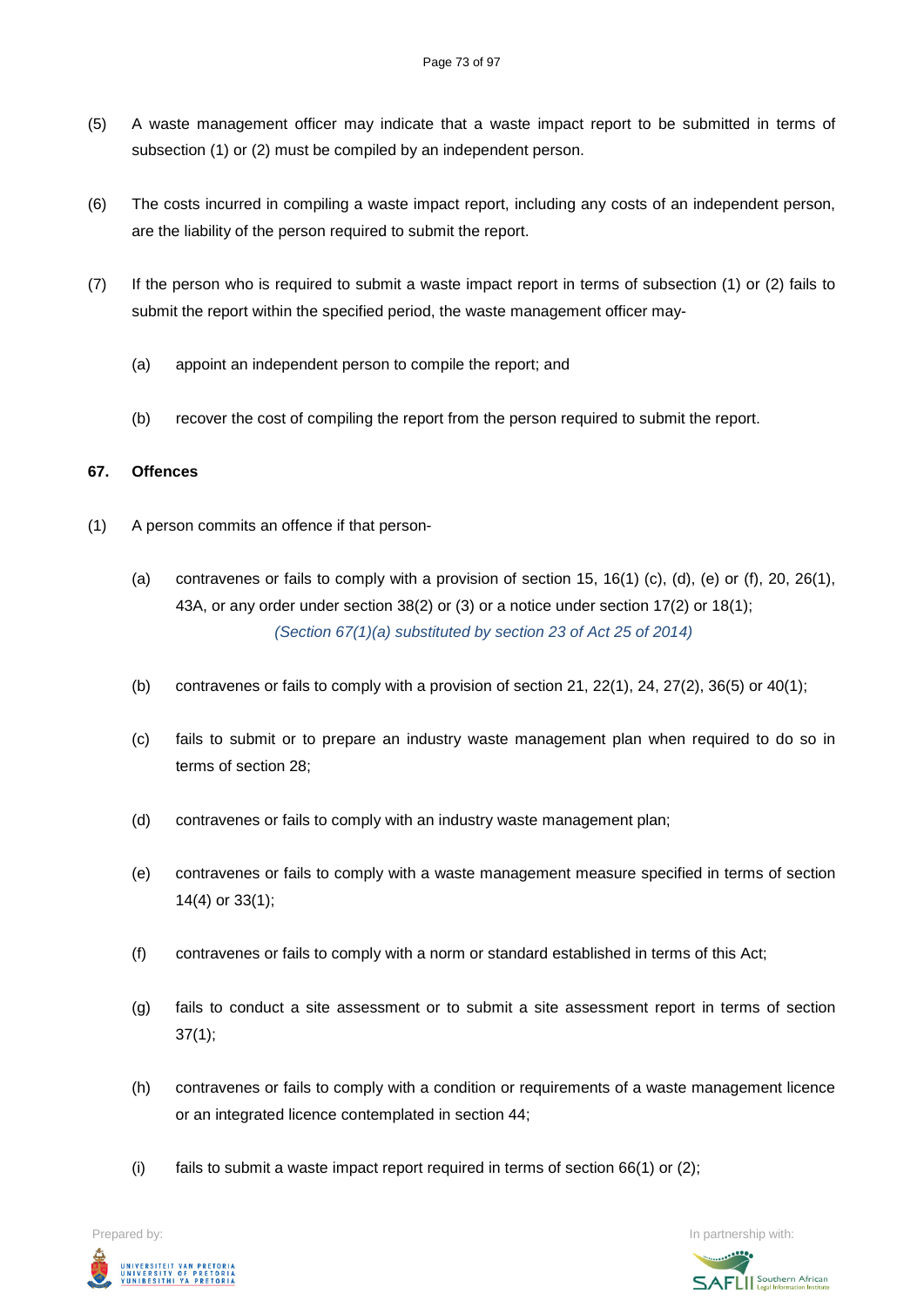#### Page 74 of 97

- (j) contravenes or fails to comply with a condition subject to which exemption from a provision of this Act was granted in terms of section 74(3)(c);
- (k) knowingly supplies false or misleading information in any application made in terms of this Act;
- (l) knowingly supplies false or misleading information to a waste management officer or environmental management inspector for the purpose of this Act;
- (m) fails to provide the information contemplated in section 29(5) or 63(4).
- (2) A person who is in control of a vehicle, or in a position to control the use of a vehicle, that is used to transport waste for the purpose of offloading that waste, is guilty of an offence if that person-
	- (a) fails to take all reasonable steps to prevent spillage of waste or littering from the vehicle;
	- (b) intentionally or negligently cause spillage or littering from the vehicle;
	- (c) dispose of waste at a facility which is not authorised to accept such waste;
	- (d) fails to ensure that waste is disposed of at a facility that is authorised to accept such waste; or
	- (e) fails to comply with any duty set out in section 25(4).

## **68. Penalties**

- (1) A person convicted of an offence referred to in section  $67(1)(a)$ , (g) or (h) is liable to a fine not exceeding R10 000 000 or to imprisonment for a period not exceeding 10 years, or to both such fine and such imprisonment, in addition to any other penalty or award that may be imposed or made in terms of the National Environmental Management Act.
- (2) A person convicted of an offence referred to in section  $67(1)(b)$ , (c), (d), (e), (f), (i), (j), (k) or (l) or section 67(2)(a), (b), (c), (d) or (e) is liable to a fine not exceeding R5 000 000 or to imprisonment for a period not exceeding five years, or to both a fine and such imprisonment, in addition to any other penalty or award that maybe imposed or made in terms of the National Environmental Management Act.
- (3) Any person convicted of an offence referred to in section  $67(1)(m)$  is liable to a fine or to imprisonment for a period not exceeding six months or to both a fine and such imprisonment.
- (4) A person who is convicted of an offence in terms of this Act and who persists after conviction in the act or omission that constituted the offence commits a continuing offence and is liable on conviction to a

UNIVERSITEIT VAN PRETORIA<br>UNIVERSITY OF PRETORIA<br>YUNIBESITHI YA PRETORIA

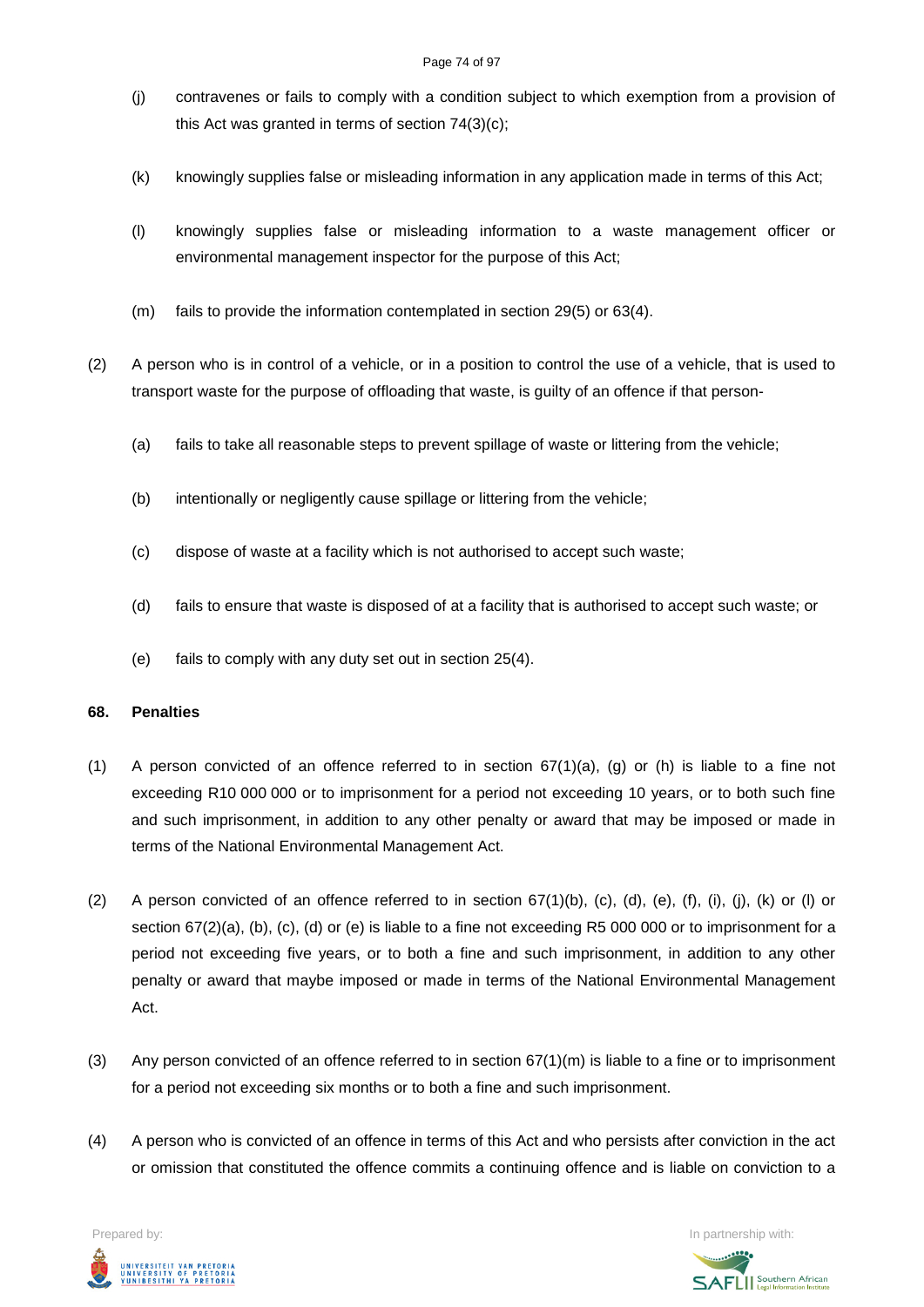#### Page 75 of 97

fine not exceeding R1 000 or to imprisonment for a period not exceeding 20 days, or to both such fine and such imprisonment, in respect of each day that person persists with that act or omission.

- (5) A fine contemplated in subsection (1), (2), (3) or (4) must be determined with the due consideration of-
	- (a) the severity of the offence in terms of its impact or potential impact on health well-being, safety and the environment; and
	- (b) the monetary or other benefits that accrued to the convicted person through the commission of the offence.

# **CHAPTER 8 GENERAL MATTERS**

# **Part 1 Regulations**

## **69. Regulations by Minister**

- (1) The Minister may make regulations regarding-
	- (a) the identification and categorisation of waste;
	- (b) the manner in which particular waste types must be dealt with and managed;
	- (c) the manner in which priority waste must be dealt with and managed;
	- (d) requirements for monitoring of compliance with this Act or any licence issued in terms of this Act;
	- (e) waste management planning;
	- (f) the exercise of the duty of care;
	- (g) measures that are required for the environmentally sound management of waste;
	- (h) requirements in respect of waste management activities;
	- (i) measures that must be taken in respect of the implementation of waste minimisation, including the separation of waste at the point of generation and setting of targets or percentage of products that must be recovered under a re-use, recycling, refundable deposit or take-bake programme;



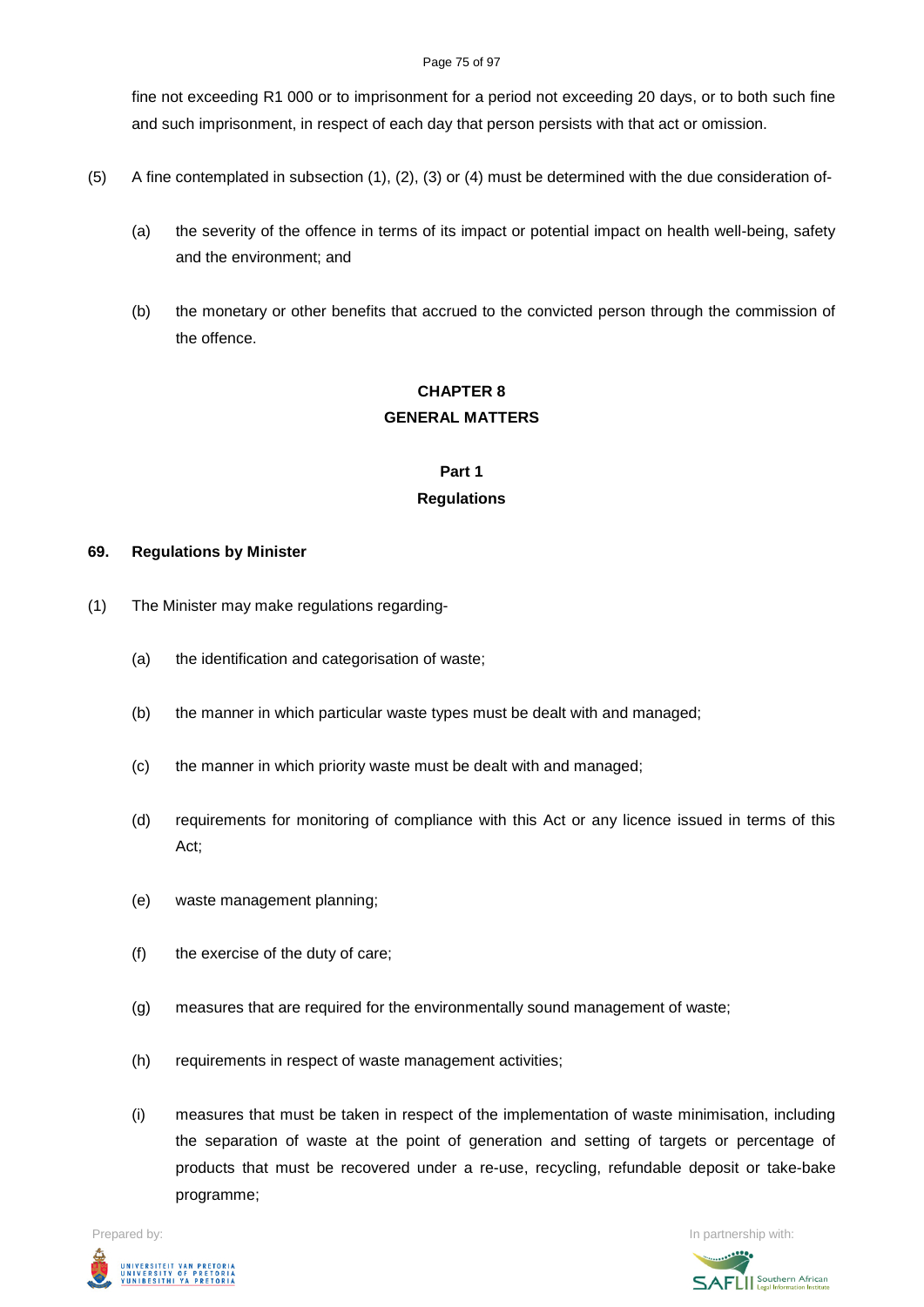(iA) the management and control of residue stockpiles and residue deposits from a prospecting, mining, exploration or production operation.

*(Section 69(1)(iA) inserted by section 24 of Act 25 of 2014)*

- (j) the control of the import or export of waste;
- (k) the obligation of producers of a specified product or class of product to carry out a life cycle assessment in relation to the product, in such manner or in accordance with such standards or procedures as may be specified;
- (l) the requirements that must be complied with in respect of the design, composition or production of a product or packaging, including requirements in respect of-
	- (i) the restriction of the composition, volume or weight of packaging;
	- (ii) the reduction, re-use, recycling and recovery of packaging; and
	- (iii) the use of alternate materials that are less harmful to the environment;
- (m) the utilisation of waste by way of recovery, re-use and recycling;
- (n) the reduction of waste by-
	- (i) the adoption of certain manufacturing processes; and
	- (ii) the use of alternative materials or products;
- (o) the financial arrangements of waste minimisation programmes;
- (p) the institutional arrangements for the administration of waste minimisation programmes;
- (q) the control over waste management facilities;
- (r) labelling requirements in respect of waste management;
- (s) the location, planning and design of waste management activities;
- (t) the registration of persons transporting waste;
- (u) the manner in which a site assessment in terms of section 37 must be conducted in the person who may conduct such assessments:

Prepared by: In partnership with:



**SAFLI** Southern African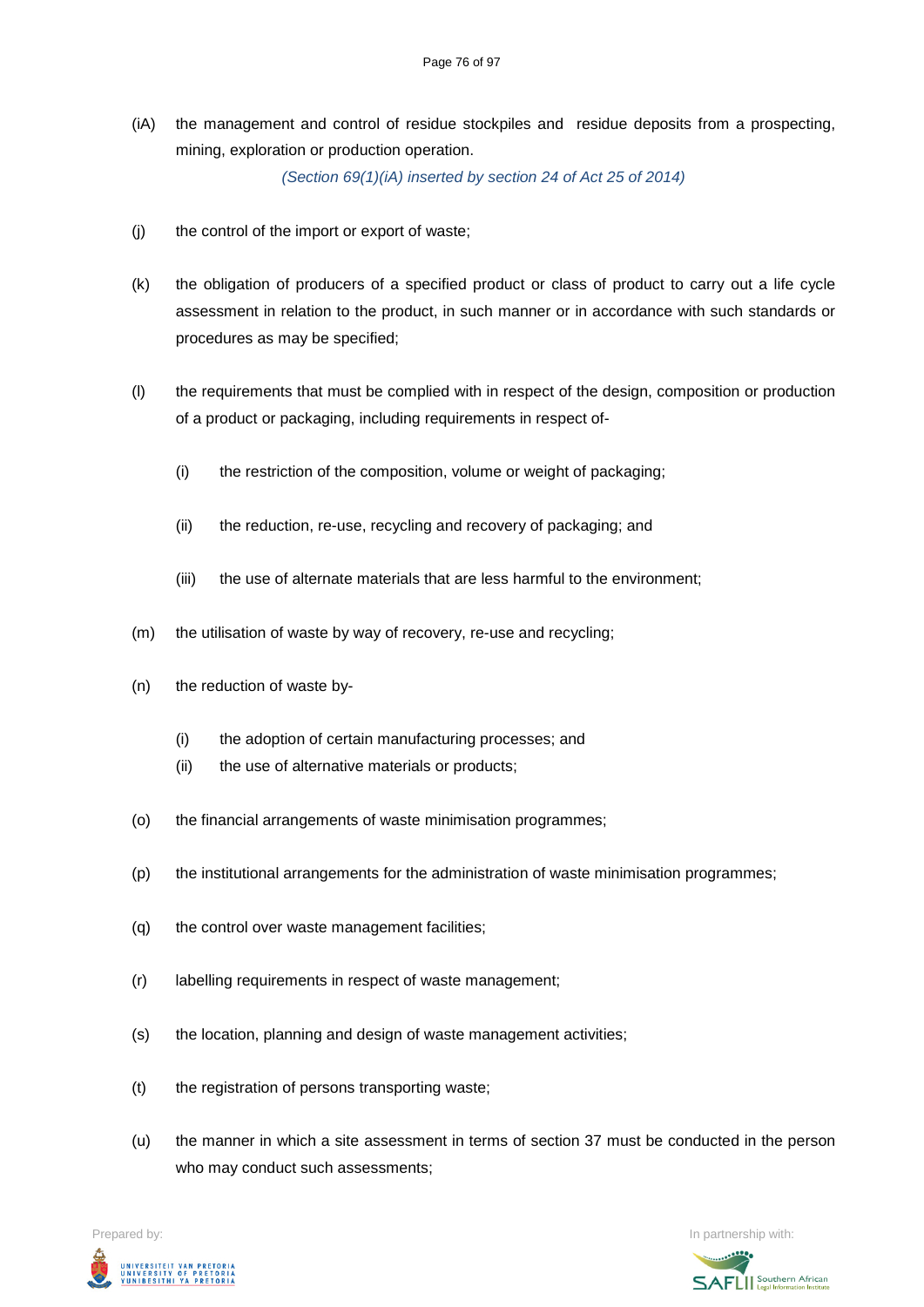- (v) the contents of a site assessment report contemplated in section 37, including persons who may undertake such site assessments;
- (w) the manner in which an application for a waste management licence must be made, including the persons who may manage such applications;
- (x) requirements in respect of the funding or insuring of a waste management activity;
- (y) the nature, type, time period an format of data and information to be submitted in terms of a waste information system established in terms of this Act;
- (z) the procedure for the institution of appeals against decisions of officials in the performance of their functions in terms of this Act;
	- (aa) the dissemination of information to the public;
	- (bb) incentives and disincentives to encourage a change in behaviour towards the generation of waste and waste management by all sectors of society;
	- (cc) matters that must be regulated by a contract between a municipality and any waste management service provided;
	- (dd) any matter that may or must be prescribed in terms of this Act; and
	- (ee) any other administration or procedural matter that it is necessary for the proper administration and implementation of this Act.
- (2) A regulation under subsection (1), (i), (j), (k), (l), (n) and (r) may only be made after consultation with the Minister of Trade and Industry.
- (3) A regulation under subsection (1)(o) and (x), and a regulation in respect of financial incentives and disincentives made under subsection (1) (bb), may only be made with the concurrence of the Minister of Finance.
- (4) A regulation under subsection (1)(cc) may only be made after consultation with the Minister for Provincial and Local Government.
- (5) A regulation under subsection  $(1)(u)$ ,  $(v)$  and  $(w)$  may only be made after consultation with the Minister of Water Affairs and Forestry.
- (6) Any regulation which pertains to the treatment of waste by means of incineration must be submitted to the National Assembly 30 days prior to publication.



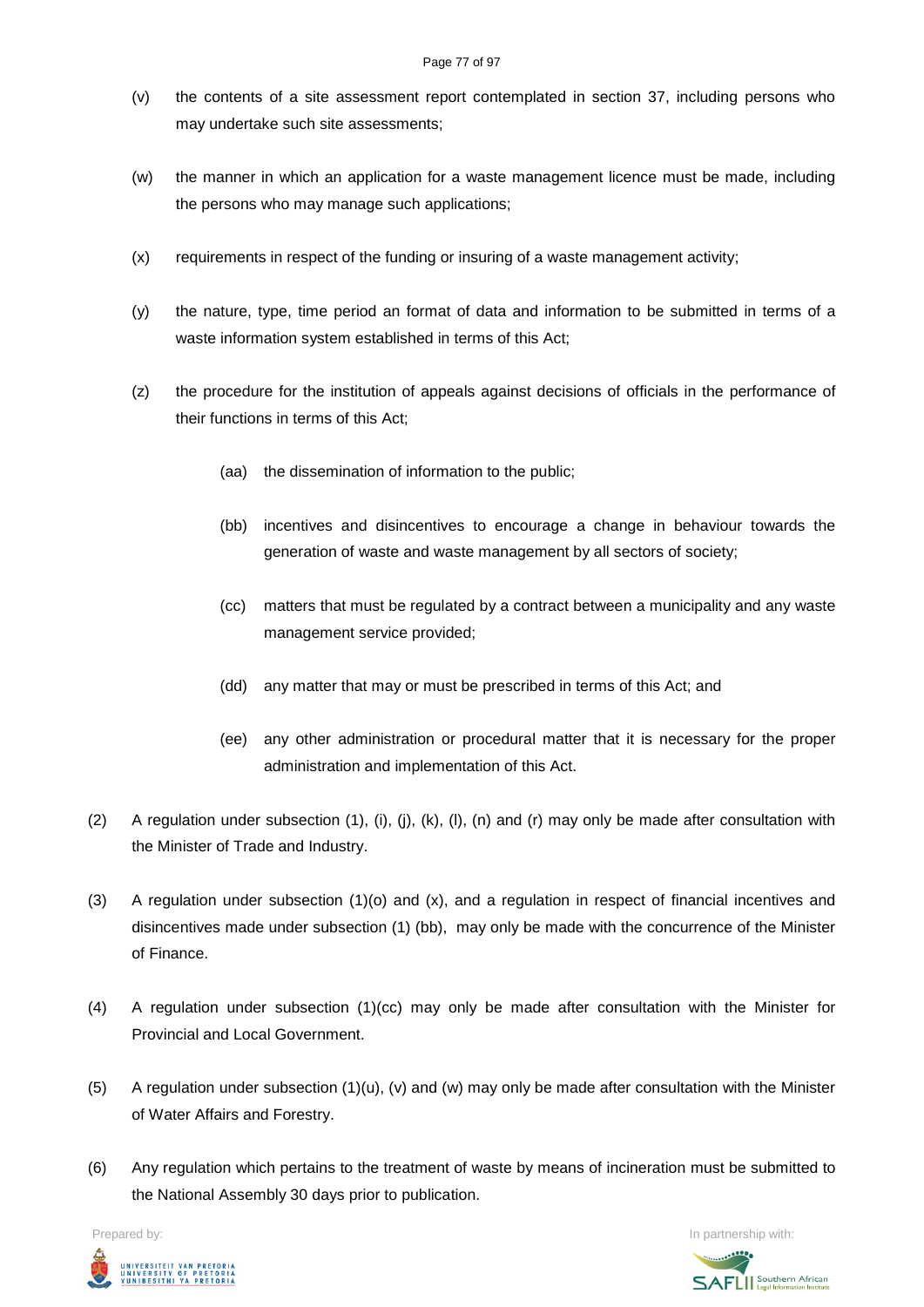#### **69A. Regulations for Bureau**

The Minister must make regulations regarding-

- (a) any matter required or to be prescribed in terms of Part 7A;
- (b) the setting or determination of service fees by the Bureau, other than those referred to in section 13B;
- (c) the circumstances under which service fees can be charged;
- (d) the manner in which the Bureau will receive and disburse funds referred to in section 34F(1); or
- (e) any other matter in relation to the Bureau that is necessary to be prescribed for the proper implementation of this Act.

#### *(Section 69A inserted by section 14 of Act 26 of 2014)*

#### **70. Regulation by MECs**

- (1) The MEC with the concurrence of the Minister may make regulations for the province concerned in respect of any matter for which the MEC may or must make regulations in terms of this Act, including any matter referred to in section  $6(1)(b)$  to (h), inclusive, (m), (p), (q), (s) to (w), inclusive, and (y) to (dd), inclusive.
- (2) A regulation in respect to a matter referred to in section  $69(1)(cc)$  may only be made after consultation with the Minister for Provincial and Local Government.
- (3) A regulation in respect of a matter referred to in terms of section  $69(1)(u)$ , (v) and (w) may only be made after consultation with the Minister of Water Affairs and Forestry.

#### **71. General regulatory powers**

- (1) Regulations made under this Act may-
	- (a) restrict or prohibit any act, either absolutely or conditionally;
	- (b) apply-
		- (i) generally to the Republic or a province, or only in a specified areas or category of areas; or



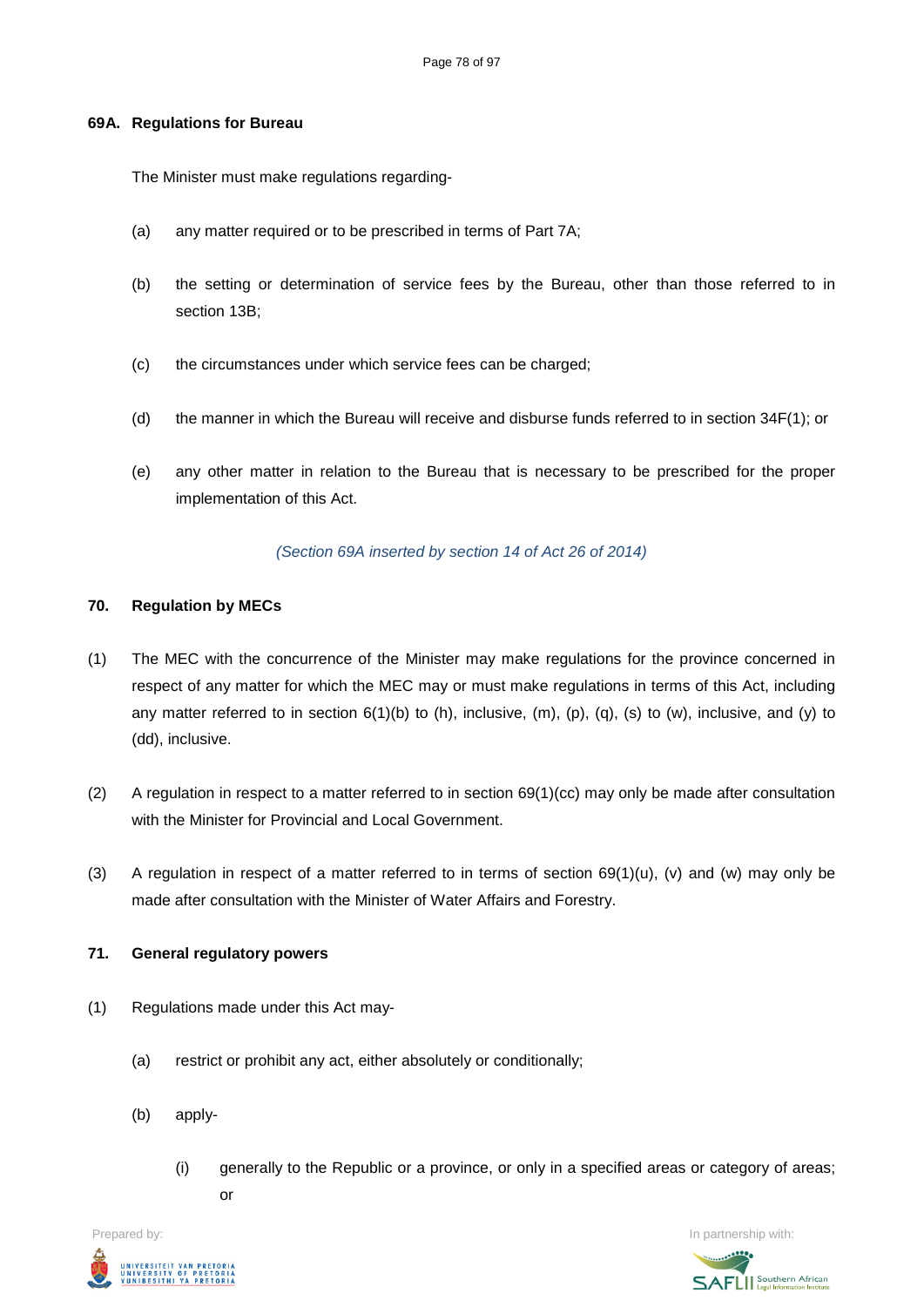#### Page 79 of 97

- (ii) generally to all persons or only to a specified category of persons;
- (c) differentiate between different-
	- (i) areas or category of areas;
	- (ii) persons or categories of persons; or
	- (iii) types, classes or categories of waste;
- (d) incorporate by reference any guideline, minimum requirements, code of practice or any national or international standard relating to waste management.
- (2) Regulations made under this Act may provide that any person who contravenes or fails to comply with a provision thereof commits an offence and is liable on conviction to-
	- (a) imprisonment for a period note exceeding 15 years;
	- (b) an appropriate fine; or
	- (c) both a fine and imprisonment.
- (3) (a) Before publishing any regulation under this Act, or any amendment to the regulations, the Minister or MEC, as the case may be, must follow a consultative process in accordance with sections 72 and 73.
	- (b) Paragraph (a) need not be complied with if the regulations are amended in a non-substantive manner.

## **Part 2**

## **Consultative process**

## **72. Consultation**

- (1) Before exercising a power which, in terms of this Act, must be exercised in accordance with this section and section 73, the Minister or MEC must follow such consultative process as may be appropriate in the circumstances.
- (2) When conducting the consultations contemplated in subsection (1), the Minister must-
	- (a) consult all Cabinet members whose areas of responsibility will be affected by the exercise of the powers;



**SAFLI** Southern African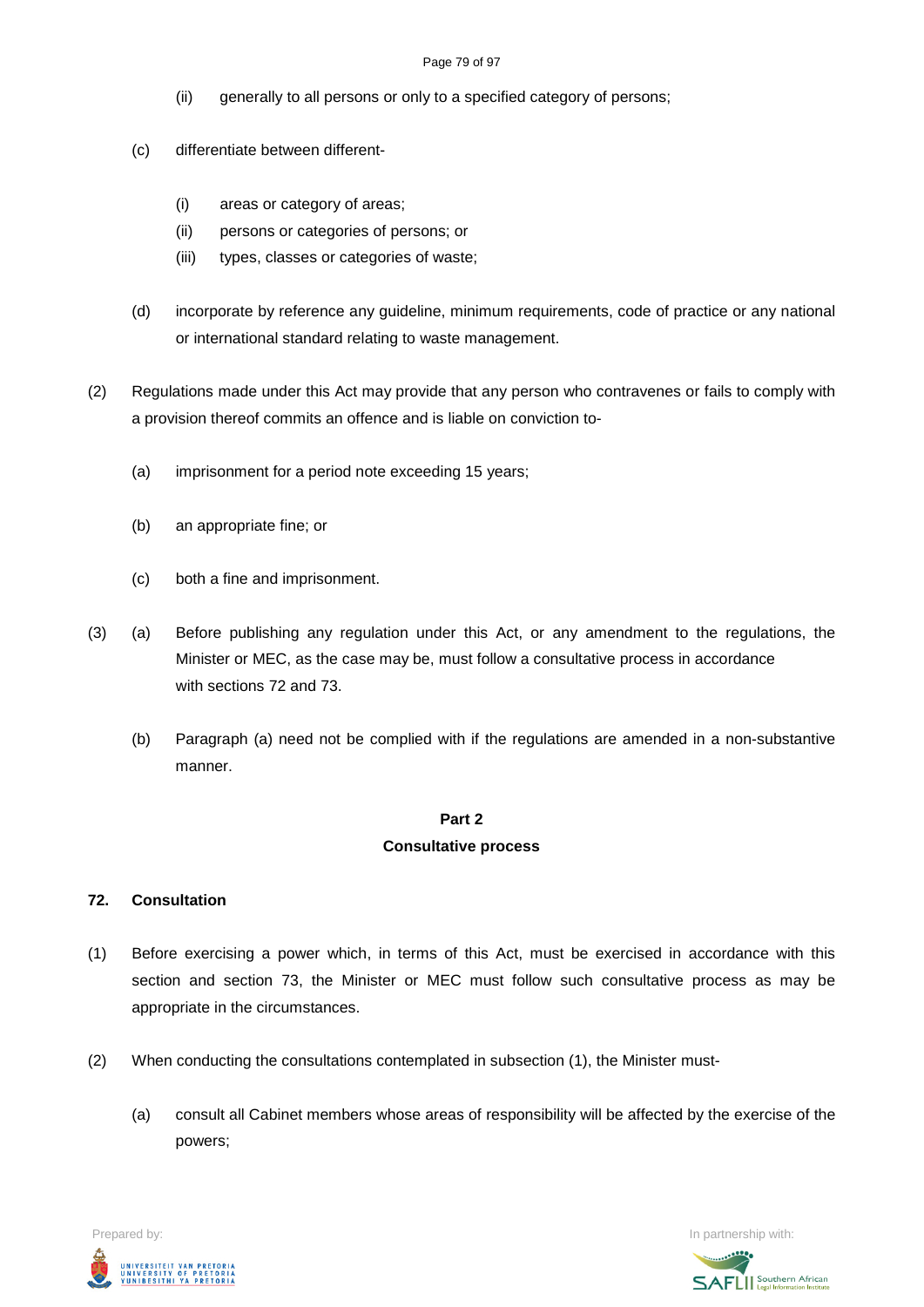- (b) in accordance with the principles of co-operative governance as set out in Chapter 3 of the Constitution and the subject to the Intergovernmental Relations Framework Act, 2005 (Act No. 13 of 2005), consult the MEC responsible for waste management in each province that will be affected by the exercise of the power; and
- (c) conduct a public participation process in accordance with section 73.
- (3) When conducting the consultations contemplated in subsection (1), the MEC must-
	- (a) consult all members of the Executive Council whose areas of responsibility will be affected by the exercise of the powers;
	- (b) in accordance with the principles of co-operative governance as set out in Chapter 3 of the Constitution and subject to the Intergovernmental Relations Framework Act, 2005 (Act No. 13 of 2005), consult the Minister and all other national organs of state that will be affected by the exercise of the power; and
	- (c) conduct a public participation process in accordance with section 73.

## **73. Public participation**

- (1) Before exercising a power that, in terms of this Act, must be exercised in accordance which this section, the Minister or MEC, as the case may be, must give notice of the proposed exercise of the relevant power-
	- (a) in the *Gazette;* and
	- (b) in at least one newspaper distributed nationally or, if the exercise of power will only affect a specific area, in at least one newspaper distributed in that area;
- (2) The notice must-
	- (a) invite member of the public to submit to the Minister or MEC, as the case may be, within no less than 30 days of publication of the notice in the *Gazette*, written representations on or objections to the proposed exercise of power; and
	- (b) contain sufficient information to enable members of the public to submit representations of objections.
- (3) The Minister or MEC, as the case may be, may, in appropriate circumstances, allow any interested person or community to present oral representations or objections to the Minister or MEC, or a person designated by the Minister or MEC.



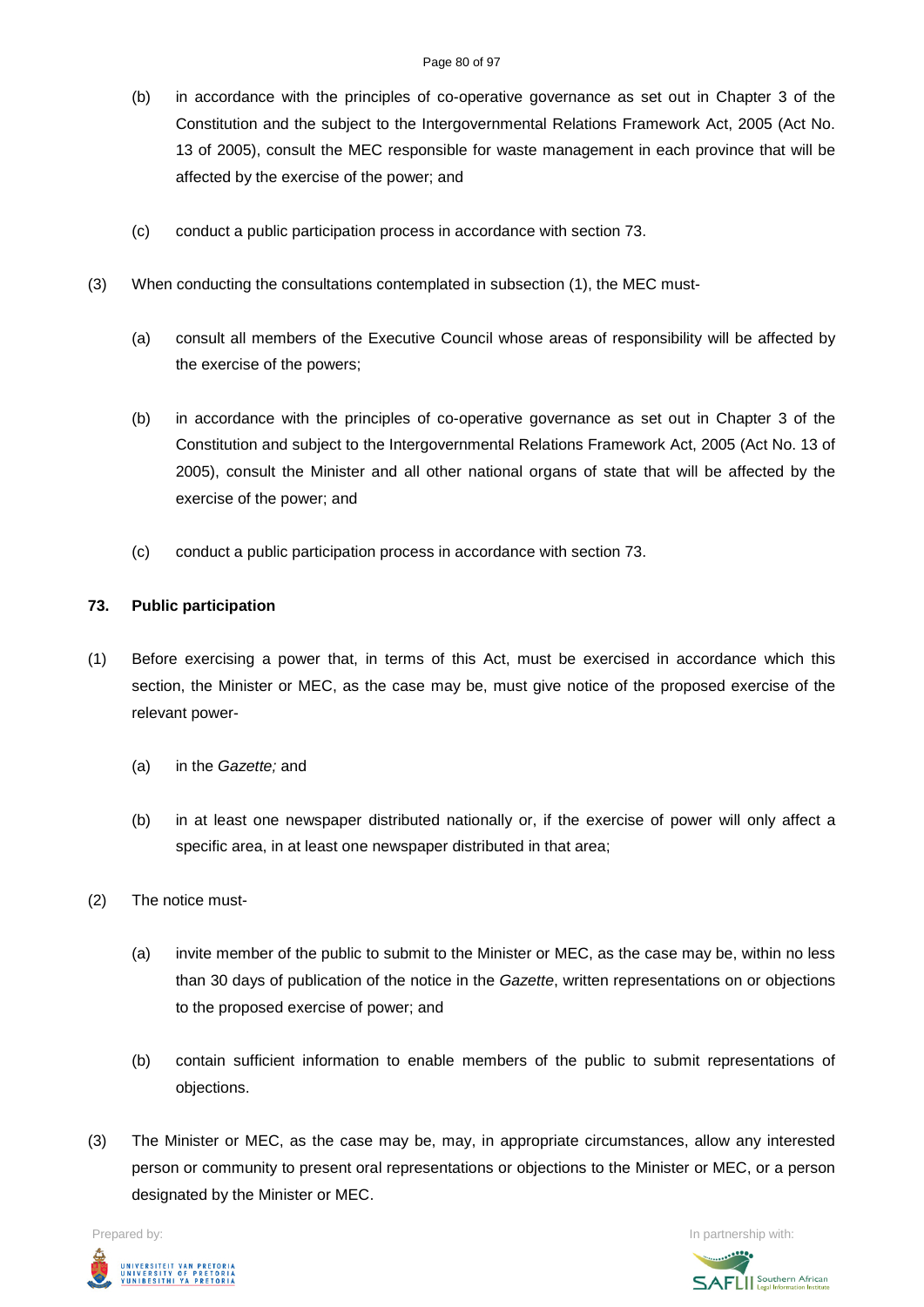(4) The Minister or MEC, as the case may be, must give due consideration to all representations or objections received or presented before exercising the relevant power.

#### **Part 3**

## **Exemptions and appeals**

## **74. Applications for exemption**

- (1) Any person may apply in writing for exemption from the application of a provision of this Act to the Minister or, where the MEC is responsible for administering the provision of the Act from which the person or organ of state requires exemption, to the MEC.
- (2) An application in terms of subsection (1) must be accompanied by-
	- (a) an explanation of the reasons for the application; and
	- (b) any applicable supporting documents.

## **75. Consideration of application for exemption**

- (1) The Minister or MEC, as the case may be, may request an applicant contemplated in section 74 to furnish additional information where such information is necessary for the purposes of informing the Minister or MEC's decision.
- (2) If the rights or interest of other parties are likely to be adversely affected by the proposed exemption, the Minister or MEC, as the case may be, must, before deciding the application, request the applicant to-
	- (a) bring the application to the attention of relevant organs of state, interested persons and the public by conducting a public participation process indicated by the Minister or MEC; and
	- (b) to submit any comments received from the public following such process to the Minister or MEC.

## **76. Decisions on application for exemption**

- (1) The Minister or the MEC, as the case may be, may-
	- (a) grant an exemption from the application of a provision of this Act; or
	- (b) refuse to grant such exemption.



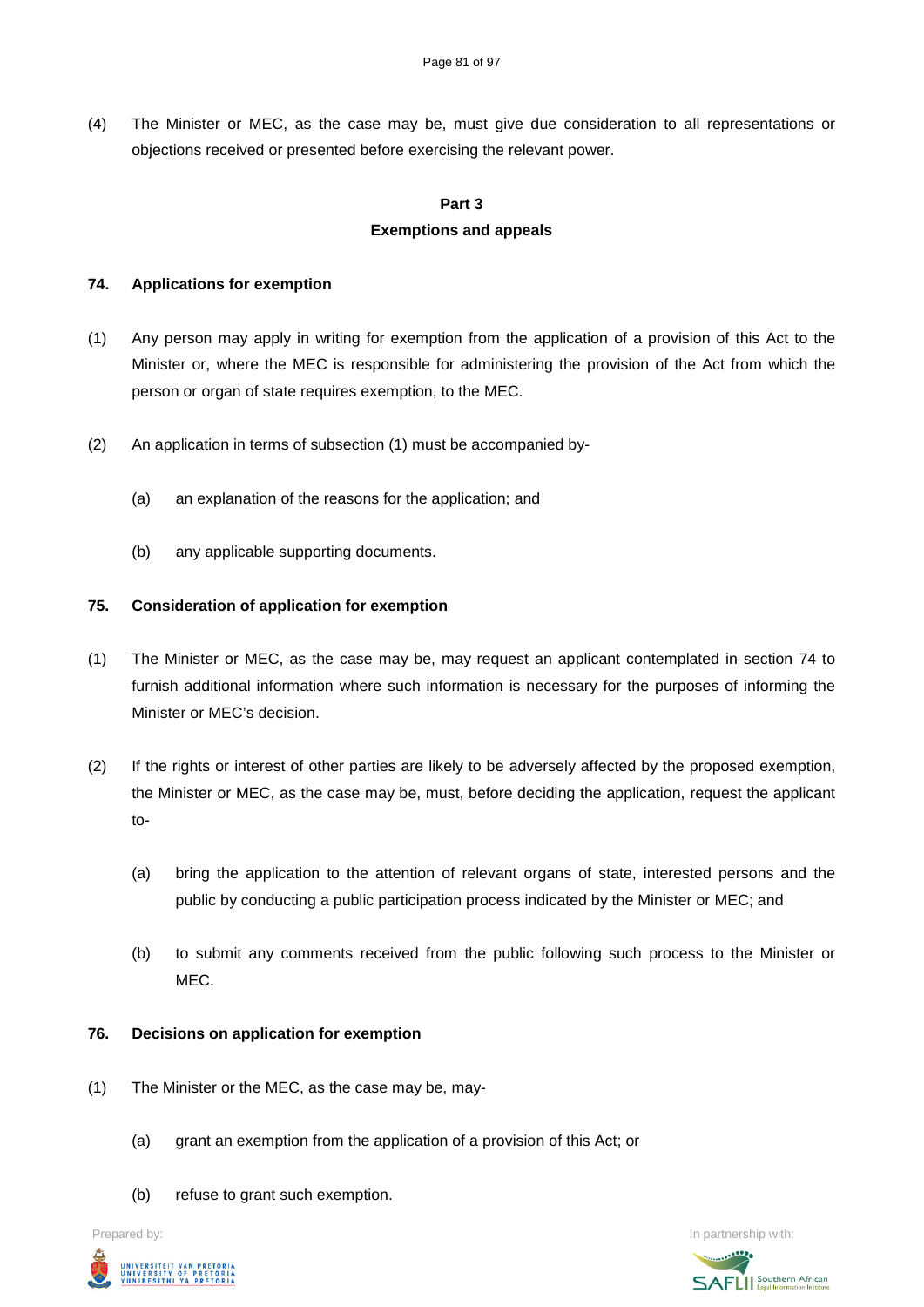- (2) Sections 48 and 49(2) to (6), inclusive, apply with the changes required by the context to the consideration of applications for exemptions.
- (3) If an application is granted, the Minister or MEC must issue a written exemption notice to the applicant stating-
	- (a) the name, address and telephone number of the person to whom the exemption is granted;
	- (b) the provision of this Act from which exemption is granted;
	- (c) the conditions subject to which the exemption is granted, if the exemption is granted subject to conditions; and
	- (d) the period for which exemption is granted, if the exemption is granted for a period.
- (4) The Minister or the MEC, as the case may be, may be notice in the *Gazette* exempt an organ of state from a provision of this Act if-
	- (a) the provision, but for the definition of "person" contained in section (1), clearly should not apply to an organ of state;
	- (b) the exemption would not defeat the objects of this Act; and
	- (c) it is in the public interest to grant the exemption.

## **77. Review and transfer of exemptions**

- (1) The Minister or MEC may-
	- (a) from time to time review any exemption granted in terms of section 74; and
	- (b) on good grounds suspend or withdraw such exemption or amend the exemption, or any part thereof.
- (2) Before suspending, withdrawing or amending an exemption, the Minister or MEC must give the person to whom the exemption was granted an opportunity to comment, in writing, on the reasons for the suspension, withdrawal or amendment.
- (3) If an exemption has been granted in respect of a waste management activity, or part thereof, and ownership of that waste management activity is transferred, the exemption may, with the permission of

UNIVERSITEIT VAN PRETORIA<br>UNIVERSITY OF PRETORIA<br>YUNIBESITHI YA PRETORIA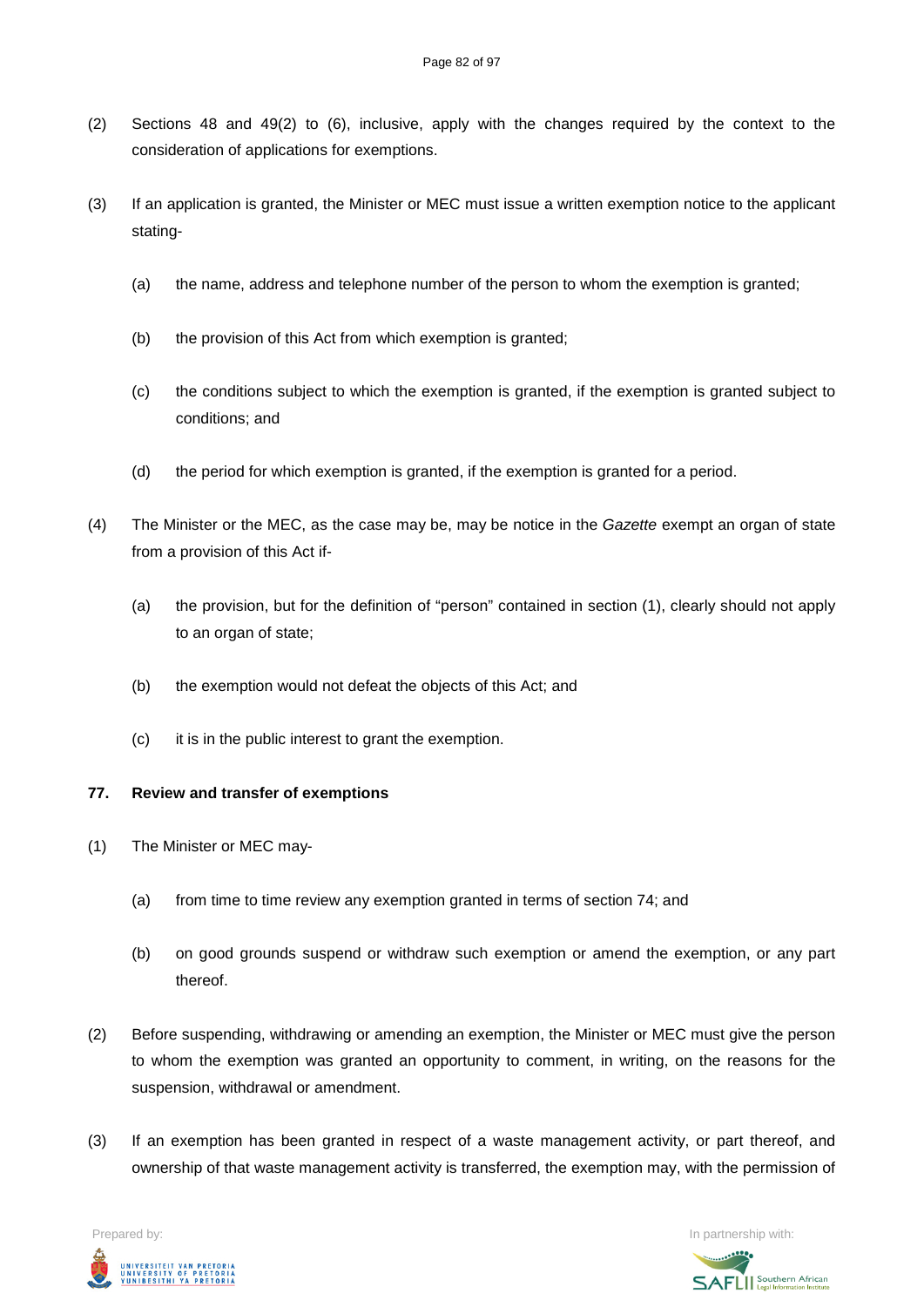the Minister or MEC, be transferred by the holder of the exemption to the new owner of the waste management activity.

(4) Section 52 applies with the changes required by the context to the transfer of exemptions.

**78. …..**

*(Section 78 repealed by section 15 of Act 26 of 2014)*

# **CHAPTER 9 MISCELLANEOUS**

#### **79. Delegation and assignment**

- (1) The Minister or MEC, respectively, may delegate or assign to an official in their respective departments any power or duty conferred on the Minister or MEC, by or under this Act, except-
	- (a) the power conferred on the Minister or MEC, respectively, by section 7(2) or (3), 8(1), 14, 18, 19, 28, 69 or 70; or
	- (b) the duty imposed on the Minister by section  $6$  or  $7(1)$ .
- (2) The Minister or MEC must regularly review and, if necessary, amend or withdraw a delegation or assignment under subsection (1).
- (3) A delegation or assignment to an official under subsection (1)-
	- (a) is subject to such limitations and conditions as the Minister or MEC may impose;
	- (b) may either be to a specific official or to the holder of a specific post in the relevant department;
	- (c) may authorise that official to subdelegate or further assign, in writing, the power or duty to another official in the Department, or to the holder of a specific post in the Department;
	- (d) does not prevent the exercise of that power or the performance of that duty by the Minister or MEC; and
	- (e) does not divest the Minister or MEC of the responsibility concerning the exercise of the delegated power or the performance of the assigned duty.
- (4) The Minister or MEC may confirm, vary or revoke any decision taken by an official as a result of a delegation or subdelegation under this section, subject to any rights that may have become vested as a consequence of that decision.

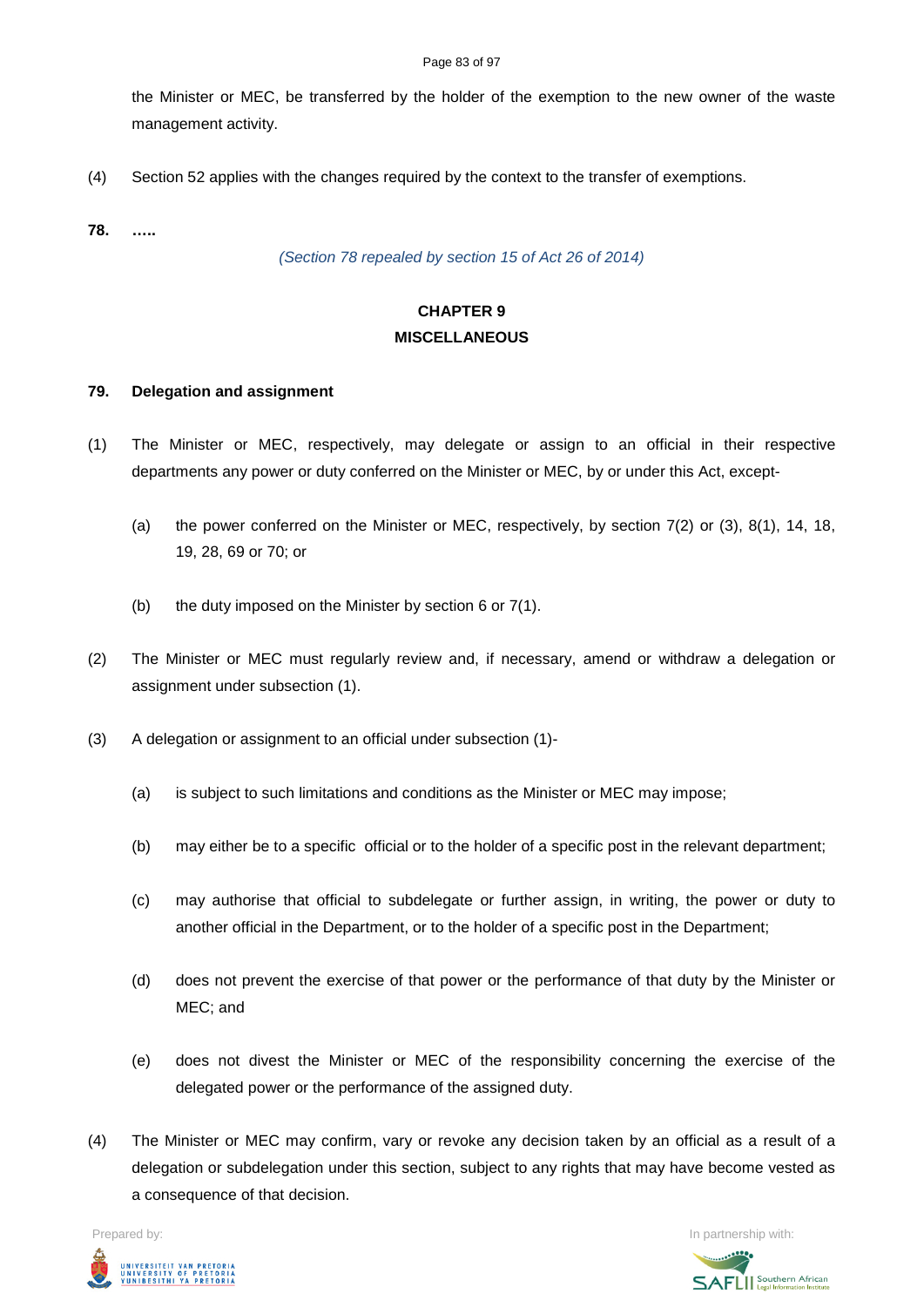# **79A. Delegation by Minister responsible for mineral resources**

- (1) The Minister responsible for mineral resources may delegate a function entrusted to him or her in terms of this Act to-
	- (a) the Director-General of the Department responsible for mineral resources; or
	- (b) the holder of a specific post in the Department responsible for mineral resources who is not below the rank of director or its equivalent.
- (2) A delegation in terms of subsection (1)-
	- (a) must be in writing;
	- (b) may be made subject to any condition;
	- (c) may be withdrawn by the Minister responsible for mineral resources. *(Section 79A inserted by section 25 of Act 25 of 2014)*

## **80. Repeal and amendment of laws, and savings**

- (1) Subject to subsection (2) and (3) and section 81, the laws set out in Schedule 2 are hereby repealed or amend to the extent set out in the third column thereof.
- (2) Any regulation or direction made in terms of a provision of the Environment Conservation Act repealed by section (1) and in force immediately before the date of the coming into effect of this Act, remains in force and is considered to have been made under this Act until anything done under this Act overrides it.
- (3) Anything lawfully done under a provision repealed by subsection (1) remains valid until anything done under this Act overrides it.
- (4) A person operating a waste disposal facility that was established before the coming into effect of the Environment Conservation Act and that is operational on the date of the coming into effect of this Act may continue to operate the facility until such time as the Minister, by notice in the *Gazette*, calls upon that person to apply for a waste management licence.
- (5) Any criminal proceedings instituted under section 19, 19A or 20(1) of the Environment Conservation Act that have not been finalised on the date of coming into effect of this Act, must be finalised as if those sections had not been repealed.

UNIVERSITEIT VAN PRETORIA<br>UNIVERSITY OF PRETORIA<br>YUNIBESITHI YA PRETORIA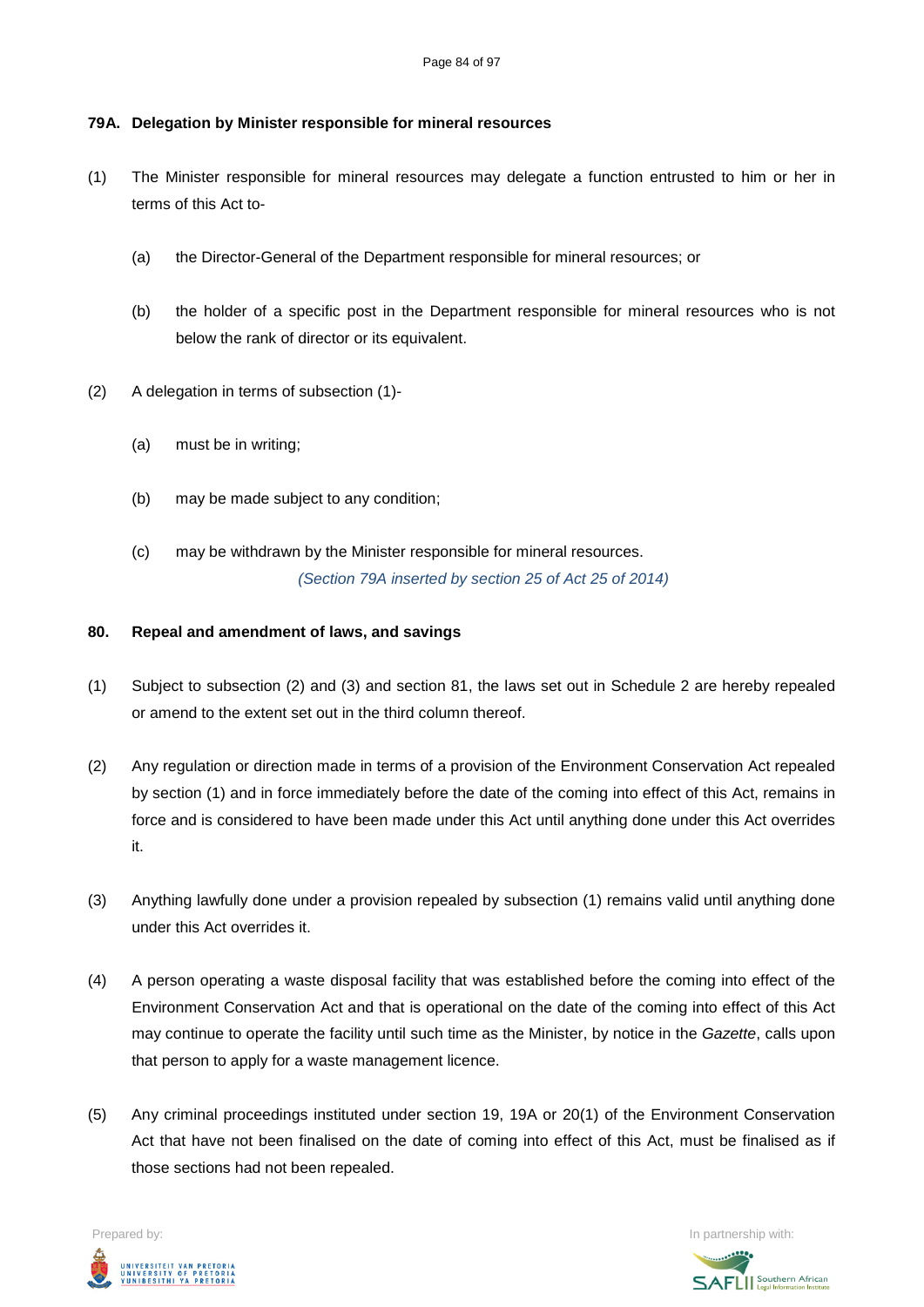#### Page 85 of 97

# **81. Transitional provisions in respect of permits issued in terms of Environment Conservation Act**

- (1) Despite the repeal of section 20 of the Environment Conservation Act by this Act, a permit issued in terms of that section remains valid subject to subsections (2) and (3).
- (2) The holder of a permit issued in terms of section 20 of the Environment Conservation Act must apply for a waste management licence in terms of his Act, when by the licensing authority.
- (3) A permit issued in terms of section 20 of the Environment Conservation Act lapses-
	- (a) if a waste management licence is issued in terms of this Act to the same person in respect of the same waste management activity;
	- (b) if the holder of the permit did not apply, within the stipulated period, for a waste management licence within the period contemplated in subsection (2); or
	- (c) if the licensing authority refuses an application contemplated in subsection (2).
- (4) If a permit issued in terms of section 20 of the Environment Conservation Act lapses as contemplated in subsection (3)(b) or (c), the permit holder remains liable for taking all measures that are necessary to ensure that the cessation of the activity is done in a manner that does not result in harm to health or the environment.
- (5) During the period for which a permit issued in terms of section 20 of the Environment Conservation Act continues to be valid, the provisions of this Act apply in respect of the holder of such a permit, as if that person were the holder of a waste management licence issued in terms of this Act.
- (6) Despite the repeal of section 20 of the Environment Conservation Act by this Act, an application for a permit made in terms of section 20 of the Environment Conservation Act that was not decided when section 81 of this Act took effect, must be proceeded with in terms of this Act as if that application were an applicant for a waste management licence in terms of this Act.

# **82. Transitional provision regarding listed waste management activities**

A person who conducts a waste management activity listed in Schedule 1 on the date of coming into effect of this Act, and who immediately before that date lawfully conducted that waste management activity under Government Notice No. 91 of 1 February 2002, may continue with the activity until such time that the Minister by notice in the *Gazette* directs that person to apply for a waste management licence under this Act.

# **83. Act regarded as specific environmental management Act**



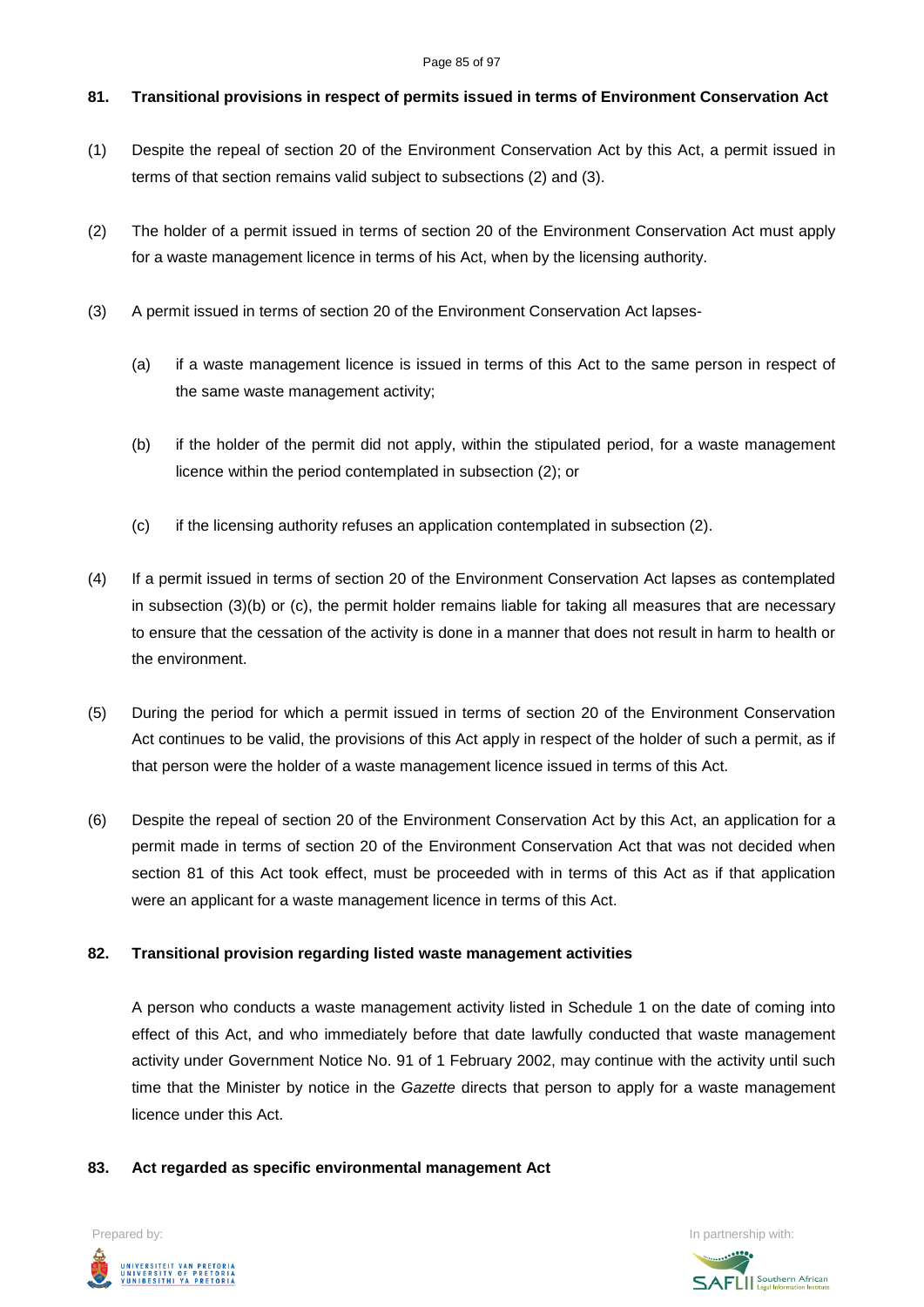#### Page 86 of 97

This Act must be regarded as a specific environmental management Act for the purposes of the definition of "specific environmental management Act" contained in section 1 of the National Environmental Management Act.

#### **84. Short tile and commencement**

- (1) This Act is called the National Environmental Management: Waste Act, 2008, and takes effect on a date determined by the Minister by proclamation in the *Gazette.*
- (2) Different dates may be so determined for different provisions of this Act.

# **SCHEDULE 1 (SECTION 19)**

## **Waste management activities in respect of which a waste management licence is required**

# **CATEGORY A**

The activities listed under Category A are equivalent to those that require a basic assessment process as stipulated in the environmental impact assessment regulations made under section 24(5) of the National Environmental Management Act, 1998 (Act No. 107 of 1998)

#### **Storage and transfer of waste**

- (1) The temporary storage of general waste at a facility, including a waste transfer facility and container yard, that has the capacity to receive in excess of 30 tonnes of general waste per day or that has a throughput capacity in excess of  $20m<sup>3</sup>$  per day, including the construction of a facility and associated structures and infrastructure for such storage.
- (2) The temporary storage of hazardous waste at a facility, including a waste transfer facility and container yard, that has the capacity to receive in excess of three tonnes of hazardous waste per day, including the construction of a facility and associated structures and infrastructure for such storage.

## **Recycling and recovery**

- (3) The sorting and shredding of general waste at a facility that has the capacity to receive in excess of one ton of general waste per day, including the construction of a facility and associated structures and infrastructure for such sorting or shredding.
- (4) The recovery of waste, excluding recovery that takes place as in integral part of an internal manufacturing process, at a facility that has the capacity to receive in excess of three tonnes of general waste or 100 kilograms of hazardous waste per day, including the construction of a facility and associated structures and infrastructure for such recovery.



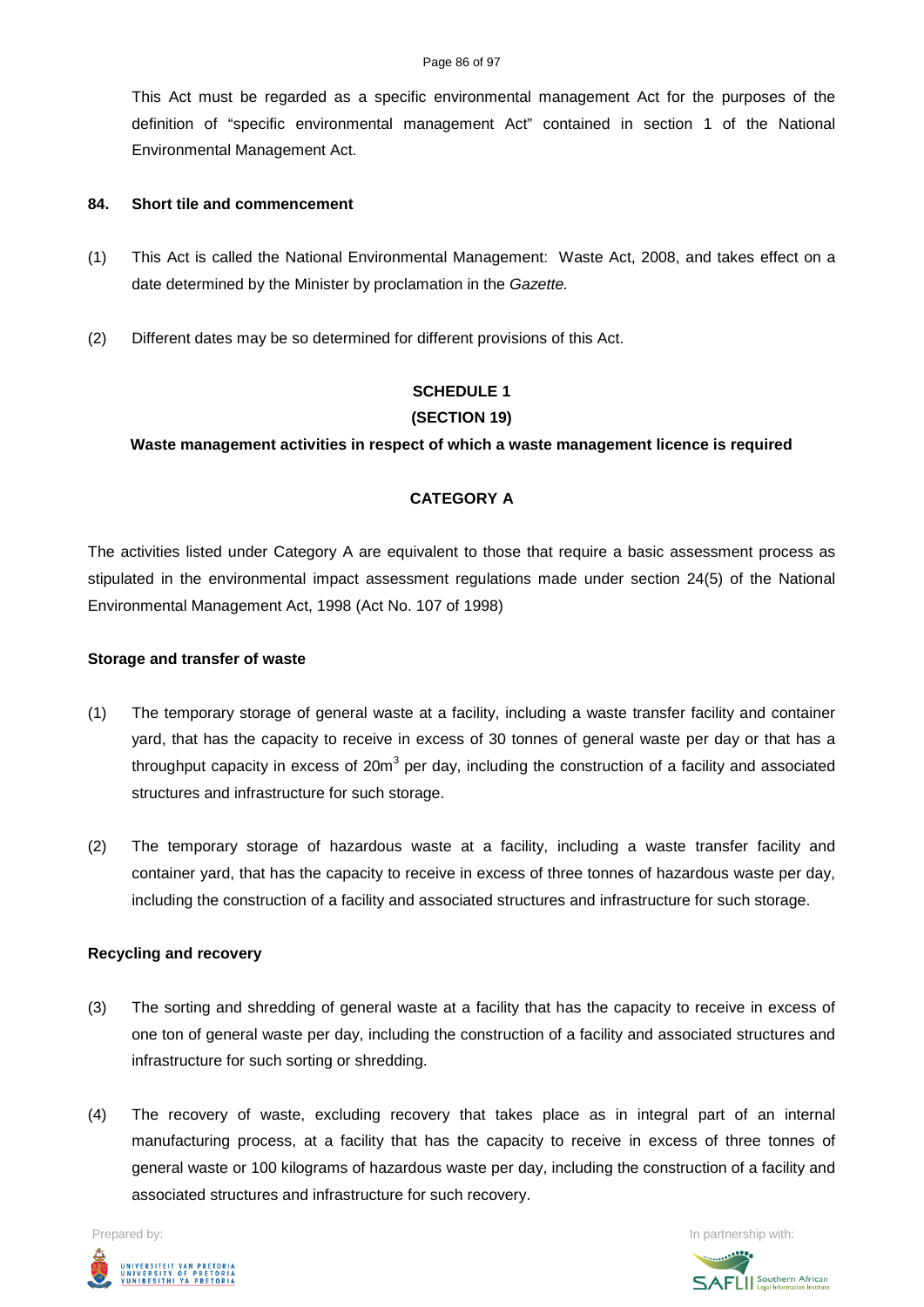## **Treatment**

- (5) The biological, physical or physicochemical treatment of general waste or the autoclaving, drying or microwaving of general waste at a facility that has the capacity to receive in excess of 10 tonnes of general waste per day, including the construction of a facility and associated structures and infrastructure for such treatment.
- (6) The biological or physicochemical treatment or hazardous waste or the autoclaving, drying or microwaving of hazardous waste, including the construction of a facility and associated structures and infrastructure for such treatment.
- (7) The treatment of waste in sludge lagoons.

## **Disposal of waste on land**

- (8) The disposal of inert waste, excluding the disposal of less than 25 tonnes of inert waste for the purposes of levelling and building that has been authorised by or under legislation, including the construction of a facility and associated structures and infrastructure for such disposal.
- (9) The disposal of general waste to land covering an area of less than 100  $m^2$  or 200  $m^3$  air space, including the construction of a facility and associated structures and infrastructure for such disposal.

## **Storage, treatment and processing of animal waste**

- (10) The storage, treatment or processing of animal manure, including the composting of animal manure, at a facility that has a throughput capacity in excess of 10 tonnes per month, including the construction of a facility and associated structures and infrastructure for such storage, treatment or processing.
- (11) The processing of waste at biogas installations with a capacity for receiving five tonnes or more per day of animal waste, animal manure, abattoir waste or vegetable waste, including the construction of a facility and associated structures and infrastructure for such processing animal manure and abattoir waste.

## **Expansion decommissioning of facilities and associated structures and infrastructure**

(12) The expansion or decommissioning of facilities and associated structures and infrastructure for activities listed in this Schedule.

**CATEGORY B**



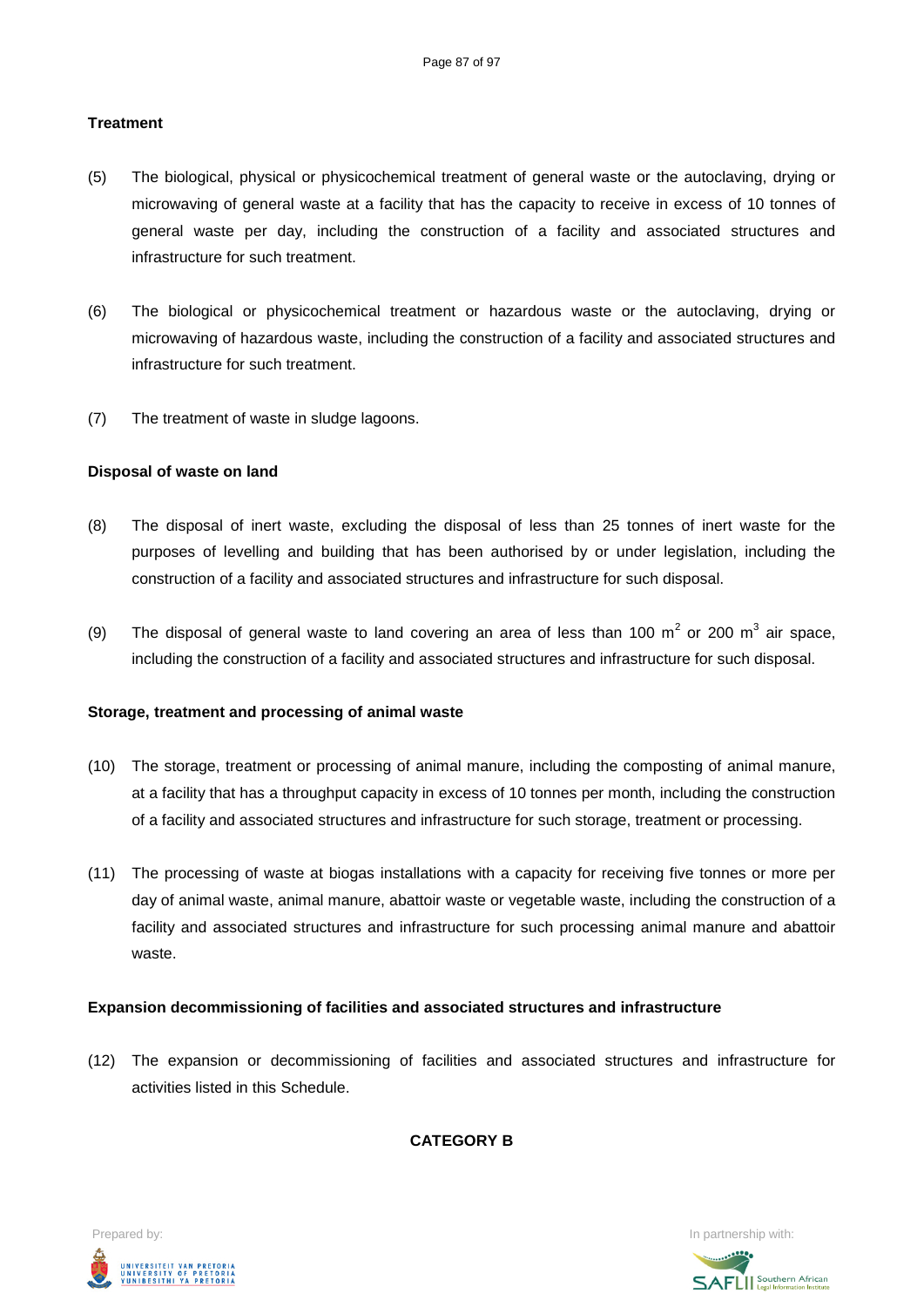#### Page 88 of 97

The activities listed under Category B are equivalent to those that require an environmental impact assessment process stipulated in the environmental impact assessment regulations made under section 24(5) of the National Environmental Management Act, 1998 (Act No. 107 of 1998)

## **Treatment of waste**

- (1) The treatment of general waste by a method other than biological, physical or physicochemical treatment at a facility with the capacity to receive in excess of 10 tonnes of general waste per day, including the construction of a facility and associated structures and infrastructure for such treatment.
- (2) The treatment of hazardous waste by a method other than biological or physicochemical treatment, including the construction of a facility and associated structures and infrastructure for such treatment.
- (3) The incineration of waste, including the construction of a facility and associated structures and infrastructure for the incineration of waste.

## **Disposal of waste on land**

- (4) This disposal of hazardous waste to land, including the construction of a facility and associated structures and infrastructure for such disposal.
- (5) The disposal of general waste to land covering an area of more than 100  $m^2$  or 200  $m^3$  of air space, including the construction of a facility and associated structure and infrastructure for such disposal.

# **SCHEDULE 2 Section 80 Laws repealed or amended**

| No. and year of Law | <b>Short title</b> |              |     | <b>Extent of repeal or amendment</b>     |
|---------------------|--------------------|--------------|-----|------------------------------------------|
| Act No. 73 of 1989  | Environmental      | Conservation | 1.  | The amendment of section 1 by the        |
|                     | Act, 1989          |              |     | deletion of the definitions of "disposal |
|                     |                    |              |     | site" and "waste".                       |
|                     |                    |              | 2.  | The repeal of sections 19, 19A, 20 24,   |
|                     |                    |              |     | 24A, 24B and 24C.                        |
|                     |                    |              | 3.  | The amendment of section 29-             |
|                     |                    |              | (a) | by the substitution for subsection (3)   |
|                     |                    |              |     | of the following subsection:             |
|                     |                    |              |     | (3)<br>Any person who [contravenes       |



Prepared by: **In partnership with:**  $\blacksquare$  Prepared by: **In partnership with:**  $\blacksquare$ **AFLI** Southern African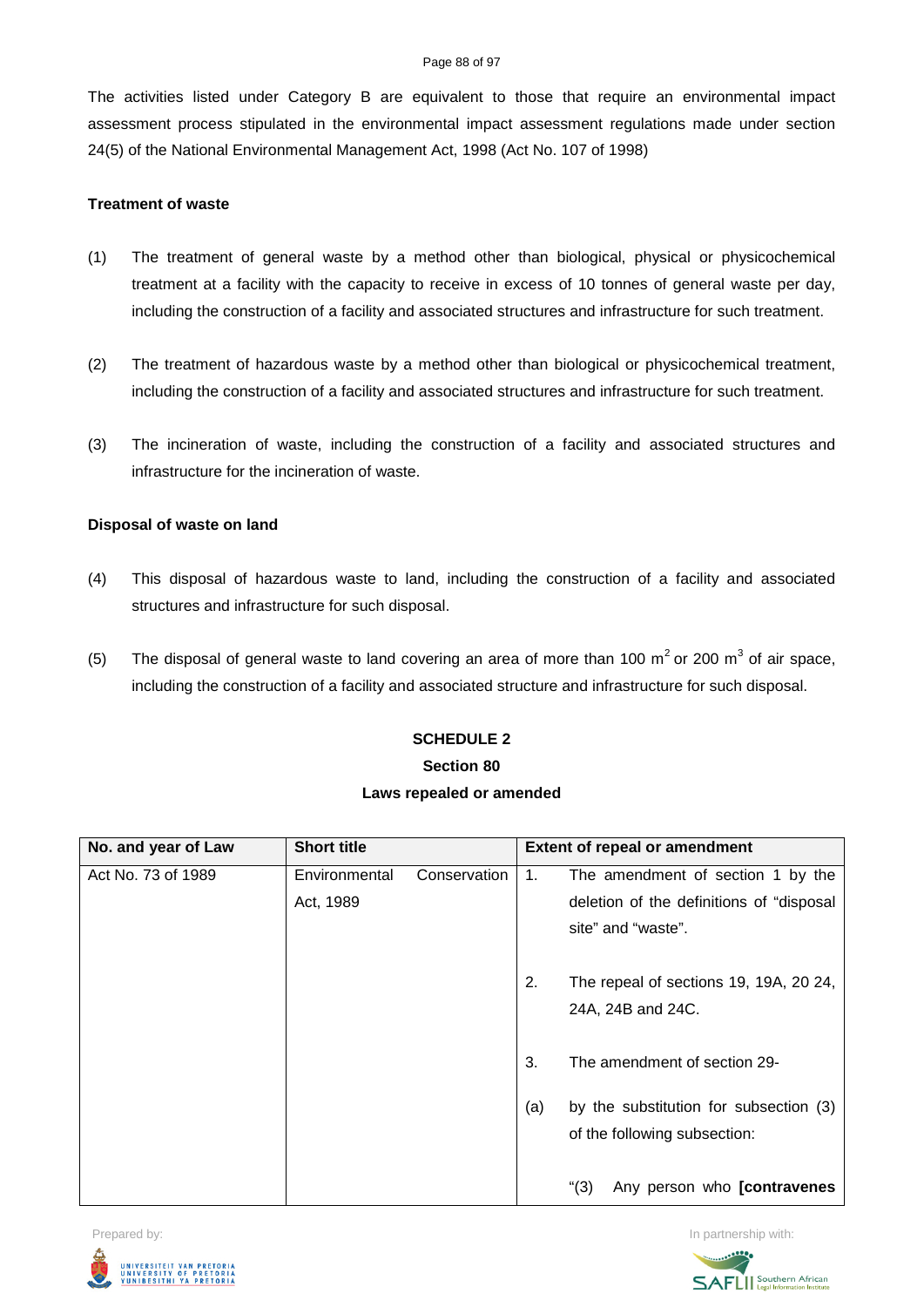| No. and year of Law         | <b>Short title</b>  |              | <b>Extent of repeal or amendment</b>          |
|-----------------------------|---------------------|--------------|-----------------------------------------------|
|                             |                     |              | a provision of section 19 or                  |
|                             |                     |              | fails<br>19A<br>comply<br>or<br>to            |
|                             |                     |              | therewith, or] fails to comply                |
|                             |                     |              | with a direction in terms of                  |
|                             |                     |              | section<br>31A(1)<br>(2),<br>or<br>or         |
|                             |                     |              | prevents any person authorized                |
|                             |                     |              | in terms of section 41A to enter              |
|                             |                     |              | upon such land or hinders him                 |
|                             |                     |              | or her in the execution of his or             |
|                             |                     |              | her powers, shall be guilty of an             |
|                             |                     |              | offence and liable on conviction              |
|                             |                     |              | to a fine, or to imprisonment for             |
|                             |                     |              | a period not exceeding three                  |
|                             |                     |              | months."; and                                 |
|                             |                     |              |                                               |
|                             |                     |              | by the substitution for subsection (4)<br>(b) |
|                             |                     |              | of the following subsection:                  |
|                             |                     |              | (4)<br>Any person who contravenes a           |
|                             |                     |              | provision of section<br>[20(1),]              |
|                             |                     |              | <b>20(9),]</b> 22(1) or 23(2)<br>[or a        |
|                             |                     |              | direction<br>issued<br>under                  |
|                             |                     |              | section 20(8)] or fails to comply             |
|                             |                     |              | with [a condition of a permit,                |
|                             |                     |              | permission or] an authorization               |
|                             |                     |              | direction]<br>[or<br>issued<br>[or            |
|                             |                     |              | granted]<br>under<br>the<br>said              |
|                             |                     |              | provisions shall be guilty of an              |
|                             |                     |              | offence and liable on conviction              |
|                             |                     |              | to a fine not exceeding R100                  |
|                             |                     |              | 000 or to imprisonment for a                  |
|                             |                     |              | period not exceeding 10 years                 |
|                             |                     |              | or to both such fine and such                 |
|                             |                     |              | imprisonment, and to a fine not               |
|                             |                     |              | exceeding<br>three times<br>the               |
|                             |                     |              | commercial value of any thing                 |
|                             |                     |              | respect of which the offence                  |
|                             |                     |              | was committed."                               |
| Act No. 79 of 1992          | Environment         | Conservation | The repeal of sections 8 and 9.               |
|                             | Amendment Act, 1992 |              |                                               |
| Government<br>Notice<br>No. |                     |              | The repeal of the whole.                      |

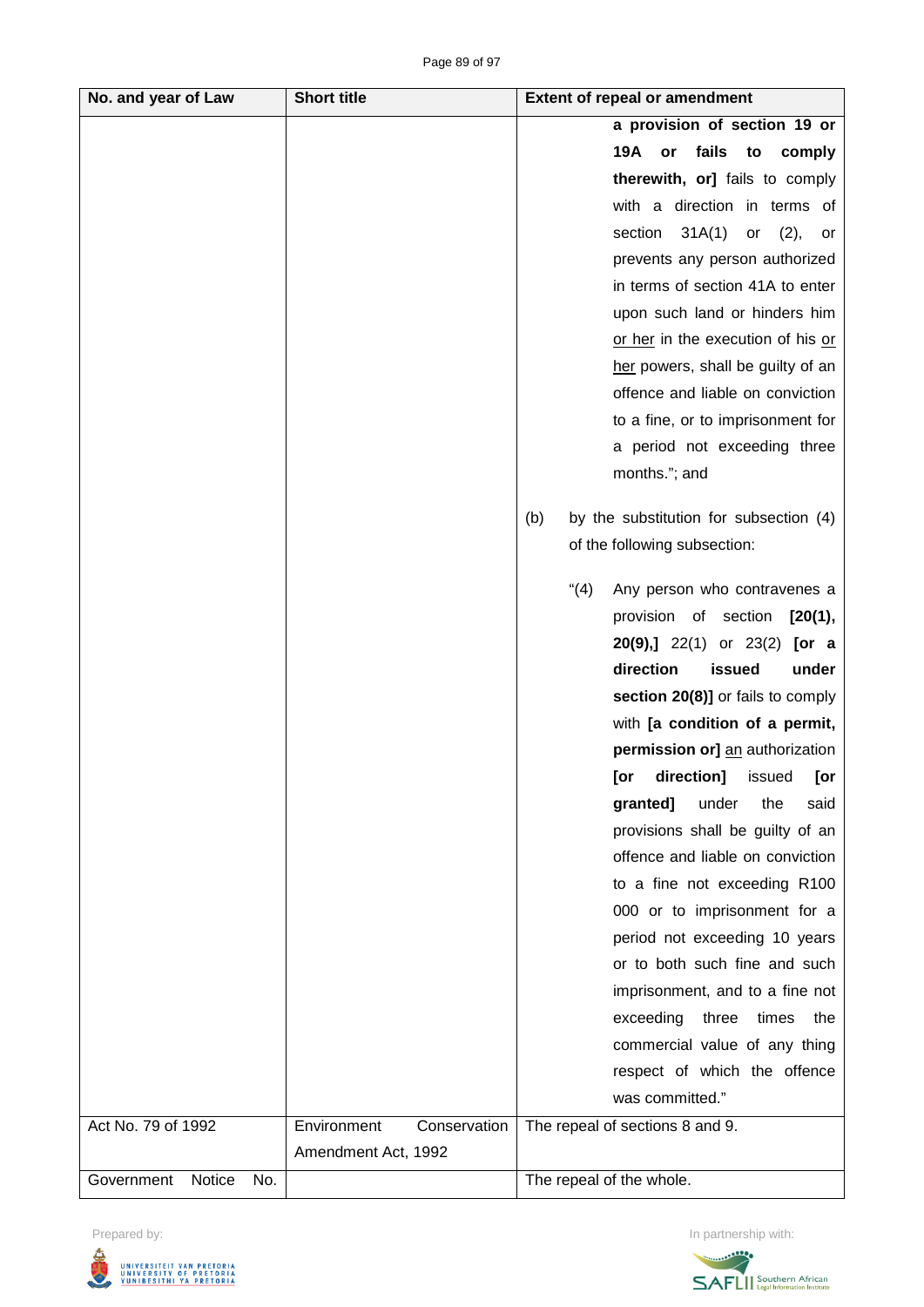| No. and year of Law      | <b>Short title</b> | <b>Extent of repeal or amendment</b> |
|--------------------------|--------------------|--------------------------------------|
| 1986, 1 August 1990      |                    |                                      |
| Government Notice<br>No. |                    | The repeal of the whole.             |
| 292, 28 February 2003    |                    |                                      |

# **SCHEDULE 3: DEFINED WASTES CATEGORY A: Hazardous Waste**

''**hazardous waste**'' means any waste that contains organic or inorganic elements or compounds that may, owing to the inherent physical, chemical or toxicological characteristics of that waste, have a detrimental impact on health and the environment and includes hazardous substances, materials or objects within business waste, residue deposits and residue stockpiles as outlined below:

"**business waste**" means waste that emanates from premises that are used wholly or mainly for commercial, retail, wholesale, entertainment or government administration purposes, which include:

| 1. | agriculture,<br><b>Wastes</b><br>from                           | (a) | hazardous portion of wastes from agriculture, horticulture,   |
|----|-----------------------------------------------------------------|-----|---------------------------------------------------------------|
|    | horticulture,<br>aquaculture,                                   |     | aquaculture, forestry, hunting and fishing                    |
|    | forestry, hunting and fishing,                                  |     |                                                               |
|    | food<br>preparation<br>and                                      |     |                                                               |
|    | processing                                                      |     |                                                               |
|    |                                                                 |     |                                                               |
| 2. | <b>Wastes</b><br>from<br>wood                                   | (a) | hazardous portion of wastes from wood processing and the      |
|    | processing<br>the<br>and                                        |     | production of panels and furniture                            |
|    | production of<br>panels<br>and<br>furniture, pulp, paper<br>and | (b) | hazardous portion of wastes from wood preservation            |
|    | cardboard                                                       | (c) | hazardous portion of wastes from pulp, paper and cardboard    |
|    |                                                                 |     | production and processing                                     |
| 3. | Wastes from the leather, fur                                    | (a) | hazardous portion of wastes from the leather and fur industry |
|    | and textile industries                                          |     |                                                               |
|    |                                                                 | (b) | hazardous portion of wastes from the textile industry         |
|    |                                                                 |     |                                                               |
| 4. | <b>Wastes</b><br>from<br>petroleum                              | (a) | wastes from petroleum refining                                |
|    | refining,<br>natural<br>gas<br>purification<br>pyrolytic<br>and | (b) | wastes from the pyrolytic treatment of coal                   |
|    | treatment of coal                                               | (c) | wastes from natural gas purification and transportation       |
|    |                                                                 | (a) | wastes from the manufacture, formulation, supply and use      |
| 5. | <b>Wastes from inorganic</b>                                    |     | (MFSU) of acids                                               |
|    | chemical processes                                              |     |                                                               |
|    |                                                                 | (b) | wastes from the MFSU of bases                                 |
|    |                                                                 | (c) | wastes from the MFSU of salts and their solutions and         |
|    |                                                                 |     | metallic oxides                                               |
|    |                                                                 | (d) | metal-containing wastes                                       |



Prepared by: **In partnership with:**  $\blacksquare$  **In partnership with:**  $\blacksquare$  **In partnership with:**  $\blacksquare$ 

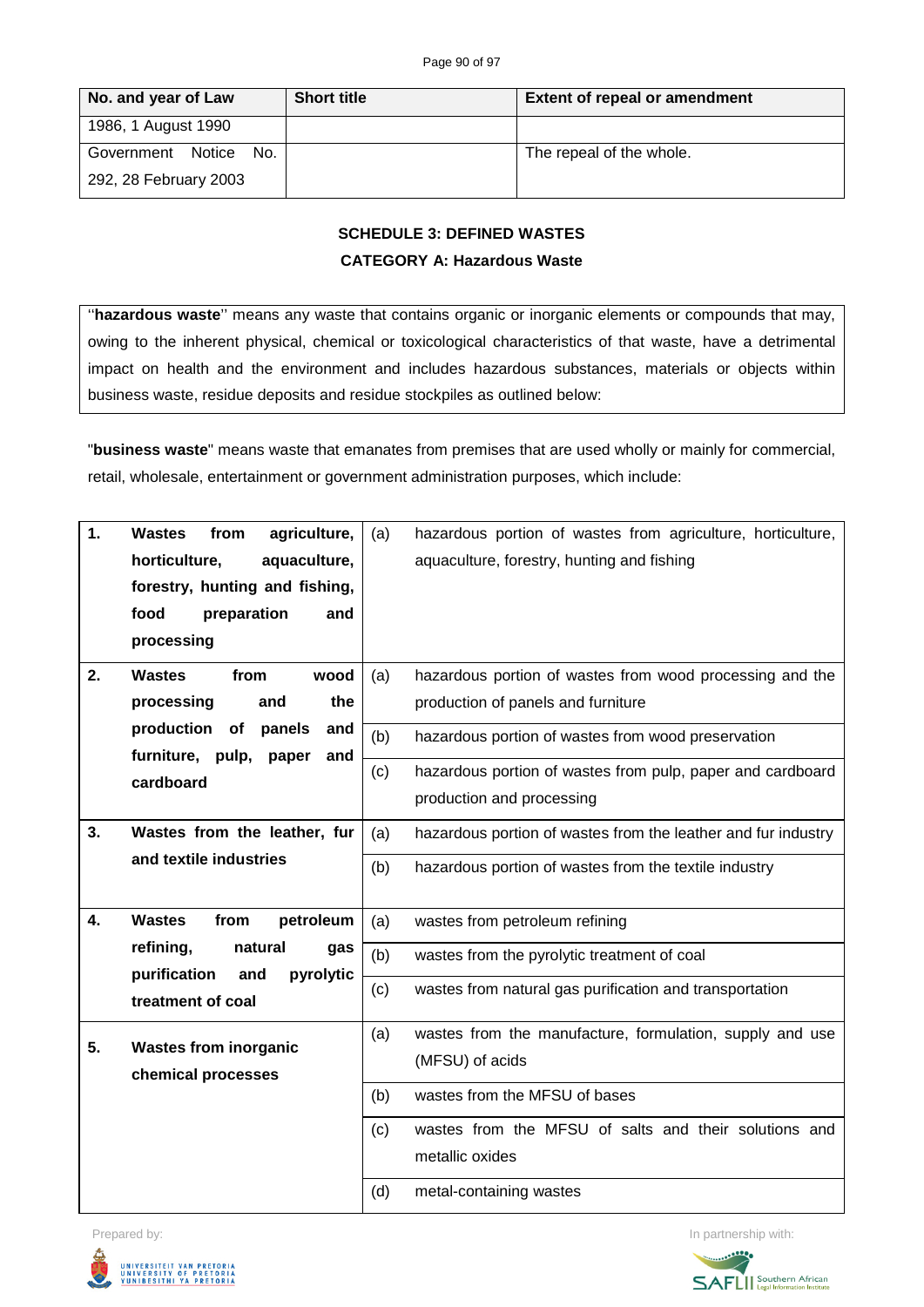|    |                       |         | (e)               | wastes from the MFSU of sulphur chemicals, sulphur<br>chemical processes and desulphurisation processes |
|----|-----------------------|---------|-------------------|---------------------------------------------------------------------------------------------------------|
|    |                       |         | (f)               | wastes from the MFSU of halogens and halogen chemical                                                   |
|    |                       |         |                   | processes                                                                                               |
|    |                       |         | (g)               | wastes from the MFSU of silicon and silicon derivatives                                                 |
|    |                       |         | (h)               | wastes from the MSFU of phosphorous chemicals and                                                       |
|    |                       |         |                   | phosphorous chemical processes                                                                          |
|    |                       |         | (i)               | wastes from the MFSU of nitrogen chemicals, nitrogen<br>chemical processes and fertiliser manufacture   |
|    |                       |         | (j)               | wastes from the manufacture of inorganic pigments                                                       |
|    |                       |         | (k)               | other wastes from inorganic chemical processes                                                          |
| 6. | <b>Wastes</b><br>from | organic | (a)               | wastes from the manufacture, formulation, supply and use                                                |
|    | chemical processes    |         |                   | (MFSU) of basic organic chemicals                                                                       |
|    |                       |         | (b)               | wastes from the MFSU of plastics, synthetic rubber and man-                                             |
|    |                       |         |                   | made fibres                                                                                             |
|    |                       |         | (c)               | wastes from the MFSU of organic dyes and pigments                                                       |
|    |                       |         | (d)               | wastes from the MFSU of organic plant protection products,                                              |
|    |                       |         |                   | wood preserving agents and other biocides                                                               |
|    |                       |         | (e)               | wastes from the MFSU of pharmaceuticals                                                                 |
|    |                       |         | (f)               | wastes from the MFSU of fats, grease, soaps, detergents,                                                |
|    |                       |         |                   | disinfectants and cosmetics                                                                             |
|    |                       |         | $\left( 9\right)$ | other wastes from the MFSU of fine chemicals and chemical<br>products                                   |
| 7. | <b>Wastes</b><br>from | thermal | (a)               | hazardous portion of wastes from power stations and other                                               |
|    | processes             |         |                   | combustion plants                                                                                       |
|    |                       |         | (b)               | hazardous portion of wastes from the iron and steel industry                                            |
|    |                       |         | (c)               | wastes from aluminium thermal metallurgy                                                                |
|    |                       |         | (d)               | wastes from lead thermal metallurgy                                                                     |
|    |                       |         | (e)               | wastes from zinc thermal metallurgy                                                                     |
|    |                       |         | (f)               | wastes from copper thermal metallurgy                                                                   |
|    |                       |         | (g)               | wastes from silver, gold and platinum thermal metallurgy                                                |
|    |                       |         | (h)               | wastes from other non-ferrous thermal metallurgy                                                        |
|    |                       |         | (i)               | hazardous portion of wastes from casting of ferrous pieces                                              |
|    |                       |         | (j)               | hazardous portion of wastes from casting of non-ferrous<br>pieces                                       |



Prepared by: In partnership with:

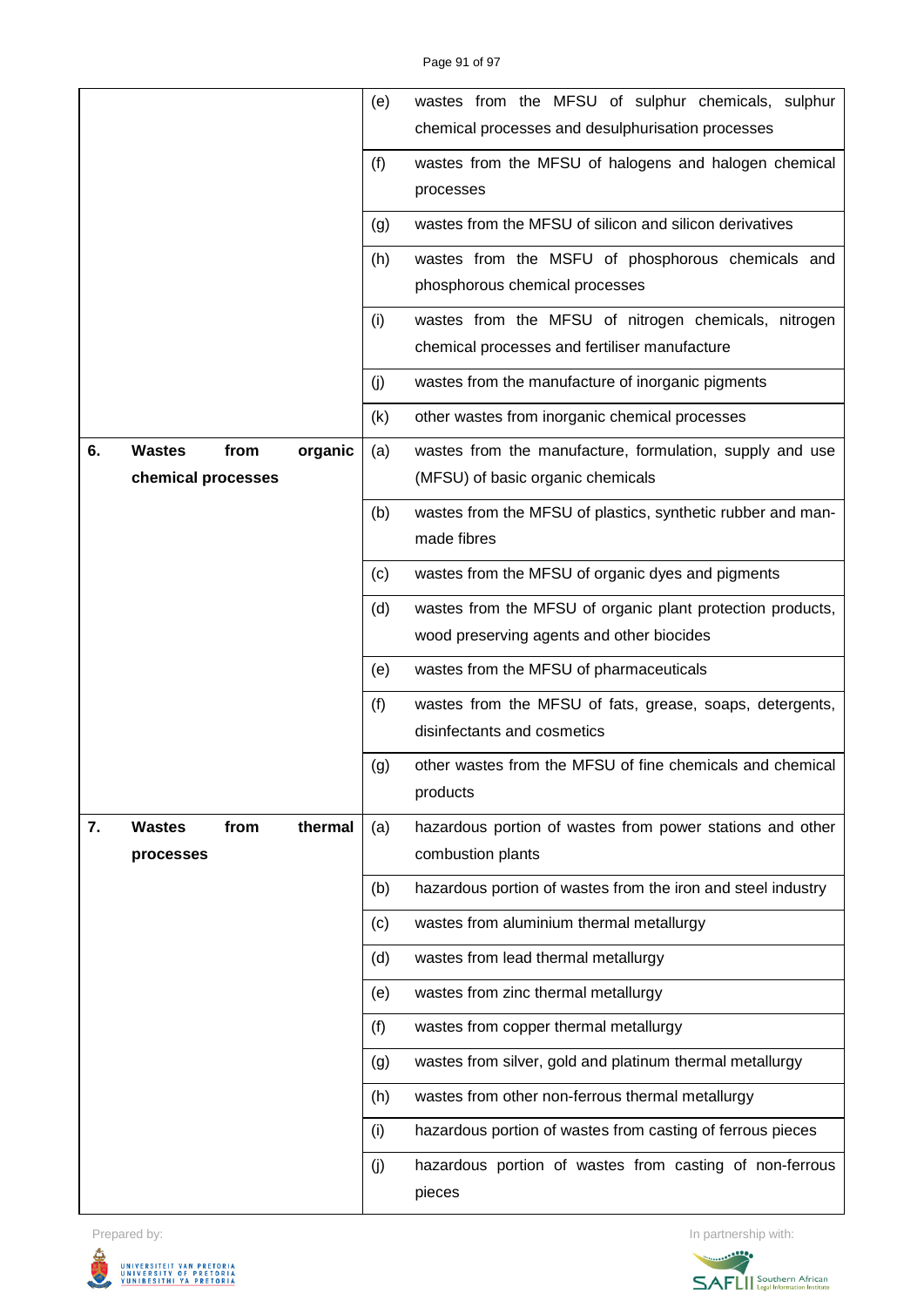|     |                                               | (k) | hazardous portion of wastes from manufacture of glass and            |
|-----|-----------------------------------------------|-----|----------------------------------------------------------------------|
|     |                                               |     | glass products                                                       |
|     |                                               | (1) | hazardous portion of wastes from manufacture of ceramic              |
|     |                                               |     | goods, bricks, tiles and construction products                       |
|     |                                               | (m) | hazardous portion of wastes from manufacture of cement, lime         |
|     |                                               |     | and plaster and articles and products made from them                 |
| 8.  | Waste from the photographic                   | (a) | hazardous portion of waste from the photographic industry            |
|     | industry                                      |     |                                                                      |
| 9.  | Wastes from the manufacture,                  | (a) | wastes from MFSU and removal of paint and varnish                    |
|     | formulation, supply and use                   | (b) | wastes from MFSU of other coatings (including ceramic                |
|     | (MFSU) of coatings (paints,                   |     | materials)                                                           |
|     | varnishes<br>vitreous<br>and                  | (c) | wastes from MFSU of printing inks                                    |
|     | enamels), adhesives, sealants                 |     |                                                                      |
|     | and printing inks                             | (d) | wastes from MFSU of adhesives and sealants (including                |
|     |                                               |     | waterproofing products)                                              |
| 10. | Wastes from chemical surface                  | (a) | wastes from chemical surface treatment and coating of metals         |
|     | treatment<br>coating<br><b>of</b><br>and      |     | and other materials (for example galvanic processes, zinc            |
|     | metals and other materials;                   |     | coating processes, pickling processes, etching, phosphating,         |
|     | non-ferrous hydrometallurgy                   |     | alkaline degreasing, anodising)                                      |
|     |                                               | (b) | wastes from non-ferrous hydrometallurgical processes                 |
|     |                                               | (c) | wastes from sludges and solids from tempering processes              |
|     |                                               | (d) | wastes from hot galvanising processes                                |
| 11. | <b>Wastes</b><br>from<br>shaping<br>and $(a)$ |     | hazardous portion of wastes from shaping and physical and            |
|     | physical<br>mechanical<br>and                 |     | mechanical surface treatment of metals and plastics                  |
|     | surface treatment of metals $\frac{1}{(b)}$   |     | wastes from water and steam degreasing processes                     |
|     | and plastics                                  |     |                                                                      |
| 12. | Oil wastes and wastes of liquid               | (a) | waste hydraulic oils                                                 |
|     | fuels (except edible oils)                    | (b) | waste engine, gear and lubricating oils                              |
|     |                                               | (c) | waste insulating and heat transmission oils                          |
|     |                                               | (d) | oil/water separator contents                                         |
|     |                                               | (e) | wastes of liquid fuels                                               |
|     |                                               | (f) | hazardous portion of other oil wastes                                |
| 13. | <b>Waste</b><br>organic<br>solvents, $(a)$    |     | refrigerants<br>foam/aerosol<br>organic<br>solvents,<br>waste<br>and |
|     | refrigerants and propellants                  |     | propellants                                                          |
| 14. | Other wastes not specified in                 | (a) | hazardous portion of wastes from end- of-life vehicles from          |
|     | the list                                      |     | different means of transport (including off-road machinery) and      |



Prepared by: In partnership with:

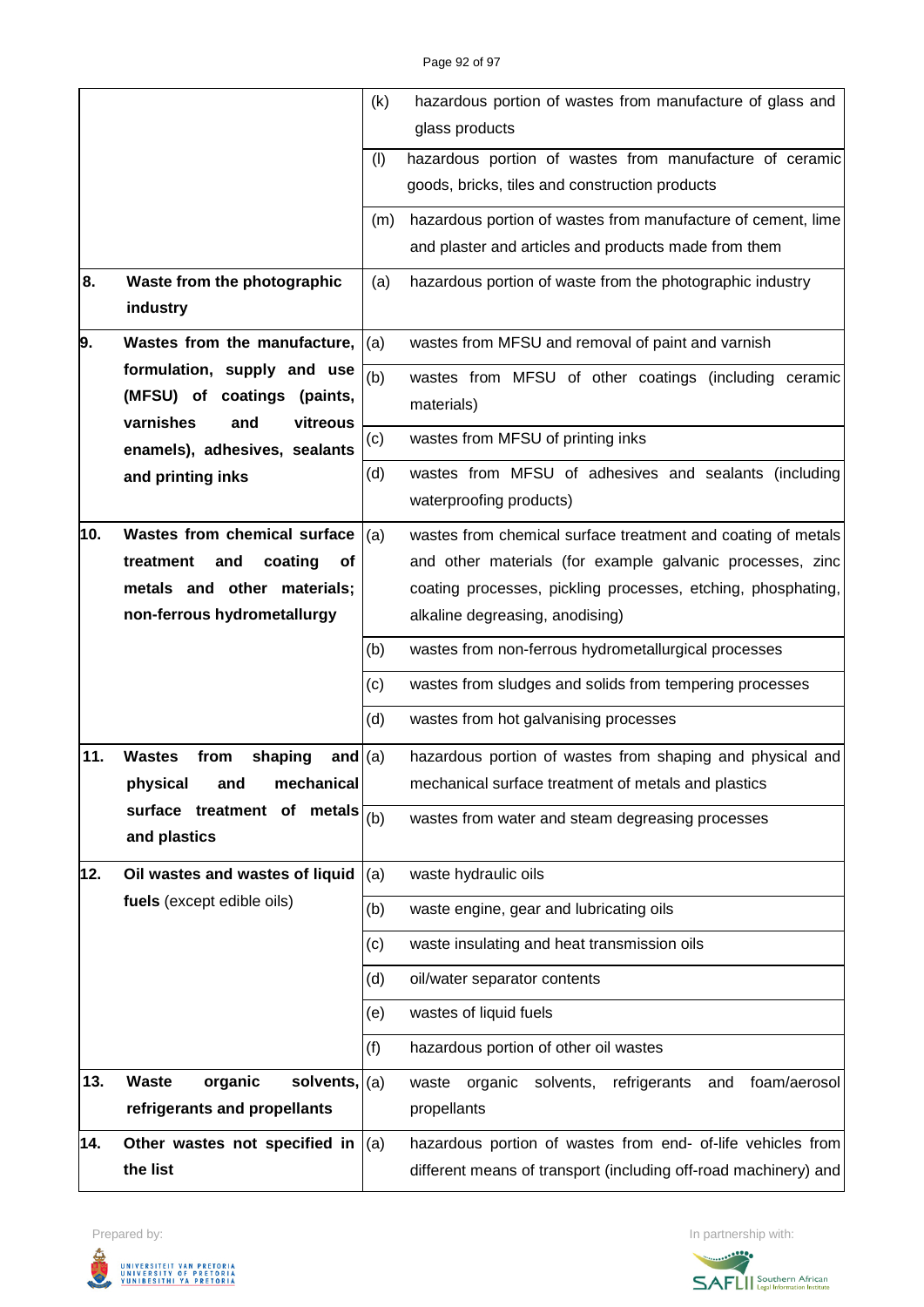|     |                                                               |     | wastes from dismantling of end-of- life vehicles and vehicle                       |
|-----|---------------------------------------------------------------|-----|------------------------------------------------------------------------------------|
|     |                                                               |     | maintenance                                                                        |
|     |                                                               | (b) | hazardous portion of wastes from electrical and electronic<br>equipment            |
|     |                                                               | (c) | hazardous portion of wastes from off- specification batches<br>and unused products |
|     |                                                               |     |                                                                                    |
|     |                                                               | (d) | wastes from discarded gases in pressure containers and<br>discarded chemicals      |
|     |                                                               | (e) | wastes from discarded batteries and accumulators                                   |
|     |                                                               | (f) | wastes from transport tank, storage tank and barrel cleaning                       |
|     |                                                               | (g) | spent catalysts wastes                                                             |
|     |                                                               | (h) | oxidising substances wastes                                                        |
|     |                                                               | (i) | aqueous liquid wastes destined for off-site treatment                              |
|     |                                                               | (j) | waste linings and refractories                                                     |
| 15. | <b>Construction wastes</b>                                    | (a) | wastes from bituminous mixtures, coal tar and tarred<br>products                   |
|     |                                                               | (b) | discarded metals (including their alloys)                                          |
|     |                                                               | (c) | waste soil (including excavated soil from contaminated sites),                     |
|     |                                                               |     | stones and dredging spoil                                                          |
|     |                                                               | (d) | wastes from insulation materials and asbestos-containing<br>construction materials |
|     |                                                               | (e) | wastes from gypsum-based construction material                                     |
|     |                                                               | (f) | wastes from other construction and demolition                                      |
| 16. | Wastes from human or animal                                   | (a) | wastes from natal care, diagnosis, treatment or prevention of                      |
|     | health care and/or<br>related                                 |     | disease in humans                                                                  |
|     | research (except kitchen and<br>restaurant wastes not arising | (b) | wastes from research, diagnosis, treatment or prevention of                        |
|     | from immediate health care)                                   |     | disease involving animals                                                          |
| 17. | <b>Wastes</b><br>from<br>waste                                | (a) | hazardous portion of wastes from incineration or pyrolysis of                      |
|     | management facilities                                         |     | waste                                                                              |
|     |                                                               | (b) | hazardous<br>from<br>physico/chemical<br>portion<br>οf<br>wastes                   |
|     |                                                               |     | treatments of waste                                                                |
|     |                                                               | (c) | hazardous portion of stabilised/solidified wastes                                  |
|     |                                                               | (d) | hazardous portion of wastes from aerobic treatment of solid                        |
|     |                                                               |     | wastes                                                                             |



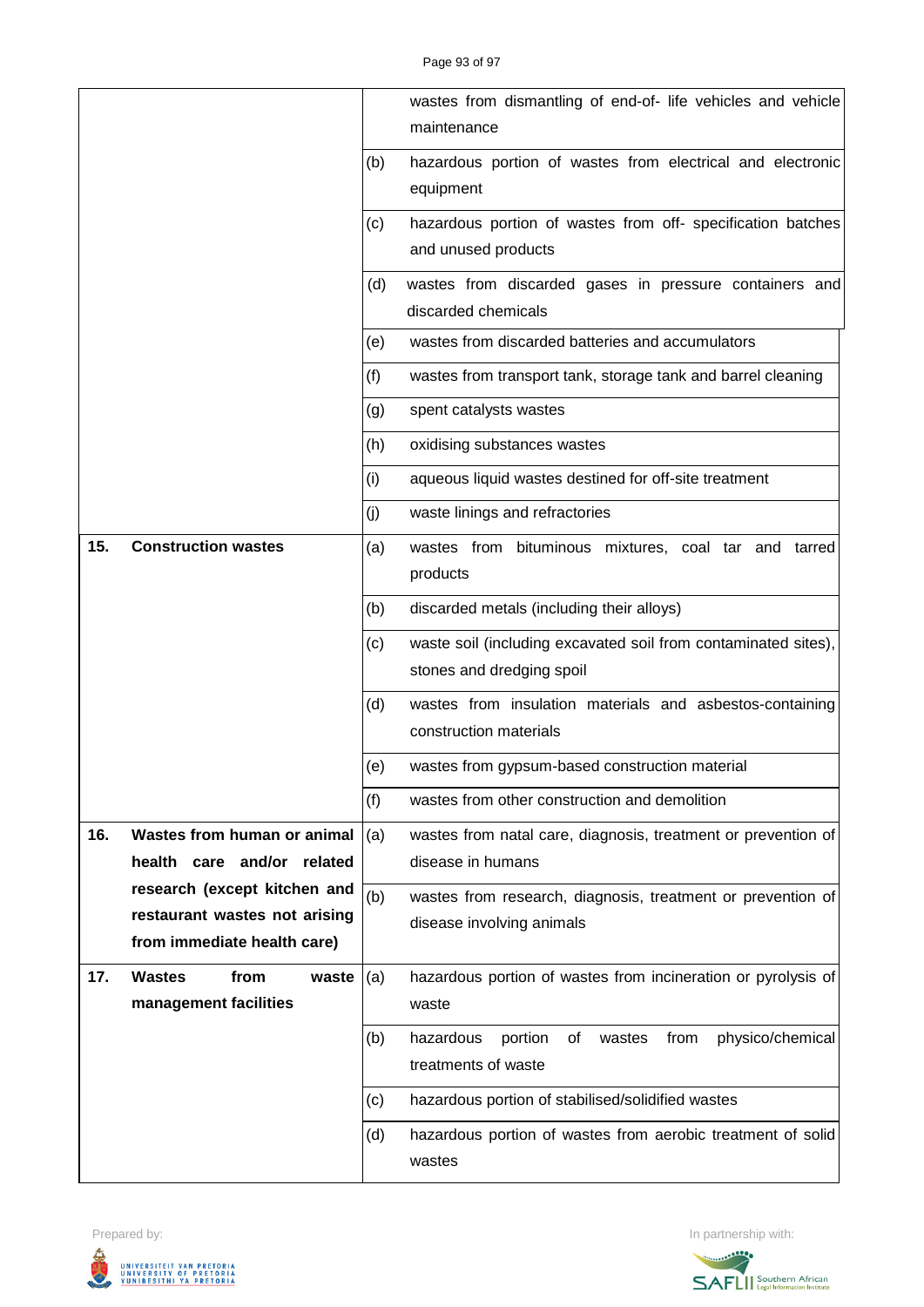Page 94 of 97

| (e) | hazardous portion of wastes from anaerobic treatment of<br>waste |
|-----|------------------------------------------------------------------|
| (f) | landfill leachate wastes                                         |
| (g) | wastes from shredding of metal-containing wastes                 |
| (h) | wastes from oil regeneration                                     |
| (i) | wastes from soil remediation                                     |

"**residue deposits**" means any residue stockpile remaining at the termination, cancellation or expiry of a prospecting right, mining right, mining permit, exploration right or production right;

"**residue stockpile**" means any debris, discard, tailings, slimes, screening, slurry, waste rock, foundry sand, mineral processing plant waste, ash or any other product derived from or incidental to a mining operation and which is stockpiled, stored or accumulated within the mining area for potential re-use, or which is disposed of, by the holder of a mining right, mining permit or, production right or an old order right, including historic mines and dumps created before the implementation of this Act.

Residue deposits and residue stockpiles include:

| <b>Wastes</b><br>resulting<br>from                     | (a) | wastes from mineral excavation                                                              |
|--------------------------------------------------------|-----|---------------------------------------------------------------------------------------------|
| mining,<br>exploration,<br>quarrying, and physical and | (b) | physical<br>chemical<br>from<br>wastes<br>and<br>processing<br>οf<br>metalliferous minerals |
| chemical<br>treatment<br>οf<br>minerals                | (c) | wastes from physical and chemical processing of non-<br>metalliferous minerals              |
|                                                        | (d) | wastes from drilling muds and other drilling operations                                     |

# **CATEGORY B: General Waste**

"**general waste**" means waste that does not pose an immediate hazard or threat to health or to the environment, and includes-

- (a) domestic waste;
- (b) building and demolition waste;
- (c) business waste;
- (d) inert waste; or
- (e) any waste classified as non-hazardous waste in terms of the regulations made under section 69,

Prepared by: **In partnership with:**  $\blacksquare$  **In partnership with:**  $\blacksquare$  **In partnership with:**  $\blacksquare$ 



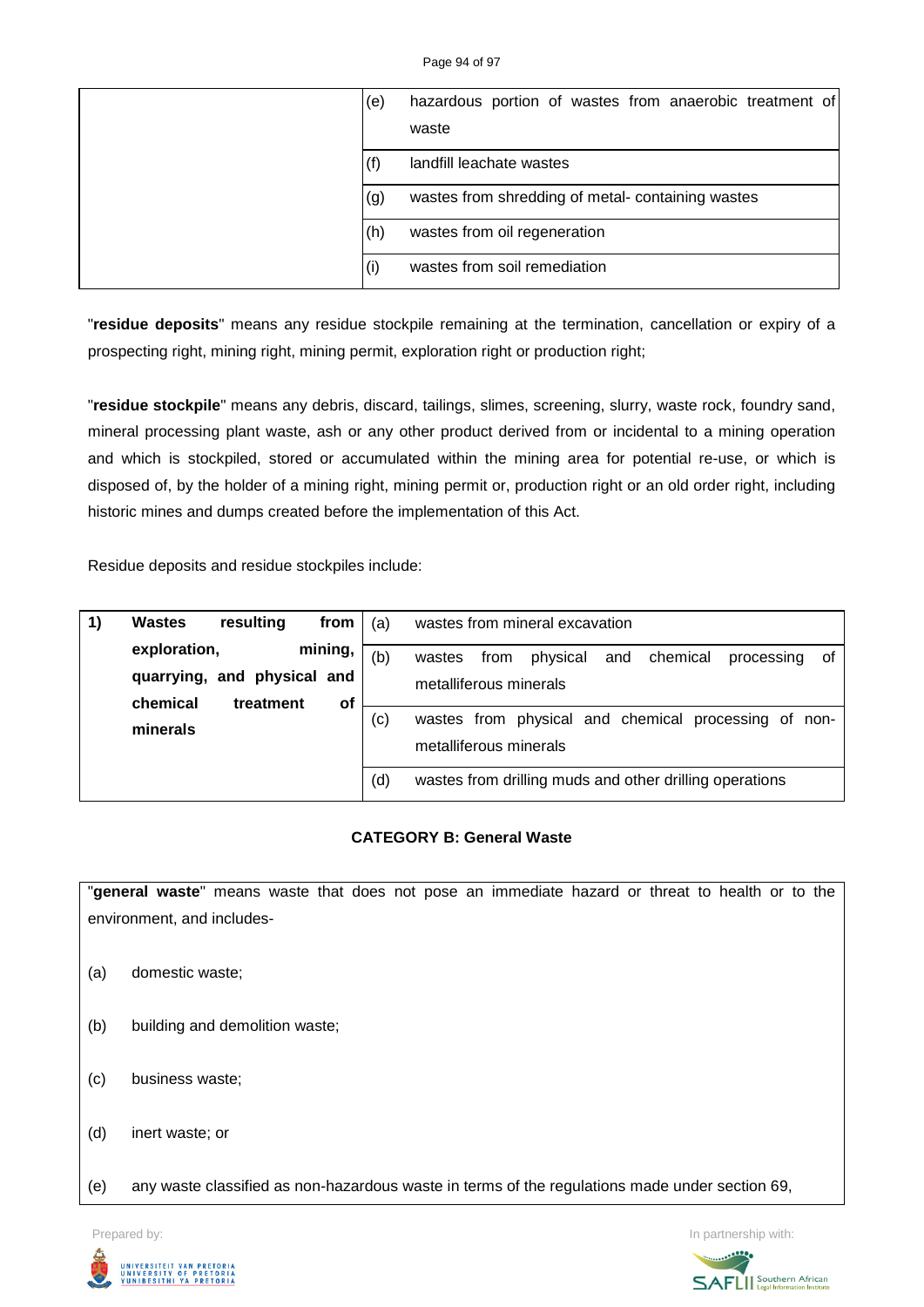and includes non-hazardous substances, materials or objects within business, domestic, inert, building and demolition wastes as outlined below:

"**business waste**" means waste that emanates from premises that are used wholly or mainly for commercial, retail, wholesale, entertainment or government administration purposes, which include:

| 1. | <b>Wastes</b><br>agriculture, $ (a)$<br>from |     | wastes from agriculture, horticulture, aquaculture, forestry,                                   |
|----|----------------------------------------------|-----|-------------------------------------------------------------------------------------------------|
|    | horticulture,<br>aquaculture,                |     | hunting and fishing not otherwise specified in Category A                                       |
|    | forestry, hunting and fishing,               | (b) | wastes from the preparation and processing of meat, fish and                                    |
|    | food<br>preparation<br>and                   |     | other foods of animal origin                                                                    |
|    | processing                                   | (c) | wastes from fruit, vegetables, cereals, edible oils, cocoa,                                     |
|    |                                              |     | coffee, tea and tobacco preparation and processing; conserve                                    |
|    |                                              |     | production; yeast and yeast extract production, molasses                                        |
|    |                                              |     | preparation and fermentation                                                                    |
|    |                                              | (d) | wastes from sugar processing                                                                    |
|    |                                              |     |                                                                                                 |
|    |                                              | (e) | wastes from the dairy products industry                                                         |
|    |                                              | (f) | wastes from the baking and confectionery industry                                               |
|    |                                              | (g) | wastes from the production of alcoholic and non-alcoholic                                       |
|    |                                              |     | beverages (except coffee, tea and cocoa)                                                        |
| 2. | <b>Wastes</b><br>from<br>wood                | (a) | wastes from wood processing and the production of panels                                        |
|    | the<br>processing<br>and                     |     | and furniture not otherwise specified in Category A                                             |
|    | production<br>of<br>panels<br>and            | (b) | wastes from wood preservation not otherwise specified in                                        |
|    | furniture, pulp,<br>paper<br>and             |     | Category A                                                                                      |
|    | cardboard                                    | (c) | wastes from pulp, paper and cardboard production and                                            |
|    |                                              |     | processing not otherwise specified in Category A                                                |
| 3. | Wastes from the leather, fur                 | (a) | wastes from the leather and fur industry not otherwise                                          |
|    | and textile industries                       |     | specified in Category A                                                                         |
|    |                                              | (b) | wastes from the textile industry not otherwise specified in                                     |
|    |                                              |     | Category A                                                                                      |
| 4. | <b>Wastes from thermal</b>                   |     |                                                                                                 |
|    | processes                                    | (a) | wastes from power stations and other combustion plants not<br>otherwise specified in Category A |
|    |                                              |     |                                                                                                 |
|    |                                              | (b) | wastes from the iron and steel industry not otherwise                                           |
|    |                                              |     | specified in Category A                                                                         |
|    |                                              | (c) | wastes from casting of ferrous pieces not otherwise specified                                   |
|    |                                              |     |                                                                                                 |
|    |                                              |     | in Category A                                                                                   |



Prepared by: In partnership with:

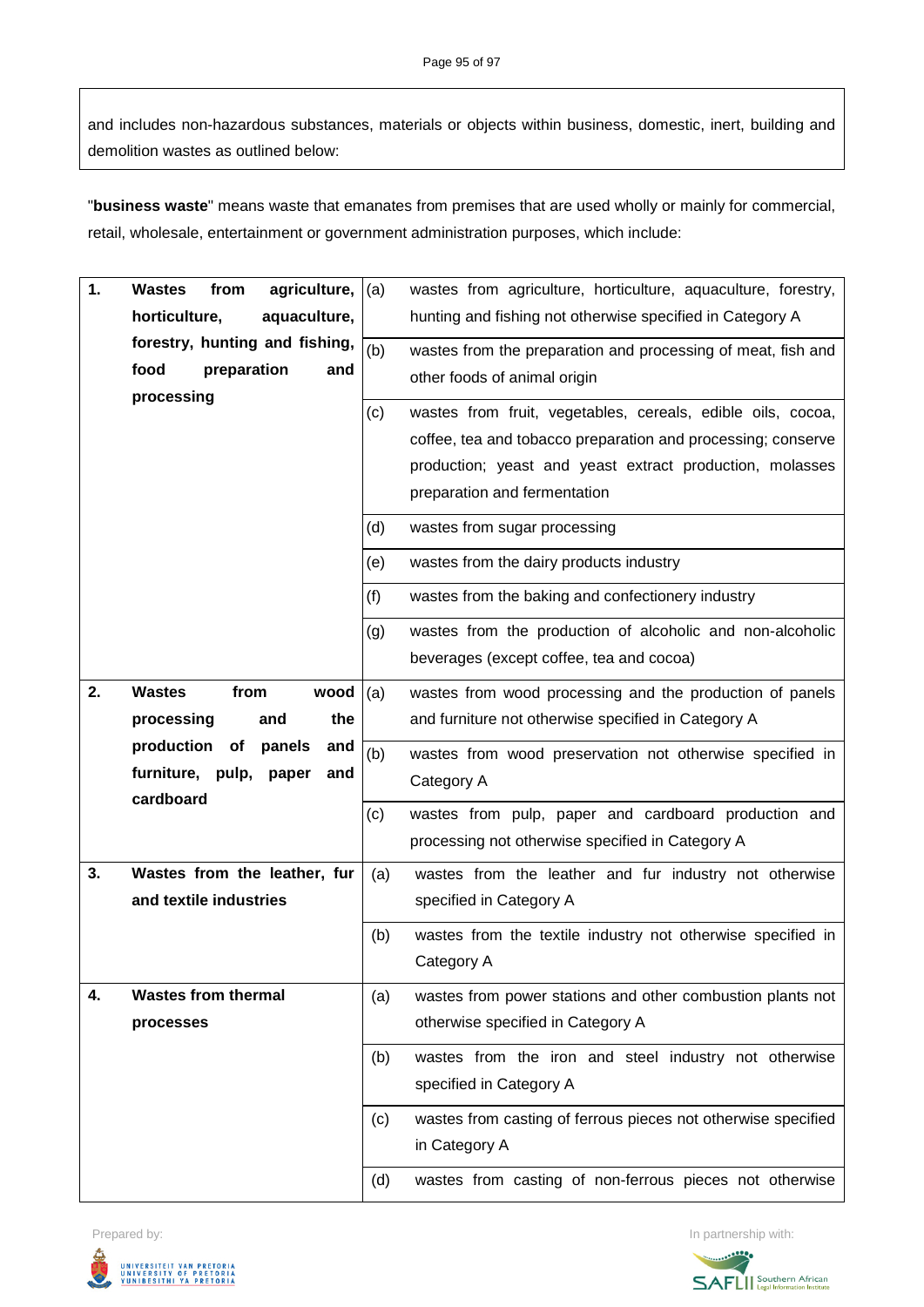|     |                                                                                                            |     | specified in Category A                                                                                                                                                                                                      |
|-----|------------------------------------------------------------------------------------------------------------|-----|------------------------------------------------------------------------------------------------------------------------------------------------------------------------------------------------------------------------------|
|     |                                                                                                            | (e) | wastes from manufacture of glass and glass products not<br>otherwise specified in Category A                                                                                                                                 |
|     |                                                                                                            | (f) | wastes from manufacture of ceramic goods, bricks, tiles and<br>construction products not otherwise specified in Category A                                                                                                   |
|     |                                                                                                            | (g) | wastes from manufacture of cement, lime and plaster and<br>articles and products made from them not otherwise<br>specified in Category A                                                                                     |
| 5.  | Waste from the photographic<br>industry                                                                    | (a) | waste from the photographic industry not otherwise specified<br>in Category A                                                                                                                                                |
| 6.  | Wastes from shaping<br>and<br>mechanical<br>physical<br>and<br>surface treatment of metals<br>and plastics | (a) | wastes from shaping and physical and mechanical surface<br>treatment of metals and plastics not otherwise specified in<br>Category A                                                                                         |
| 7.  | Oil wastes and wastes<br>оf<br>liquid fuels                                                                | (a) | oil wastes not otherwise specified in Category A                                                                                                                                                                             |
| 8.  | Other wastes not specified in<br>the list                                                                  | (a) | wastes from end-of-life vehicles from different means of<br>transport (including off-road machinery) and wastes from<br>dismantling of end-of-life vehicles and vehicle maintenance<br>not otherwise specified in Category A |
|     |                                                                                                            | (b) | from electrical and electronic<br>equipment<br>wastes<br>not<br>otherwise specified in Category A                                                                                                                            |
|     |                                                                                                            | (c) | wastes from off-specification batches and unused products<br>not otherwise specified in Category A                                                                                                                           |
| 9.  | <b>Food wastes</b>                                                                                         | (a) | waste from kitchen and restaurant facilities                                                                                                                                                                                 |
| 10. | from<br><b>Wastes</b><br>waste<br>management facilities                                                    | (a) | wastes from incineration or pyrolysis of waste not otherwise<br>specified in Category A                                                                                                                                      |
|     |                                                                                                            | (b) | wastes from aerobic treatment of solid wastes not otherwise<br>specified in Category A                                                                                                                                       |
|     |                                                                                                            | (c) | wastes from anaerobic treatment of waste not otherwise<br>specified in Category A                                                                                                                                            |
|     |                                                                                                            | (d) | wastes from shredding of metal-containing wastes not<br>otherwise specified in Category A                                                                                                                                    |
|     |                                                                                                            | (e) | wastes from the mechanical treatment of waste not<br>otherwise specified in Category A (for example sorting,<br>crushing, compacting, pelletising) not otherwise specified                                                   |



Prepared by: In partnership with: